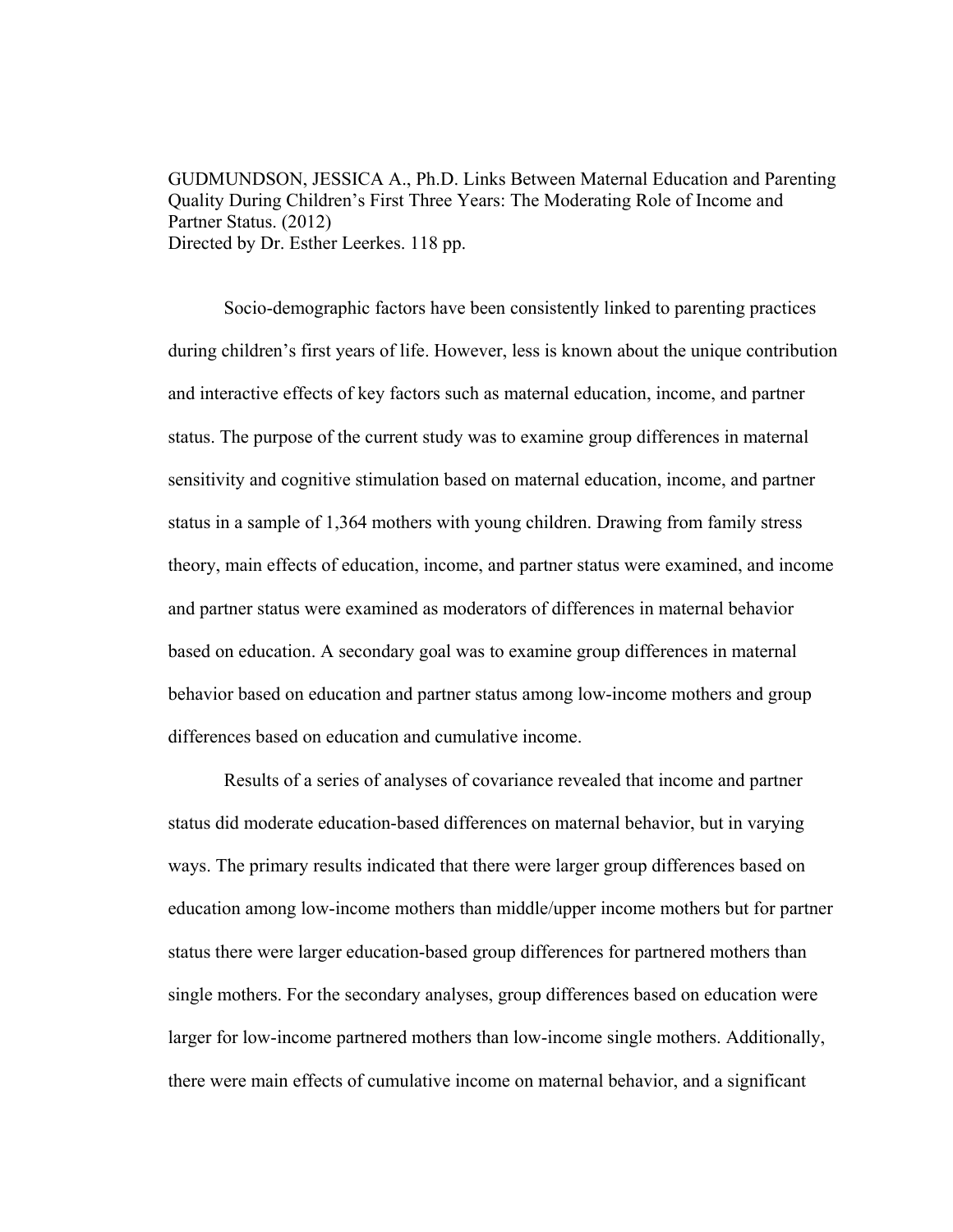interaction between education and cumulative income on maternal sensitivity. Post-hoc tests revealed that there were no differences in maternal behavior based on education for mothers who were chronically low-income, whereas there were differences in maternal behavior based on education for mothers who did not experience low-income, or experienced low-income intermittently (i.e., 1, 2, or 3 times). Taken together, the results indicate that education is an important resource to mothers who experience some aspects of socio-demographic stress (i.e., low income), but not among mothers who experience multiple or chronic sources of economic stress.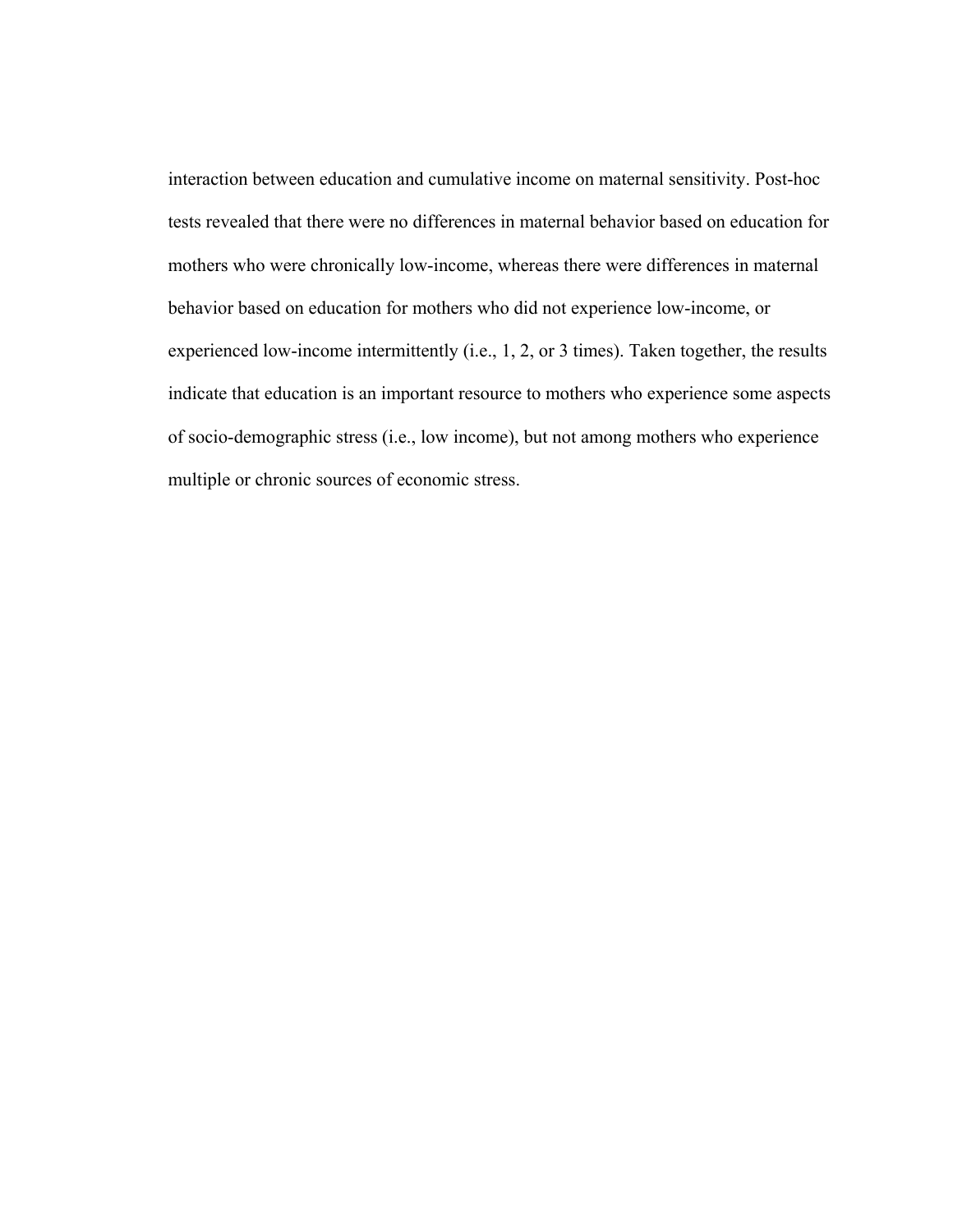# LINKS BETWEEN MATERNAL EDUCATION AND PARENTING QUALITY DURING CHILDREN'S FIRST THREE YEARS: THE MODERATING ROLE OF INCOME AND PARTNER STATUS

by

Jessica A. Gudmundson

A Dissertation Submitted to the Faculty of the Graduate School at The University of North Carolina at Greensboro in Partial Fulfillment of the Requirements for the Degree Doctor of Philosophy

> Greensboro 2012

> > Approved by

Committee Chair

 $\mathcal{L}_\text{max}$  , where  $\mathcal{L}_\text{max}$  and  $\mathcal{L}_\text{max}$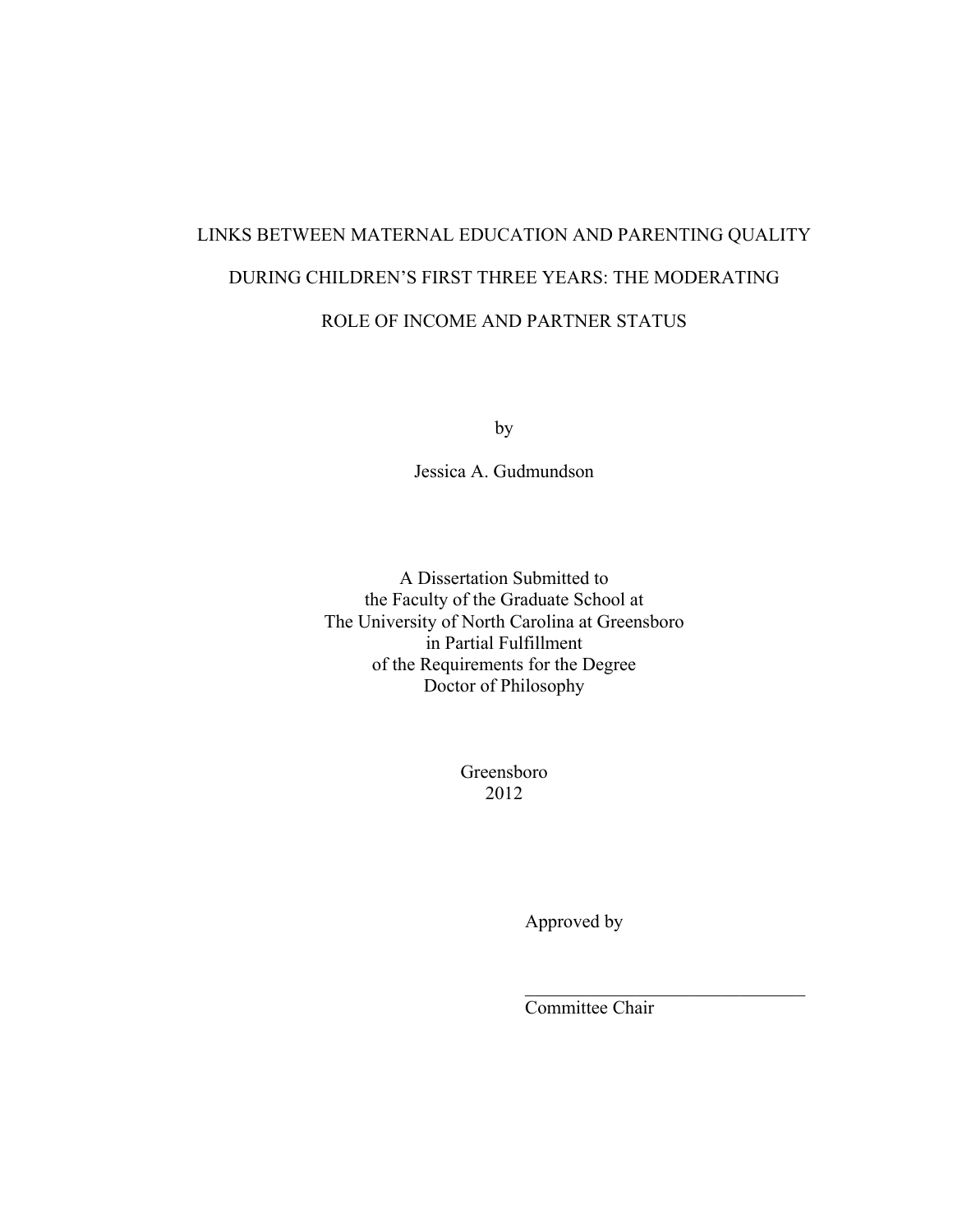#### APPROVAL PAGE

This dissertation has been approved by the following committee of the Faculty of The Graduate School at The University of North Carolina at Greensboro.

Committee Chair **Esther Leerkes**, PhD

Committee Members \_\_\_\_\_\_\_\_Marion O'Brien, PhD\_\_\_\_\_\_\_\_\_\_\_\_\_\_\_\_\_\_\_\_\_

\_\_\_\_\_\_\_\_Danielle Crosby, PhD\_\_\_\_\_\_\_\_\_\_\_\_\_\_\_\_\_\_\_\_\_

\_\_\_\_\_\_Richard Faldowski, PhD\_\_\_\_\_\_\_\_\_\_\_\_\_\_\_\_\_\_\_\_\_

March 14, 2012 Date of Acceptance by Committee

March 14, 2012 Date of Final Oral Examination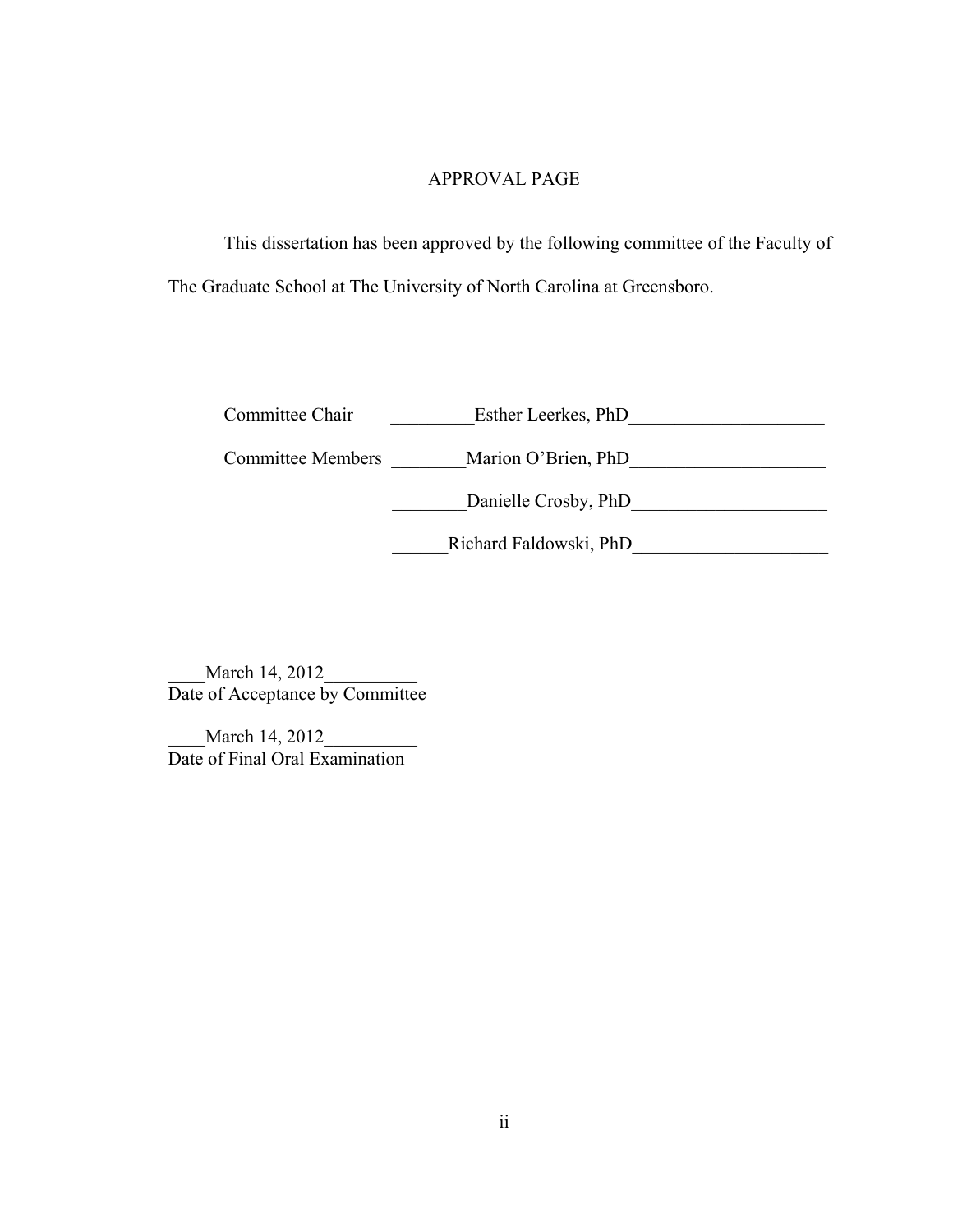#### ACKNOWLEDGEMENTS

The author wishes to acknowledge her dissertation chair and advisor Dr. Esther Leerkes and committee members Dr. Marion O'Brien, Dr. Danielle Crosby, and Dr. Richard Faldowski for their investment, support, and guidance during my doctoral education. A special thanks to Dr. Esther Leerkes for her continued support and encouragement. I greatly appreciate your mentorship throughout this journey and could not have accomplished this goal without you. Also, to Dr. Marion O'Brien, I truly appreciate your guidance and support during the most imperative times of my doctoral career; you have truly gone above and beyond. To my parents, Robert and Virginia, thank you for the unconditional support and encouragement throughout my education. Finally, to my brother Matthew, you have given me more strength than you will ever know; I have confidence that you will find your path.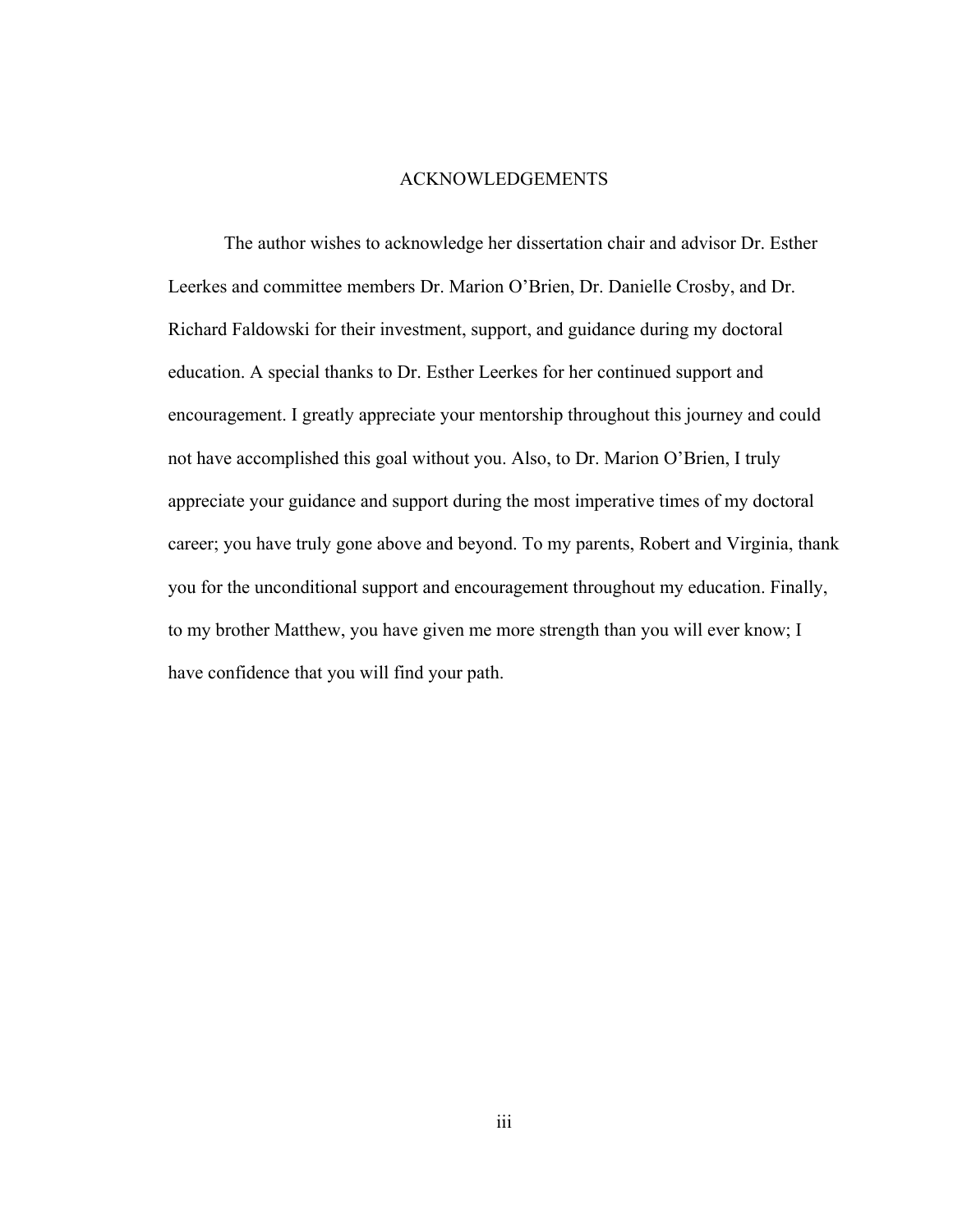## TABLE OF CONTENTS

|                                  | Page |
|----------------------------------|------|
|                                  |      |
|                                  |      |
| <b>CHAPTER</b>                   |      |
|                                  |      |
| II. THEORETICAL PERSPECTIVES AND |      |
|                                  |      |
|                                  |      |
|                                  |      |
|                                  |      |
|                                  |      |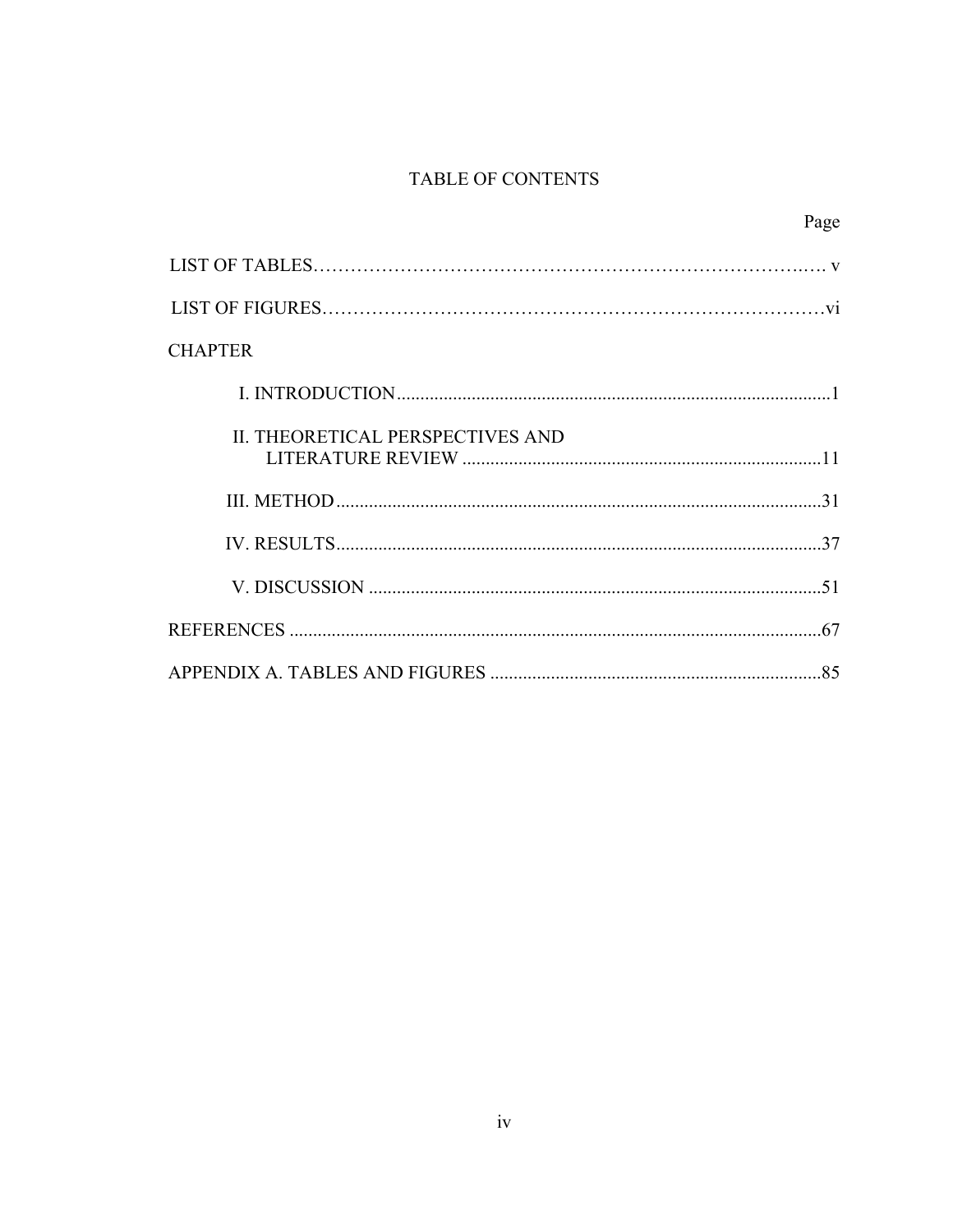## LIST OF TABLES

|                                                                             | Page |
|-----------------------------------------------------------------------------|------|
|                                                                             |      |
|                                                                             |      |
|                                                                             |      |
| Table 4. T-tests for Maternal Minority Status and all Predictor and Outcome |      |
|                                                                             |      |
|                                                                             |      |
|                                                                             |      |
|                                                                             |      |
|                                                                             |      |
|                                                                             |      |
| Table 11. Final ANCOVA Model on Cognitive Stimulation at 36 Months96        |      |
|                                                                             |      |
| Table 13. Education and Partner Status Among Low-Income Mothers on          |      |
| Table 14. Education and Partner Status Among Low-Income Mothers on          |      |
| Table 15. Cumulative Income Analysis on Maternal Sensitivity at 36          |      |
| Table 16. Cumulative Income Analysis on Cognitive Stimulation at 36         |      |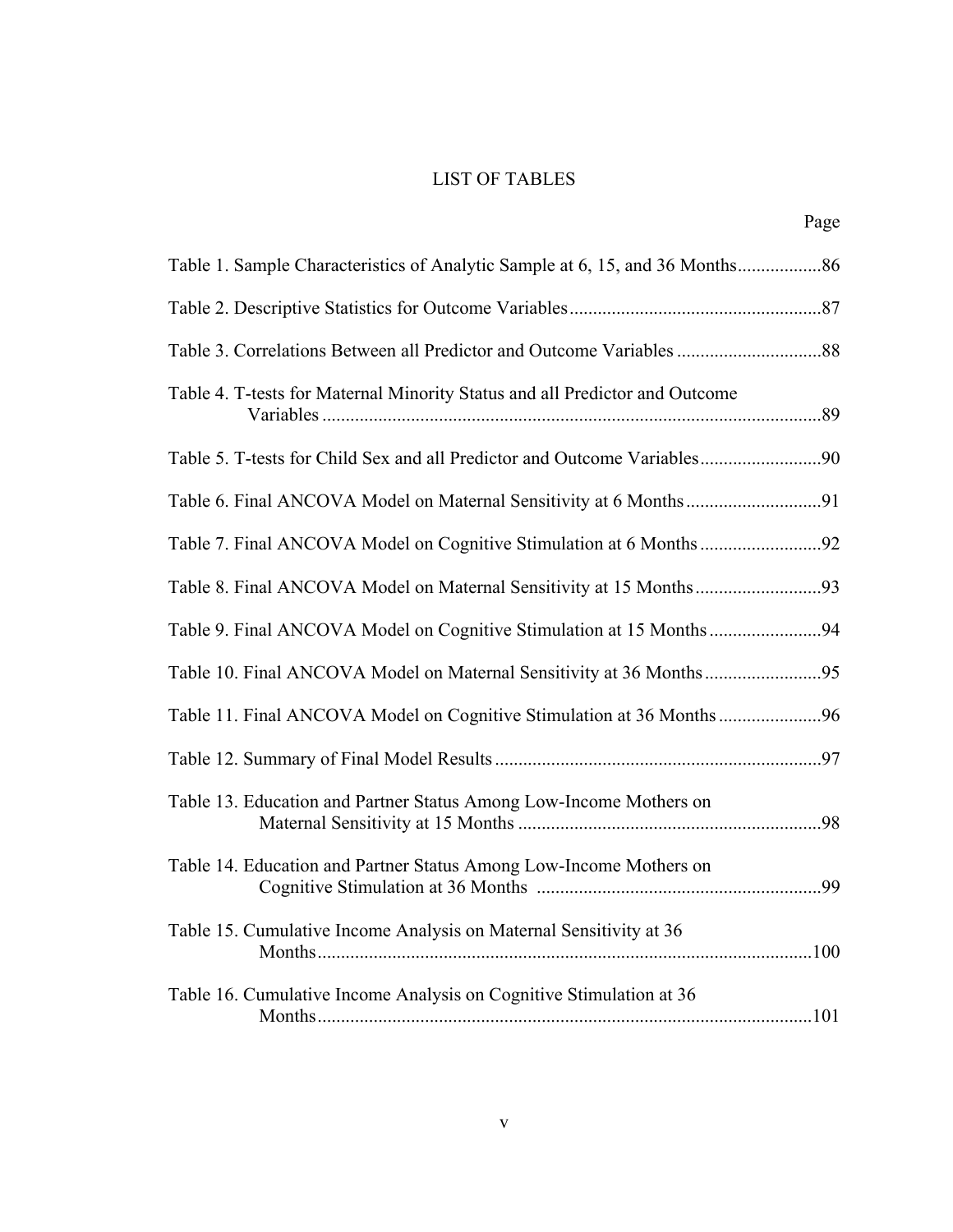## LIST OF FIGURES

|--|

| Figure 1. Maternal Education and Income on Maternal Sensitivity              |  |
|------------------------------------------------------------------------------|--|
| Figure 2. Maternal Education and Partner Status on Maternal Sensitivity      |  |
| Figure 3. Maternal Education and Income on Cognitive Stimulation             |  |
| Figure 4. Maternal Education and Income on Maternal Sensitivity              |  |
| Figure 5. Income and Partner Status on Maternal Sensitivity at 36 Months 106 |  |
| Figure 6. Maternal Education and Partner Status on Cognitive Stimulation     |  |
| Figure 7. Maternal Education and Partner Status Among Low-Income Mothers     |  |
| Figure 8. Maternal Education and Partner Status Among Low-Income Mothers     |  |
| Figure 9. Maternal Education and Cumulative Income on Maternal Sensitivity   |  |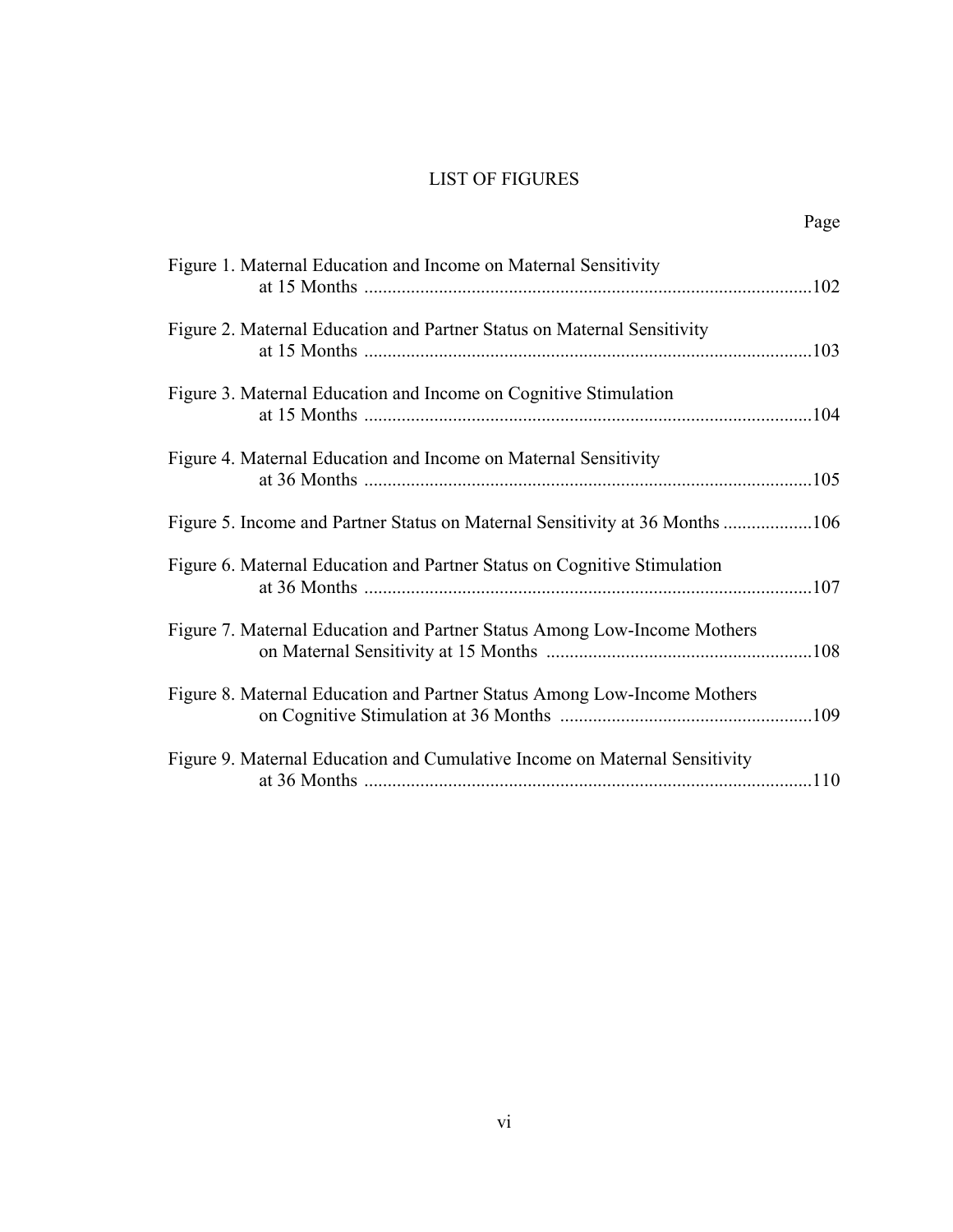#### CHAPTER I

## **INTRODUCTION**

#### Background and Significance

Maternal sensitivity and cognitive stimulation during infancy are important predictors of children's subsequent social, emotional, and cognitive development. Maternal sensitivity is conceptualized as mothers' timely and contingent responses to their children's cues, depending on children's developmental level and the demands of the situation (Ainsworth, Blehar, Waters, & Wall, 1978). Children whose mothers were highly sensitive toward them as infants and toddlers have better behavioral and emotion regulation skills, are more empathetic and socially responsive, and are more likely to have a secure infant-mother attachment than children whose mothers were less sensitive (Belsky & Fearon, 2002; de Wolff & van IJzendoorn, 1997). Cognitive stimulation is conceptualized as the extent to which mothers provide materials and experiences inside and outside of the home that promote learning, enrichment, and intellectual development (Crosnoe et al., 2010). Children whose mothers provided more cognitive stimulation to them as infants and toddlers have better cognitive, language, and academic outcomes during the preschool period and throughout childhood (Crosnoe et al.; Hoff, 2003; Hart & Risley, 1995; Hubbs-Tait, Culp, Culp, & Miller, 2002). Given the importance of maternal sensitivity and cognitive stimulation in relation to children's subsequent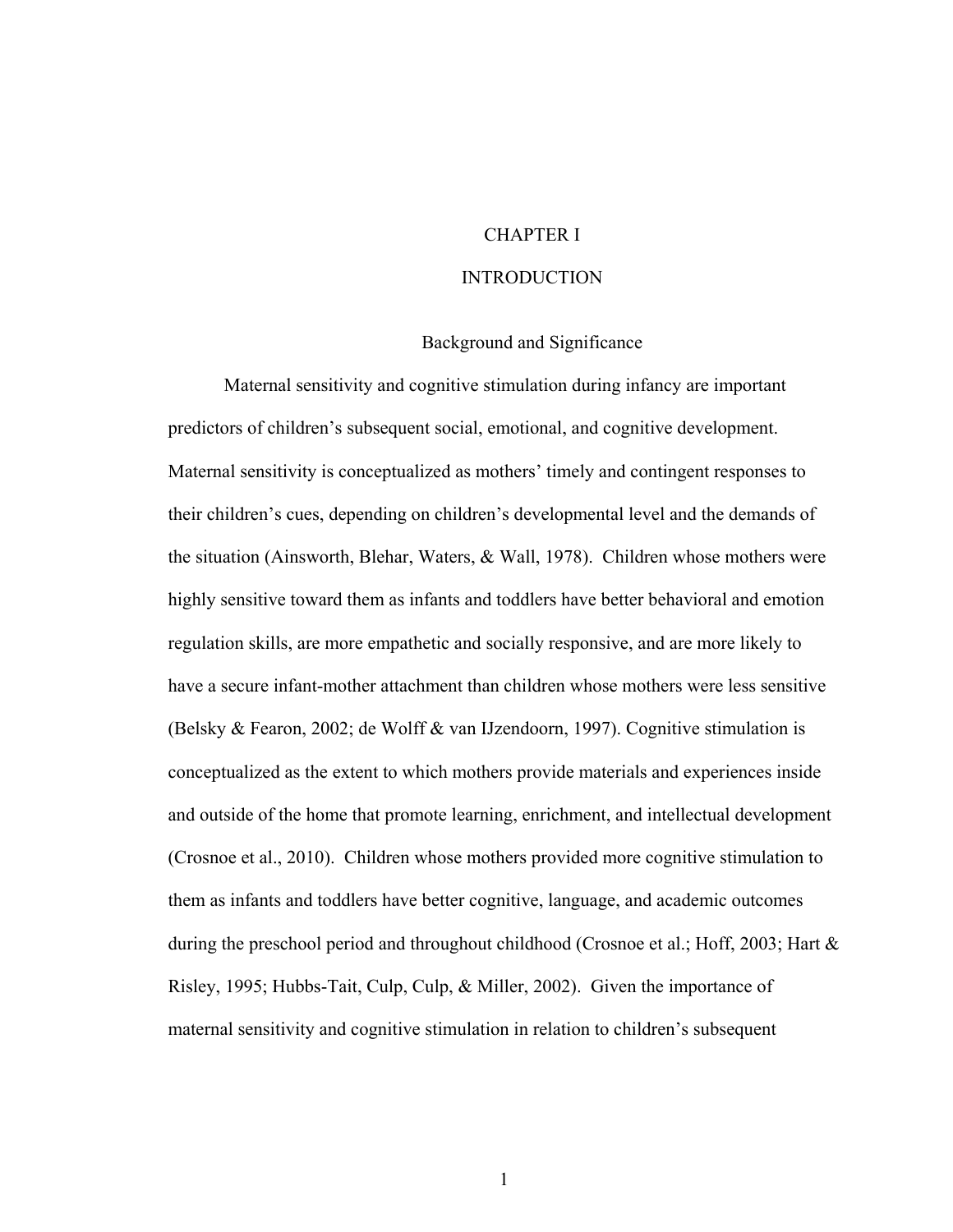developmental outcomes, identifying the factors that predict sensitive and cognitively stimulating maternal behavior is of importance. Socio-demographic factors have an important influence on maternal behavior. Two socio-demographic indicators that are associated with maternal behavior are maternal education and income (Bornstein & Bradley, 2003; Hoff, Laursen, & Tardif, 2002). Research indicates that higher levels of education and income are linked with greater maternal sensitivity and cognitive stimulation (Duncan & Magnuson, 2003; McLoyd, 1990; NICHD, 1999a). However, both maternal education and income are highly correlated with one another and few investigators have attempted to disentangle the effects of education and income on maternal behavior (Bornstein & Bradley, 2003; Hoff, Laursen, & Tardif, 2002). Researchers often include education and income in SES composites, and sometimes include other socio-demographic indicators (e.g., employment status) in these composites. This approach obscures the ability to assess the incremental effects of maternal education and income and the interaction between the two in predicting maternal behavior during early childhood. Examining the possibility that the relationship between maternal education and maternal behavior differs depending on level of income could shed light as to whether or not education is a resource that helps mothers parent more effectively in the context of low income.

Additionally, whether or not mothers have a spouse or partner is another sociodemographic characteristic that is associated with both education and income and with maternal behavior (Borstein et al., 2003; Hoff et al., 2002; Weinraub, Horvath, & Gringlas, 2002; Weinraub & Wolf, 1982). The possibility that the effects of education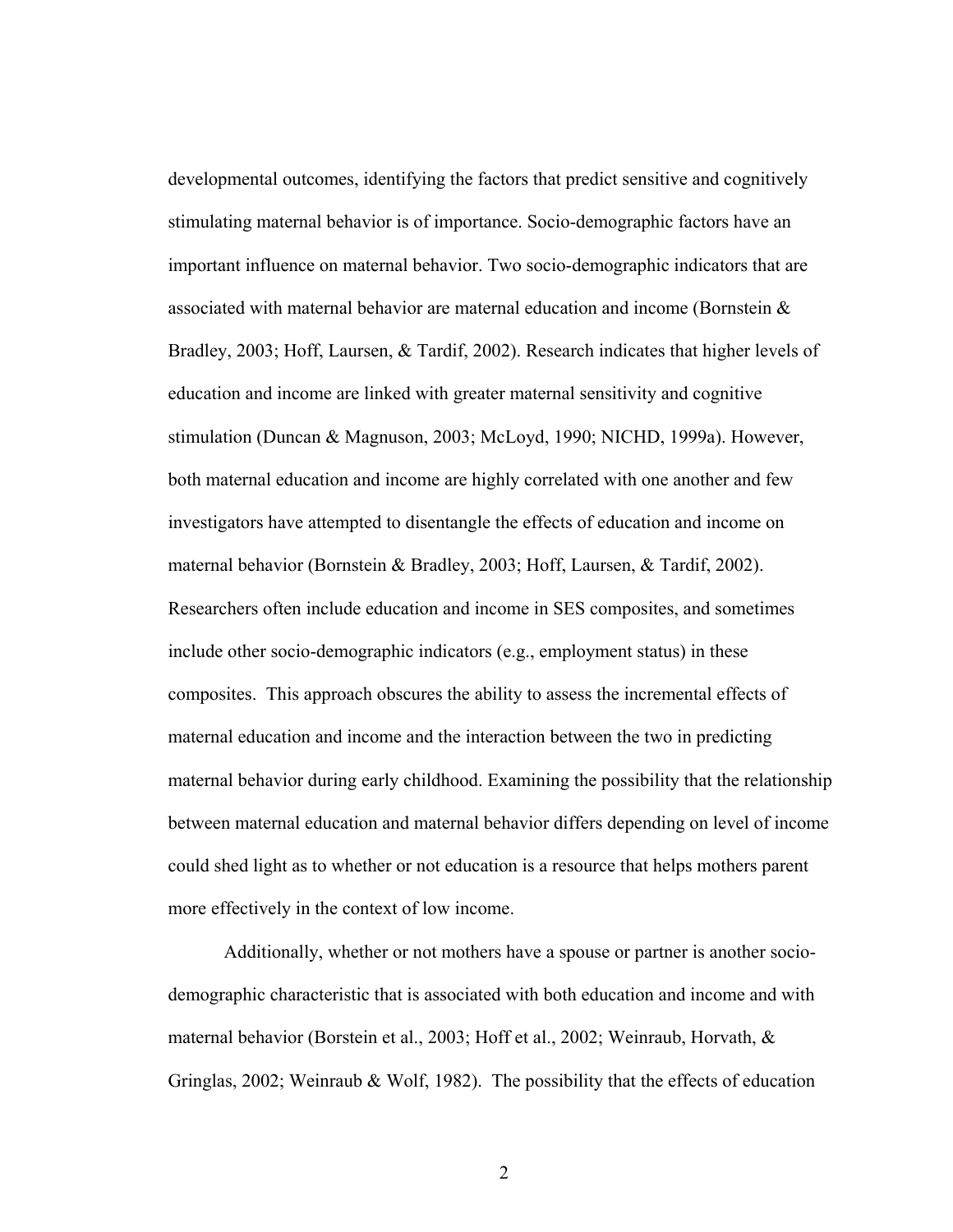and income on maternal behavior vary for single versus partnered mothers has been investigated rarely in the literature, and studies of this type mostly focus on African American mothers (Brody, Flor, & Gibson, 1999; McGroder, 2000; McLoyd, 1990; McLoyd, Jayaratne, Ceballo, & Borquez, 1994). Single partner status is associated with higher levels of parental stress, lower levels of parental efficacy, and higher rates of depression which may undermine maternal sensitivity and cognitive stimulation (Copeland et al., 2010; Hilton, Desrochers, & Devall, 2001; Weinraub, 1983). It is likely that single mothers with low income may be the lowest in sensitivity and cognitive stimulation, but higher levels of education may attenuate this relationship. The knowledge and experiences that education provides could help mothers who experience other socio-demographic stress behave in ways that are more positive because they recognize the importance of their behavior on their children's development (Benasich  $\&$ Brooks-Gunn, 1996). To further understand the influence of socio-demographic factors on maternal behavior, researchers must examine more than the main effects of maternal education and income. Specifically, it may be helpful to examine interactive effects of education, income, and partner status on maternal behavior to identify if differences based on education are larger for single and/or low-income mothers. In sum, this study will examine the incremental and joint effects of maternal education, income, and partner status on maternal sensitivity and cognitive stimulation during children's first three years. *Maternal Sensitivity Defined* 

 Sensitive mothers respond to their children's displays of negative emotions with timely, appropriate, and contingent behaviors that are well-matched to their children's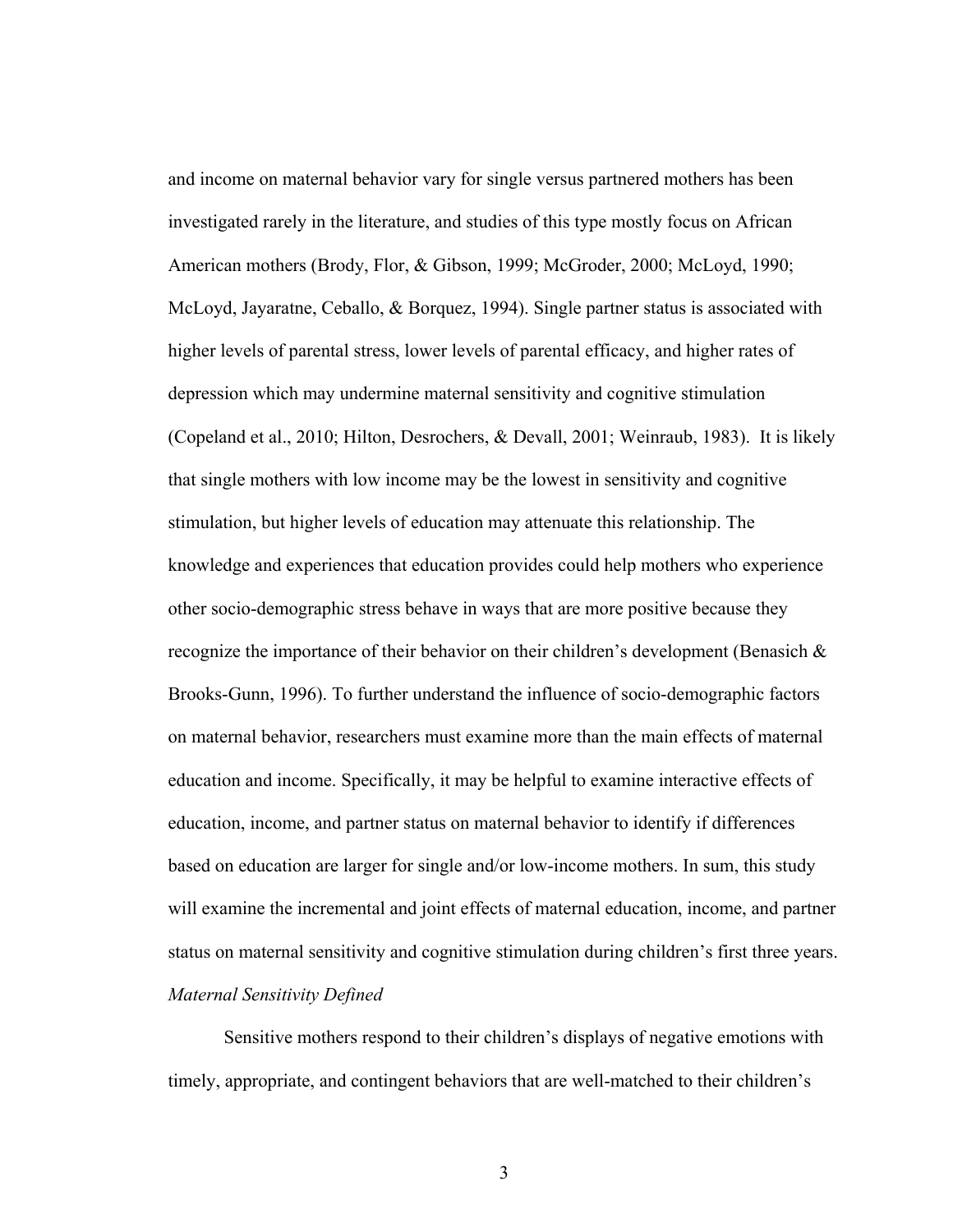cues and developmental level and to the demands of the situation (Ainsworth, Blehar, Waters, & Wall, 1978). Sensitive mothers are adept at recognizing their infants' emotional states, matching their own emotions and behaviors to their infants', and interpreting their infants' cues in a manner that does not misinterpret their infants' needs based on their own needs and wishes (Ainsworth et al.; Dix, 1991; Dix etla., 2004). Additionally, sensitive mothers respond to their infants' displays of positive emotions with their own positive emotions and affirmation of the infant's experience (Lohous et al., 2004). For example, when infants smile, laugh, and show enjoyment, sensitive mothers respond to their infants by acknowledging their positive emotions and showing their own displays of positive and warm affect and behaviors (Sroufe, 2000). Likewise, when infants cry because they are frightened, such as hearing a loud noise or the approach of a stranger, sensitive mothers respond by holding and comforting their infant, talking to and reassuring their infant that they are there to protect and comfort them, and helping the infant become acclimated to the experience. Similarly, sensitive mothers respond to their infants' experiences of frustration, such as being strapped into a car seat or being unable to reach a toy, by acknowledging the frustrating experience, comforting and reassuring the infant verbally and physically, and alleviating the discomfort as soon as possible. Sensitive mothers respond to their infants' crying quickly and with warm, empathetic responses (Lohaus et al., 2004).

During toddlerhood, sensitive mothers respond similarly as they do during infancy, but they adapt their behavior according to their child's developmental level (e.g., emerging cognitive, language, and motor skills) and because they recognize their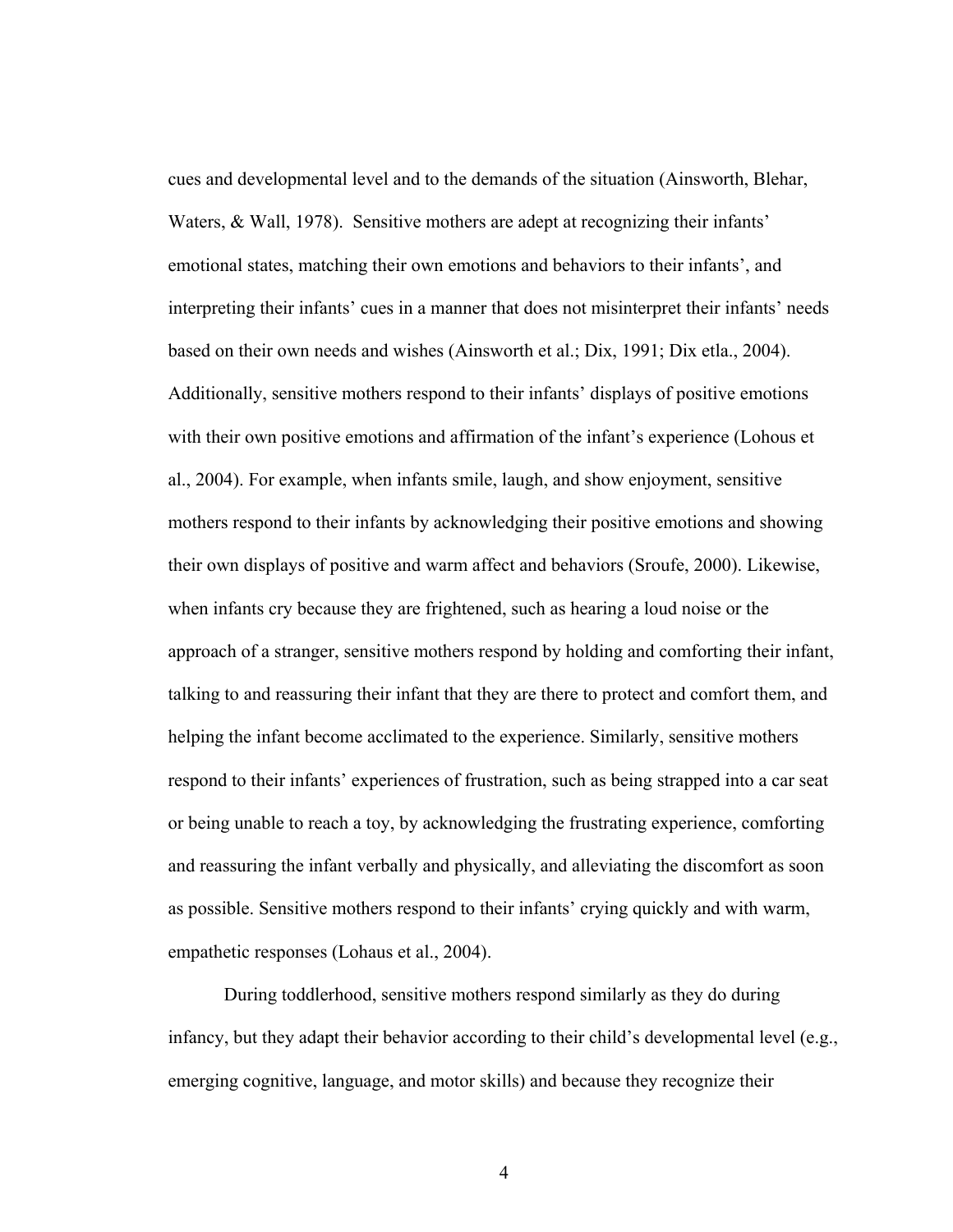children's growing need for autonomy and emerging ability to self-regulate their emotions (Ainsworth et al., 1978; Sroufe, 2005; Sroufe & Waters, 1977). For example, as toddlers increasingly gain independence in exploring their environment, sensitive mothers respond by encouraging this exploration but also setting appropriate limits and redirecting their toddlers' undesirable or dangerous behavior (e.g., touching an outlet) with engagement or distraction. Additionally, sensitive mothers recognize their children's increasing ability to regulate their own emotions and help teach their children strategies for dealing with emotions in a variety of situations (Bernier, Carlson, & Whipple, 2010; Spangler, Schieche, Ilg, & Maier, 1994; Sroufe, 1989; 2000). Sensitive mothers may provide more distal support than is typical during infancy. For example, sensitive mothers may respond verbally rather than physically and may wait longer to intervene when children are frustrated in order to give toddlers an opportunity to problem solve or regulate their emotions on their own. Additionally, sensitive mothers talk to their children about frightening or frustrating situations and help them learn how to cope with the difficult emotions associated with these situations (Dix, 1991; Dix et al., 2004).

Furthermore, sensitive mothers recognize that their children use them as sources of social and emotional information and therefore respond in ways that teach children what is expected and how to respond in certain situations, while helping them to increasingly handle emotionally arousing situations on their own. For example, when children are exposed to potentially frightening situations or people, sensitive mothers respond to their children's displays of anxiety and distress by acknowledging their children's emotional distress, reassuring them through their own facial expressions,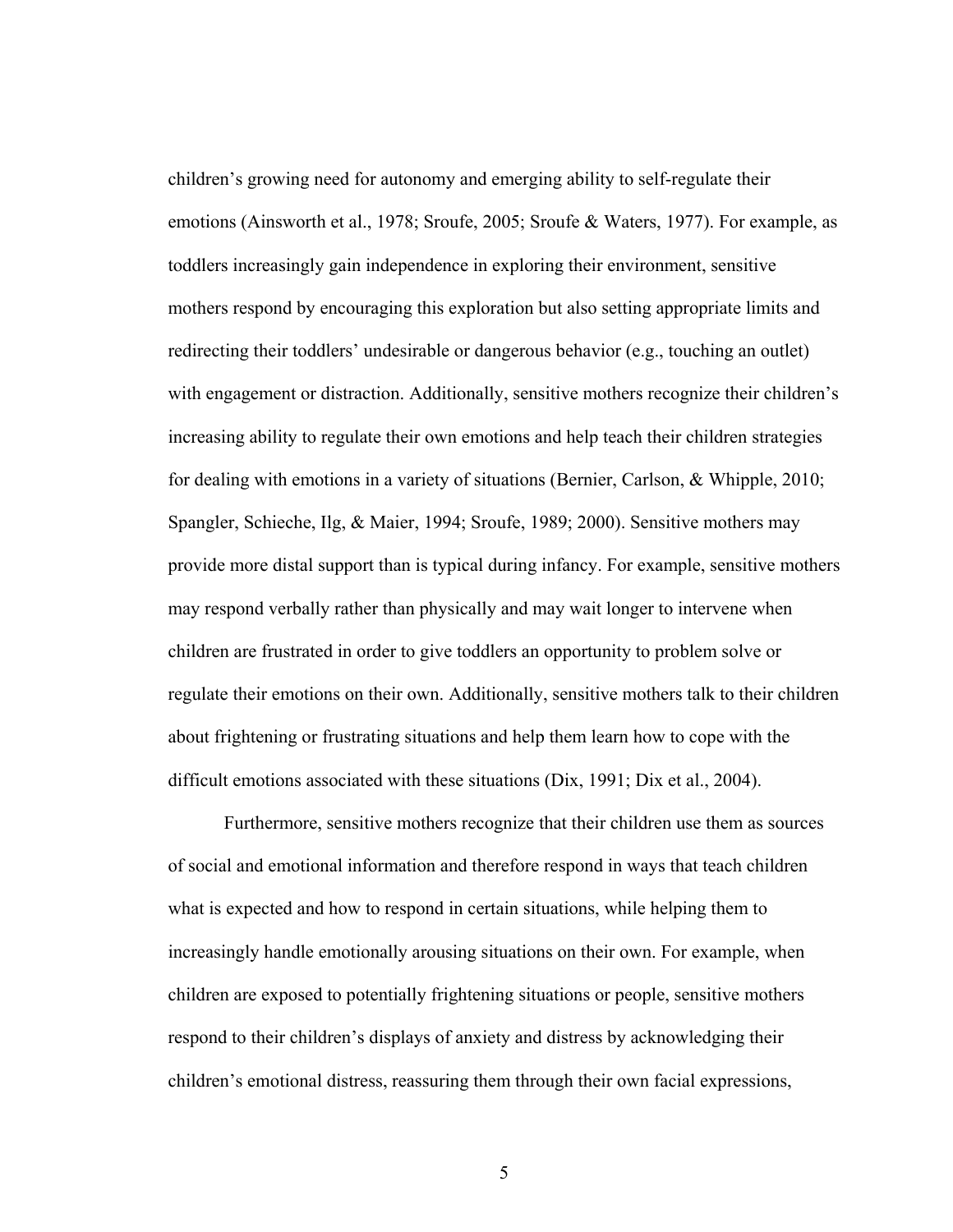language, and behavior, and encouraging their children to explore the new environment, if appropriate (Propper & Moore, 2006; Sroufe, 2000). Sensitive mothers respond to their children with warm and affectionate behaviors in an effort to comfort and reassure their children and alleviate negative emotions (Davidov & Grusec, 2006).

#### *Cognitive Stimulation Defined*

Cognitive stimulation refers to the extent to which mothers provide materials and experiences inside and outside of the home that promote children's learning, enrichment, and intellectual development (Crosnoe et al., 2010). Mothers who are cognitively stimulating promote their children's exploration of the environment and provide the opportunity to do so. Cognitively stimulating mothers are also adept at recognizing how to promote their children's learning experiences depending on their children's developmental level. During infancy cognitively stimulating mothers interact with their children in ways that encourage and promote infants developing cognitive capabilities. For example, cognitively stimulating mothers promote their infants' sensorimotor stimulation by creating environments in which infants are able to move around and that are visually stimulating and by providing toys and objects that make different sounds and have different textures that infants can manipulate with ease. Cognitively stimulating mothers expose their infants to novel settings, by taking them on outings, and providing access to novel and increasingly complex play materials. Also, cognitively stimulating mothers may purposefully direct their infant's attention to, identify and name objects in a direct attempt to promote joint attention, which is associated with children's subsequent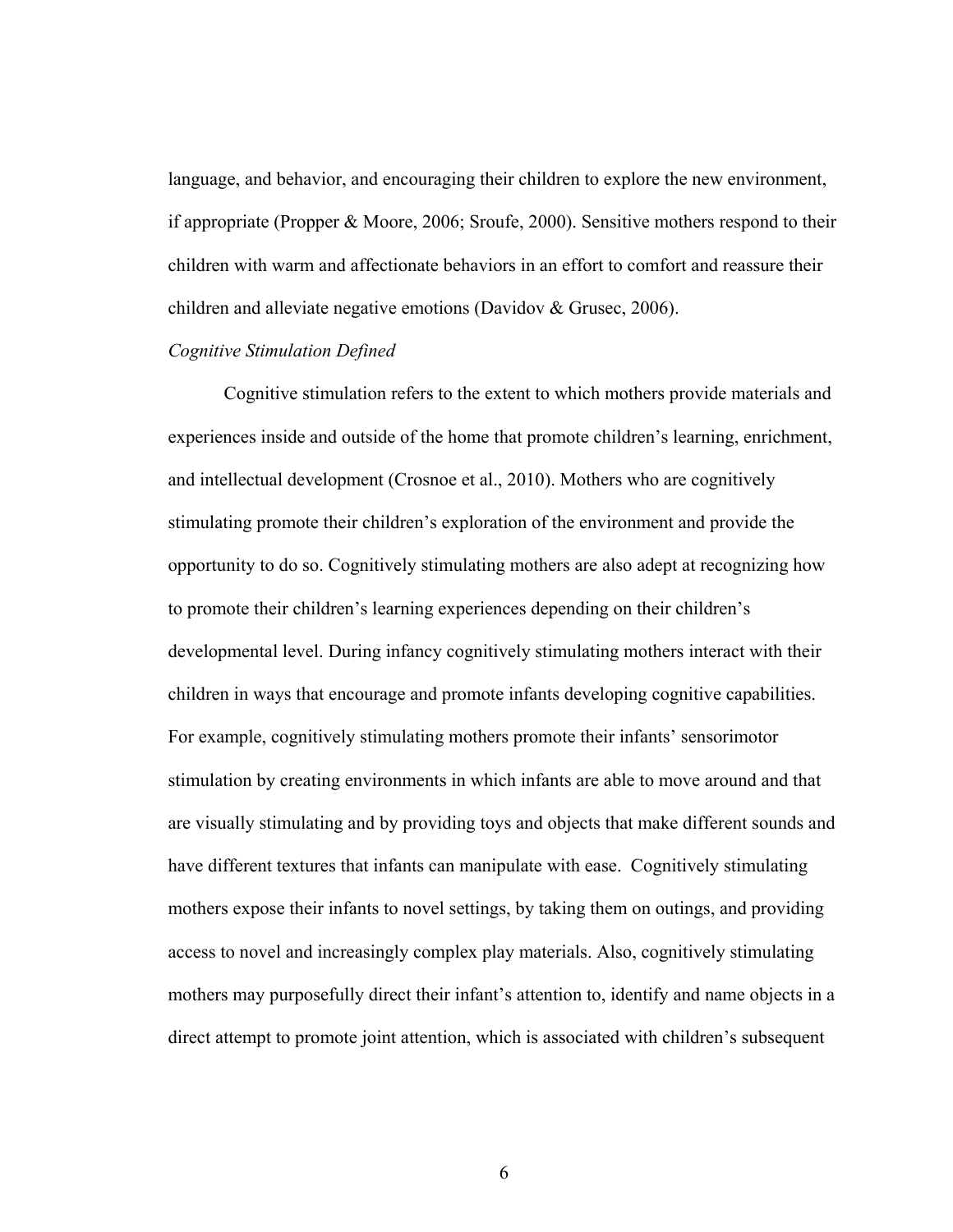language acquisition and object learning (Cleveland, Schug, & Striano, 2007; Tomasello, 1995).

Even though their children are not yet verbal, cognitively stimulating mothers recognize and value this period of development when infants are learning the foundations for later language development and promote this by exposing their children to language, a richer vocabulary, reading and developmentally appropriate books (Hart & Rislet, 1995; Karrass, & Braungart-Rieker, 2005). For example, they may talk to their children about what they are doing during daily routines such as changing, feeding, and bath time and respond to their infants' vocalizations in a way that encourages conversational turntaking (Haden, Ornstein, Rudek, & Cameron, 2009; Hart & Risley, 1995).

When infants become toddlers, cognitively stimulating mothers engage in similar but increasingly complex behaviors in response to children's enhanced cognitive, language, motor and emotional development (Haden et al., 2009). For example, cognitively stimulating mothers of toddlers adjust their own language use in ways that promote toddlers' verbal skills by making more direct attempts to identify and label objects, emphasizing pronunciation, introducing increasingly complex vocabulary and attempting to elicit verbal rather than gestural responses (e.g., pointing) from children (Hart & Risley, 1995). Cognitively stimulating mothers of toddlers provide their children with objects, materials, and activities that promote children's more advanced problem solving skills, independent thinking, and representational thought. For example, mothers may provide access to art supplies and materials, toys and puzzles with parts that can be manipulated, and items that can be used for symbolic play (Hubbs-Tait, Culp, Culp, &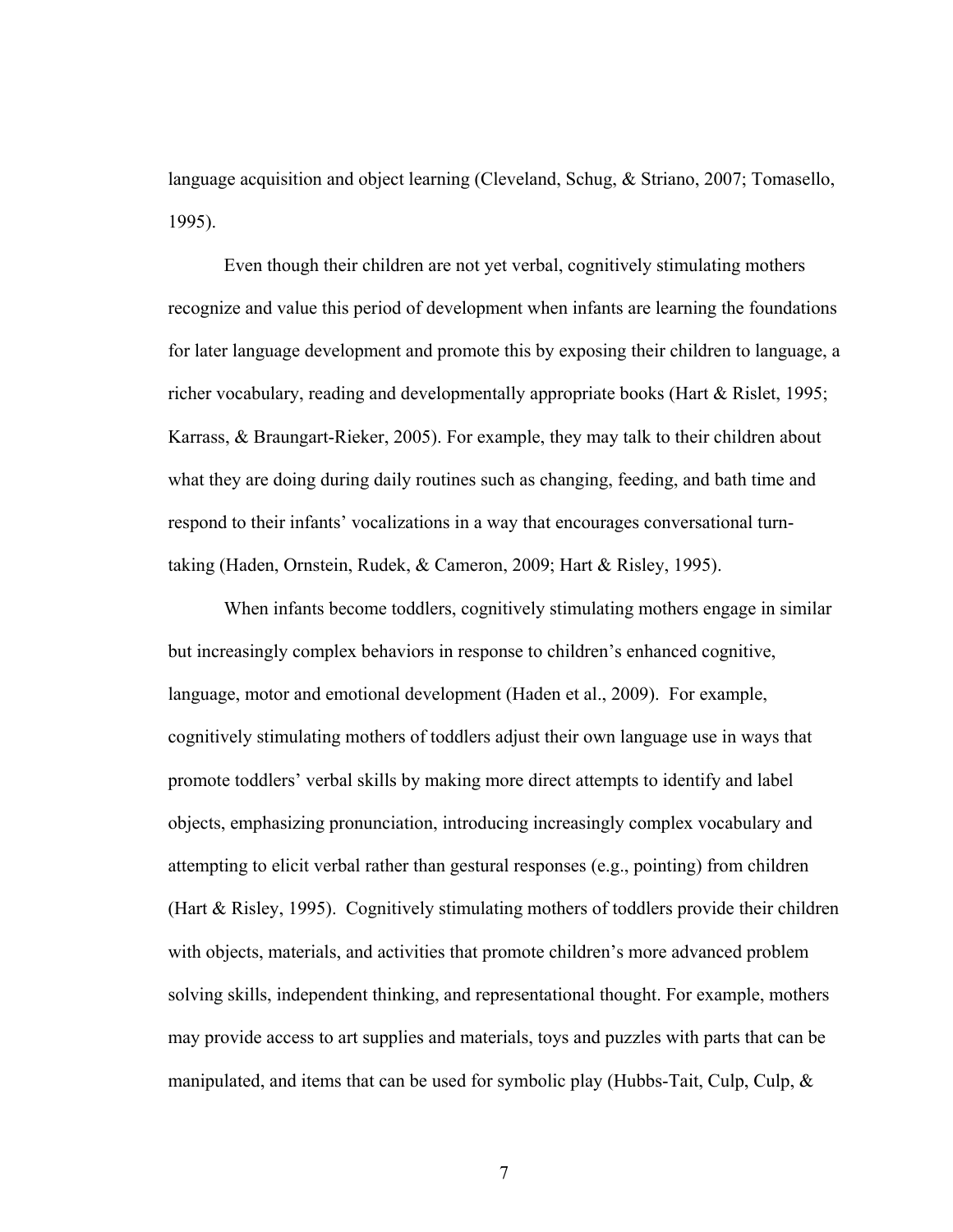Miller, 2002; Damast, Tamis-LeMonda, & Bornstein, 1996). Cognitively stimulating mothers of toddlers go beyond merely telling their children about what they are doing by involving their toddlers more in daily routines such as cooking or cleaning and encouraging toddlers to participate in tasks when developmentally appropriate, such as helping to put dishes away or cleaning. Mothers of toddlers may foster cognitive stimulation outside of the home by exposing their children to hands-on museums, libraries, and parks and participating in other activities that further support children's learning experiences (e.g., playing with other children at the playground). Finally, cognitively stimulating mothers of toddlers continue to read to their children, but read increasingly complex books and make greater efforts to increase their child's participation by asking them to point to pictures and guess what will happen next. Across these settings and activities, cognitively stimulating mothers talk to their children about what they are seeing and doing and relate the information to other things that are relevant to the child's own experiences (Crosnoe et al., 2010; Hart & Risley, 1995; Smith, Landry, & Swank, 2000).

### *Maternal Sensitivity and Cognitive Stimulation as Related and Distinct Constructs*

Maternal sensitivity and cognitive stimulation are distinct, but inter-related maternal behaviors (Grusec & Davidov, 2010). They are distinct because they serve different socialization goals and rely on different practices. That is, sensitivity serves the goal of comfort, protection, and support, and is based primarily on responding appropriately to children's bids for attention and emotional needs. In contrast, cognitive stimulation serves the goal of providing information to and guiding a less experienced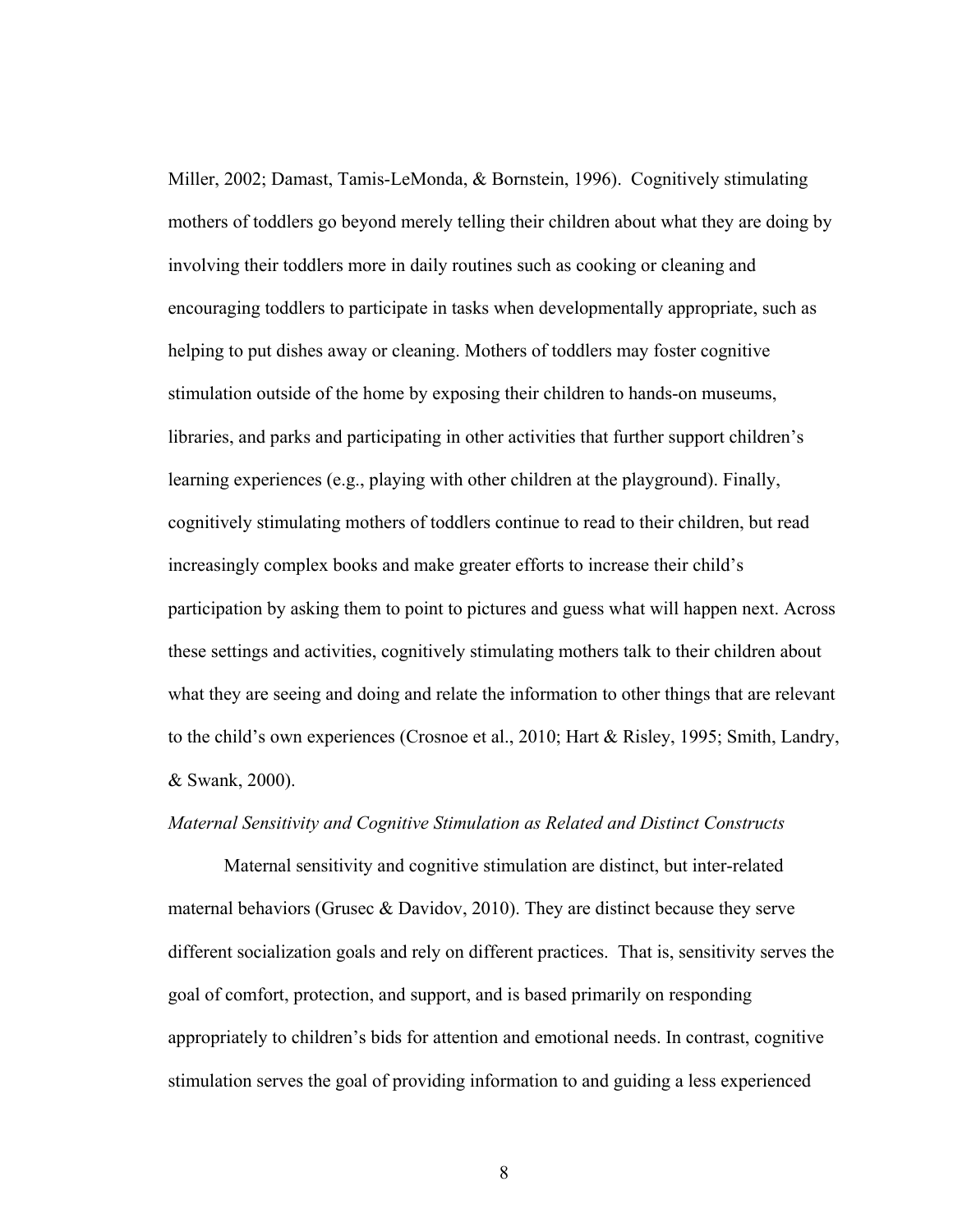child to acquire advanced knowledge and skills, and consists primarily of mothers' talking to their children, relaying information, and engaging with them in ways that further advance their thinking and cognitive capabilities. Thus, sensitive and cognitively stimulating behaviors require somewhat different abilities and resources (Grusec & Davidov), and it is possible for mothers to be more effective in one domain than another. For example, mothers may provide their children with cognitively stimulating objects or materials, but not engage their children in ways that are sensitive or contingent on their emotional needs. On the other hand, mothers may be more adept at responding to their children when they are experiencing distress, but may not actively engage their children in ways that are cognitively stimulating when they are alert.

However, maternal sensitivity and cognitive stimulation are somewhat related because these behaviors are enacted by the same individual within the same parent-child relationship. Some of mothers' global beliefs, motivations, and goals about parenting are likely to cut across domains and influence maternal behavior to promote both sensitive responses and cognitively stimulating behavior towards children (Grusec & Davidov, 2010). Mothers who prioritize their children's needs in general may be aware of and responsive to both emotional needs and cognitive needs. For example, mothers may respond to their children in a sensitive, contingent manner when engaging in cognitively stimulating actives. Likewise, mothers who are both sensitive and cognitively stimulating are also aware of their children's developmental level and adjust their behavior accordingly. In other words, both dimensions of maternal behavior may draw upon some similar underlying skills and beliefs and be related as a result.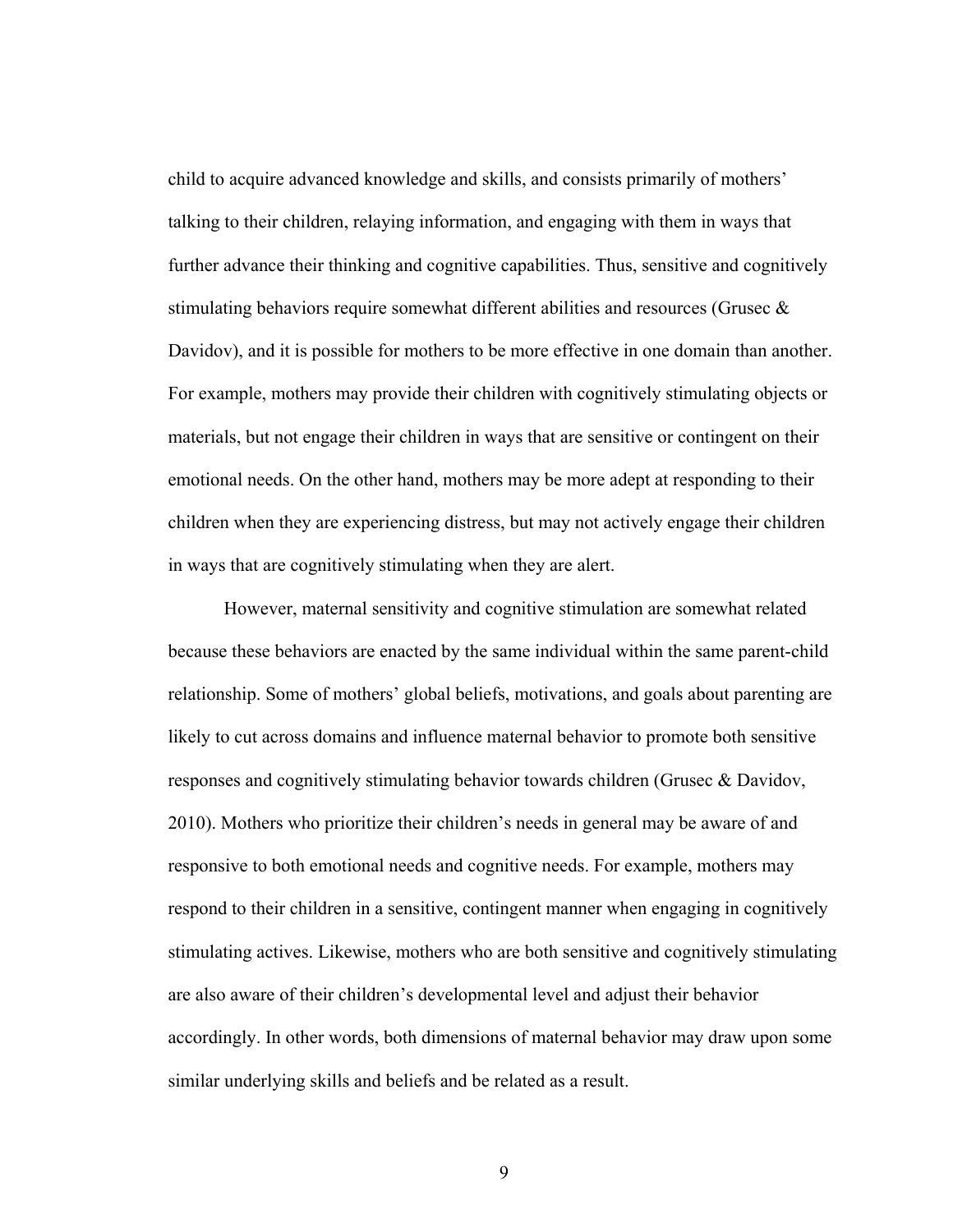Consistent with the view that maternal sensitivity and cognitive stimulation are distinct but related constructs, they tend to be moderately correlated (Raviv et al., 2004), and they tend to correlate differently with child outcomes (Grusec & Davidov, 2010; Sroufe, 2000). For example, responsiveness to infants' emotional signals, an aspect of sensitivity, predicts children's attachment security (de Wolf & van IJzendoorn; 1997), and responsiveness to children's verbal signals, an aspect of cognitive stimulation, predicts children's subsequent language ability and early literacy skills (Bornstein, Tamis-LeMonda, Hahn, & Haynes, 2008). Given evidence that both maternal sensitivity and cognitive stimulation are important for promoting children's outcomes in different domains, it is important that we identify factors that support or undermine these behaviors. Next, I review key theoretical perspectives and empirical evidence that links education, income, and partner status to parenting with an emphasis on specificity in all measures. That is, I take care to consider education, income, and partner status as separate socio-demographic indicators and sensitivity and cognitive stimulation as separate indices of competent parenting during infancy.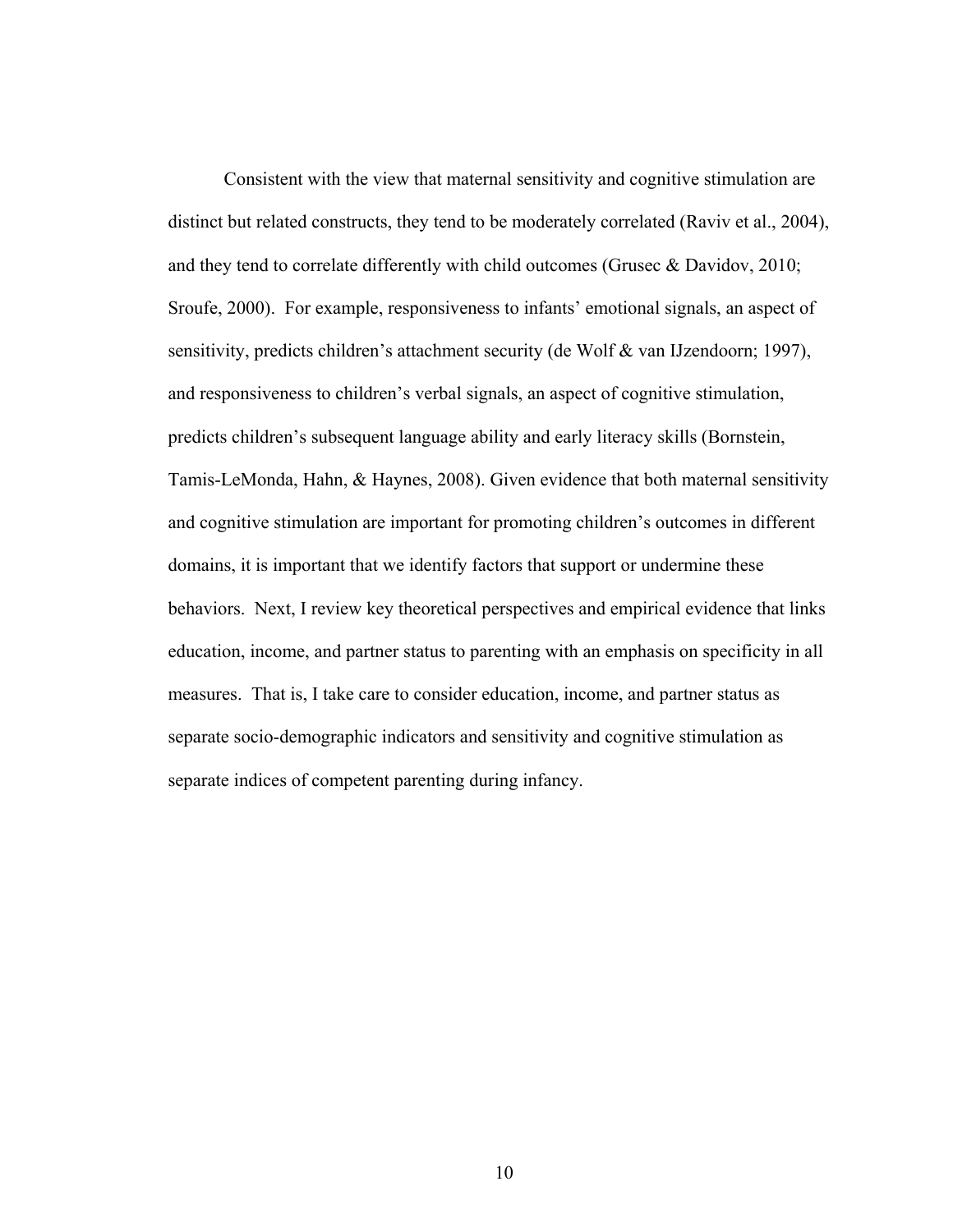#### CHAPTER II

#### THEORETICAL PERSPECTIVES AND LITERATURE REVIEW

## Theoretical Perspectives on Socioeconomic Factors in Relation to Maternal Behavior

A theoretical perspective that offers insight for understanding the relation between socio-demographic factors and maternal behavior is family stress theory. Family stress theory elucidates the process by which contextual risk may undermine maternal behavior and provides a framework for understanding the effects of education, income, and partner status in relation to maternal sensitivity and cognitive stimulation. That is, low education (i.e., high school education or less), low income, or single partner status are sociodemographic factors that are associated with stress and can undermine parenting, whereas higher income and levels of education, and a partner in the home are resources that help mothers meet parenting and family demands.

According to family stress theory, the extent to which stress affects mothers and their behavior depends on both the nature of the demands that they face and the resources they have available to meet those demands. Mothers with access to more resources may be able to cope with other stressors more easily and maintain family functioning with less difficulty than families who have fewer resources or experience more socio-demographic stress (Burchinal, Roberts, Hooper, & Zeisel, 2000; Mcloyd, 1990; McLoyd & Wilson, 1990). This raises the possibility that specific socio-demographic factors may interact to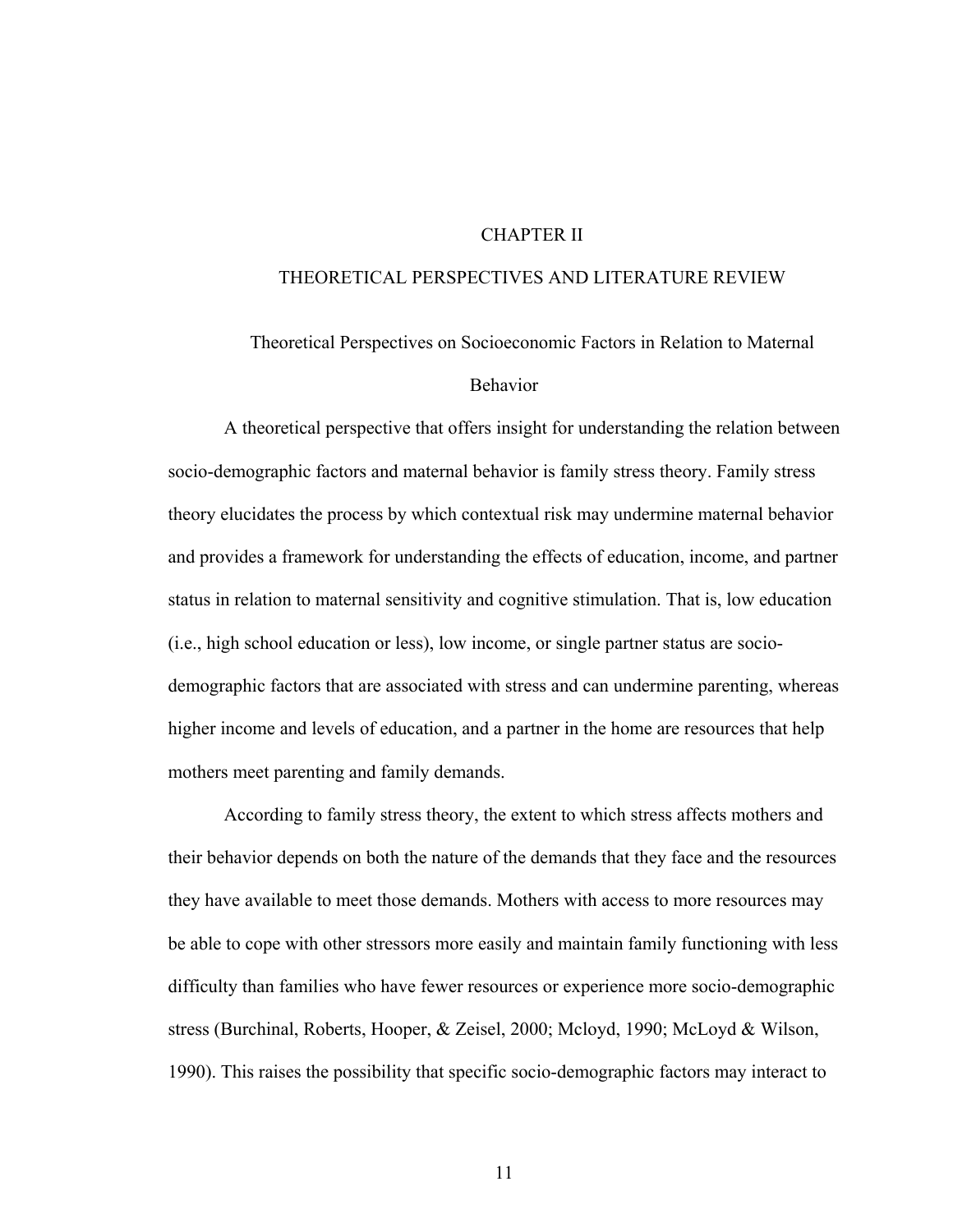predict maternal sensitivity and cognitive stimulation. For example, education may be a more important resource for positive parenting among low-income or single mothers. Also, the negative effect of socio-demographic risk on maternal behavior is exacerbated when stress is experienced with respect to more than one socio-demographic indicator (Whittaker, Harden, See, Meisch, & Westbrook, 2010). Thus, mothers who have low income, limited education, and no partner in the home may be at greatest risk for compromised parenting.

McCubbin and Patterson (1983) extended the family stress perspective to include the concept of the Double ABCX model which introduces the concept of pileup of stressors, the idea that families may experience multiple stressors for prolonged periods of time and adaptation in the face of these multiple and pervasive stressors is more difficult. Specifically, having low income at multiple times can be a pervasive source of stress that affects mothers' ability to meet parenting and other demands successfully. Furthermore, the effect of lower education when mothers have low incomes may be especially detrimental because mothers experience a cumulative effect of lower resources, making it more difficult to meet demands. According to the Double ABCX model this effect may be exacerbated when mothers experience constant stress from different contexts, and mothers who experience constant economic stress or difficulties may consistently interact with their children in a less sensitive manner and cognitively stimulating manner. For example, mothers facing limited access to resources because of low income may experience additional stress in trying to meet the demands of their own and their children's basic physical needs. It may be that meeting the basic needs of shelter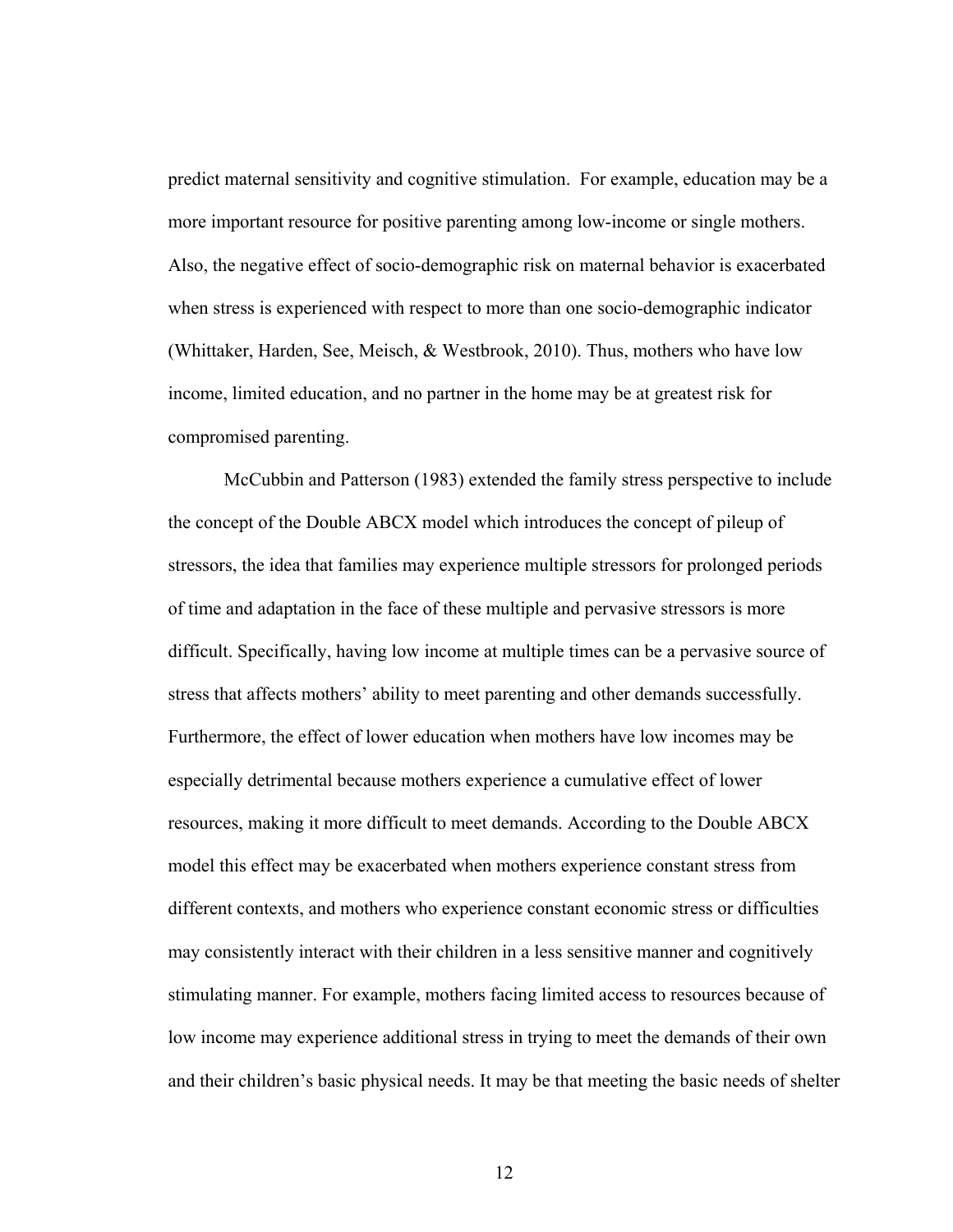and food may become more important than responding sensitively to or promoting cognitive stimulation with children. Additionally, the extent to which these stressors are experienced together and over an extended period of time can undermine mothers' ability to respond sensitively and provide cognitive stimulation. Stressful events that occur in the lives of families that are experienced in more than one domain characterized as being external, chronic, and cumulative are proposed to affect families more severely because chronic and cumulative stress may make it more difficult for mothers to meet current demands and other stressors that may arise (Conger et al., 2002; Magnuson & Duncan, 2002; McLoyd & Wilson, 1990). The pileup of these stressors, in addition to parenting demands, can accumulate and put mothers at further risk for less sensitive and cognitively stimulating behavior (McCubbin & Patterson, 1983).

In sum, socio-demographic factors, such as maternal education, income, and partner status, are expected to influence parenting either as a proxy for stress that mothers' experience or a resource that helps buffer mothers from stress related to other socio-demographic characteristics. Of particular interest in the proposed study is the extent to which education buffers mothers from the negative effect of low income and single partner status on maternal behavior. Specifically, education may act as a resource in relation to sensitive and cognitively stimulating maternal behavior even in the face of other stressors, such as low income or single partner status.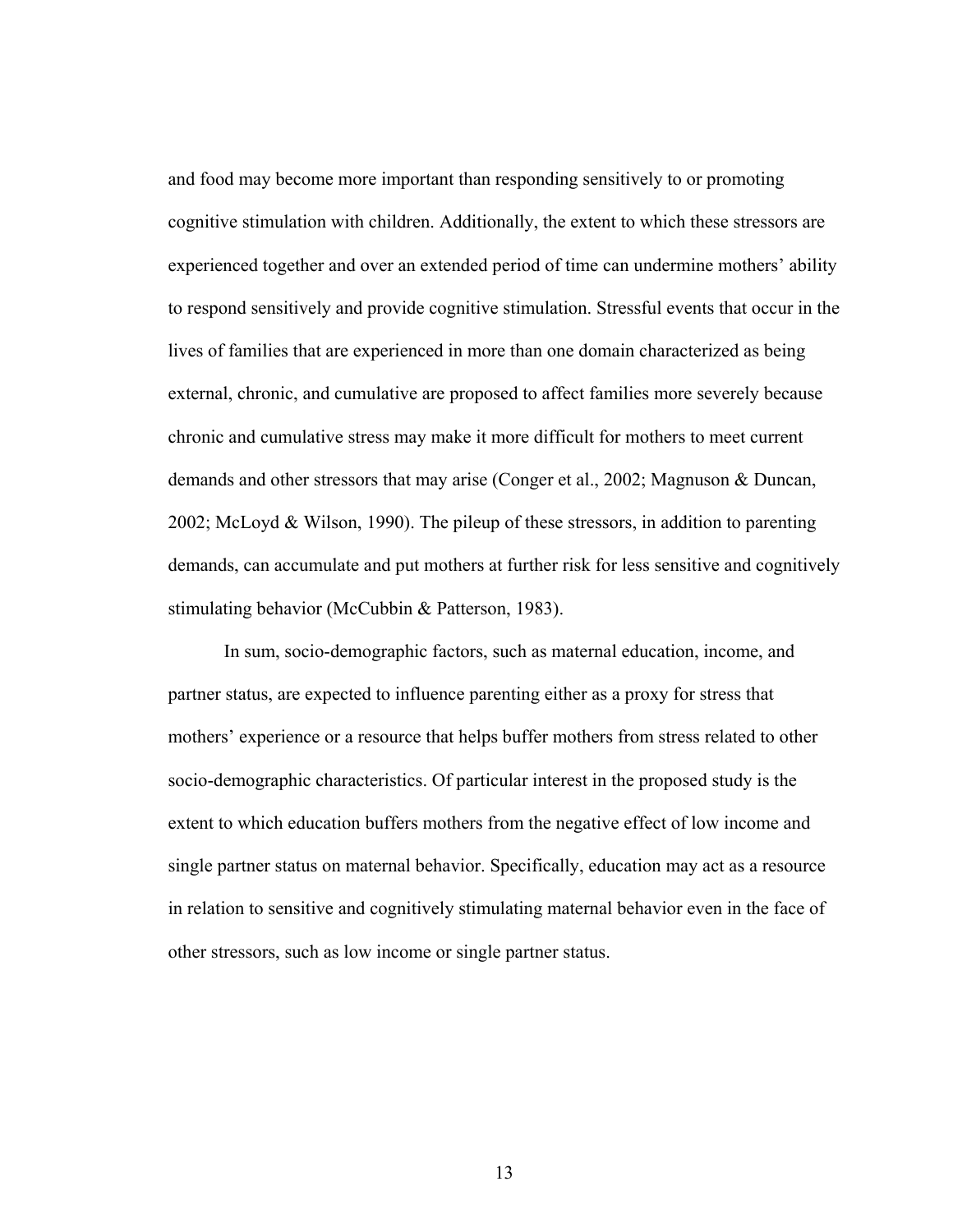#### Literature Review

#### *Maternal Education and Maternal Behavior*

Maternal education is expected to provide mothers with the psychological, cognitive, and social capital resources that are important for positive parenting. Specifically, formal education fosters critical, analytical, and reflective thinking skills that are associated with more child-focused beliefs, goals, and behaviors (Baron, 1981; Grusec, 2006; Magnuson et al., 2009; Rosenblum, McDonoguh, Sameroof, & Muzik, 2008). A child-focused perspective is important because it helps mothers to identify their children's needs in a manner that does not misinterpret what children are trying to communicate. This allows mothers to empathize with their children and put their children's needs ahead of their own because they want to help their children, which further promotes sensitivity (Ainsworth et al., 1978; Dix, 1991). Additionally, through the experience of obtaining post-secondary education, individuals are exposed to a broad variety of perspectives and must practice adapting their own characteristics (e.g., learning or communication style) to the external demands of their courses, instructors, and diverse classmates (Bornstein et al., 2010; Butler & Deprez, 20020; Magnuson et al., 2009). Having had these experiences may help mothers balance their other demands with the demands of their infant.

Additionally, because education encourages flexible thinking, mothers with more education are likely to have access to multiple strategies for achieving parenting goals, as well as the ability to apply these strategies at appropriate times (Brody, Flor, Gibson, 1999; Coplan, Hastings, Lagacé-Séguin, Moulton, 2002; Hastings & Rubin, 1999).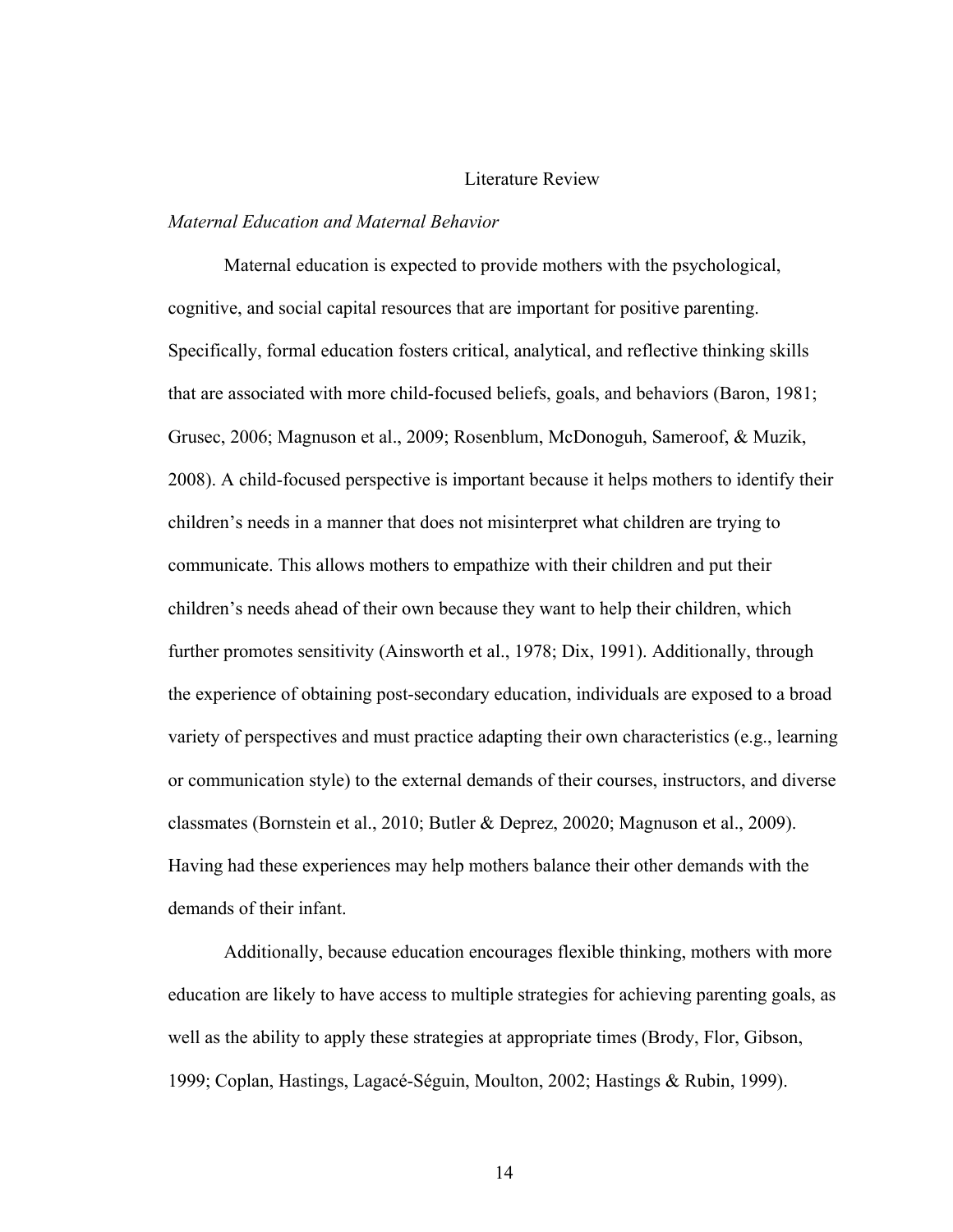Specifically, mothers who have higher levels of education are more likely to have had experience setting and meeting goals and feeling successful in meeting those goals. More educated mothers may be better able to set appropriate parenting goals and meet the needs of their children because they have had this experience in other contexts, further promoting sensitive responsiveness.

Maternal education is also associated with more knowledge about child development and appropriate developmental expectations (Bornstein et al., 2010; Huang et al., 2005; Reich, 2005), and this knowledge is associated with more sensitive maternal behavior (Chen & Luster, 1999; Kiang, Moreno, & Robinson, 2004). Mothers with more education may be more likely to seek out information about developmental expectations and positive parenting practices (Bornstein et al., 2010; Magnuson et al., 2009). Mothers who understand children's age-appropriate developmental tasks can objectively recognize and accurately interpret the meaning of children's behavior in a manner that is appropriate to the situation and the needs of the child (Borstein et al., 2010; Rosenblum, McDonoguh, Sameroof, & Muzik, 2008). For example, when infants cry, mothers with more knowledge about development are more likely to recognize crying as a means of communication, whereas mothers with less developmental knowledge may attribute the infant's crying as an attempt to annoy them (Huang et al., 2005; Kiang et al., 2004). Overall, mothers who understand age-appropriate developmental tasks of their children are better able to adapt their behavior in order to promote their children's developmental goals and experiences.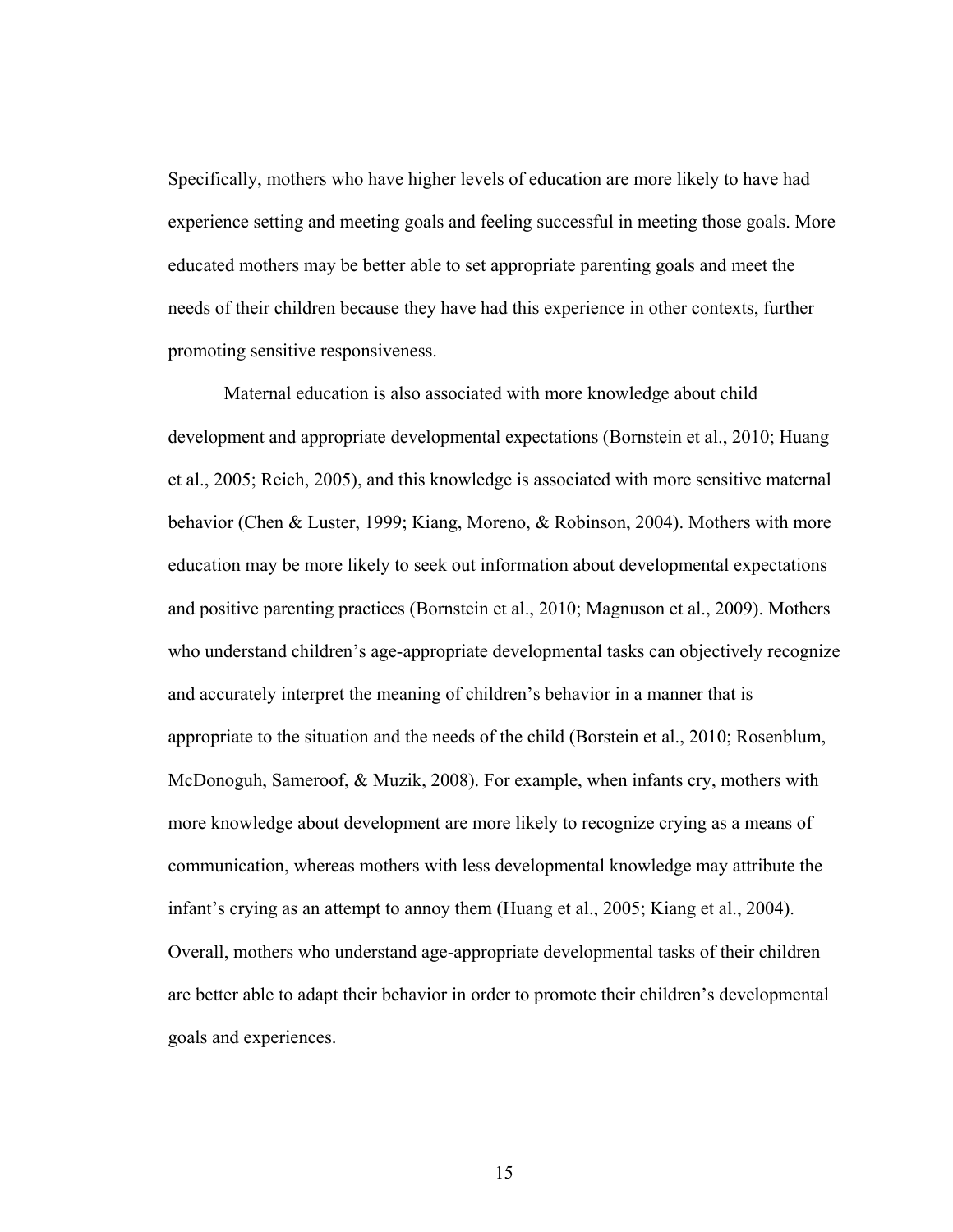Maternal education is also linked with more cognitive stimulation during early childhood. Mothers own learning experiences and intellectual development provided through post-secondary education are expected to contribute to mothers' valuing learning experiences and cognitive development in their children (Bornstein et al., 2010; Kohn, 1977; Luster, Rhoades, & Haas, 1989). Such a value system is likely to encourage mothers to read and play with their children and provide stimulating experiences both inside and outside of the home that promote children's learning and enrichment.. Furthermore, mothers with more education may talk more to their infants because they recognize the importance of language development and place value on their children's early language experiences (Davis-Kean, 2005; Hart & Risley, 1995). More educated mothers have been exposed to more literary and linguistically stimulating environments through their own educational experiences, which may make them inclined to create such a setting for their own child.

Research findings are consistent with the view that education promotes sensitive and cognitively stimulating maternal behavior. Specifically, the most robust finding in the empirical literature regarding socio-demographic indicators is the association between higher levels of maternal education and more sensitive and cognitively stimulating behavior (Bluestone &Tamis-LeMonda, 1999; Bornstein, 2003; Gutman & Feinstein, 2010; Hoff et al., 2002; Hoff-Ginsberg, 1998 White, 1982). For example, maternal education was found to be a stronger predictor of mothers' dyadic focus and provision of stimulating materials when compared to other socio-demographic indicators (e.g., occupational status). Furthermore, when the effect of education was compared to a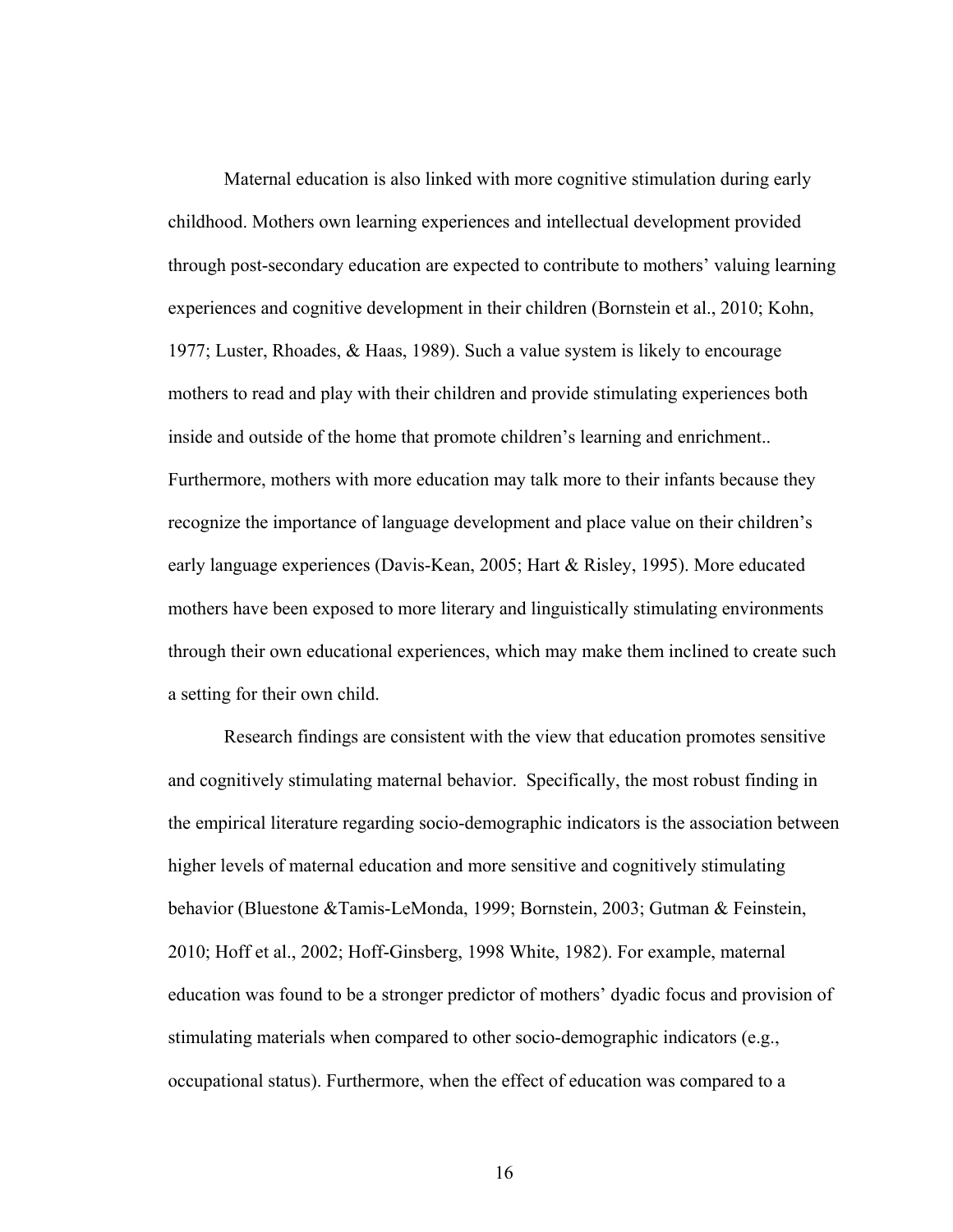composite measure (i.e., Hollingshead and Socioeconomic Index of Occupations), education was equally predictive of maternal behavior, suggesting that education was accounting for the association between the composite score and maternal behavior (Bornstein et al., 2003). Likewise, education is a moderate and consistent predictor of maternal behavior across early childhood over and above the effect of income (Klebanov, Brooks-Gunn, & Duncan, 1994; Linver, Brooks-Gunn, & Cohen, 2002; Raviv, Kessenich, & Morrison, 2004) and has specifically been linked to parenting quality during infancy and toddlerhood (Lugo-Gill & Tamis-LeMonda, 2008). Additionally, in a study that examined maternal education and income as independent predictors but in the same model, maternal education was a stronger predictor than income in predicting the home learning environment provided to 3 year olds (Son & Morrison, 2010). Furthermore, mothers with a HS education or less provided less stimulating learning environments and were less verbal with their children, even after income was considered (Klebanov et al., 1994; Linver et al., 2002). It has also been found that increases in maternal education are associated with more provision of learning materials in the home and increased exposure to language (Magnusson, Sexton, Davis-Kean, & Huston, 2009). *Maternal Income and Maternal Behavior*

Income is likely linked with maternal behavior for a number of reasons. Specifically, income may be related to cognitive stimulation because low income may restrict mothers' ability to purchase toys and learning materials or provide stimulating experiences for their child. Having children increases the demands for material resources and parents must meet children's basic physical needs for food, clothing, and shelter, in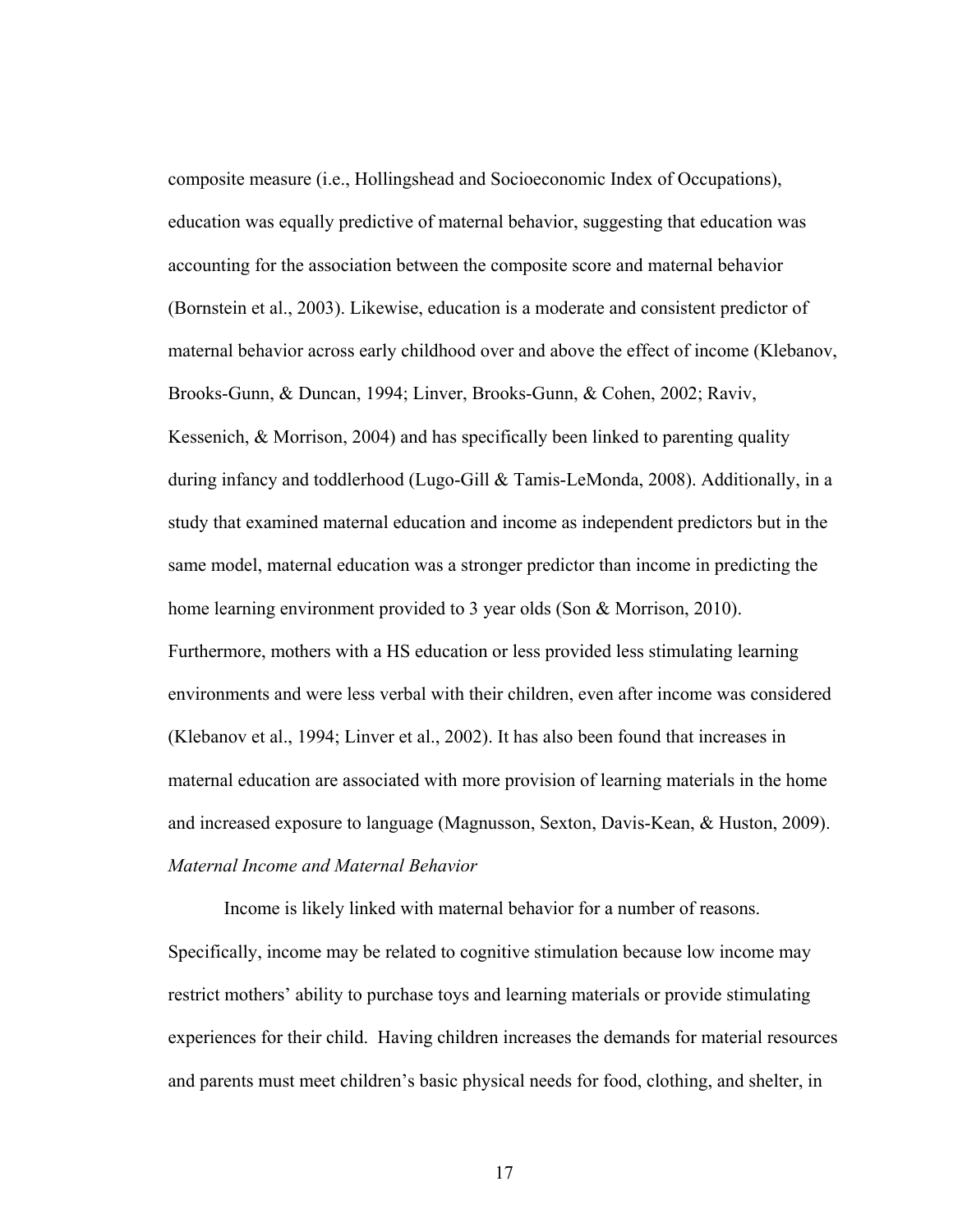addition to other materials that promote their development (e.g., toys, experiences outside of the home); this places monetary demands on mothers (Bornstein, 2002; Crosnoe et al, 2010; Hoff et al., 2002). Mothers with low income may have difficulties providing for their children's basic needs and therefore have few remaining resources to invest in play materials, books, and outings.

Income may also influence the overall stress mothers feel in their lives, which can spill over into the mother-child relationship and the quality of care that mothers provide (Burchinal et al., 2008; Dilworth-Bart, Khurshid, & Vandell, 2007; Hoff et al., 2002; Magnuson & Duncan, 2002). Children require time, attention, and sensitive responsiveness, and mothers must allocate psychological resources to their children. However, the extent to which mothers can invest psychologically and emotionally in their children may vary based on income such that mothers who experience economic stress are less sensitive and cognitively stimulating than other mothers (Lee, 2009; McLoyd, 1990). Furthermore, low-income mothers may face many different negative interactions with people outside of the home, such as landlords, bill collectors, and staff at social service agencies. These interactions that take place outside of the home are likely to influence interactions within the family (Bornstein et al., 2003; Klebenov et al., 1994). As a result of these stressors, low-income mothers may respond less sensitively to their children and both speak to and engage with them less frequently than middle/high income mothers (Hart & Risley, 1995).

Research has consistently demonstrated that income is associated with maternal behavior and mothers that have low income or face economic hardship are less sensitive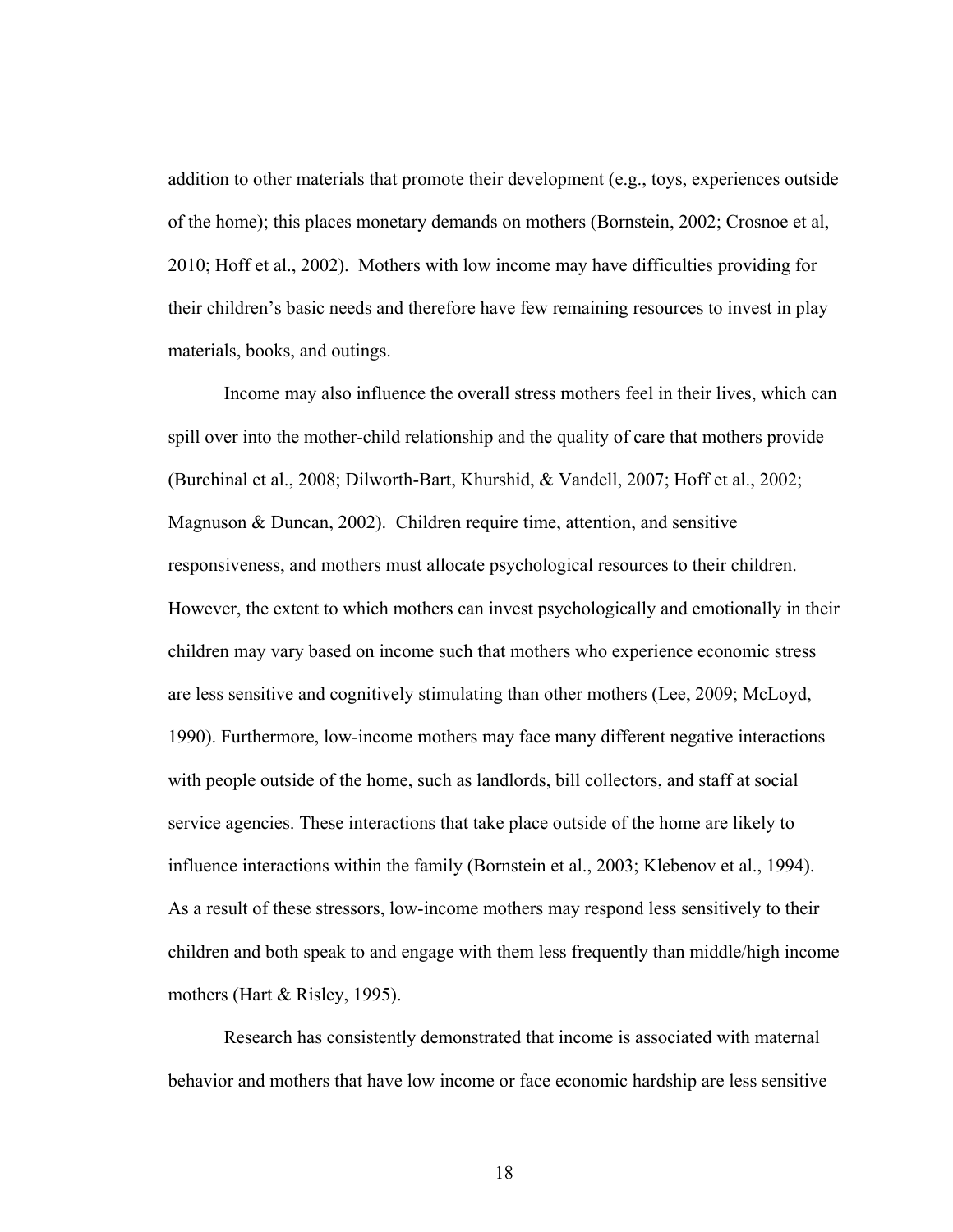and cognitively stimulating to their young children than mothers who have higher income. For example, during infancy income has been identified as a significant predictor of maternal sensitivity and cognitive stimulation (Bornstein et al., 2003; Fuertas et al., 2009; Klausi & Owen, 2009; Klebenov et al., 1994; Linver at al., 2002; van Doesum et al., 2007; Yeung, Linver, & Brooks–Gunn, 2002). Specifically, low income was negatively associated with maternal sensitivity across the first two years of children's lives, and this relation was significant after accounting for cohabitation status and mother's relationship quality with her partner (Klausi & Owen, 2009). Furthermore, mothers with the lowest income were the least sensitive to their infants, and mothers without risk variables (e.g., partnered mothers, mothers from middle class homes) displayed more attentive and responsive behavior than mothers with risk variables (Fuertas et al., 2009). Also, it was also found that the strength of the association between income and maternal sensitivity during early childhood became weaker as income exceeded the poverty threshold and income was a more important predictor of maternal sensitivity among low income families than higher income families (Mistry et al., 2004).

Also, the inadequacy of resources (i.e., being unable to provide basic needs or pay bills) during infancy was positively associated with parenting stress, and in turn parenting stress was negatively related to maternal sensitivity (Whitaker et al., 2010). Likewise, it was found that income was a significant predictor over and above the effect of maternal education in relation to maternal sensitivity during the first year of life and mothers who had low income felt insecure about their parenting and subsequently responded less sensitively to their children (van Doesum et al., 2007). During toddlerhood, mothers that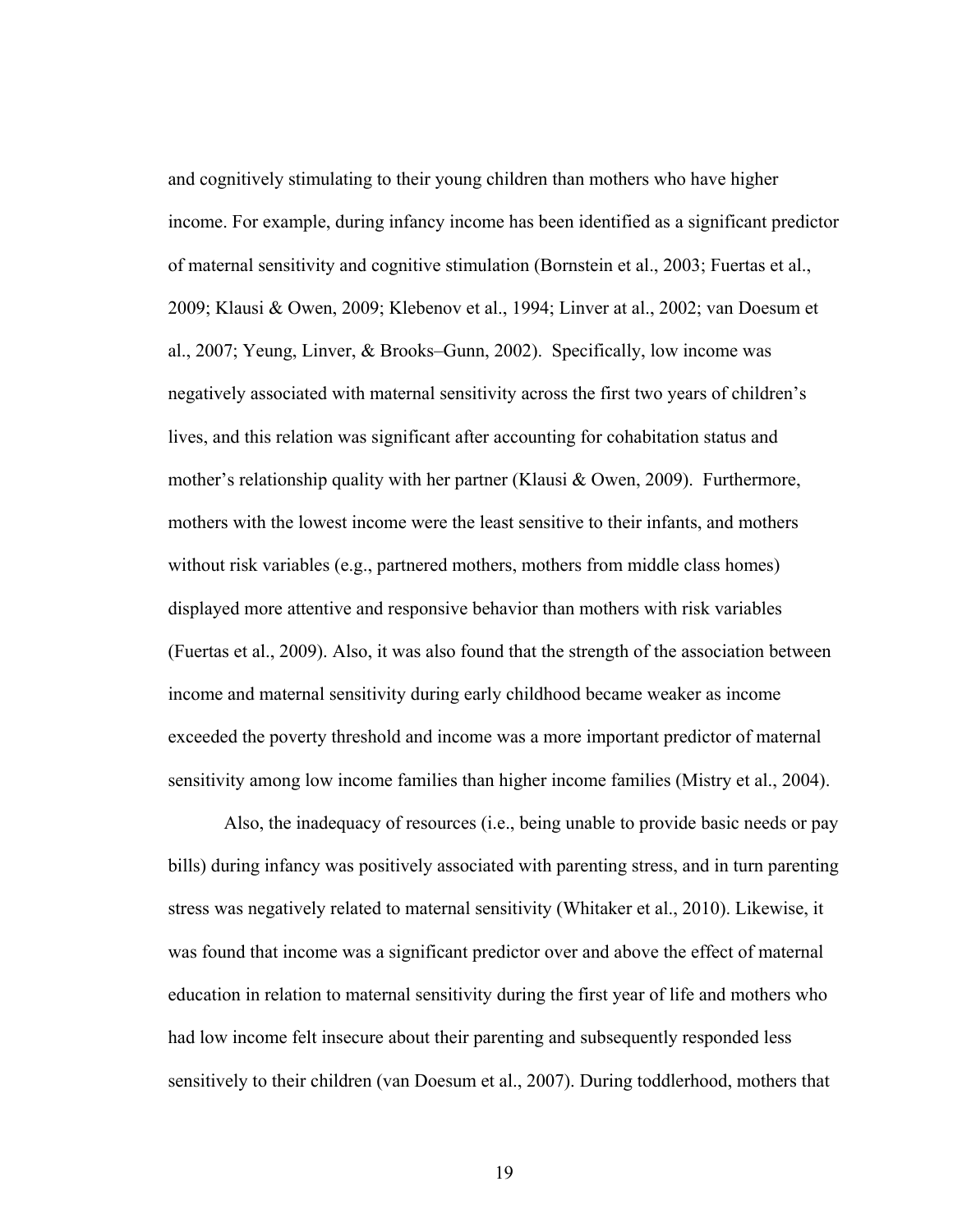lived in lower per-capita income communities and who experienced more financial stress were less sensitive and more directive in their interactions (Chaudhuri, Easterbrooks, & Davis, 2009). Research has also shown that when low income is experienced over time it has the most negative effects on parenting (Conger & Donnellan, 2007; Duncan & Brooks-Gunn, 1994; NICHD, 2005). That is, when low-income is experienced over time, it is a chronic economic stressor that further diminishes mothers' emotional resources to be able to respond sensitively and to promote cognitive stimulation.

There is also evidence that income is an important predictor of cognitive stimulation; however, the relation between income and cognitive stimulation is not as strong as the association between maternal education and cognitive stimulation. For example, income was positively associated with cognitive stimulation, even when education was considered; however, the effect of income was not as strong as that for education (Raviv et al., 2004). Additionally, when controlling for other factors associated with SES (e.g., race, household size) income had a moderate effect on cognitive stimulation (Son & Morrison, 2010).

When examining income in relation to maternal behavior, it is important to consider the methodological issues associated with measuring income that may partially account for different results across studies. Links between income and parenting are hypothesized to be a function of the short-term variation in income and when income is measured (Bornstein et al; Hoff et al., 2002) and this can be problematic for longitudinal research. Additionally, researchers may conceptualize and measure income in a variety of ways across studies. For example, some studies may examine hourly wage or yearly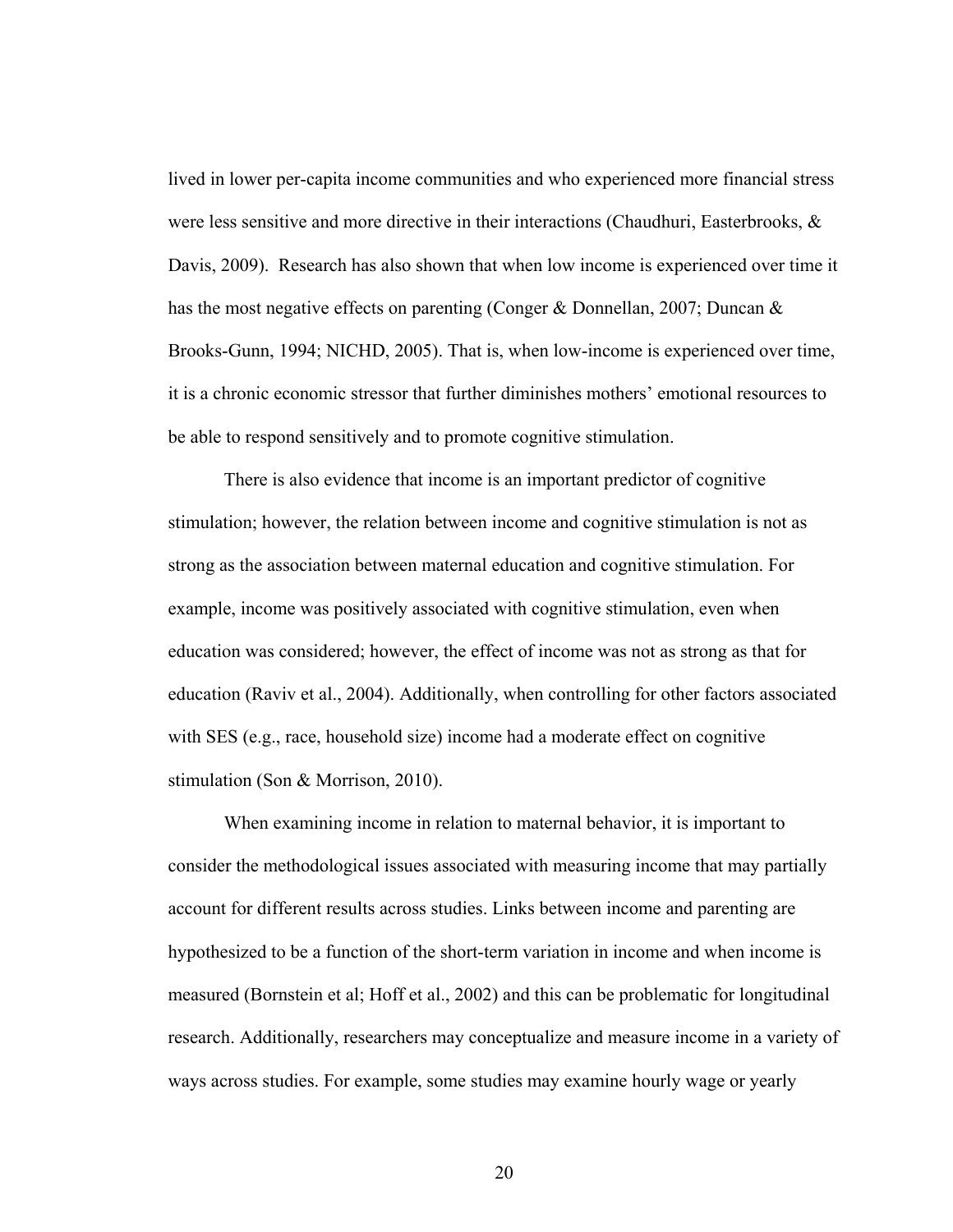salary as an indicator of income, whereas others may use an income-to-needs ratio, which takes into account income relative to family size and the poverty index. This variability in measurement can lead to difficulties when trying to interpret the effect of income across studies. Also, longitudinal studies that examine income at only one time point but examine behavior over time may miss fluctuations of income experienced by families that may have an important impact on the relations between income and parenting (Bornstein & Bradley, 2003; Hoff et al., 2002; Kalil & Ryan, 2010). Furthermore, a closer examination of the relation between income and cognitive stimulation is warranted, as much of current research focuses on the relation between income and maternal sensitivity.

#### *Incremental and Interactive Effects of Education and Income on Maternal Behavior*

Research that examines socioeconomic status in relation to maternal behavior often uses a variety of socio-demographic indicators either as a composite measure or as separate indicators (Bornstein & Bradley, 2003; White, 1982). However, variability in SES measurement can obscure findings with respect to identifying group differences based on specific socio-demographic factors, and the effect sizes of these specific factors (Bornstein et al., 2003; White, 1982). For example, a commonly used composite measure of SES is the Hollingshead Four-Factor Index which measures maternal and partner education level and partner status, and family income; whereas, another widely-used measure that is used to indicate socioeconomic status is the Socioeconomic Index of Occupations which is an index of occupational status and income in the family. Additionally, composite measures of maternal education and income have been positively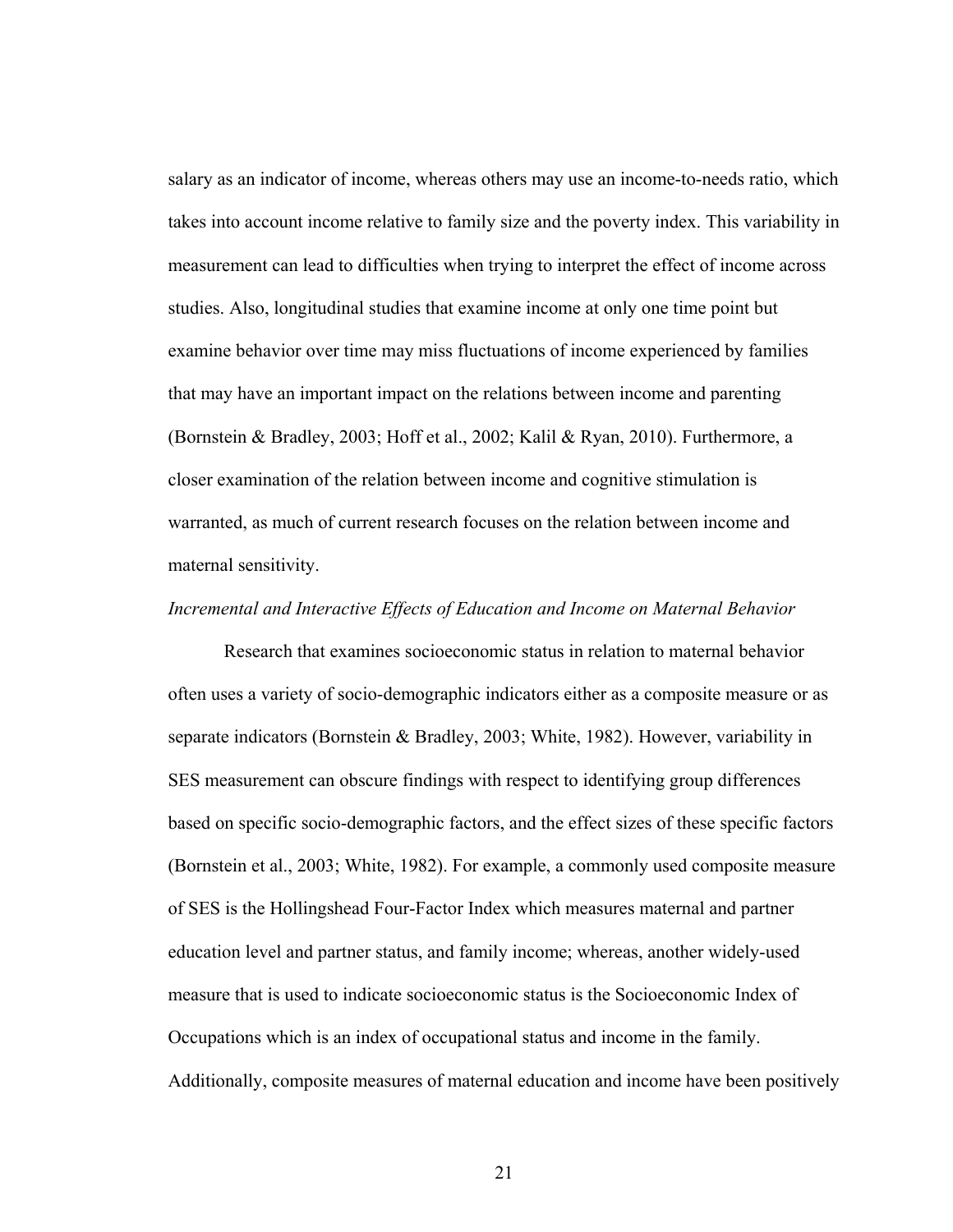associated with maternal behavior across early childhood. However, composite variables may mask potential incremental or interactive effects of education and income. For example, research on socioeconomic status indicates that maternal education, income, and occupational status were each moderately positively associated with maternal sensitivity across early childhood (Bornstein et al., 2003); but, in another study that used the same indicators as a composite of SES, there was no association found between SES and sensitivity (Bornstein et al., 2007). That is, composite measures do not consider the possibility that one element in the composite may have most of the effect and account for the relation between the overall measure and the outcome of interest.

Research that examines socio-demographic characteristics separately may control for either education or income and not interpret main effects of control variables when they are significant. Overall, the literature supports the hypothesis that maternal education is more strongly related to maternal sensitivity and cognitive stimulation than is income (Son & Morrison, 2010; Raviv et al., 2004; White, 1982). For example, income was found to be a significant predictor of cognitive stimulation; however, the strength of the association became non-significant after maternal education was entered (Klebanov et al., 1994). Likewise, in other studies, maternal income has been shown to have a moderate association with maternal sensitivity, but this effect is only weak to moderate when maternal education is considered in the model (Lugo-Gil & Tamis-LeMonda, 2008; Raviv, Kessenich, & Morrison, 2004).

Also, only examining main effects does not allow for an examination of how education and income are jointly related to maternal behavior and how the effect of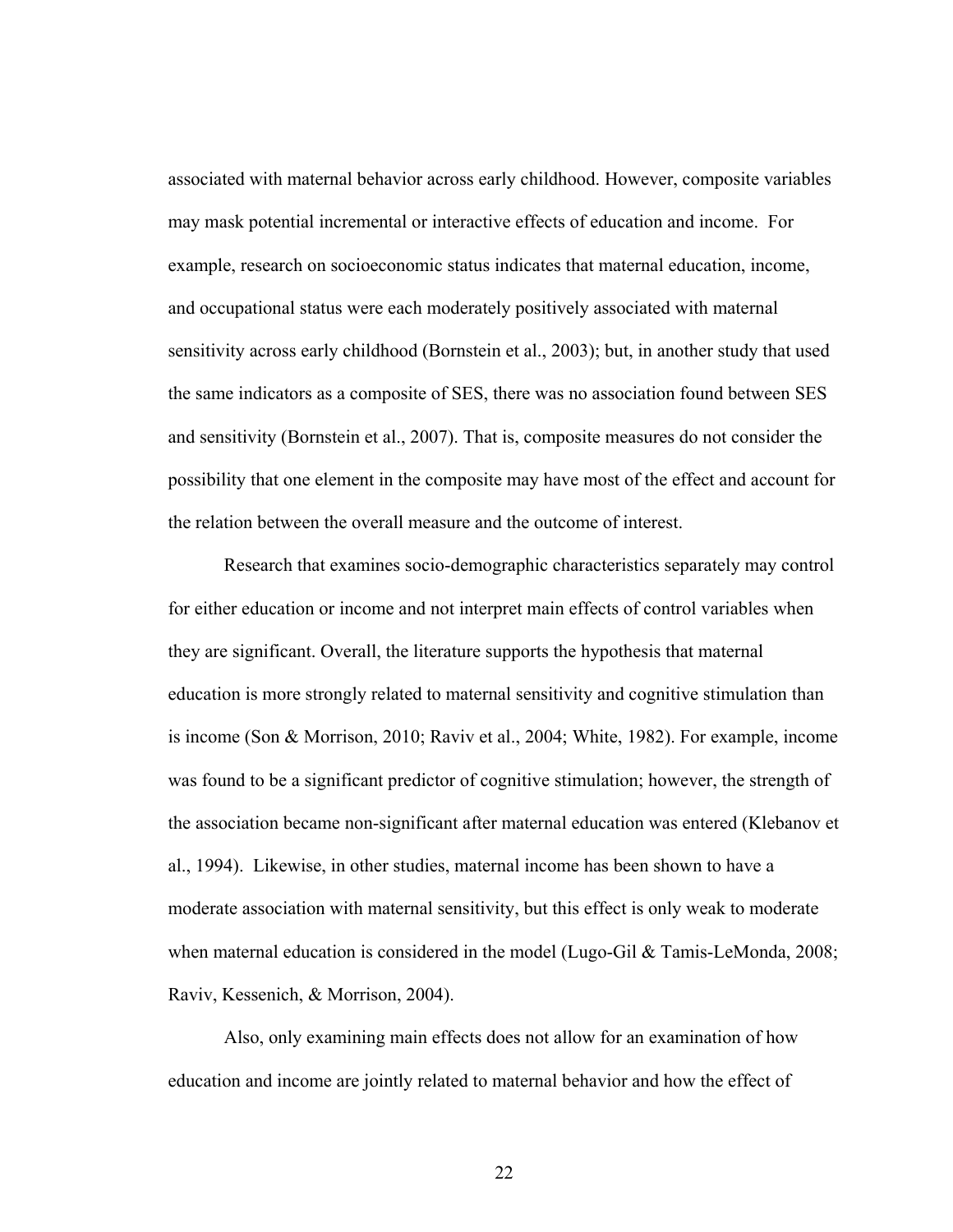education may vary in the context of different levels of income. It may be that higher levels of education are particularly important among mothers who face economic risk. Determining if income moderates the association between education and maternal behavior would allow researchers and policy makers to identify whether education is a specific resource that promotes positive maternal behavior, even in the face of socioeconomic risk. Specifically, it may be that income moderates the effect of education on maternal sensitivity such that differences in maternal sensitivity and cognitive stimulation based on education will be larger for low-income mothers than middle/upper income mothers. Research indicates that higher levels of maternal education are associated with more knowledge about child development and appropriate developmental expectations (Bornstein et al., 2010; Ertem et al., 2007; Reich, 2005), which in turn are associated with more sensitive maternal behavior (Benasich & Brooks-Gunn, 1996; Chen & Luster, 1999). Among low-income mothers who face the potential for multiple stressors, knowledge of children's age-related needs and abilities and recognition of the importance of maternal behavior on child development may be essential in relation to sensitive responsiveness. In contrast, among middle/upper income mothers, education may have less of an effect on sensitivity because it is easier to behave sensitively when fewer income-related stressors are present.

Examining the interaction between maternal education and income may be particularly salient in relation to mothers' cognitive stimulation. Among low-income mothers, education may be particularly important because education promotes mothers' beliefs in and value of their children's learning and cognitive development (Machida,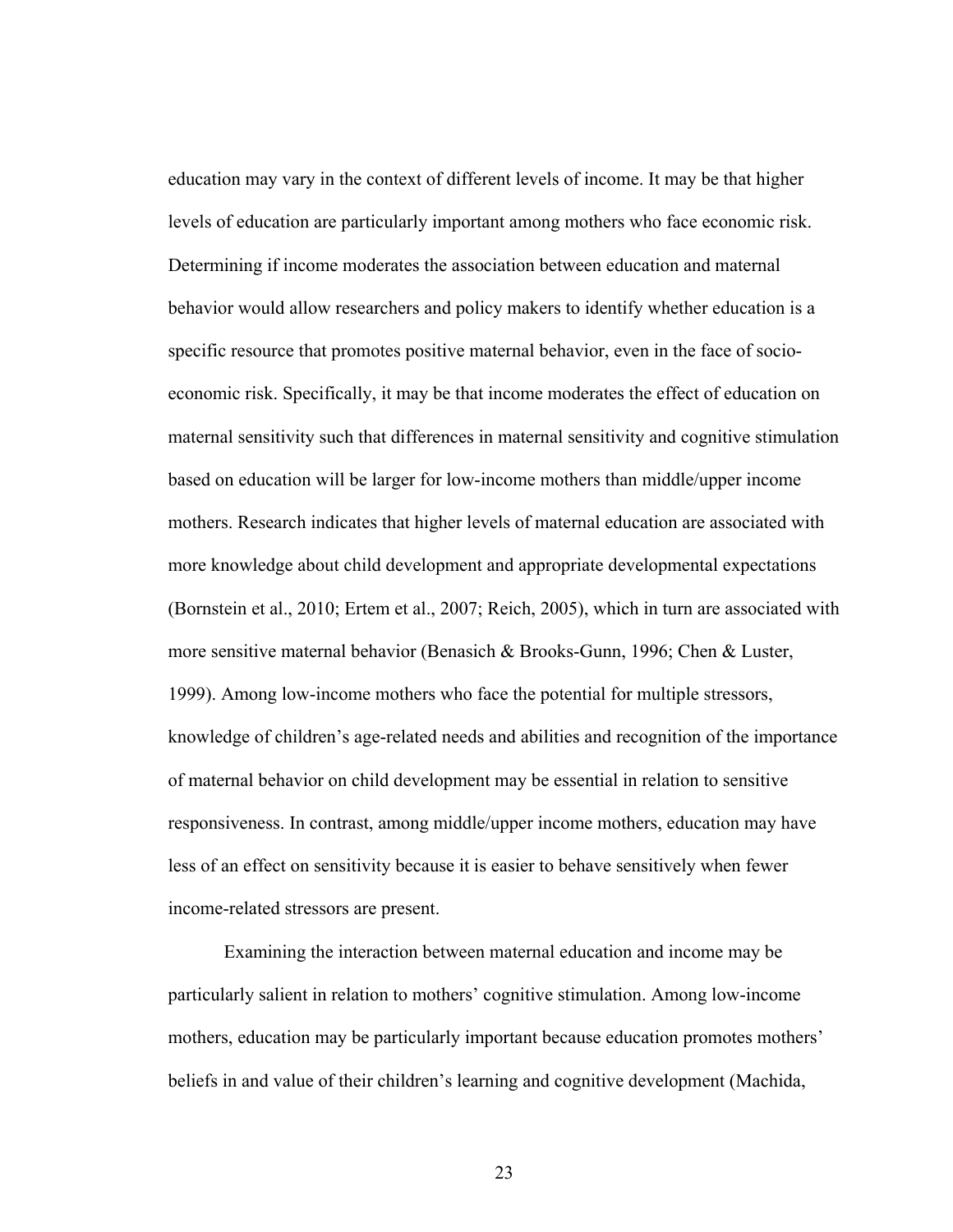Taylor, & Kim, 2002; Parks and Smeriglio, 1986), which may prompt them to prioritize finding ways in which to provide cognitively stimulating materials and experiences for their children, even in the context of having fewer economic resources. Furthermore, low-income mothers who have higher levels of education may be more creative in promoting cognitive stimulation with the limited resources that they do have available and may not be solely focused on providing toys or objects for their children but rather on providing cognitively stimulating experiences. Among higher income mothers, the influence of maternal education on cognitive stimulation may not be as strong because middle/upper income mothers have the monetary resources to provide their children with enriching materials and experiences, which may increase their odds of doing so regardless of the extent to which they value cognitive development.

In this study, the incremental effects of education and income on maternal sensitivity and cognitive stimulation will be examined. I hypothesize that mothers with middle/upper income and higher education will be rated as more sensitive and cognitively stimulating, and the effect of education on sensitivity and cognitive stimulation will be larger than the effect of income. Additionally, I hypothesize that education and income will interact such that group differences based on education will be larger for low-income mothers than middle/upper income mothers.

*Considering the Incremental and Interactive Role of Partner Status on Maternal Behavior in the Context of SES* 

Although education and income are of primary interest in this study, partner status is another socio-demographic factor that is associated with maternal behavior during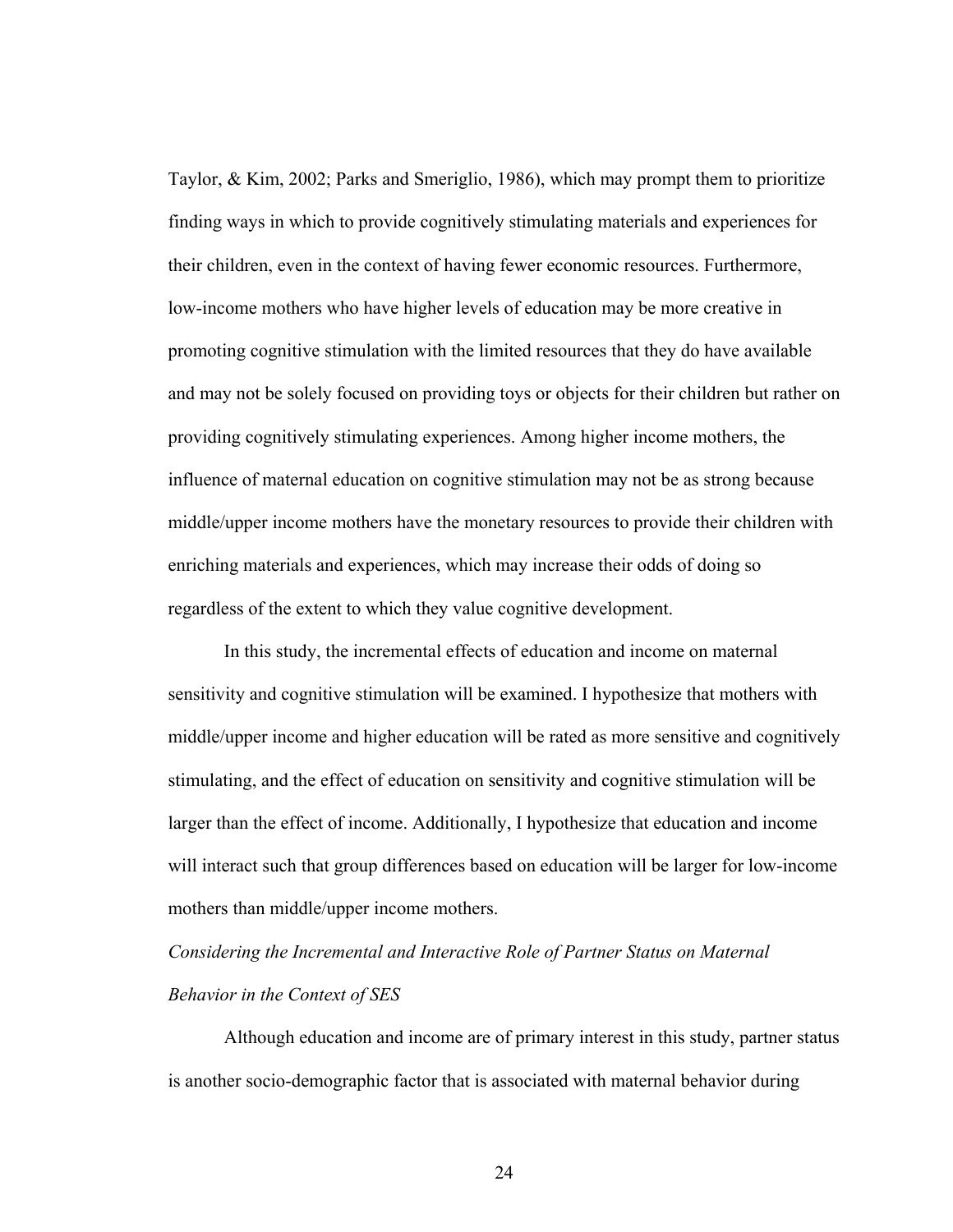children's first three years and must be considered to fully understand the role of education and income (Bornstein et al., 2003; Weinraub & Jaeger, 1988). In 2010, there were approximately 9.9 million single mothers with dependent children in the United States. Furthermore, over 2.2 million of single mothers had children under the age of three (U.S. Census Bureau, 2010). Research indicates that single mothers parent under a different context and face different challenges than partnered mothers (Hilton et al., 2001; Jayakody & Stauffer, 2000; McLoyd, 1990; Weinraub & Wolf, 1982). Single mothers often represent the only source of income for their families and are solely responsible for meeting economic and parenting demands of the family (Hilton & Desrochers, 2000; Hilton, Desrochers, & Devall, 2001; Jackson, Brooks-Gunn, Chien-Chung, & Glassman, 2000; Weinraub & Wolf, 1982). Single mothers often experience more role strain and difficulty in the ability to meet demands when compared to partnered families (Gutman & Eckles, 1999; Hilton & Desrochers, 2000; McLoyd, 1990). Also, single mothers do not have a partner in the household to offer the kinds of instrumental and emotional support that help mothers deal successfully with the demands of parenting and family life (Jackson et al., 2000; McAdoo, 1995; McLoyd, 1990; Weinraub & Wolf, 1982).

Research indicates that single motherhood is associated with less positive parenting behavior. Single mothers have higher rates of depression, lower maternal efficacy, and more inconsistent parenting practices (Copeland & Harbaugh, 2005; Harbaugh, 2010; Hilton et al., 2001; Jackson, Choi, & Bentler, 2009; McGrodder, 2000) which may contribute to less sensitive and cognitively stimulating behaviors among single mothers (McLannahan & Booth, 1989; McGrodder, 2000; McLoyd & Wilson,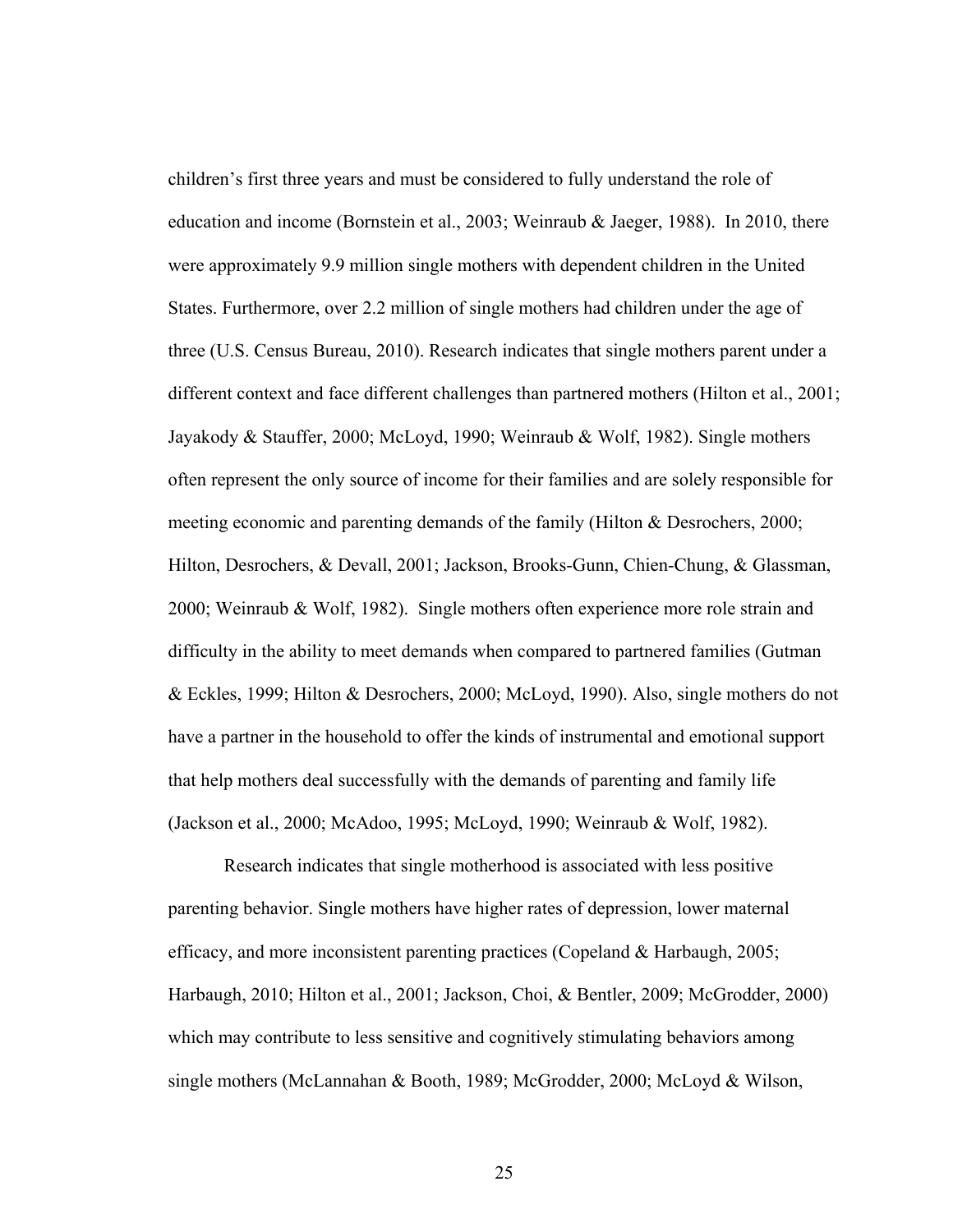1994). Research that has examined links between partner status and maternal behavior has often focused on low-income or African American mothers (McGrodder, 2000; McLoyd, 1990; McLoyd et al., 1994), and consistently demonstrates that low-income single mothers are at the most risk for less positive parenting practices (Bank, Forgatch, Paterson, & Fetrow, 1993). However, less is known regarding the extent to which maternal behavior varies as a function of education and income among single mothers versus partnered mothers. It may be that education is particularly important resource for promoting sensitive and cognitively stimulating maternal behavior among low-income, single mothers through the human and social capital resources it provides mothers, a point I return to later.

Furthermore, the differences in maternal behavior based on education and income may be larger for single than partnered mothers for similar reasons. That is, higher levels of education provide mothers with the social and human capital resources that are related to more sensitive and cognitively stimulating behavior in the face of other sociodemographic risk. Specific to partner status, more educated mothers may be adept at responding to multiple demands, and the experiences encountered while obtaining higher education may be particularly relevant for the multiple demands that single mothers will face (Hilton et al., 2000). Given the different context in which single mothers parent their children when compared to partnered mothers, it may be that education plays a particularly important role in promoting positive maternal behavior.

Likewise, differences based on income may be larger among single versus partnered mothers because income may be a resource that helps single mothers to meet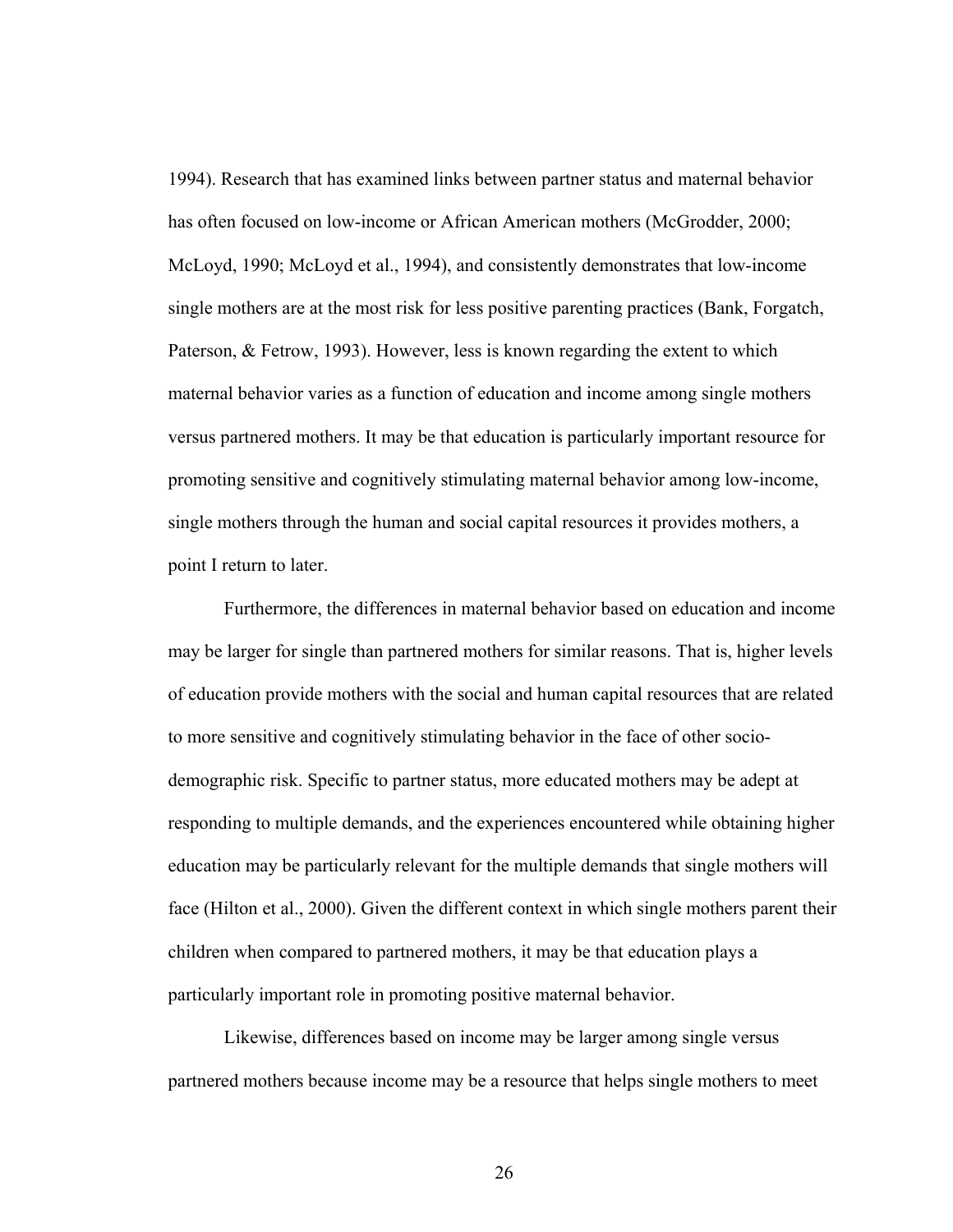the additional financial and economic demands of single-parenthood. Thus, I hypothesize that single mothers will be less sensitive and cognitively stimulating than partnered mothers, and that differences in maternal sensitivity and cognitive stimulation based on education and income will be larger for single mothers than partnered mothers.

Consistent with a family stress perspective, it may be that low-income, single mothers face the most risk for negative parenting, and differences based on education may be larger among low-income, single mothers. It may be that the knowledge and skills, as well as the underlying beliefs and values developed through education, promote positive parenting behavior despite the greater contextual risk factors faced by lowincome single mothers. I hypothesize that low-income, single mothers will be significantly less sensitive and cognitively stimulating than low-income partnered mothers, and differences in maternal behavior based on education will be larger for lowincome single mothers than low-income partnered mothers.

#### *Research Questions and Hypotheses*

The present study addresses several research questions. First, are there differences in maternal sensitivity and cognitive stimulation based on maternal education, income, and partner status? Second, does maternal education or income have a stronger effect on maternal behavior? Third, do maternal sensitivity and cognitive stimulation vary as a function of interactions between education, income, and partner status? Two secondary research questions were investigated in addition to the primary hypotheses. First, does the effect of education on maternal sensitivity and cognitive stimulation vary as a function of partner status among low-income women; and second, do maternal sensitivity and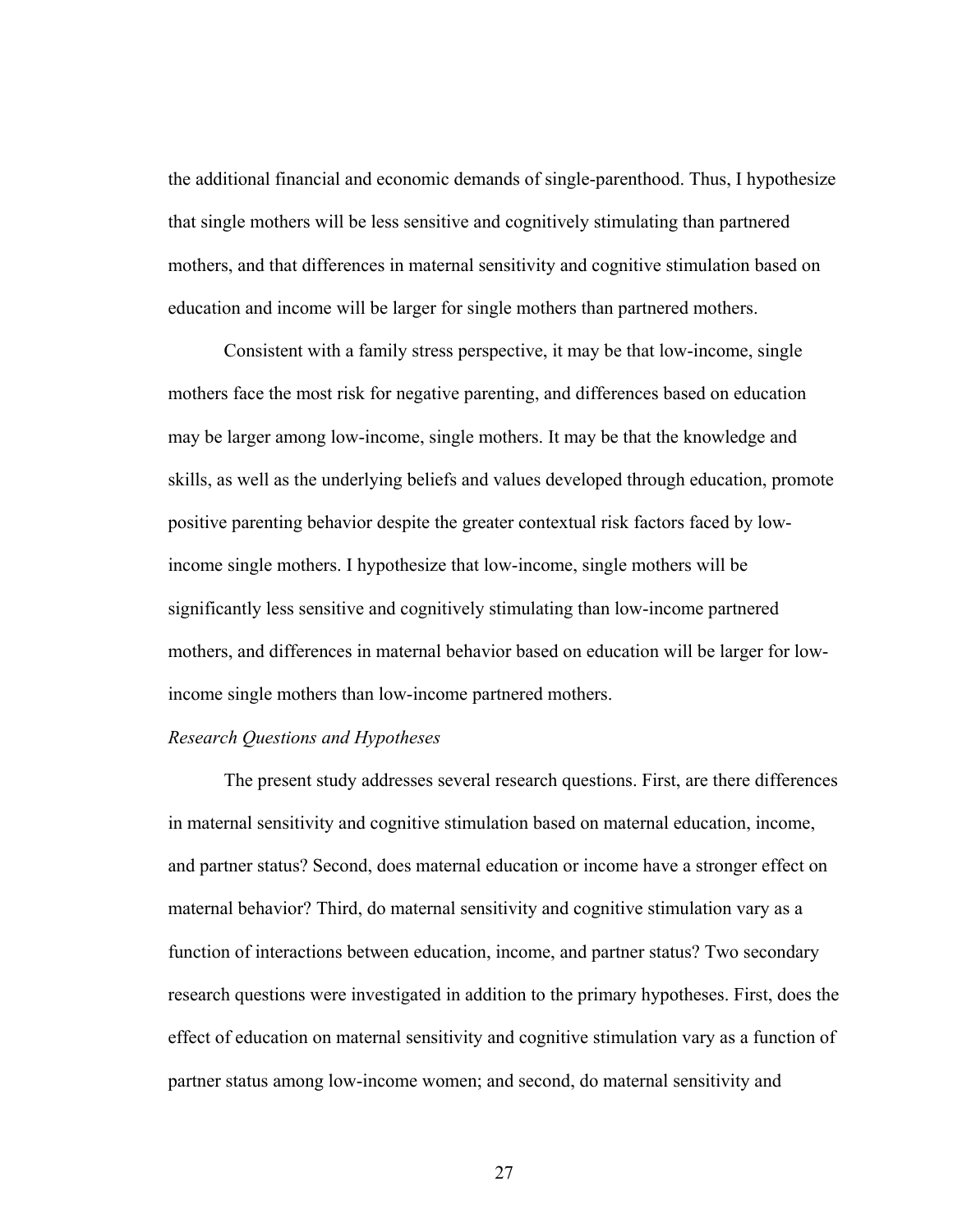cognitive stimulation at 36 months vary based on the chronicity of low income across the first three years? Given evidence that maternal behavior varies as a function of maternal age, minority status, and depressive symptoms and child sex, these factors were covaried in all analyses (NICHD, 1999b). The specific hypotheses tested are:

1. There will be main effects of maternal education, income status, and partner status on maternal sensitivity and cognitive stimulation. Specifically:

> a. Mothers with a HS education or less will be significantly less sensitive and cognitively stimulating than mothers with some college or 4 year degree or more, and mothers with a 4 year degree or more will be significantly more sensitive and cognitively stimulating than mothers with some college.

> b. Low-income mothers will be significantly less sensitive and cognitively stimulating than middle/upper income mothers.

c. Mothers who are single will be significantly less sensitive and cognitively stimulating than mothers who are partnered.

d. There will be a stronger effect of education than income on maternal sensitivity and cognitive stimulation.

2. There will be a significant interaction between education and income on maternal sensitivity and cognitive stimulation, such that differences based on education will be greater among low-income mothers than among middle/upper income mothers. Further: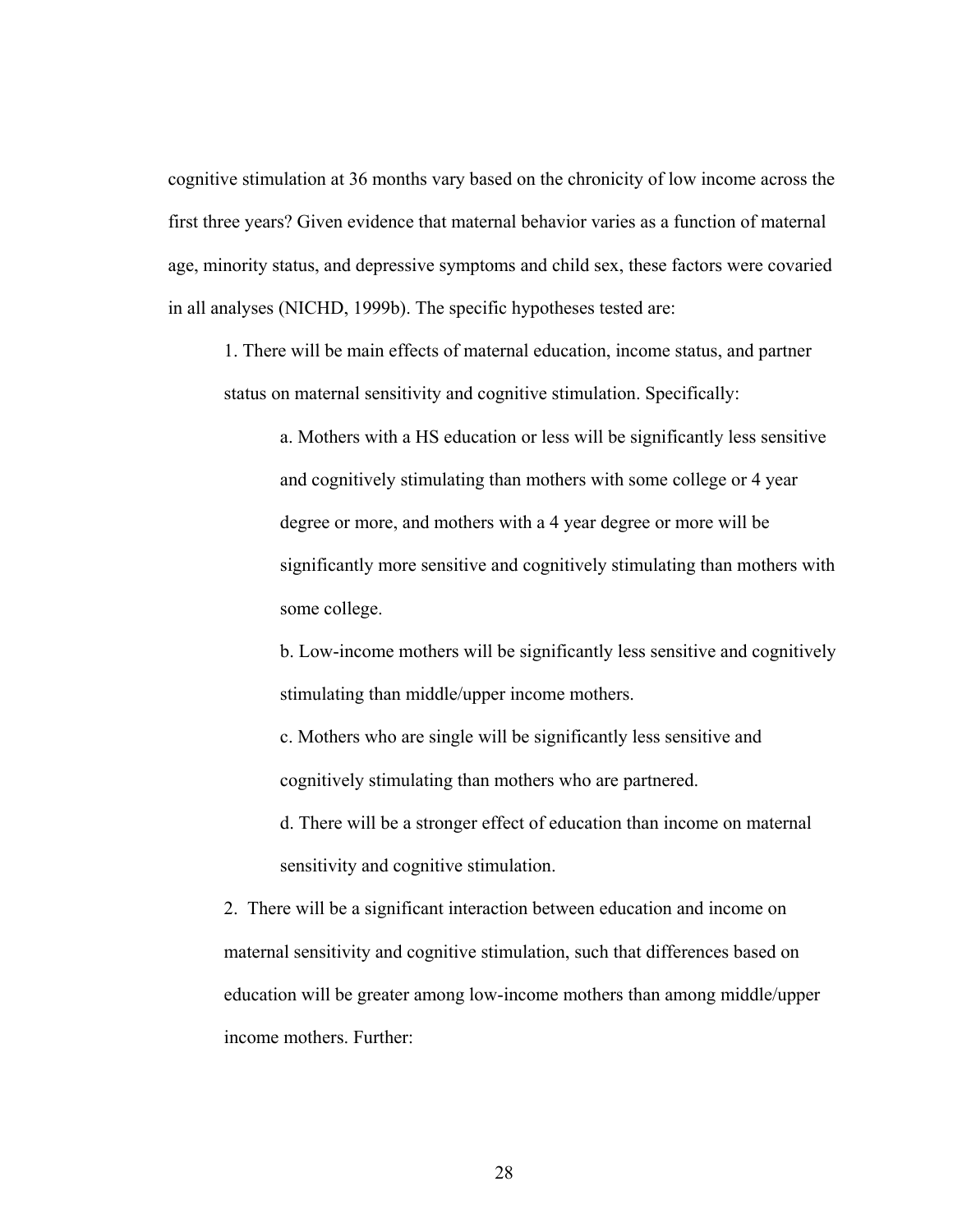a. Mothers who have low income and a HS education or less will be significantly less sensitive and cognitively stimulating than all other groups.

b. Middle/upper income mothers with a college degree will be significantly more sensitive and cognitively stimulating than all other groups, except low-income mothers with a college degree or more.

3. There will be a significant interaction between education and partner status on maternal sensitivity and cognitive stimulation, such that group differences based on education will be larger among single mothers than partnered mothers. Additionally:

a. Single mothers who have a HS education or less will be significantly less sensitive and cognitively stimulating than all other groups of mothers. b. Single mothers with a college degree will not differ from partnered mothers with a college degree in sensitivity and cognitive stimulation.

4. There will be a significant interaction between income and partner status on maternal sensitivity and cognitive stimulation, such that differences based on income will be greater among single mothers than among partnered mothers. Further, mothers who are single and have low income will be significantly less sensitive and cognitively stimulating than all other groups.

## *Secondary Hypotheses*

5. There will be a significant interaction between education and partner status among low-income women on sensitivity and cognitive stimulation, such that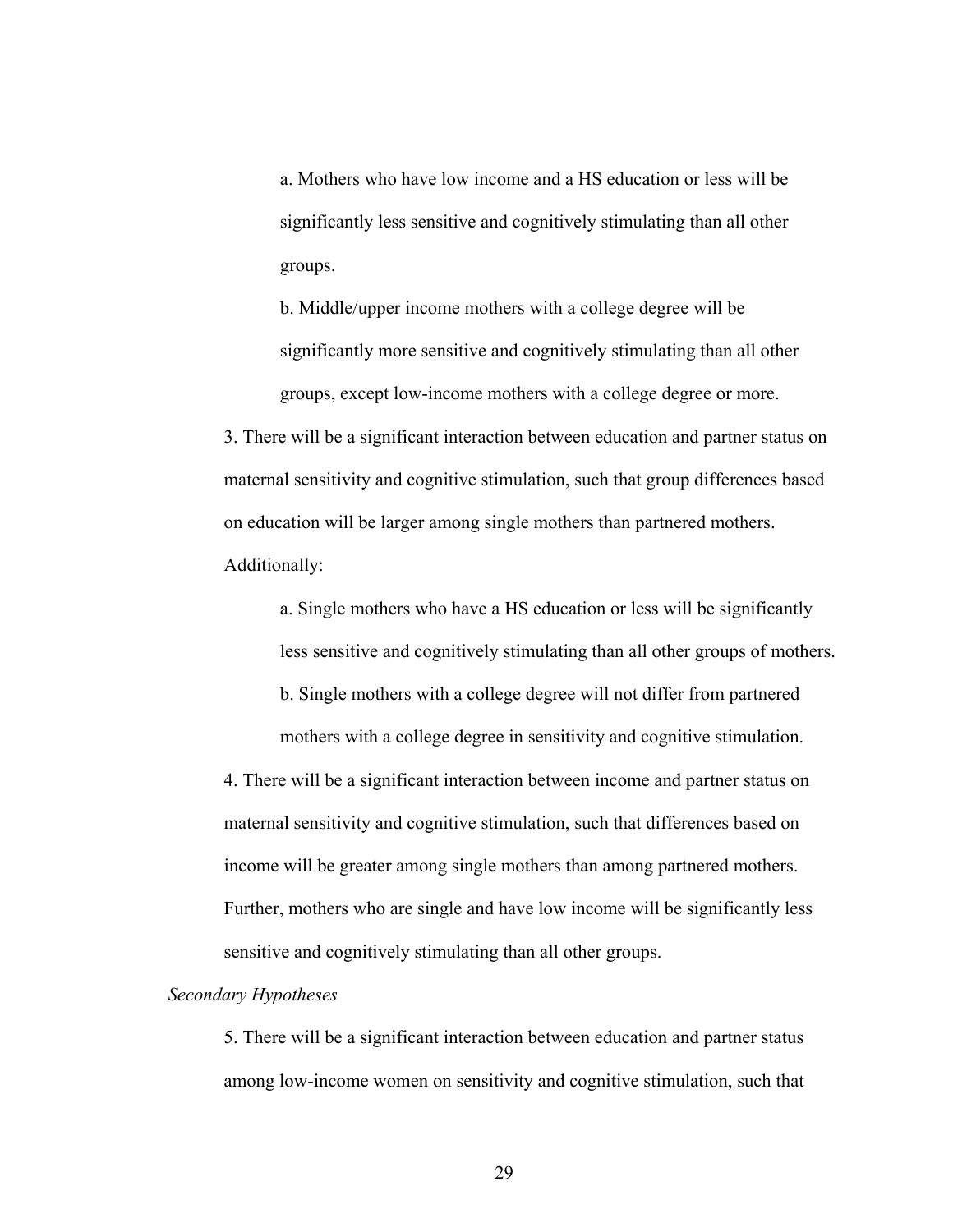differences based on education will be larger among single mothers than partnered mothers.

6. There will be a significant main effect of cumulative income on maternal sensitivity and cognitive stimulation at 36 months such that mothers who experience low income 3 or 4 times will be less sensitive and cognitively stimulating than mothers who do not experience low income. Further, there will be a significant interaction between education and cumulative income on maternal sensitivity and cognitive stimulation at 36 months, such that education will have a stronger effect among mothers who experience low income 3 or 4 times when compared to mothers who do not experience low income or experience low income intermittently (i.e., 1 or 2 times).

 In the current study, measures of maternal sensitivity and cognitive stimulation were available at multiple times during the first three years (6, 15, and 36 months). Given evidence that maternal sensitivity and cognitive stimulation are relatively stable over this time period (Pettit & Bates, 1984; Pianta, Sroufe, & Egeland, 1989), no differences in the pattern of effects were predicted based on the assessment point. But, each hypothesis was tested at each time point.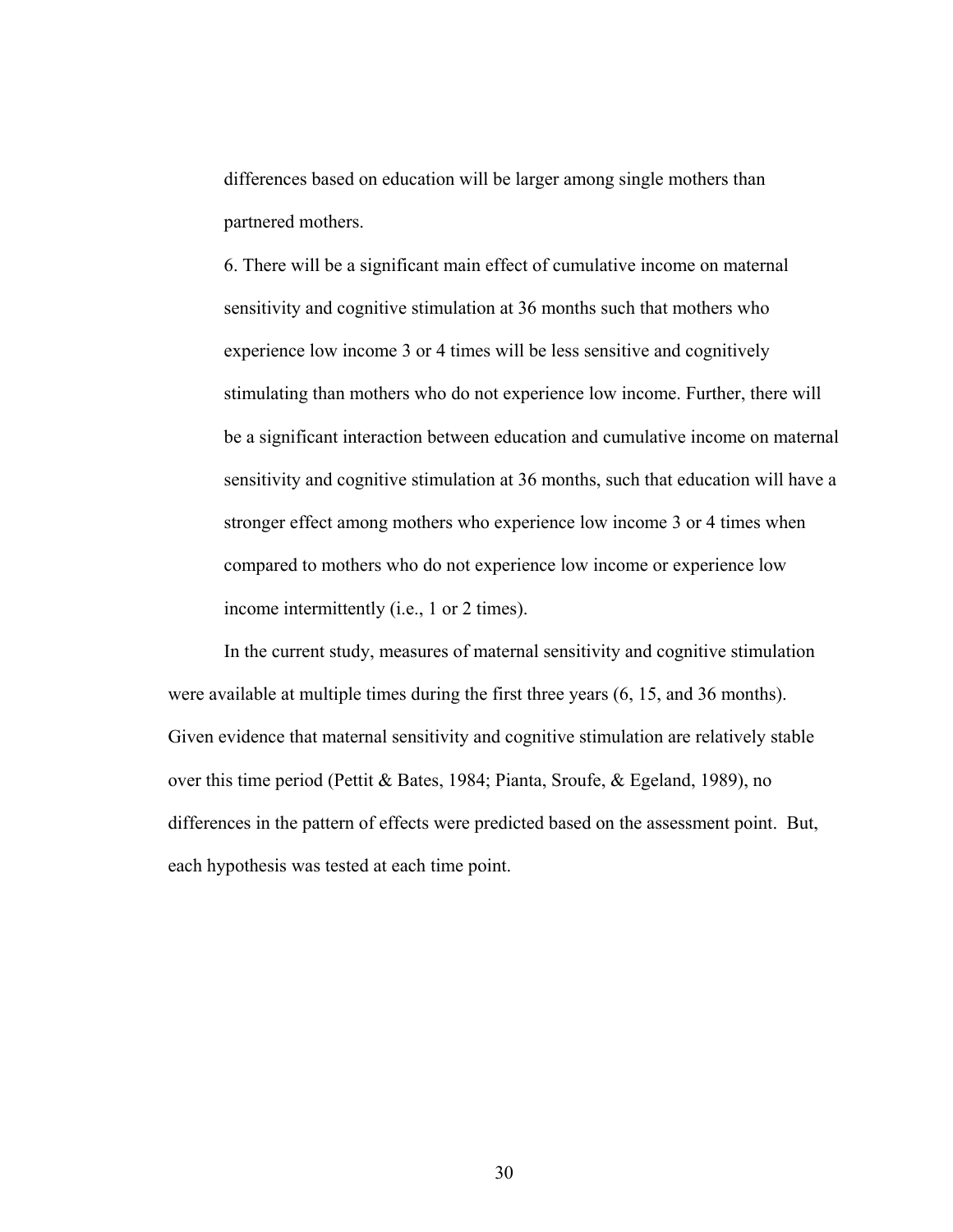## CHAPTER III

## **METHOD**

## Analytic Plan

## *Participants*

This study used data from the NICHD Study of Early Child Care and Youth Development (SECCYD). Participants were recruited throughout 1991 from hospitals in 10 locations across the United States (Little Rock, AK; Irvine, CA; Lawrence, KS; Boston, MA; Philadelphia, PA; Pittsburgh, PA; Charlottesville, VA; Morganton, NC; Seattle WA; and Madison, WI). Women giving birth in selected hospitals were screened during 24-hour recruitment windows, and were excluded from the sample if (a) the mother was under 18, (b) the mother was unable to speak English, (c) the family planned to move, (d) the mother delivered multiple births, (e) the child was hospitalized for more than 7 days following birth or had obvious disabilities, (f) the family lived too far away or in an unsafe neighborhood, or (g) the mother had a known or acknowledged substanceabuse problem. Of the 8,986 mothers visited during the initial sampling periods, 5,265 met the eligibility requirements and agreed to be contacted upon return home from the hospital. From the eligible sample, 3,015 mothers were selected and contacted via phone using a random-sampling technique that was employed in order to identify participants that represented the economic, educational, and ethnic diversity of the specific collection site. A total of 1,364 mothers were enrolled in the study at a home visit when infants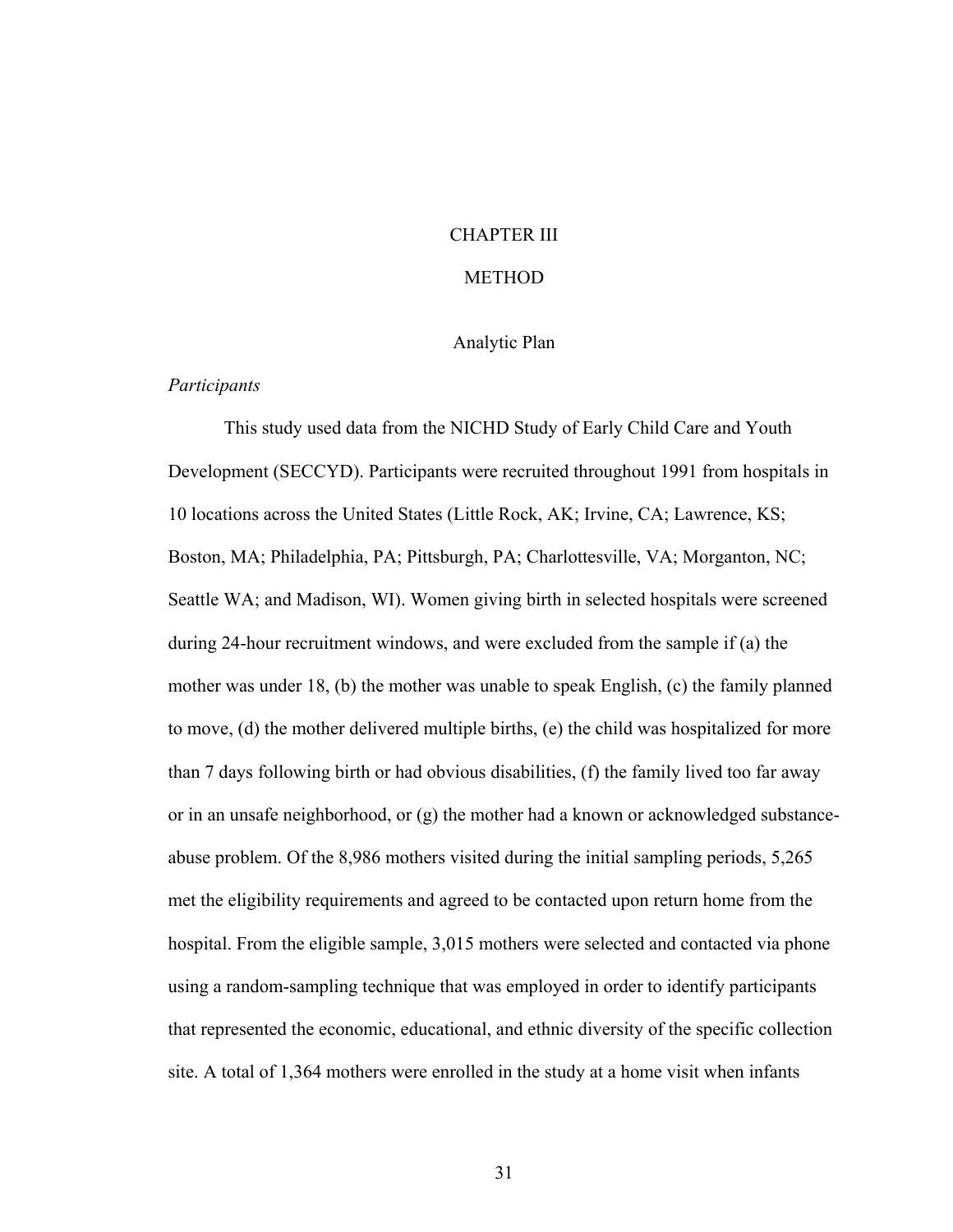were 1 moth old. The recruited families included 25% ethnic-minority families, about10% of the mothers did not complete high school, and 14% of the mothers were single. Sample characteristics for maternal age, minority status, education, income-toneeds partner status, and child sex for the final analytic sample at each time point (6, 15, and 36 months) appear in *Table 1*. The demographic composition of the analytic samples was highly consistent over time.

## *Procedure*

Data for this study were collected during home visits conducted at 1, 6, 15, 24, and 36 months; mother-child interaction was rated in the lab at 36 months. At the 1 month visit, mothers reported on demographic information, including maternal education. During the subsequent visits, updated demographic information, including income, partner and employment status, was collected; mothers also completed questionnaires about themselves, their child, and their family. Maternal sensitivity was assessed during videotaped free play interactions at 6, 15, and 36 months, and cognitive stimulation was measured by observation and interview during home visits at 6, 15, and 36 months. *Measures* 

 *Maternal sensitivity*. When children were 6, 15, and 36 months old, mother-child interactions were videotaped in a semi-structured 15-minute observation. At 6 months, mothers interacted with their infants however they would like for the first 7 minutes, using their own toys or none at all. For the remaining 8 minutes, mothers were given a standard set of toys they could use to play with their infants (rattle with faces, rattle with different parts, ball with raised animal forms, a small activity center, a rolling toy, a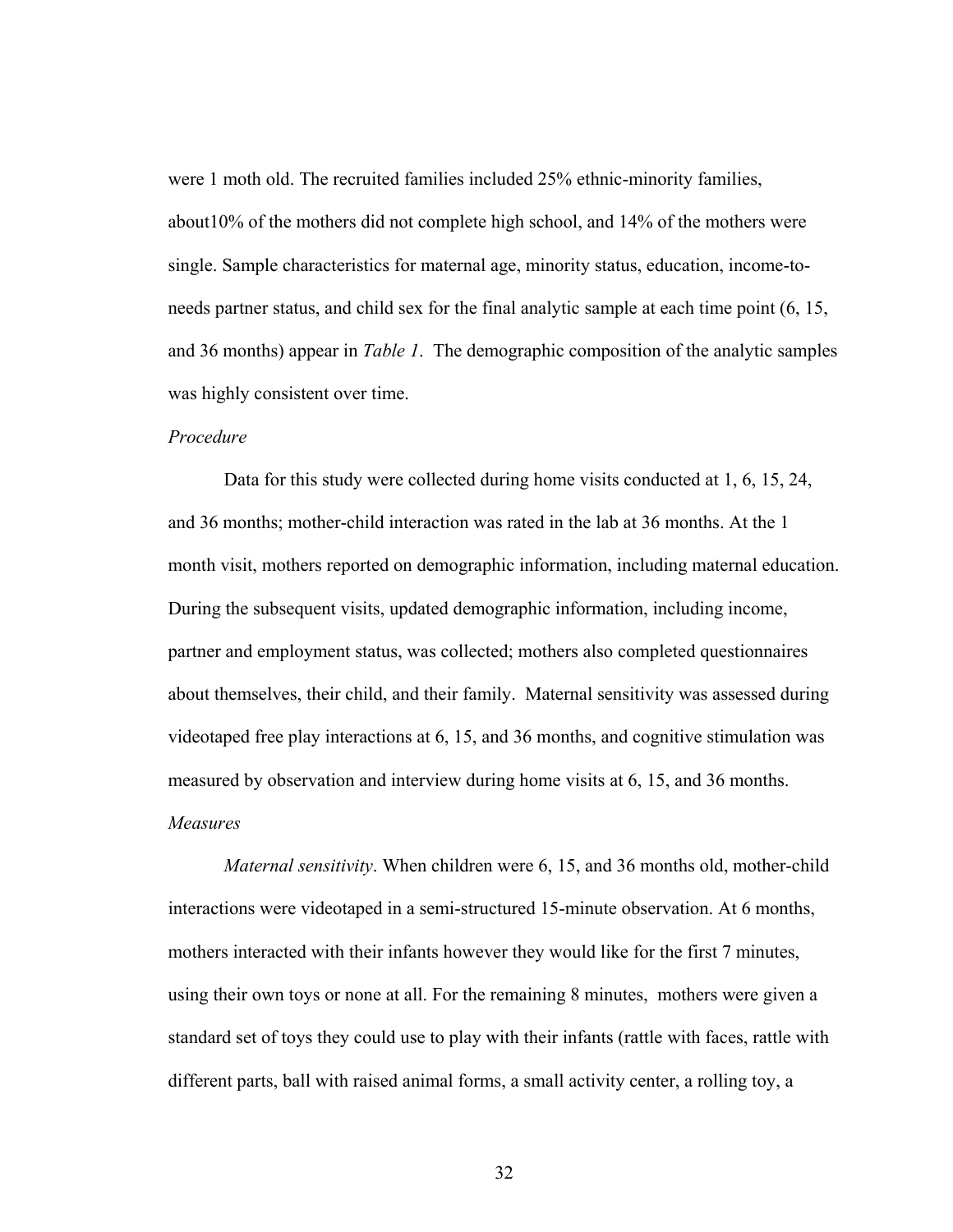stuffed animal, and a book with shapes and faces). At 15 and 36 months, mothers again engaged with their infants however they wished during the first 7 minutes. The remaining 8 minutes followed a three-box procedure, where age-appropriate toys were in three containers (at 15 months: a book, toy stove/objects, and toy house/parts; and at 36 months: markers/paper, dress-up clothes/register, and Duplo blocks/picture of model) and mothers were instructed to have their children play with the toys in a specified order (see Vandell, 1979).

Videotapes of the mother-child interactions were rated at a central site by trained coders who were blind to information about the family. At 6 and 15 months, videotapes were rated on the following dimensions using a 4-point rating scale from 1 (*not at all characteristic*) to 4 (*highly characteristic*): maternal sensitivity to distress, the extent to which mothers responded to their children's negative affect and distress cues; maternal sensitivity to non-distress, the extent to which mothers responded to their children's bids for attention and positive affect; positive regard, the extent to which mothers showed affection to their children; and intrusiveness, the extent to which mothers directed children's behavior or blocked their goals. At 36 months, videotapes were rated in the following dimensions using a 7-point rating scale from 1 (*very low*) to 7 (*very high*): supportive presence, the extent to which mothers are available to support their children; respect for autonomy, the extent to which mothers allow their children to explore their environment without blocking their goals; and hostility, the extent to which mothers display negative or harsh behavior. At 6 and 15 months, a composite score of maternal sensitivity was created from the sum of sensitivity to non-distress, intrusiveness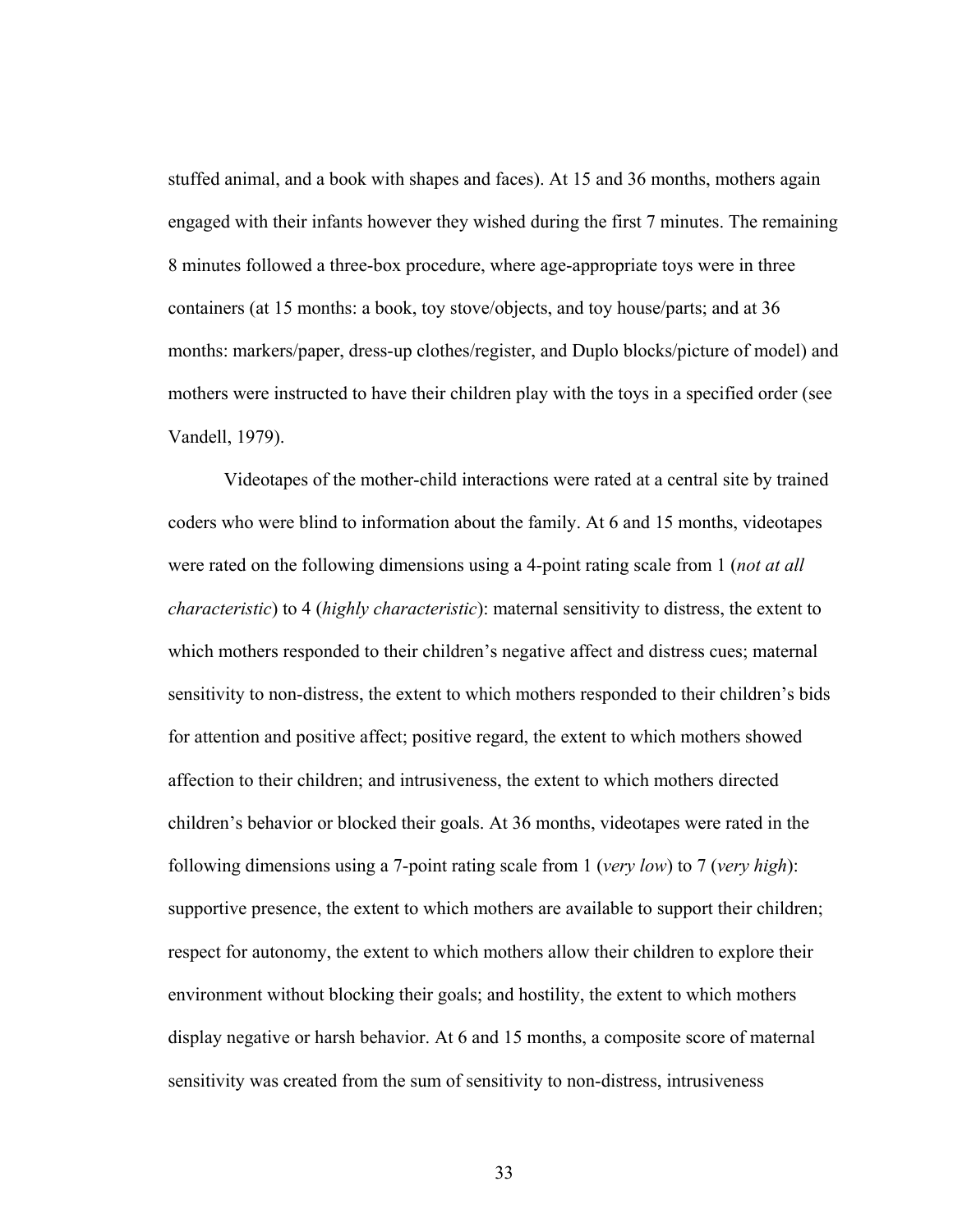(reversed), and positive regard. At 36 months, sensitivity was the sum of supportive presence, respect for autonomy, and hostility (reversed). Inter-rater reliability was calculated based on 20% of cases being double-coded by separate raters and ranged from .72 to .87 over the three time points. Cronbach's alphas for the maternal sensitivity composites were .75, .70, and .78 at 6, 15, and 36 months, respectively.

*Cognitive stimulation.* The HOME Inventory (Caldwell & Bradley, 1984) was used to assess cognitive stimulation at 6, 15, and 36 months. At 6 and15 months, the Infant-Toddler version of the HOME Inventory was used, and at 36 months the Early Childhood version was used. Raters were trained at a central location and were allowed to collect data only after being certified. To create a measure of cognitive stimulation in the home, 21 items at 6 and 15 months and 23 items at 36 months from the HOME Inventory were used to create a composite. The composite includes items that measured the availability of toys and learning materials, direct attempts by mothers to teach skills and concepts, and outings to places and events that provide enrichment. Inter-rater agreement was calculated from videotaped and live coding assessments every three months during data collection and was greater than 90% at each time point with a master coder. Reliability was calculated by Cronbach's alphas for the cognitive stimulation composites and were .75, .70, and .74 at 6, 15, and 36 months, respectively.

*Maternal education.* Mothers reported on their number of years of education during the 1-month visit. For purpose of analyses, years of education was divided into three groups. Mothers with a HS diploma or less were coded as 1, mothers with some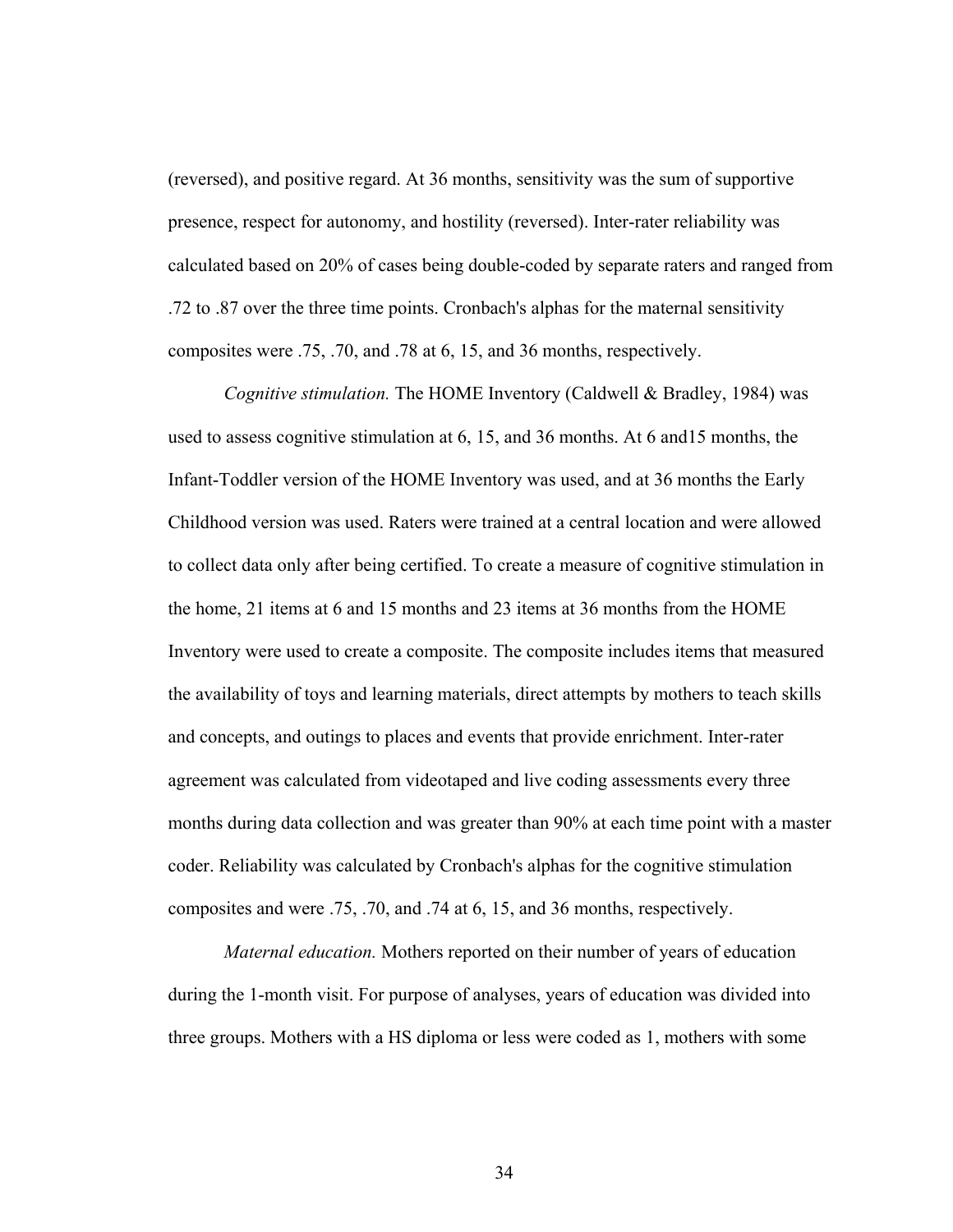college (i.e., 14 years of education) were coded as 2, and mothers with a 4 year degree or more were coded as 3.

*Maternal income.* Mothers reported on family income during each time point. In order to capture income relative to family size, an income-to-needs ratio was used. The income-to-needs ratio was computed as total family income (including government payments) divided by the appropriate poverty threshold for each household size for that year (U.S. Department of Labor, 1994). Higher scores indicate greater financial resources in the household. Income was reported at 6, 15, 24, and 36 months. For purpose of analyses, income-to-needs was divided into two groups. Mothers with an income-toneeds of a 2.0 or less (i.e., low-income) were coded as 1 and mothers with an income-toneeds of 2.0 or more (i.e., middle/upper-income) were coded as 0. Income at 24 months was only used to create the cumulative income variable. At 24 months, 29% of mothers had low-income.

*Maternal partner status.* At each time point, mothers reported if they had a husband or partner residing in the home. Partner status was coded as 0 if a partner lived in the home and 1 if there was no partner in the home.

### *Covariates*

 Covariates were selected as controls in the subsequent analyses because previous research has indicated that maternal age, minority status, depressive symptoms, and child sex were significantly associated with maternal behavior (NICHD, 1999b).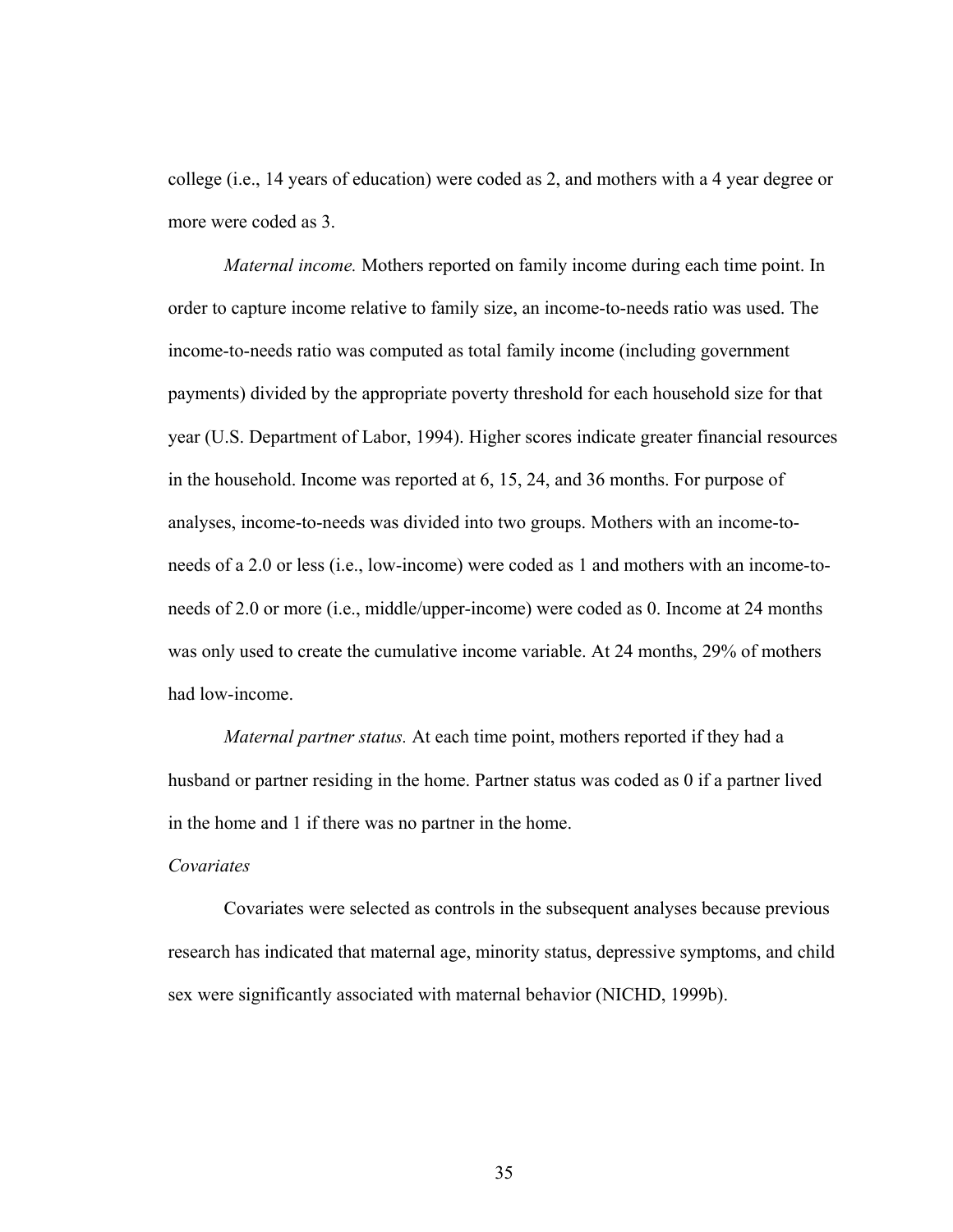*Demographics*. *Maternal minority status* was reported at the 1 month home visit and was dichotomized as European American (0) and non-European American (1), and *maternal age* were reported during the 1-month visit.

*Maternal depressive symptoms* were measured at 6, 15, and 36 months using the Center for Epidemiological Studies Depression Scale (CES–D; Radloff, 1977). The CES–D is a self-report designed to measure symptoms of depression in nonclinical populations. Mothers rated the frequency of 20 symptoms during the past week on a scale from 0 (rarely or none of the time) to 3 (most or all of the time). Cronbach's alphas across the three data collection points ranged from .88 to .91. The depression scores had moderately strong correlations over time (.46 - .58).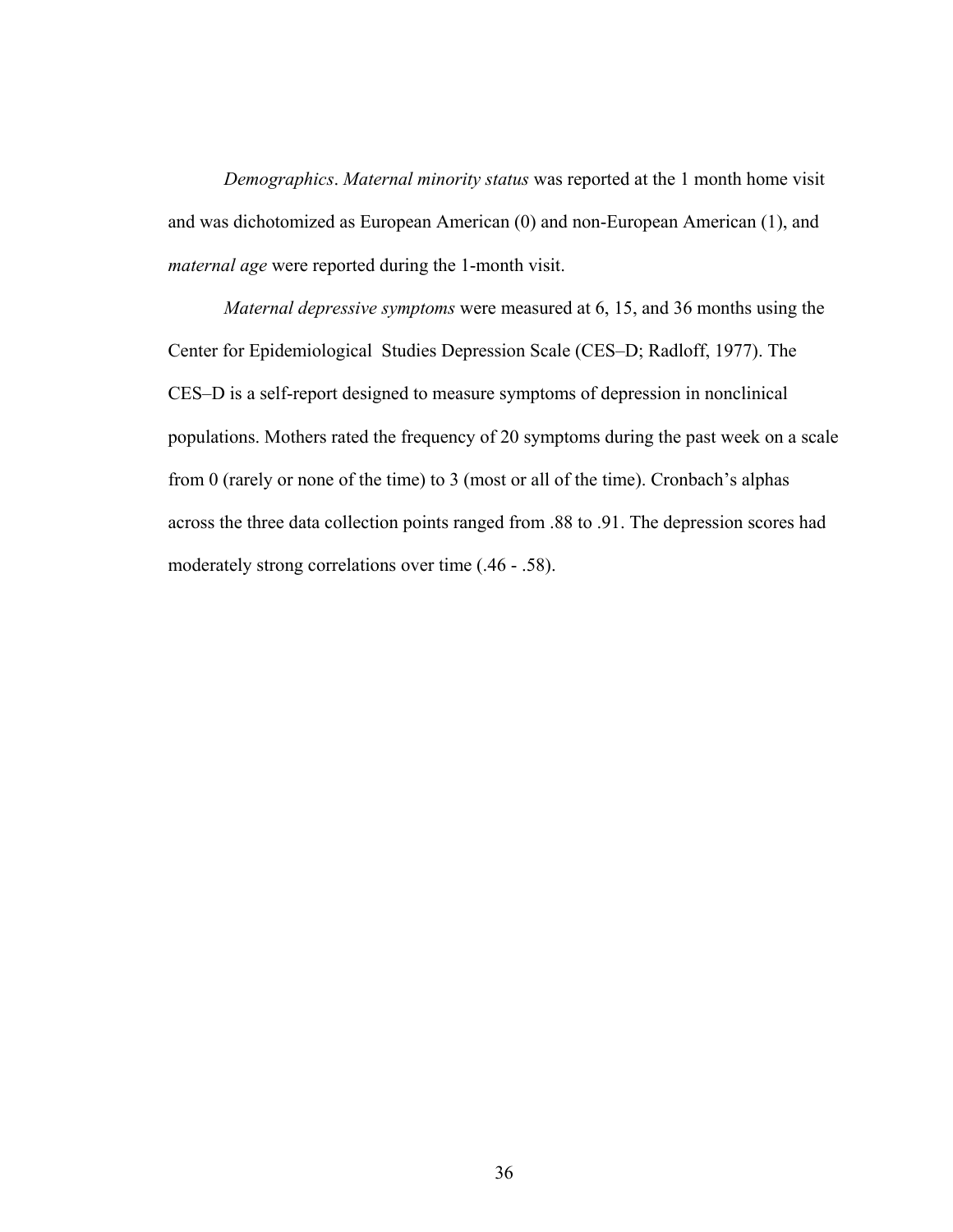## CHAPTER IV

## RESULTS

## Hypothesis Testing

## *Analysis Plan*

 Data analysis proceeded in several steps. Descriptive statistics for outcome variables were calculated and are shown in *Table 2*. Next, mothers' minority status, age, and depressive symptoms (at each time point), and child sex were examined as potential covariates. Simple correlations were calculated between mothers' age and depressive symptoms and all predictor and outcome variables and are presented in *Table 3*. Both maternal age and depressive symptoms were significantly associated in the expected directions with all predictor and outcome variables at each time point. That is, older mothers and those with fewer depressive symptoms engaged in more sensitive and cognitively stimulating behavior at each time point. Independent *t*-tests and chi squares were conducted to examine if there were mean differences in predictor or outcome variables based on maternal minority status and child sex. Results indicated that European American mothers had higher education and income, and were rated higher on sensitivity and cognitive stimulation than minority mothers (*Table 4*). European American mothers were less likely to have no partner living in the home than minority mothers at 6,  $\chi^2(1, N = 1279) = 123.95, p < .001, 15, \chi^2(1, N = 1243) = 133.18, p < .001,$ and 36 months,  $\chi^2(1, N = 1216) = 65.62$ ,  $p < .001$ . Furthermore, mothers of male children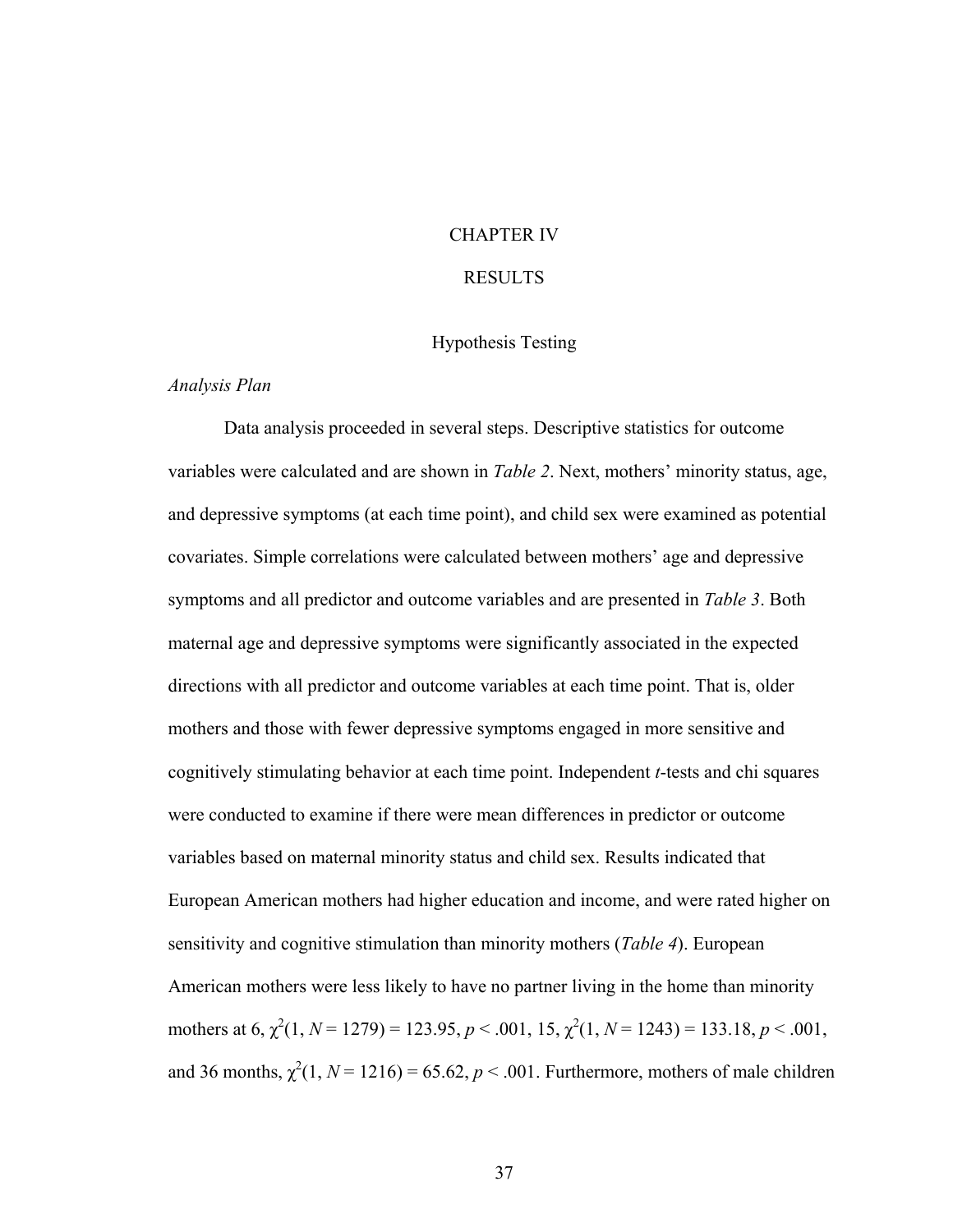were rated significantly less sensitive and cognitively stimulating at 15 and 36 months than mothers of female children (*Table 5*). Thus, maternal age, minority status, depressive symptoms at each time point, and child sex were controlled in subsequent analyses.

In order to examine mean differences in maternal sensitivity and cognitive stimulation based on maternal education, income, and partner status, a series of analyses of covariance (ANCOVA) were conducted. In all analyses, maternal sensitivity and cognitive stimulation at each age were examined separately as dependent variables, and maternal age, minority status, depressive symptoms (assessed at the same time as the dependent variable), and child sex were covariates. To test the main effects hypotheses, only main effects of maternal education, income, and partner status were entered into the model. To test the interaction hypotheses, a series of six 3 (maternal education) X 2 (income) X 2 (partner status) factorial ANCOVAs were run. Following procedures outlined by Nelder (1977), first all two-way interactions were entered as the full model. Then non-significant interactions were dropped from the full model, and significant interactions were retained to reach the final model. In cases in which no interactions were significant in the full model, each interaction was tested in separate models one by one to ensure they were not significant in reduced models. Results from final models only are tabled. Two-way interactions between maternal education, income, and partner status were tested, but the three-way interaction between education, income, and partner status was not tested in the models given the resulting small and unequal cell sizes. Post-hoc group comparisons were conducted by creating a single variable that represented the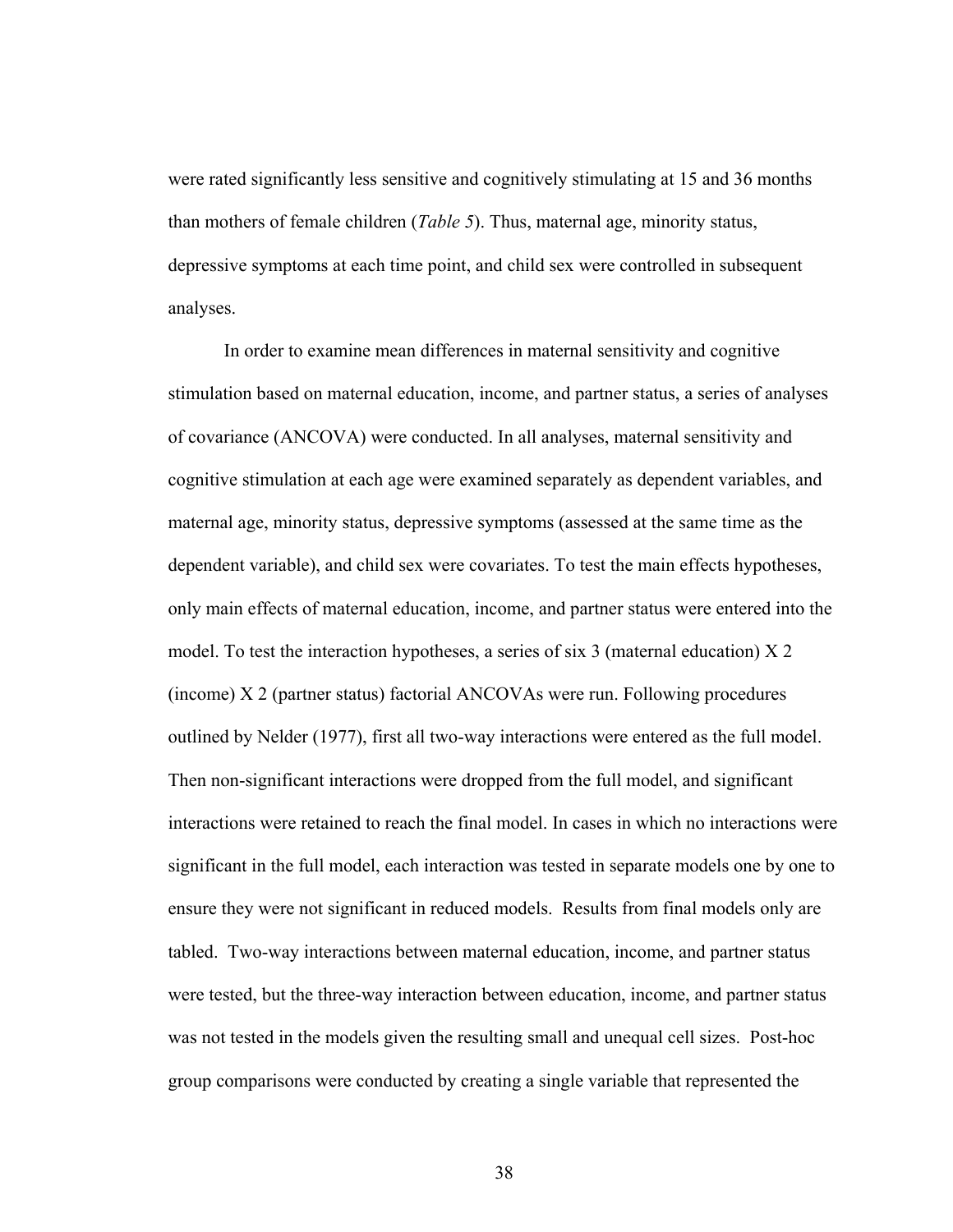group mothers were in based on both education and income (e.g., low-income mothers with a HS diploma or less, low-income mothers with some college, etc) or education and partner status (e.g., single mothers with a HS diploma or less). This variable was then entered as the independent variable in a series of ANCOVAs in which the relevant covariates were entered and Bonferroni post hoc comparisons were calculated between all pairs of groups. Although all possible comparisons were tested, only differences that were hypothesized are discussed. Results are presented separately for sensitivity and cognitive stimulation at 6, 15, and 36 months below.

## *Six Month Analyses*

*Main effects model for maternal sensitivity*. Results for the ANCOVA in relation to six month maternal sensitivity are illustrated in *Table 6*. There was a significant main effect of maternal education on maternal sensitivity. All groups were significantly different from one another. Mothers with a HS diploma or less were significantly less sensitive ( $M = 8.42$ ,  $SE = .10$ ,  $n = 374$ ) than mothers with some college ( $M = 9.12$ ,  $SE =$ .10, *n* = 417) or a 4 year degree or more (*M* = 9.72, *SE* = .10, *n* = 456). There was also a main effect of income on maternal sensitivity, such that low-income mothers  $(M = 8.96)$ ,  $SE = .10$ ,  $n = 373$ ) were significantly less sensitive than middle/upper income mothers (*M*  $= 9.21$ , *SE* = .09, *n* = 874). There was no main effect of partner status. All main effects were consistent with the hypotheses.

*Final model for maternal sensitivity.* There were no significant two-way interactions between any variables on sensitivity at 6 months. Therefore, the main effects model is the final model.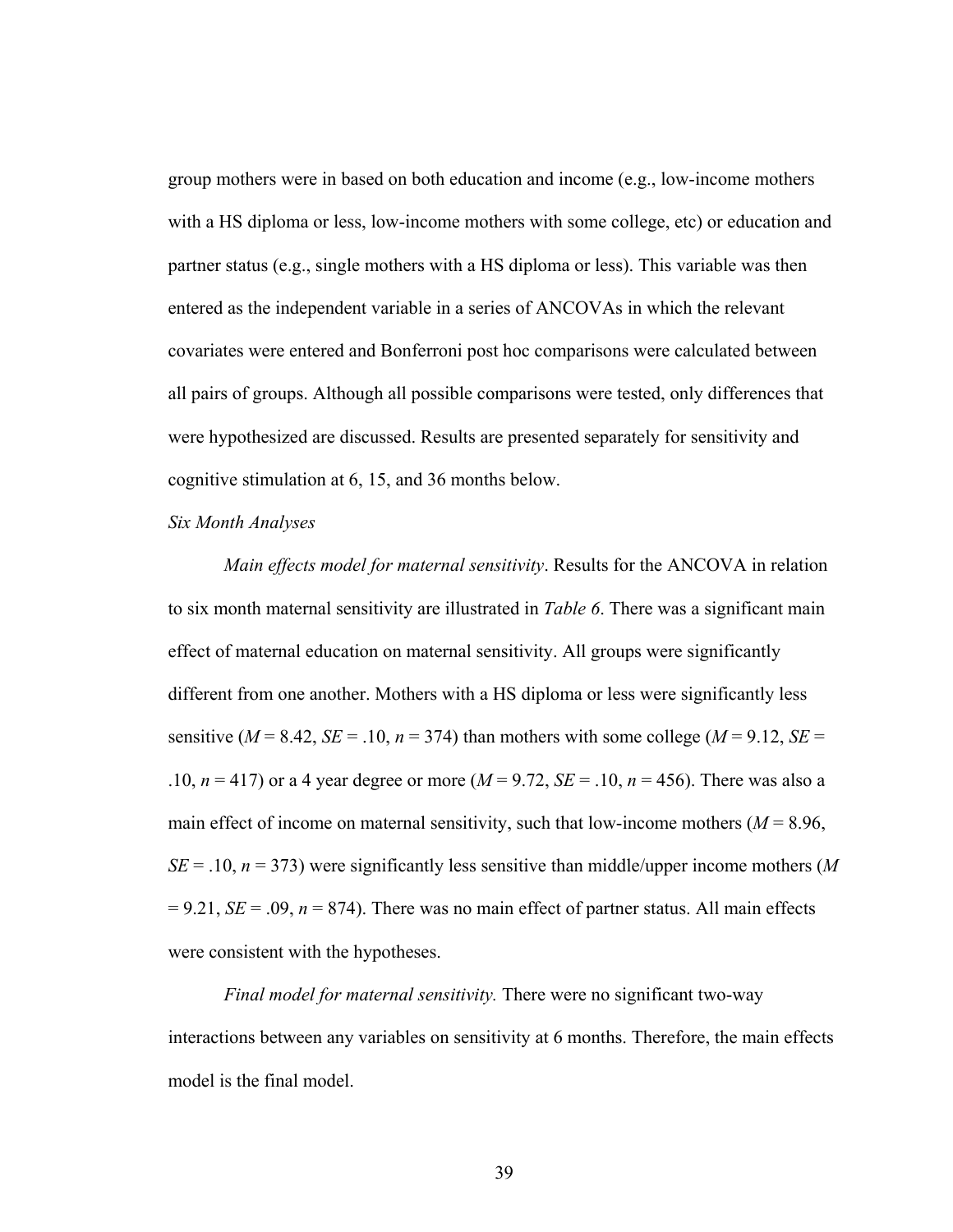*Main effects model for cognitive stimulation*. There was a significant main effect of maternal education on cognitive stimulation at six months (*Table 7*). All groups were significantly different from one another. Mothers with a HS diploma or less were significantly less cognitively stimulating ( $M = 6.95$ ,  $SE = .08$ ,  $n = 376$ ) than mothers with some college ( $M = 7.46$ ,  $SE = .10$ ,  $n = 421$ ) or a 4 year degree or more ( $M = 7.81$ ,  $SE =$ .21,  $n = 458$ ). There was a main effect of income, such that low-income mothers ( $M =$ 7.29,  $SE = .07$ ,  $n = 377$ ) were significantly less cognitively stimulating than middle/upper income mothers  $M = 7.49$ ,  $SE = .08$ ,  $n = 878$ ). There was also a main effect for partner status. Mothers who were single  $(M = 7.23, SE = .11, n = 175)$  were significantly less cognitively stimulating than mothers who were partnered  $(M = 7.55, SE = .05, n = 1080)$ . All main effects were consistent with the hypotheses.

*Final model for cognitive stimulation.* There were no significant two-way interactions between any variables on cognitive stimulation at 6 months. Therefore, the main effects model is the final model.

#### *Fifteen Month Analyses*

*Main effects model for maternal sensitivity*. There was a significant main effect of education,  $F(2, 1203) = 21.86$ ,  $p < .001$ ,  $\eta_p^2 = .035$ , such that all groups significantly differed from one another. Mothers with a HS diploma or less were less sensitive (*M* = 8.75,  $SE = .10$ ,  $n = 356$ ) than mothers with some college ( $M = 9.21$ ,  $SE = .09$ ,  $n = 413$ ) or a 4 year degree or more ( $M = 9.60$ ,  $SE = .09$ ,  $n = 443$ ). There was a significant main effect of income,  $F(2, 1203) = 21.86$ ,  $p < .001$ ,  $\eta_p^2 = .013$ , such that low-income mothers  $(M = 8.97, SE = .09, n = 389)$  were significantly less sensitive than middle/upper income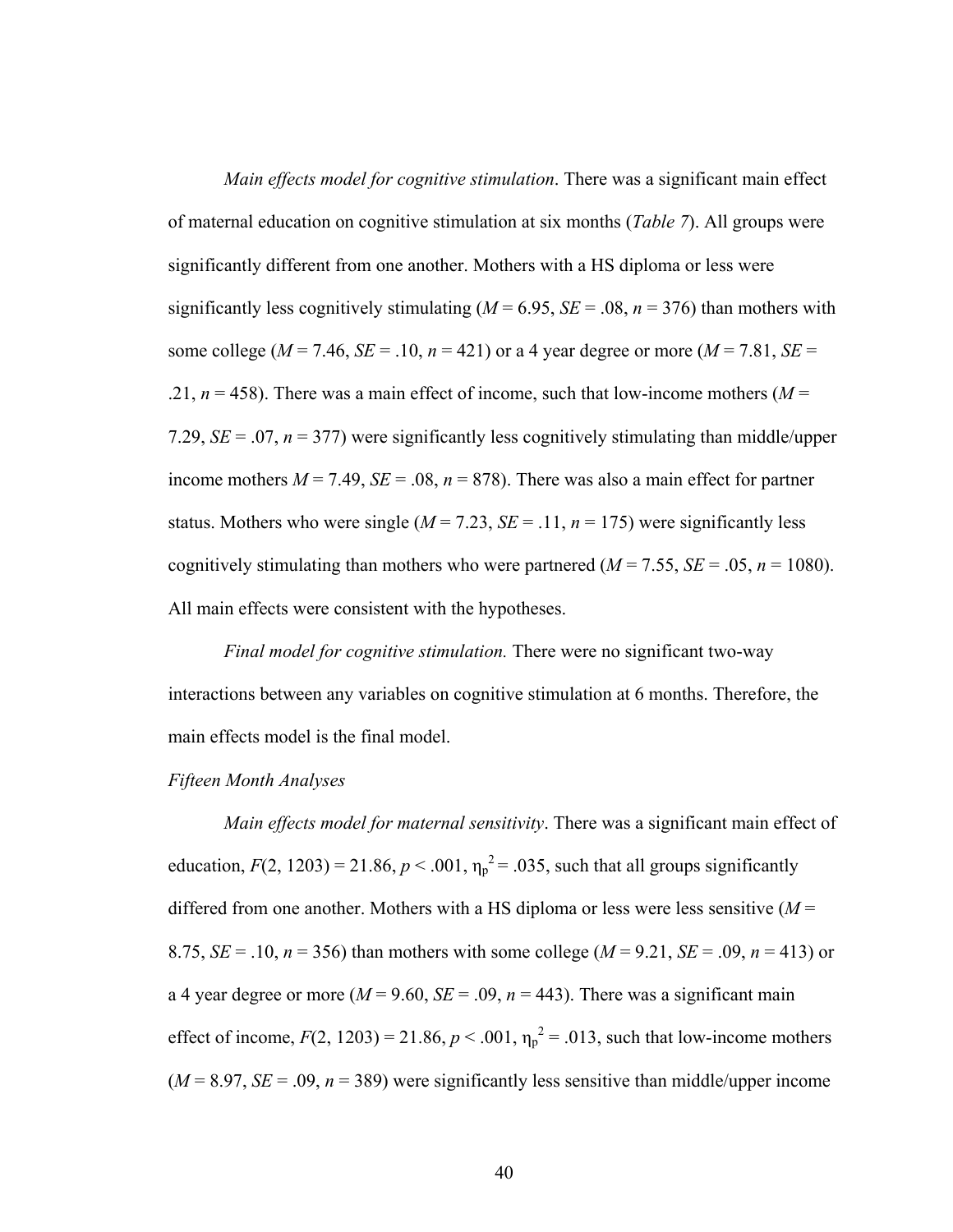mothers ( $M = 9.41$ ,  $SE = .08$ ,  $n = 823$ ). There was also a main effect of partner status,  $F(1, 1246) = 7.19, p < .01, \eta_p^2 = .004$ . Mothers who were single (*M* = 9.04, *SE* = .12, *n* = 177) were significantly less sensitive than mothers who were partnered ( $M = 9.33$ ,  $SE =$ .05,  $n = 1035$ ). All main effects were consistent with the hypotheses. However, these main effects were qualified by interactions as described below.

*Final model for maternal sensitivity.* The final model for maternal sensitivity at 15 months included an education by income and an education by partner status interaction (*Table 8*). For the education by income interaction (*Figure 1*), differences in maternal sensitivity based on education were slightly larger among middle/upper income mothers (*d* ranged from .20 to .43,  $M = .29$ ) than low-income mothers (*d* ranged from 0 to .37,  $M = 0.24$ ) which was inconsistent with prediction. The pattern of education group differences in maternal sensitivity varied for low-income and middle/upper income mothers in that low-income mothers who completed some college were rated more sensitive than low-income mothers with a HS diploma or less. This difference was not apparent among middle/upper income mothers. Finally, low-income mothers with a HS diploma or less were less sensitive and middle/upper income mothers with college degree or more were more sensitive than all other groups other than the very small group of lowincome mothers with a 4 year degree or more, primarily consistent with the hypotheses.

There was also a significant interaction between partner status and education on maternal sensitivity (*Figure 2*). Among single mothers, maternal sensitivity did not vary across education groups (*d* ranged from .01 to .04, *M* = .02). In contrast, among partnered mothers, all education groups were significantly different from one another, such that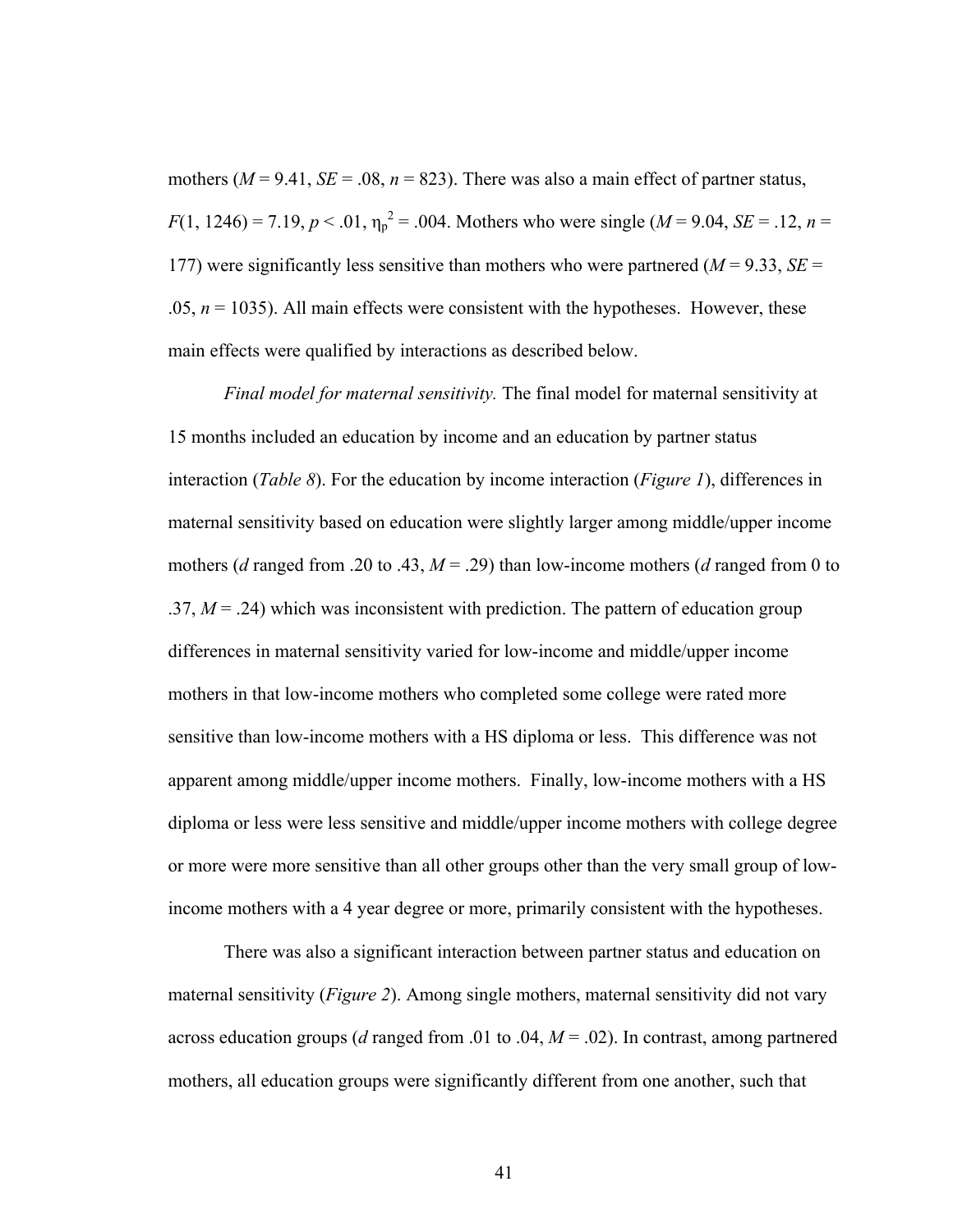more educated mothers were rated as more sensitive when compared to mothers with less education (*d* ranged from .22 to .56,  $M = .38$ ). Additionally, partnered mothers with a 4 year degree or more were rated as significantly more sensitive than all other groups except the very small group of single mothers with a 4 year degree or more. Contrary to prediction, maternal education did not buffer mothers from the negative effect of single partner status on maternal sensitivity.

*Main effects model for cognitive stimulation*. There was a significant main effect of maternal education on cognitive stimulation at 15 months,  $F(2, 1197) = 28.25$ ,  $p <$ .001,  $\eta_p^2$  = .045. All groups were significantly different from one another. Mothers with a HS diploma or less were significantly less cognitively stimulating ( $M = 7.80$ ,  $SE = .07$ , *n*  $=$  352) than mothers with some college ( $M = 8.27$ ,  $SE = .07$ ,  $n = 411$ ) or a 4 year degree or higher ( $M = 8.53$ ,  $SE = .07$ ,  $n = 443$ ). There was a main effect of income,  $F(1, 1197) =$ 10.91,  $p < 0.01$ ,  $\eta_p^2 = 0.009$ , such that low-income mothers ( $M = 8.06$ ,  $SE = 0.07$ ,  $n = 385$ ) were significantly less cognitively stimulating than middle/upper income mothers  $(M =$ 8.34,  $SE = .06$ ,  $n = 821$ ). Additionally, there was a main effect for partner status in relation to cognitive stimulation at 15 months,  $F(1, 1197) = 9.97$ ,  $p < .01$ ,  $\eta_p^2 = .008$ . Single mothers ( $M = 8.04$ ,  $SE = .09$ ,  $n = 175$ ) were less cognitively stimulating than partnered mothers ( $M = 8.37$ ,  $SE = .04$ ,  $n = 1031$ ). All main effects were consistent with the hypotheses. However, the main effects of education and income were qualified by their interaction as described below.

*Final model for cognitive stimulation.* The final model for cognitive stimulation included an education by income interaction (*Table 9*). Follow-up group comparisons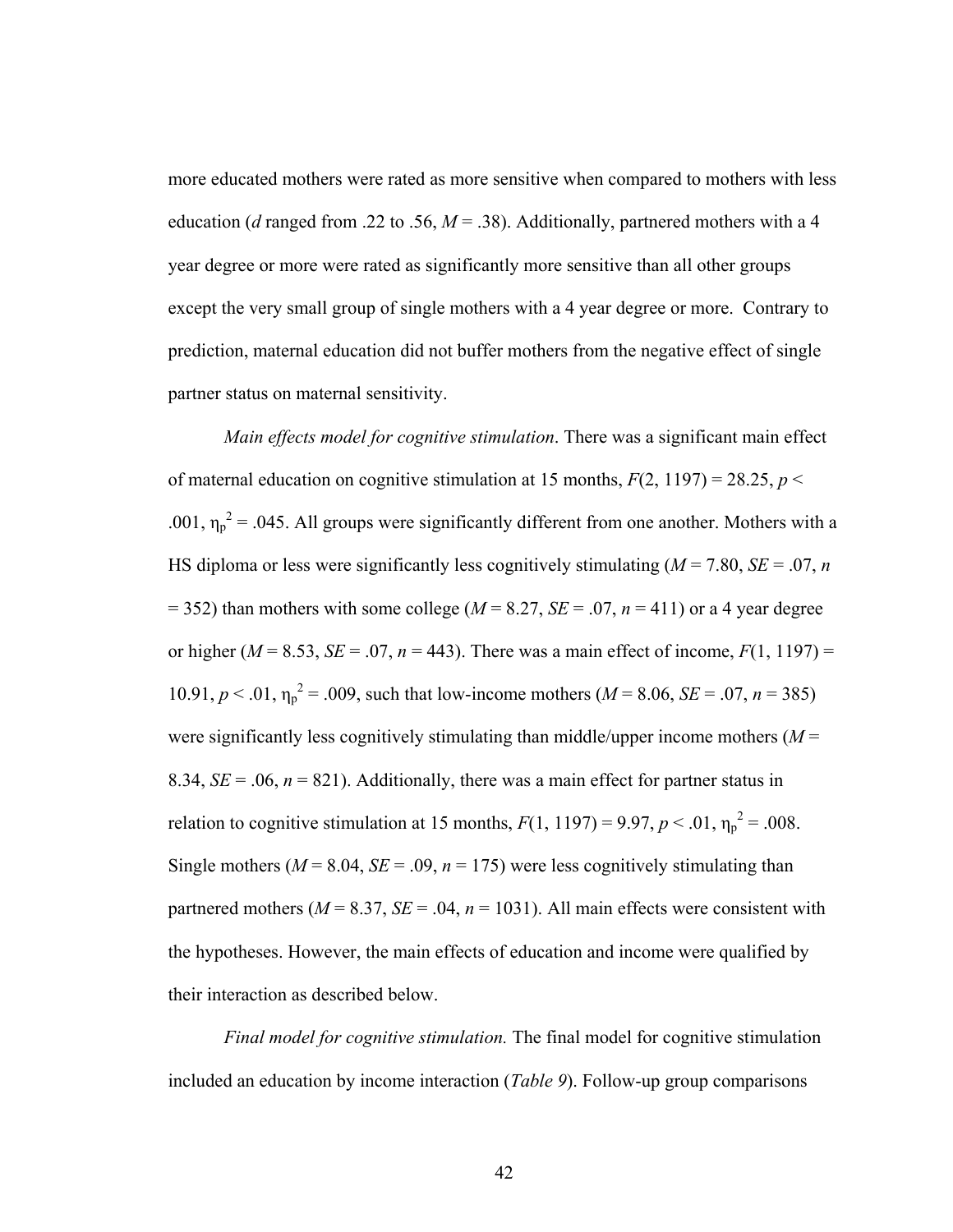revealed that the effects of education vary based on income, such that education group differences were larger among low-income mothers (*d* ranged from .45 to .93, *M* = .64) than middle/upper income mothers (*d* ranged from .19 to .37, *M* = .25; *Figure 3*). Specifically, among low-income mothers, women with some college or a 4 year degree or more were significantly more cognitively stimulating than women with a HS diploma or less, but did not significantly differ from one another. Among middle/upper income mothers, women with a 4 year degree or more were significantly more cognitively stimulating than mothers with some college or less. Furthermore, mothers with low income and a HS diploma or less were rated as less cognitively stimulating when compared to all other groups of mothers. Consistent with prediction, education appeared to buffer mothers from the negative effect of low income on cognitive stimulation, as low-income mothers with a four year degree or more were not significantly different than middle/upper income mothers with a 4 year degree or more.

### *Thirty-Six Month Analyses*

*Main effects model for maternal sensitivity*. There was a significant main effect of education,  $F(2, 1103) = 23.07$ ,  $p < .001$ ,  $\eta_p^2 = .040$ , such that all groups significantly differed from one another. Mothers with a HS diploma or less were less sensitive (*M* = 16.06, *SE* = .16, *n* = 327) than mothers with some college (*M* = 16.92, *SE* = .14, *n* = 368) or a 4 year degree or more  $(M = 17.51, SE = .15, n = 427)$ . There was a significant main effect of income,  $F(1, 1113) = 11.95$ ,  $p < .01$ ,  $\eta_p^2 = .011$ , such that low-income mothers  $(M = 16.50, SE = .14, n = 360)$  were significantly less sensitive than middle/upper income mothers ( $M = 17.15$ ,  $SE = .13$ ,  $n = 762$ ). There was also a main effect for partner status,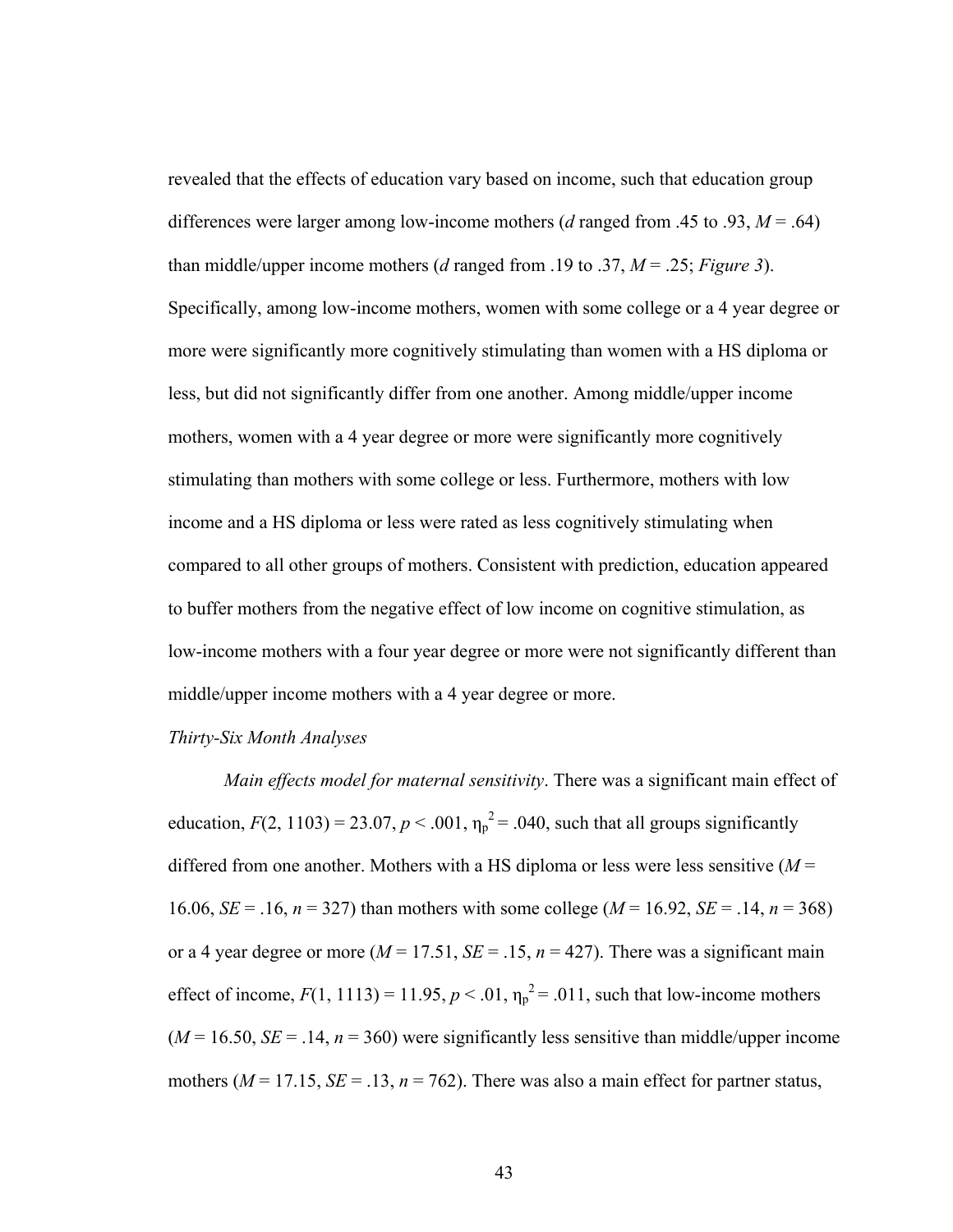$F(1, 1113) = 9.93, p < .01, \eta_p^2 = .009$ . Single mothers were significantly less sensitive (*M*  $= 16.48$ , *SE* = .19, *n* = 182) than partnered mothers(*M* = 17.17, *SE* = .09, *n* = 940). All main effects were consistent with the hypotheses. These main effects were qualified by interactions as described below.

*Final model for maternal sensitivity.* The final model included an education by income interaction and an income by partner status interaction (*Table 10*). For the education and income interaction, differences in maternal sensitivity based on education were larger among low-income mothers (*d* ranged from .32 to .86, *M* = .59) than middle/upper income mothers (*d* ranged from .16 to .42, *M* = .29; *Figure 4*). Among lowincome mothers, the three education groups differed from one another, with more educated mothers being rated as more sensitive when compared to mothers with less education. Among middle/upper income mothers, only women with a HS diploma or less were rated as significantly less sensitive than the other groups. Additionally, mothers who were low-income and had a HS diploma or less were rated as less sensitive when compared to all other groups of mothers. Also, there were no significant group differences between low-income mothers with a 4 year degree or more and middle/upper income mothers with a 4 year degree or more, indicating a protective effect of education among low-income mothers as predicted.

There was also a significant interaction between partner status and income. Among single mothers, maternal sensitivity did not vary based on income  $(d = .01)$ , but sensitivity did vary based on income among partnered mothers  $(d = .23)$ . As illustrated in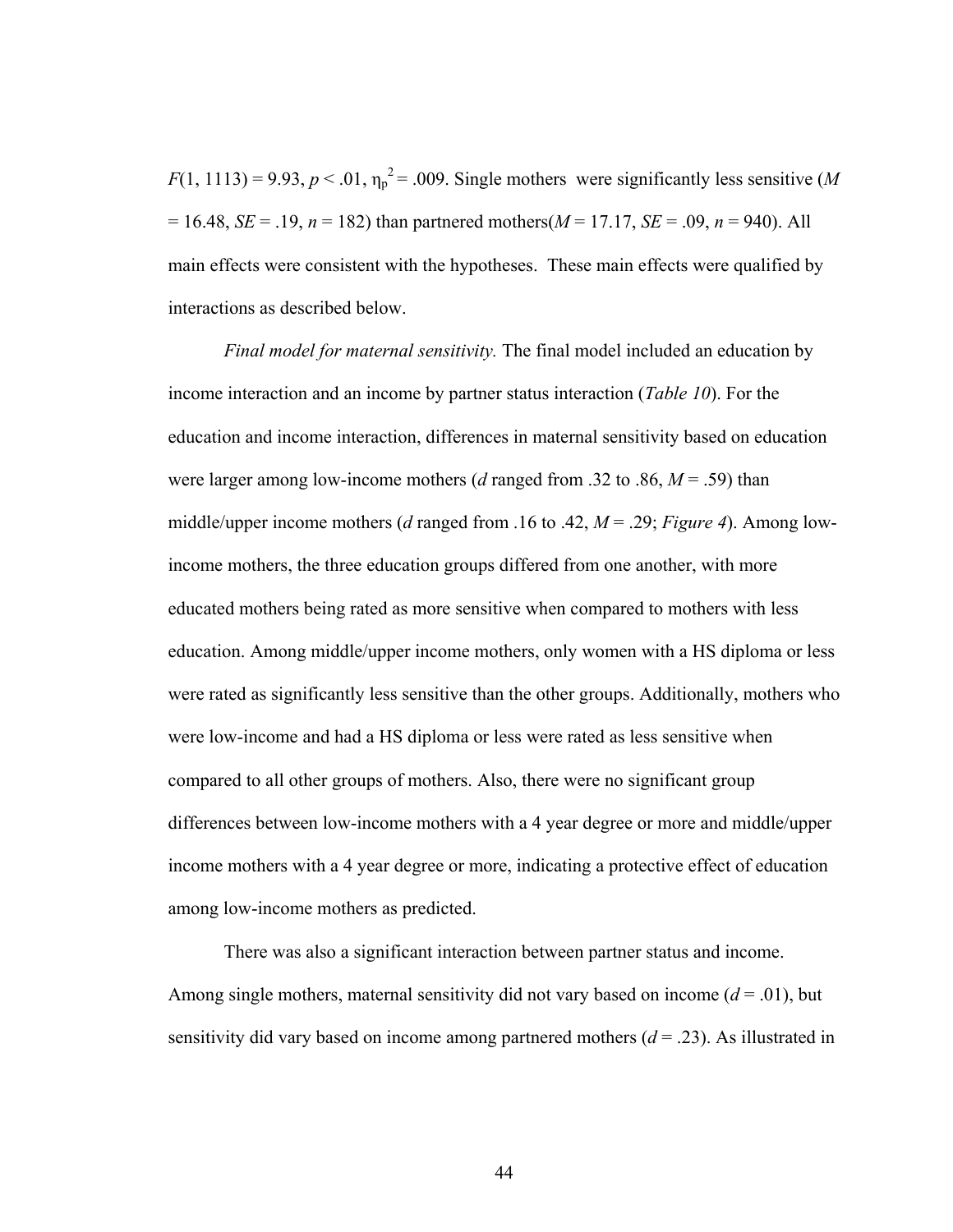*Figure 5*, middle/upper income partnered mothers were significantly more sensitive than all other groups, and the other groups did not differ from one another.

 *Main effects model for cognitive stimulation.* There was a significant main effect of maternal education on cognitive stimulation at 15 months,  $F(2, 1135) = 69.85$ ,  $p <$ .001,  $\eta_p^2$  = .110. All groups were significantly different from one another. Mothers with a HS diploma or less were significantly less cognitively stimulating  $(M = 6.74, SE = .11, n$  $=$  334) than mothers with some college ( $M = 7.88$ ,  $SE = .10$ ,  $n = 379$ ) or a 4 year degree or more ( $M = 8.54$ ,  $SE = .11$ ,  $n = 431$ ). There was a main effect of income,  $F(1, 1135) =$ 19.95,  $p < .001$ ,  $\eta_p^2 = .017$ , such that low-income mothers ( $M = 8.02$ ,  $SE = .09$ ,  $n = 367$ ) were significantly less cognitively stimulating than middle/upper income mothers  $(M =$ 8.34,  $SE = 0.06$ ,  $n = 777$ ). Additionally, there was a main effect of partner status in relation to cognitive stimulation at 15 months,  $F(1, 1135) = 13.14, p < .001, \eta_p^2 = .011$ . Single mothers ( $M = 7.44$ ,  $SE = .13$ ,  $n = 190$ ) were less cognitively stimulating than partnered mothers ( $M = 8.00$ ,  $SE = .06$ ,  $n = 954$ ). All main effects were consistent with the hypotheses. However, the main effects of income and partner status were qualified by their interaction as described below.

*Final model for cognitive stimulation.* There was a significant interaction between education and partner status (*Table 11*). However, this significant interaction was only present when the education by income and income by partner status interactions were included in the model, although they were not significant. This indicates a suppressor effect. Therefore, the full model was retained as the final model. The effect of education varied based on partner status (*Figure 6*). Among single mothers (*d* ranged from .38 to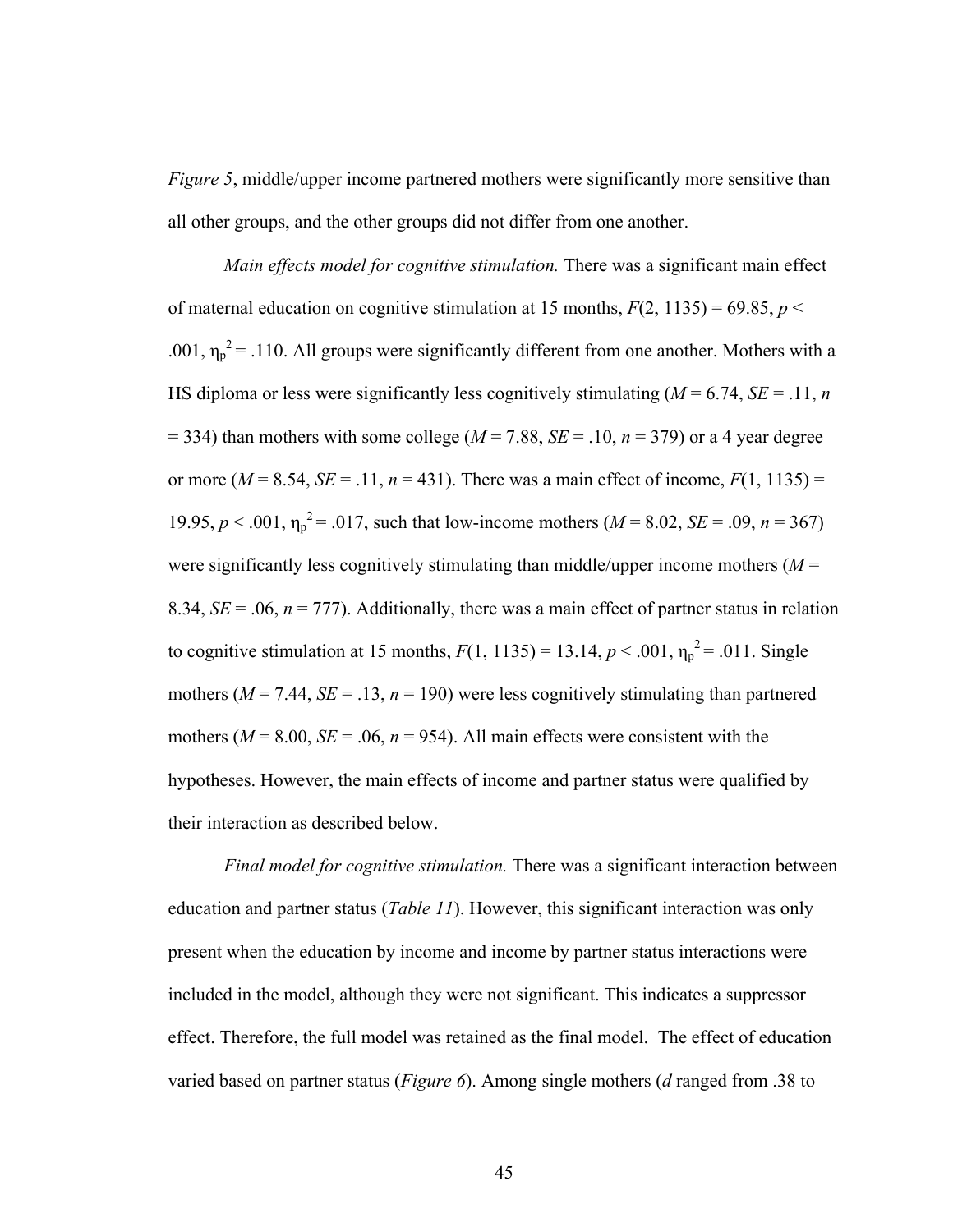1.14,  $M = 0.78$ , women with a 4 year degree or more were rated as more cognitively stimulating than both mothers with some college and mothers with a HS diploma or less. Among partnered mothers (*d* ranged from .29 to .93, *M* = .64), all groups of education were significantly different, such that mothers who had more education were rated as more cognitively stimulating than mothers with less education. Furthermore, there were no significant group differences between single mothers with a 4 year degree or more and partnered mothers with a 4 year degree or more on cognitive stimulation indicating a protective effect of education among single mothers as predicted. There were no main effects for income and no significant interaction between income and education or income and partner status.

## *Summary of Primary Analyses*

A summary of findings across assessment points appears in *Table 12*. Consistent with the hypotheses, when only considering main effects, differences in maternal behavior based on education were larger than differences based on income or partner status. However, the primary goal of this study was to examine the interactive effects of socio-demographic factors in relation to maternal behavior; and main effects were often qualified by significant interactions. The interaction between education and income was significant in 3 out of 6 analyses, and in 2 out of these 3 cases differences in maternal behavior based on education were larger for low-income mothers than middle/upper income mothers, consistent with prediction. Three out of five main effects for partner status were qualified by interactions with either education or income, but the nature of these interactions varied depending on which type of maternal behavior was the outcome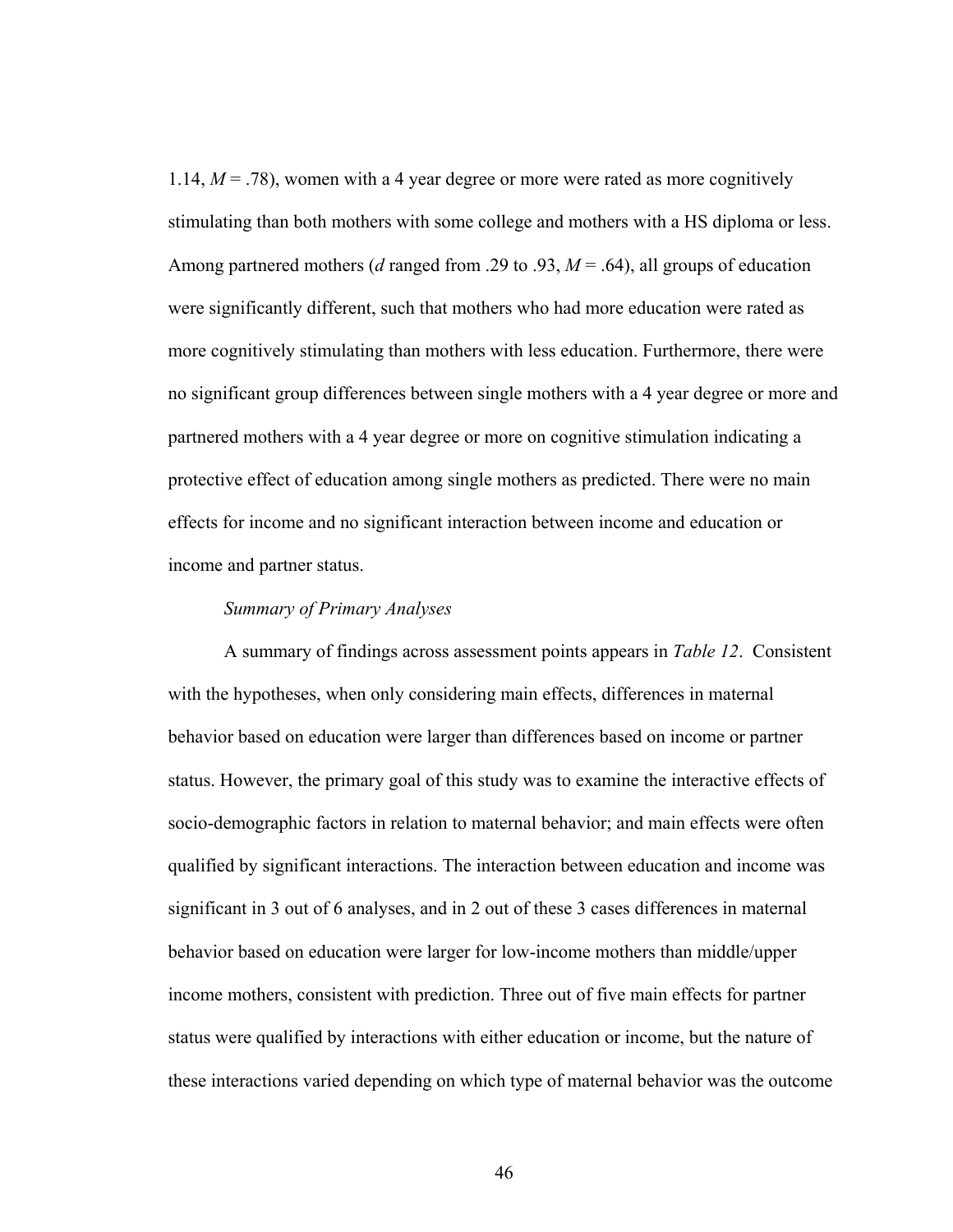variable. There were no education level differences in sensitivity among single mothers. In contrast, there were education level differences in cognitive stimulation among single mothers. Partnered mothers benefited from higher education for both outcomes. For the income by partner status interaction, there were no differences in sensitivity based on income for single mothers, but there were among partnered mothers.

#### *Secondary Analyses*

## *Education and Partner Status for Low-Income Mothers*

In order to examine the joint effect of maternal education and partner status on maternal sensitivity and cognitive stimulation among low-income women, 2 (education) X 2 (partner status) factorial ANCOVA analyses were conducted for only low-income mothers. Given the small number of low-income, single mothers with a 4 year degree or more, the some college and 4 year degree groups were combined, resulting in two education groups: HS diploma or less and some college or more. Elements of these results replicate results reported above. That is, main effects of education and partner status among low-income mothers were presented above when interactions between income and either education or partner status were probed. Thus, only the statistics regarding interactions between partner status and education are presented below. Interaction effects were found for maternal sensitivity at 15 months and for cognitive stimulation at 36 months.

At 15 months, there was a significant interaction between education and partner status (*Table 13*). Differences based on education were larger for partnered mothers (*d* =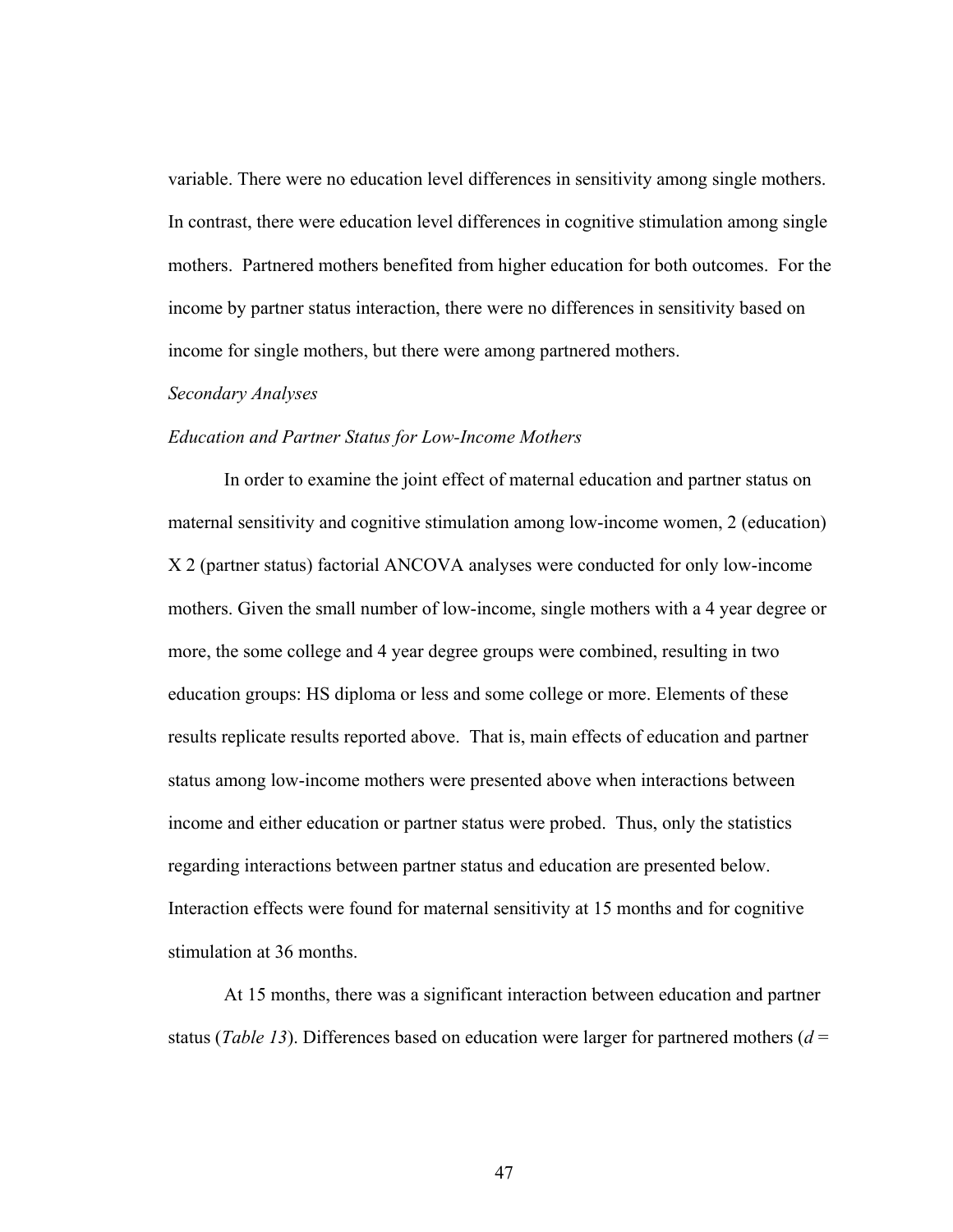.53) than single mothers (*d* = .03; *Figure 7*). Also, partnered mothers with a HS degree or less were significantly less sensitive than partnered mothers with some college or more.

At 36 months, there was a significant main effect of maternal education and partner status on cognitive stimulation, but these main effects were qualified by an interaction (*Table 14*). Group differences based on education were larger among partnered mothers ( $d = .89$ ) than single mothers ( $d = .38$ ; *Figure 8*). Mothers who were partnered and had some college or more were more cognitively stimulating than all other groups of mothers.

In sum, among low-income women, an interaction effect between education and partner status was only apparent in 2 out of 6 analyses. In both cases, differences in maternal behavior based on education were larger for partnered mothers than single mothers. Thus, the hypothesis that differences based on education would be larger among the most at-risk women was not supported.

#### *Cumulative Income Analyses*

 In order to examine cumulative income status, a 2 (education) X 5 (number of times low income) factorial ANCOVA was conducted. Maternal education was examined as a dichotomous variable (HS and less and some college or more) because some of the group sizes in a 2 X 5 factorial ANCOVA were so small. The cumulative income variable was created by summing the number of data collection points (out of 4: 6, 15, 24, and 36 months) a family's income-to-needs ratio was below 2.0. This variable ranged from never low income (*0*) to always low income (*4*). The model included maternal age, ethnicity, and depressive symptoms and partner status at 36 months, and child sex as covariates.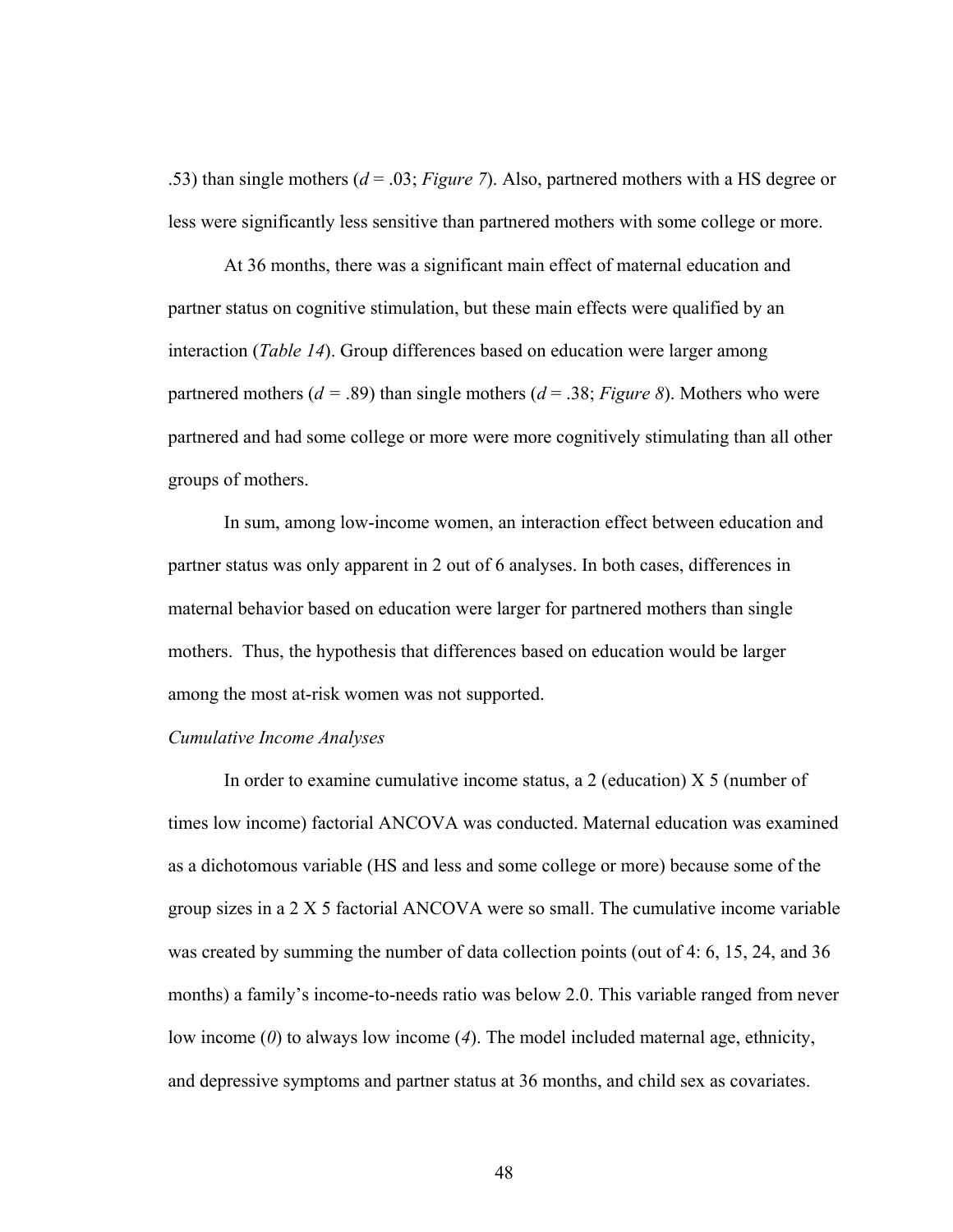Next, maternal education and cumulative income were entered as main effects. Finally, the two-way interaction between maternal education and cumulative income was entered to examine if differences in maternal behavior based on education were larger depending on the chronicity of low-income status. Maternal sensitivity and cognitive stimulation were entered and run as separate dependent variables in the model. Sensitivity and cognitive stimulation were only examined as 36 month outcomes because number of times poor was calculated to include the 36 month assessment.

## *Maternal Sensitivity at 36 Months*

Results indicate that there were significant main effects for education and cumulative income on maternal sensitivity at 36 months (*Table 15*). There were no significant interactions at the traditional  $p < .05$  level; however, there was an interaction between education and cumulative income at the trend level ( $p = .06$ ). Follow-up tests were conducted to examine if there were differences based on education depending on how many times mothers' experienced low income. Sensitivity varied based on education for all groups of mothers except those who were in the low-income category at all four time points (*Figure 9*). In other words, among the most chronically low-income mothers, education did not have a positive effect on sensitivity, whereas higher education did have a positive effect on sensitivity for women who experienced low income never or sometimes.

#### *Cognitive Stimulation at 36 Months*

Results indicate that there was a significant main effect of education and cumulative income on cognitive stimulation at 36 months (*Table 16*). For maternal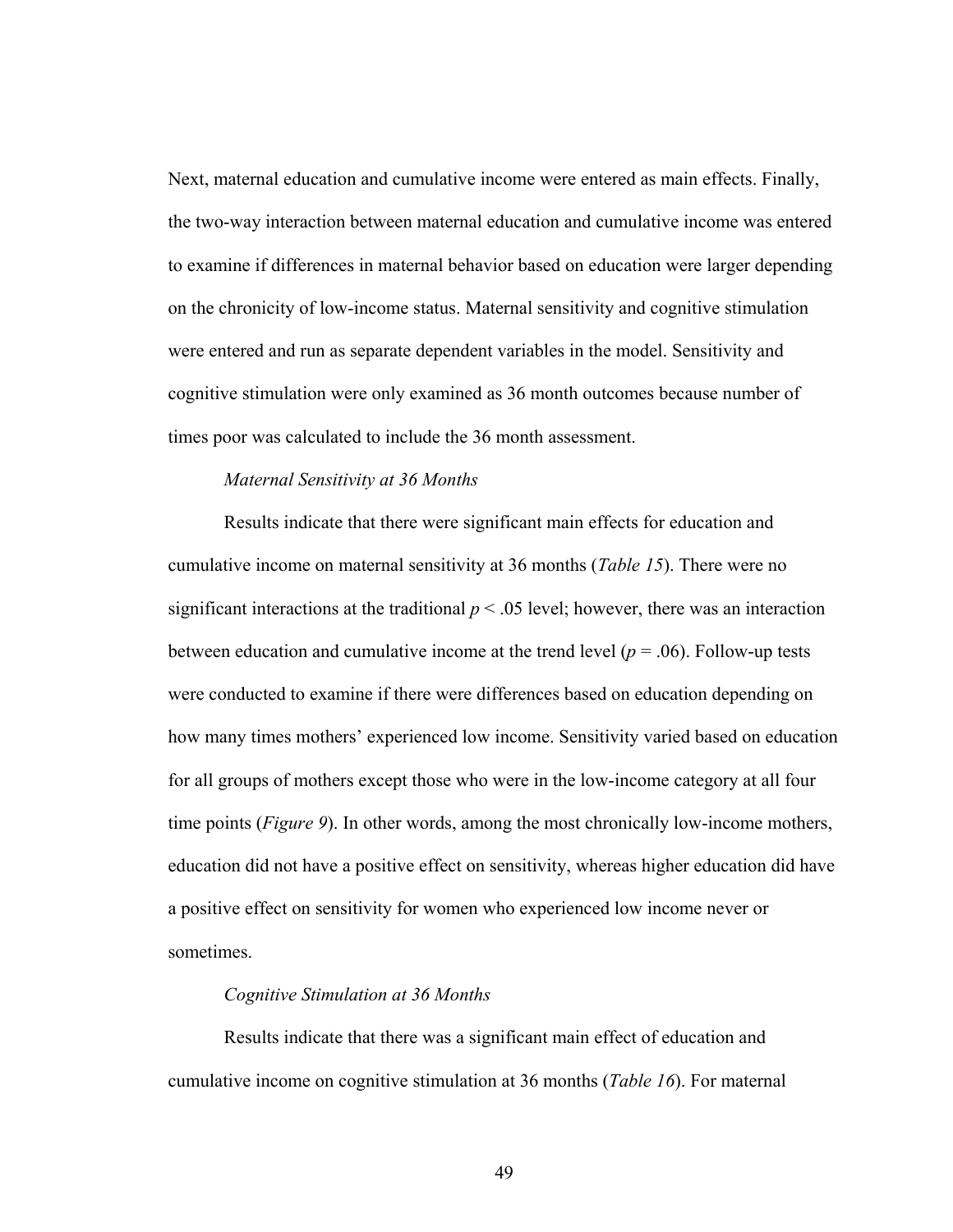education, mothers who had some college or more provided significantly more cognitive stimulation ( $M = 8.10$ ,  $SE = .10$ ,  $n = 825$ ) than mothers who had a HS diploma or less ( $M$  $= 6.77$ , *SE* = .11, *n* = 345). For income, post-hoc analyses revealed that there were significant group differences between mothers who were never in the low income category ( $M = 7.94$ ,  $SE = .13$ ,  $n = 639$ ) and mothers who were in the low income category 3 (*M* = 7.18, *SE* = .16, *n* = 134) or 4 times (*M* = 7.02, *SE* = .16, *n* = 147). In other words, mothers who frequently experienced low income were less likely to be cognitively stimulating than those who never experienced low income. There was no significant interaction between education and cumulative income on cognitive stimulation at 36 months.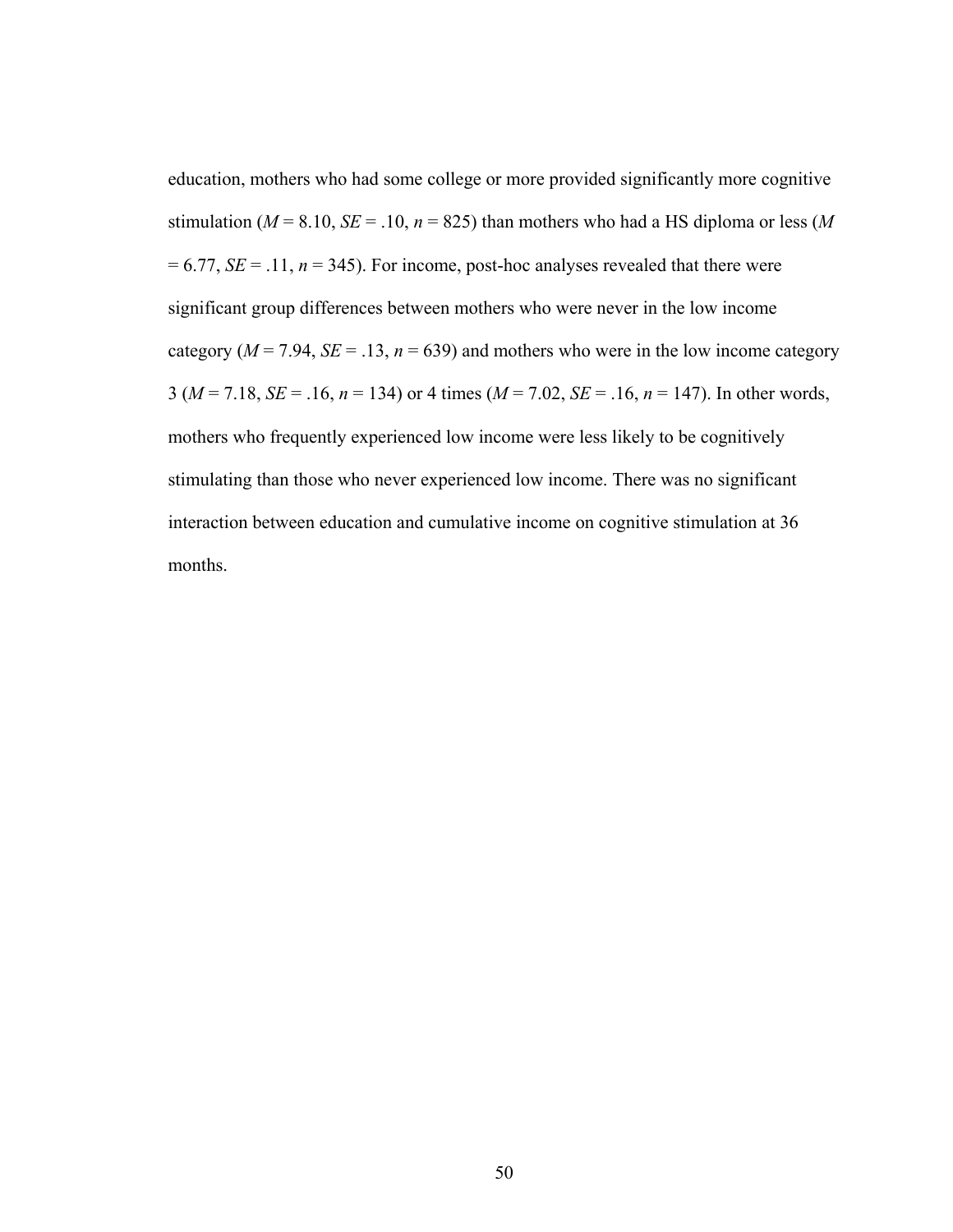## CHAPTER V

#### **DISCUSSION**

 Previous research clearly demonstrates that lower socioeconomic status is linked with compromised parenting (Bornstein & Bradley, 2003; Bradley & Corwyn, 2002; McLoyd 1990). However, prior studies often rely on SES composites, obscuring important information about the relative influence of specific socio-demographic characteristics on early parenting (Bornstein & Bradley, 2003; Hoff et al., 2002). In most studies that have included education and income levels as separate indicators, their potential interactive effects have not been examined. Thus, the primary goal of this study was to examine group differences in sensitivity and cognitive stimulation based on education for low- versus middle/upper income mothers and single versus partnered mothers. Additionally, follow-up analyses examined group differences on maternal behavior based on education for single versus partnered mothers among low-income mothers and as a function of cumulative income.

## Primary Analyses

## *The Relation of Education and Income to Maternal Behavior*

Overall, the analyses showed main effects for education and income on maternal sensitivity and cognitive stimulation, a result that was consistent with expectation. More educated and higher income mothers were rated significantly more sensitive and more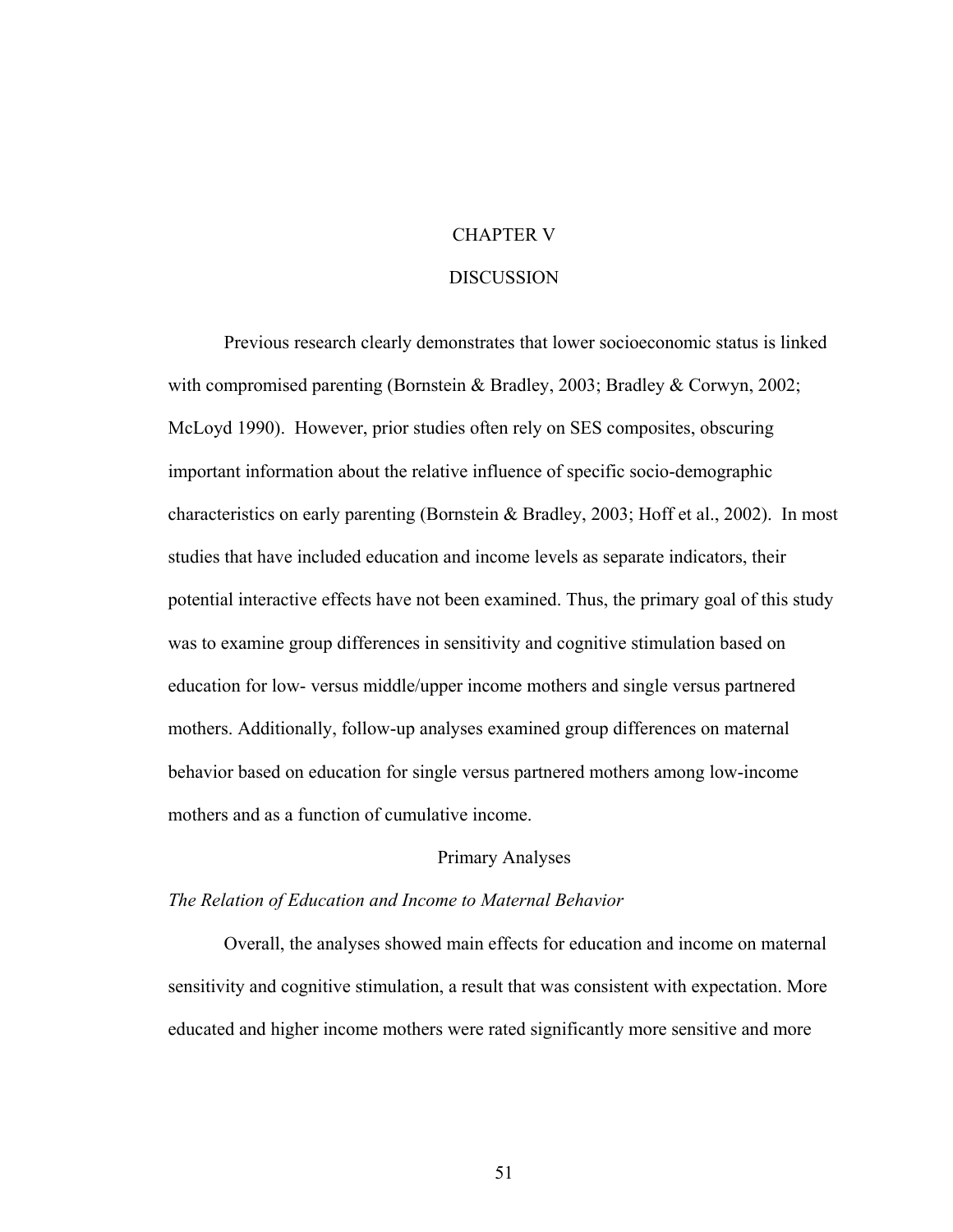cognitively stimulating in all of the main effect analyses. The effect size for differences in maternal behavior based on maternal education across children's first three years oflife was consistently higher than the effect size for income, consistent with prior research (Klebenov et al., 1994; White, 1982). The larger effect size for education may be the result of the broader skills and knowledge base that a higher education provides mothers. Specifically, education may enhance positive maternal behavior because maternal education promotes mothers' flexible thinking, ability to meet demands, and childoriented beliefs and goals (Dix, 1991; Dix et al., 2004; Fonagy et al., 1991; Koren-Karie et al., 2002; Luster et al., 1989). Mothers with higher levels of education may seek out information about parenting and their children's development which enhances parenting quality (Bornstein et al., 2010; Grusec, 2006). More highly educated mothers may respond more sensitively because they recognize the importance of and value their children's emotional experiences (Dix, 1991; Dix, et al., 2004; Hastings & Ruben, 1999) and respond in ways that promote children's emotional needs. Additionally, more highly educated mothers are likely to value children's learning experiences and intellectual development (Kohn, 1963; Luster et al., 1989).

However, the main effects of education and income on maternal behavior were qualified by interactions during the second and third year of life. The hypothesized interaction between education and income was primarily consistent with the prediction that education-based differences in maternal behavior would be larger among low-income women than middle/upper income women. Results indicate that the effect of education on sensitivity (at 36 months) and cognitive stimulation (at 15 months) was nearly twice as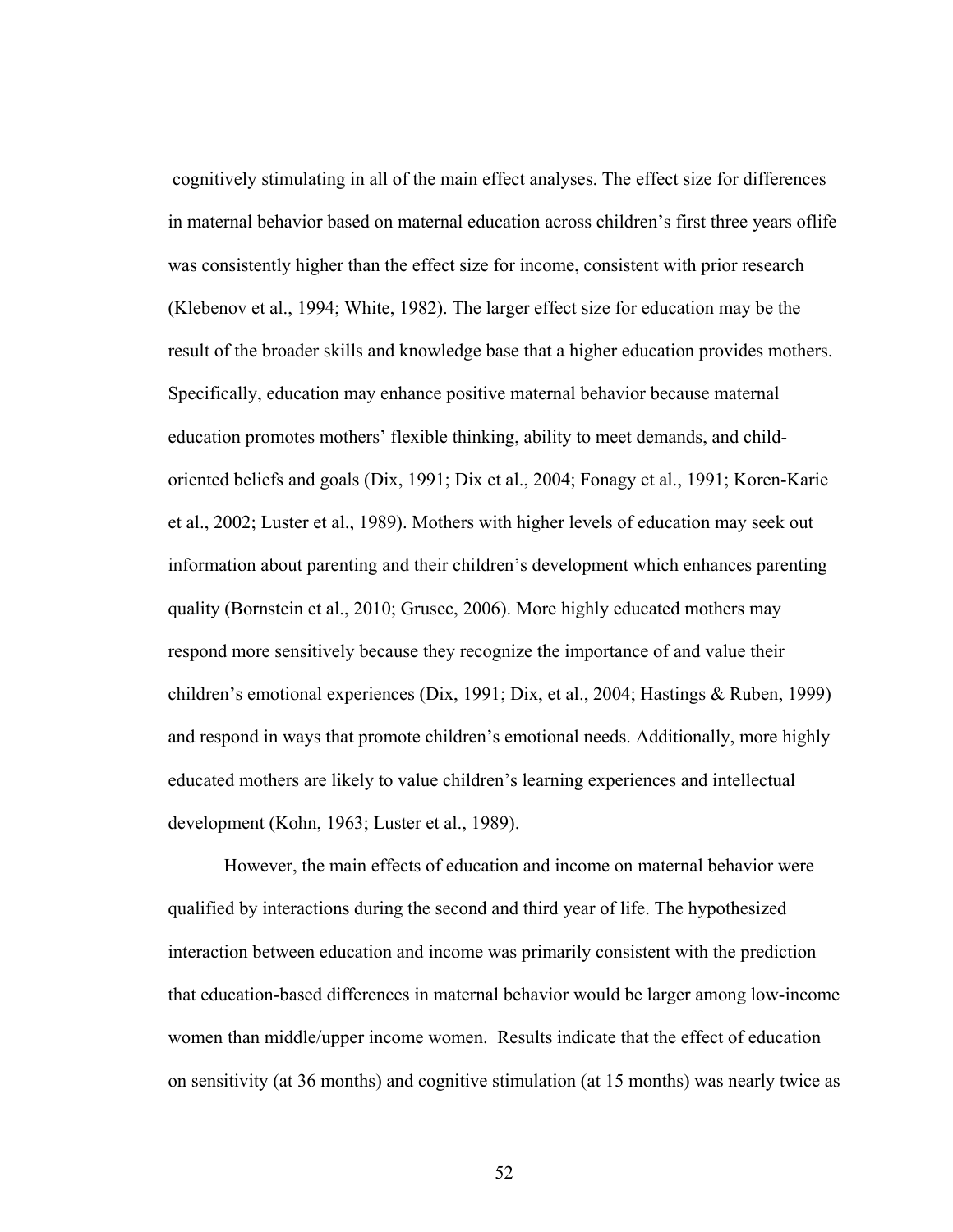large among low-income mothers when compared to middle/upper income mothers. Higher education may be a particularly salient resource to mothers who have low-income and experience stress in their ability to meet their family's needs. It may be that the broader beliefs and value system associated with higher education, which is associated with more child-oriented and sensitive maternal behavior, exerts its strongest effects when mothers have other socio-demographic risks (Fox, Platz, & Bentley, 1995). Also, the social and human capital that is associated with higher levels of education may be particularly important to low-income mothers because these factors are associated with feelings of increased efficacy and decreased depressive symptoms, which can further help mothers respond sensitively and in enriching ways with their children (Bradley  $\&$ Corwyn, 2002; Hess, Teti, Hussey-Gardner, 2004; Jackson et al., 2009).

Furthermore, that low-income mothers with some college education were significantly more sensitive than their less well educated counterparts indicates that relatively small incremental increases in education can enhance parenting behavior among low-income mothers. Previous research that has examined changes in maternal education during children's early years supports this idea (Magnuson et al., 2009). Specifically, education had the strongest effect on parenting among mothers who initially had the lowest levels of education and even relatively small incremental increases in maternal education were associated with increases in mothers' responsiveness and provision of more stimulating materials. It may be that even having some education beyond high school is related to more positive parenting among mothers who are facing other socio-demographic risks, such as low income because even short-term exposure to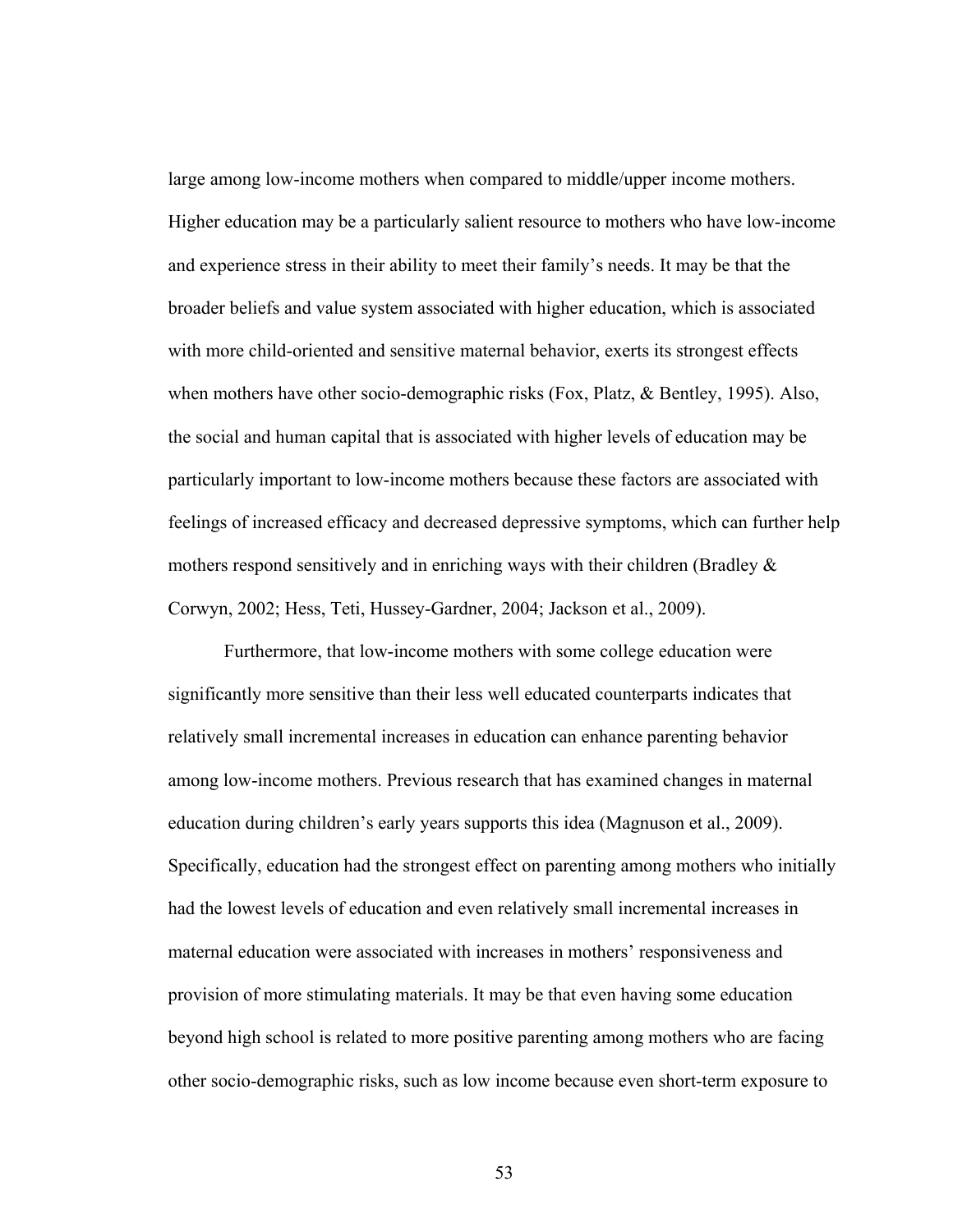higher education provides mothers with experiences in meeting multiple demands in diverse contexts and exposes them to sources of knowledge and information that may influence parenting (Bornstein et al., 2010).

The interaction effects indicate that education sometimes buffers mothers from the negative effect of low income, and it is important to understand this relationship to further enhance positive parenting practices. That low-income women with a 4 year degree or more were generally rated equally sensitive and cognitively stimulating as middle/upper income women with at least some college or more suggests that a college degree or the experience accrued while completing a four year college degree may be a resource to mothers who have low-income. That the experience of higher education among low-income mothers is especially important in relation to maternal behavior is of interest because previous research indicates that low-income mothers demonstrate less positive maternal behavior to their children, above the effect of education (Linver et al., 2002; Yeung et al., 2002). Consistent with a family stress perspective, the experiences and skills post-secondary education provides low-income mothers may be particularly important resources when stress in other socio-demographic factors are experienced. Experiences with higher education may help mothers to find resources or seek knowledge about available services to help meet life and family demands, buffering low-income mothers from the negative effect of income in relation to parenting (Bornstein et al., 2010; Grusec, 2006). Likewise, these mothers may be more likely to seek social and instrumental support from other resources and extended networks which may further help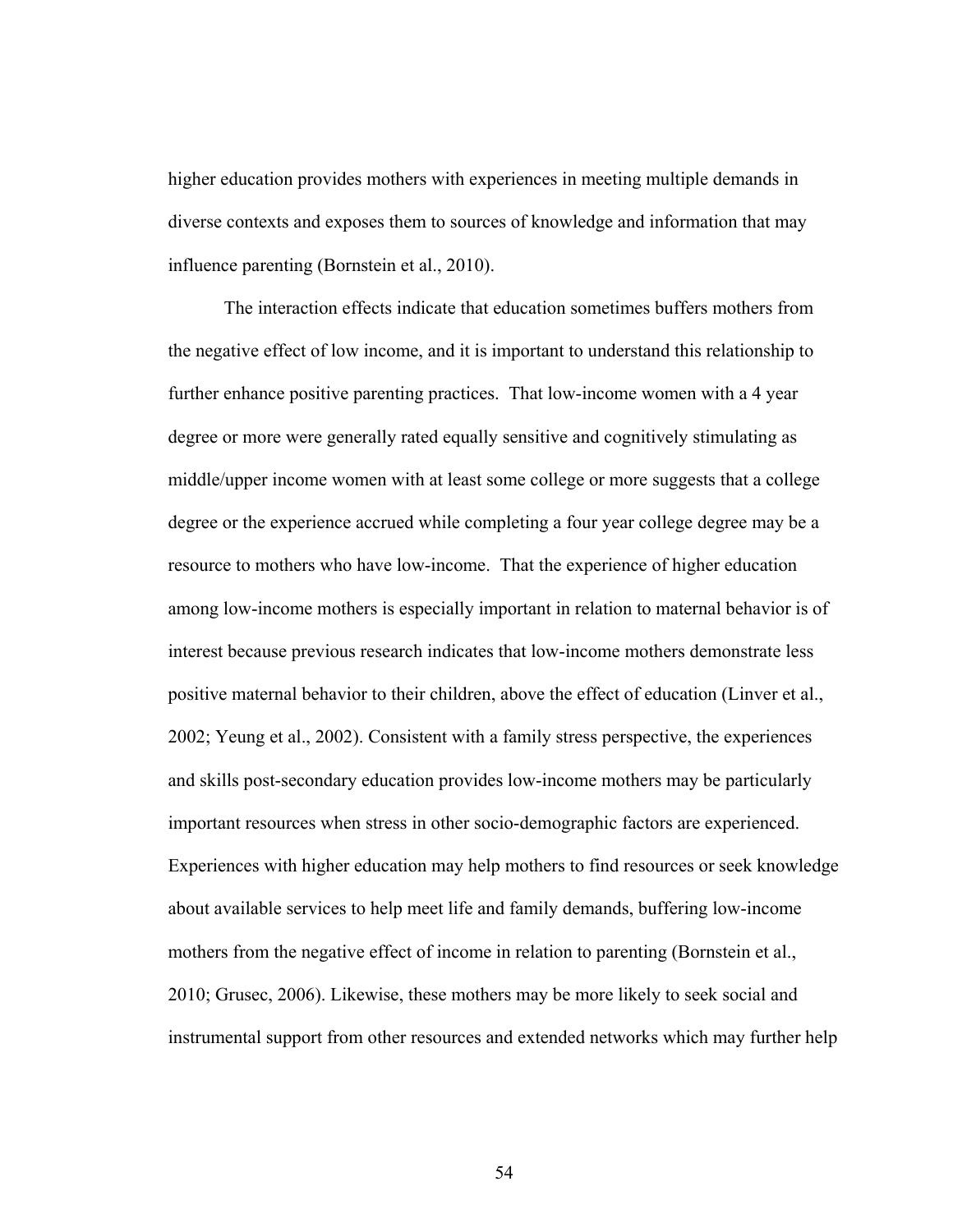mothers to meet family demands by being able to rely on others for help or emotional support when feeling stressed (Cohen & Wills, 1985).

Also apparent from the primary analyses, mothers facing the least risk were, in most cases, rated the most sensitive and cognitively stimulating, a pattern that is consistent with prior research and theoretical perspectives (Bronfenbrenner & Morris, 1998; Conger et al., 2002; Hill, 1949). Specifically, when mothers have both higher education and middle/upper income they have the necessary resources that enable them to more easily meet the economic and emotional demands that parenting and family life require. Likewise, mothers at the most risk by virtue of simultaneous low education and low income were generally rated the least sensitive and cognitively stimulating. This finding is concerning but also reflective of the reality that mothers with low income and low education face the most challenges as parents of young children. Consistent with previous research (Bradley & Corwyn, 2002; McLoyd, 1990) and family stress theory (Hill, 1949; Conger et al., 2002), this finding indicates that parenting quality is compromised when mothers face risk with respect to more than one socio-demographic factor.

The education and income interactions may be particularly informative to research that conceptualizes socioeconomic status by using only one socio-demographic indicator or a composite measure, and indicates why research also needs to consider education in studies that examine socioeconomic status in relation to parenting (White, 1982; Bornstein et al., 2003; Hoff et al., 2002). Education needs to be accounted for as a socio-demographic indicator along with income because examining only main effects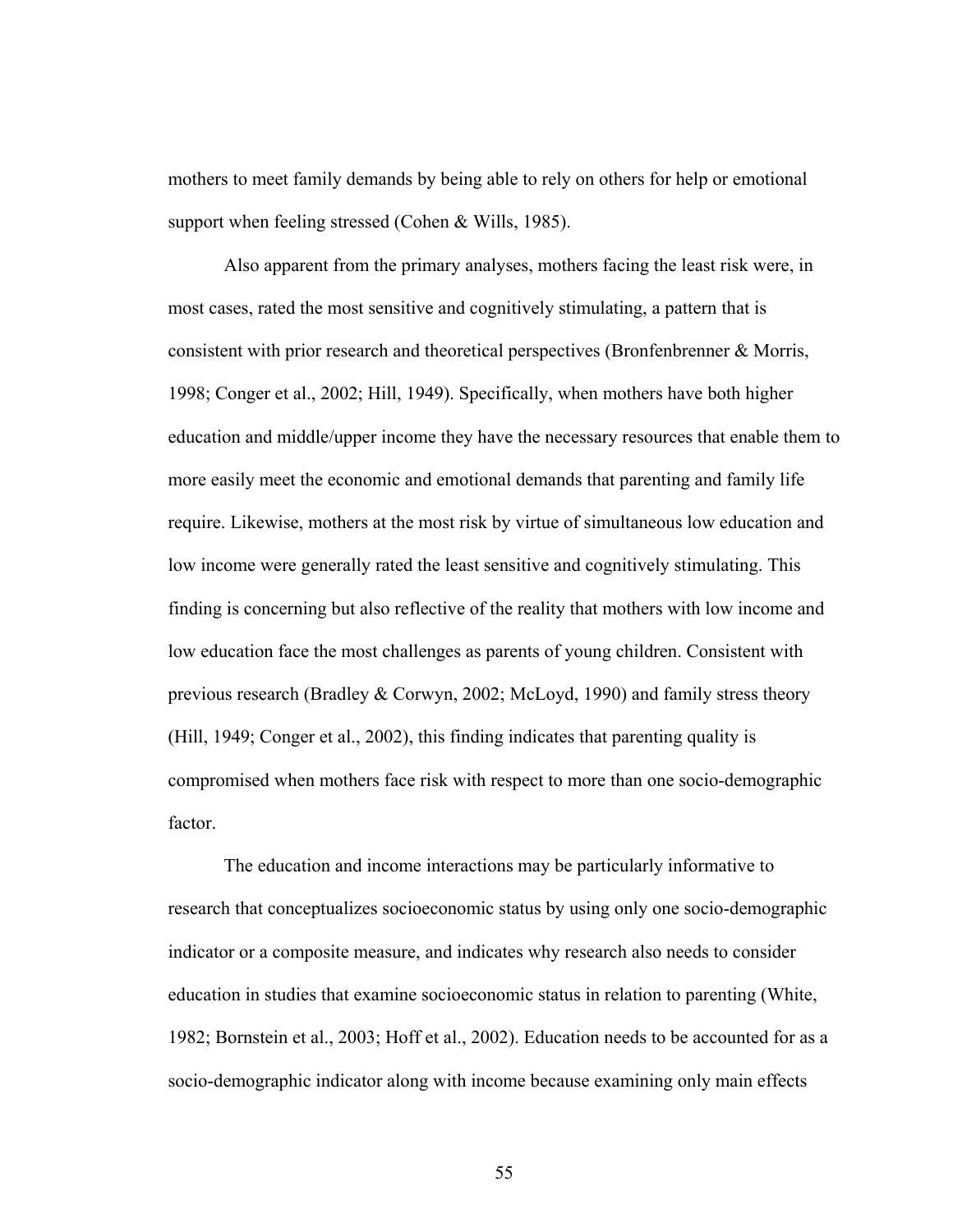may mask important relations when both indicators are considered together (Hoff et al., 2002). That is, previous research indicates that as main effects, lower levels of income and education are associated with less positive parenting practices and ignores the fact that among low-income mothers, there is a group of more educated mothers that is doing significantly better when compared to other low-income mothers. Researchers may miss important variations in maternal behavior when only income is examined, and education also needs to be accounted for when examining socioeconomic factors in relation to parenting (Bornstein & Bradley, 2003; Hoff et al., 2002).

# *The Relation of Partner Status, Education, and Income to Maternal Behavior*

Partner status was linked with maternal sensitivity and cognitive stimulation at all three time points. As a main effect, partnered mothers were more sensitive and cognitively stimulating than single mothers, but this main effect was qualified by interactions with education and income. The significant interactions were mostly inconsistent with the hypotheses. When sensitivity was the outcome, differences based on education and income were larger among partnered mothers than single mothers. When cognitive stimulation was the outcome, differences based on education were larger among single mothers, as predicted.

There was the predicted effect of education and income in relation to cognitive stimulation among single mothers. Previous research indicates that higher levels of maternal education are associated with mothers' beliefs and values for their children's learning experiences (Kohn, 1963; Luster et al., 1989) and these results indicate that higher levels of education are associated with more cognitive stimulation even when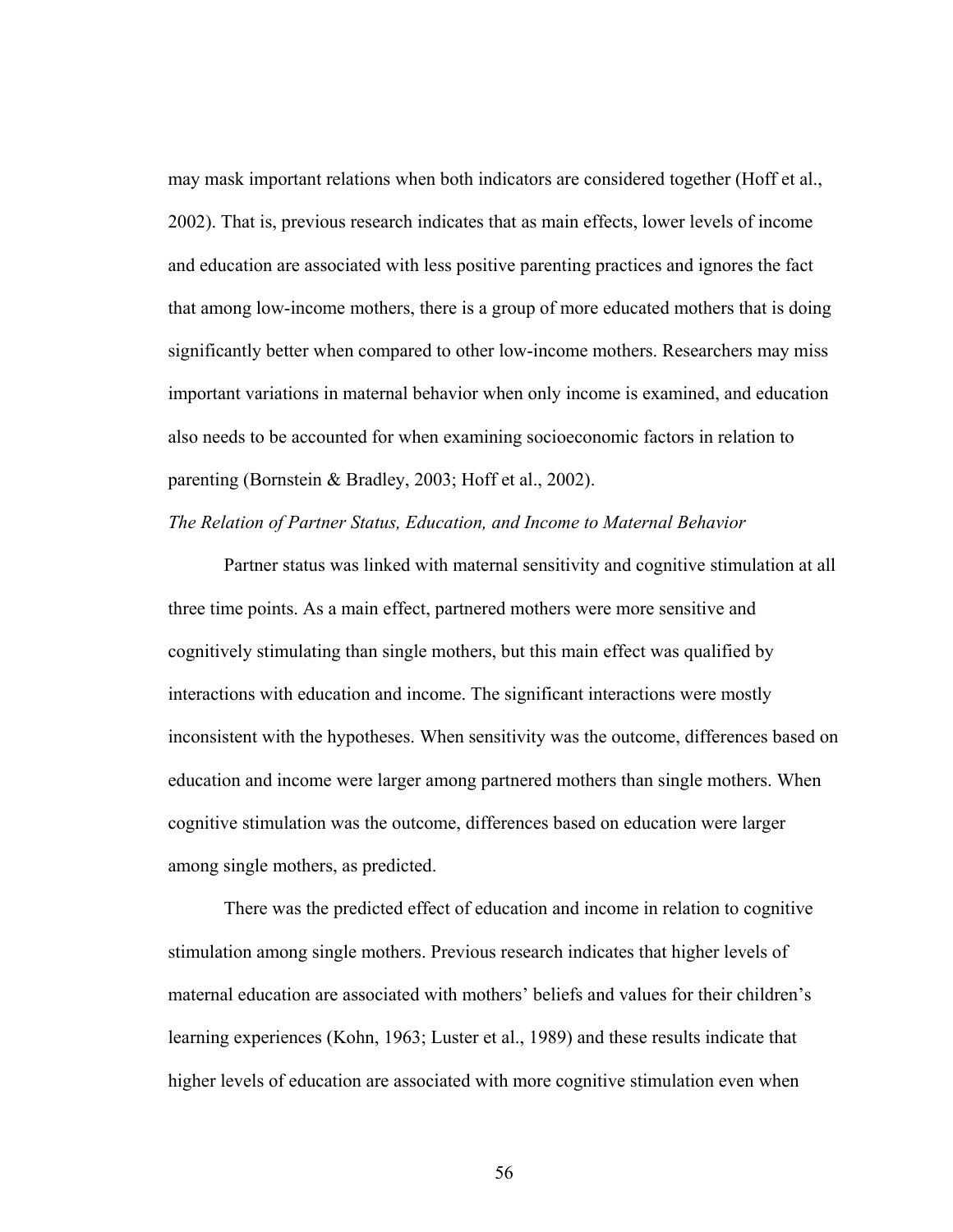mothers have low income. That maternal education is particularly important in relation to cognitive stimulation among single mothers, but does not have the same buffering effect for maternal sensitivity may be because it is primarily the interactive quality, or more specifically the emotional aspects of the interaction, that is affected by single motherrelated stress (e.g., depression, anxiety, lower maternal efficacy) and this stress undermines mothers' ability to respond to children's emotional needs, a key feature of sensitivity, more so than their basic developmental need for stimulation. Specifically, the day-to-day demands for parenting and running family life as a single parent, particularly during the toddler phase when there is a normative increase in mother-child conflict and decrease in parenting satisfaction, may overwhelm even mothers with higher education, who value and try to respond sensitively to their children's emotional needs (Dix et al., 2004; Fonagy et al., 1991; Stoneman, Brody, & Burke, 1989). Therefore mothers may not benefit from the positive effects of education when faced with the socio-demographic risk of single partner status. If this is the case, it may take many more supports to buffer mothers from negative effects of single mother status on sensitivity than on cognitive stimulation. Specifically, it may be that single mothers need additional social and instrumental support to help meet the emotional demands of parenting in addition to economic demands (Cooper et al., 2009; Hilton & Desrochers, 2000; Shook et al., 2010).

## Follow-up Analyses

The secondary analyses were designed to address two issues. The first was to examine the joint effect of education and partner status on maternal behavior among lowincome women. In the reduced sample of only low-income women, the interaction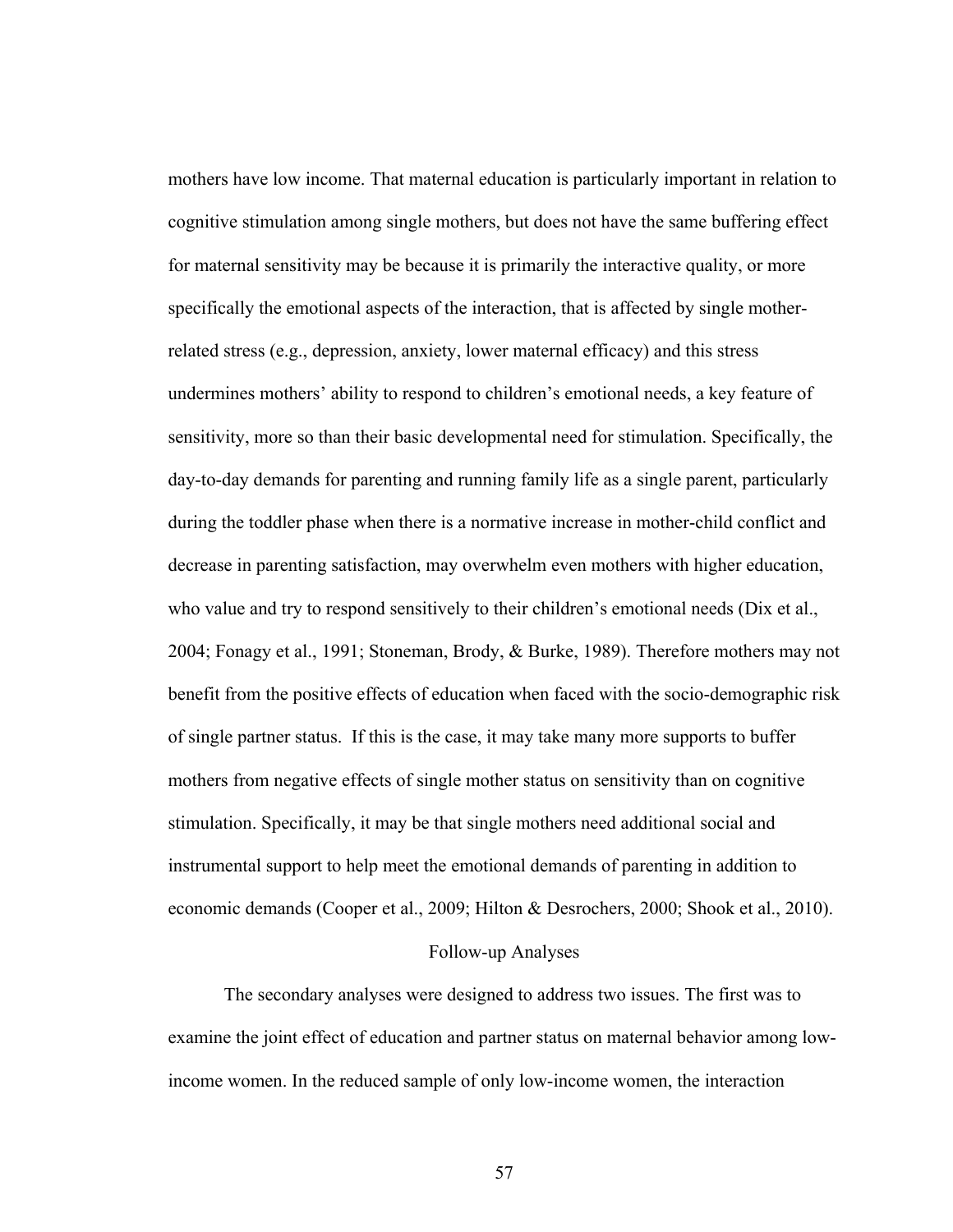between education and partner status was significant only for sensitivity at 15 months and cognitive stimulation at 36 months. In both cases, there was no difference in maternal behavior based on education among low-income single mothers, but there was among low-income partnered mothers. This pattern is inconsistent with the hypothesis that maternal education would have the greatest effect on maternal behavior among the most at-risk mothers. It may be that mothers who face multiple sources of socio-demographic risk do not benefit from the protective effect of higher levels of education because the stress experienced from these other socio-demographic factors outweighs the benefits that maternal education affords to mothers (Bradley & Corwyn, 2002; McLoyd, 2004; 1990). That education does act as a buffer against the negative effect of low income for partnered mothers, further indicates the buffering effect of education depends on the nature and presence other socio-demographic factors (Bornstein et al., 2002; Fox et al., 1995; Reed, Habicht, & Niameogo, 1996). Specifically, the positive effect of education on maternal behavior is present when low-income is the socio-demographic risk that is considered, but not when partner status is considered. Consistent with previous research, it may be that the effect of education matters more for low-income mothers, but additional socio-demographic stressors that are experienced attenuate the positive effect of education on maternal behavior (Fox et al., 1995; McLoyd, 1990; Reed et al., 1996).

The second goal of the follow-up analyses was to examine the relation of education and the chronicity of low income on maternal behavior at 36 months. Results indicate that there were significant main effects for education and cumulative income for sensitivity and cognitive stimulation. Mothers with some college or more were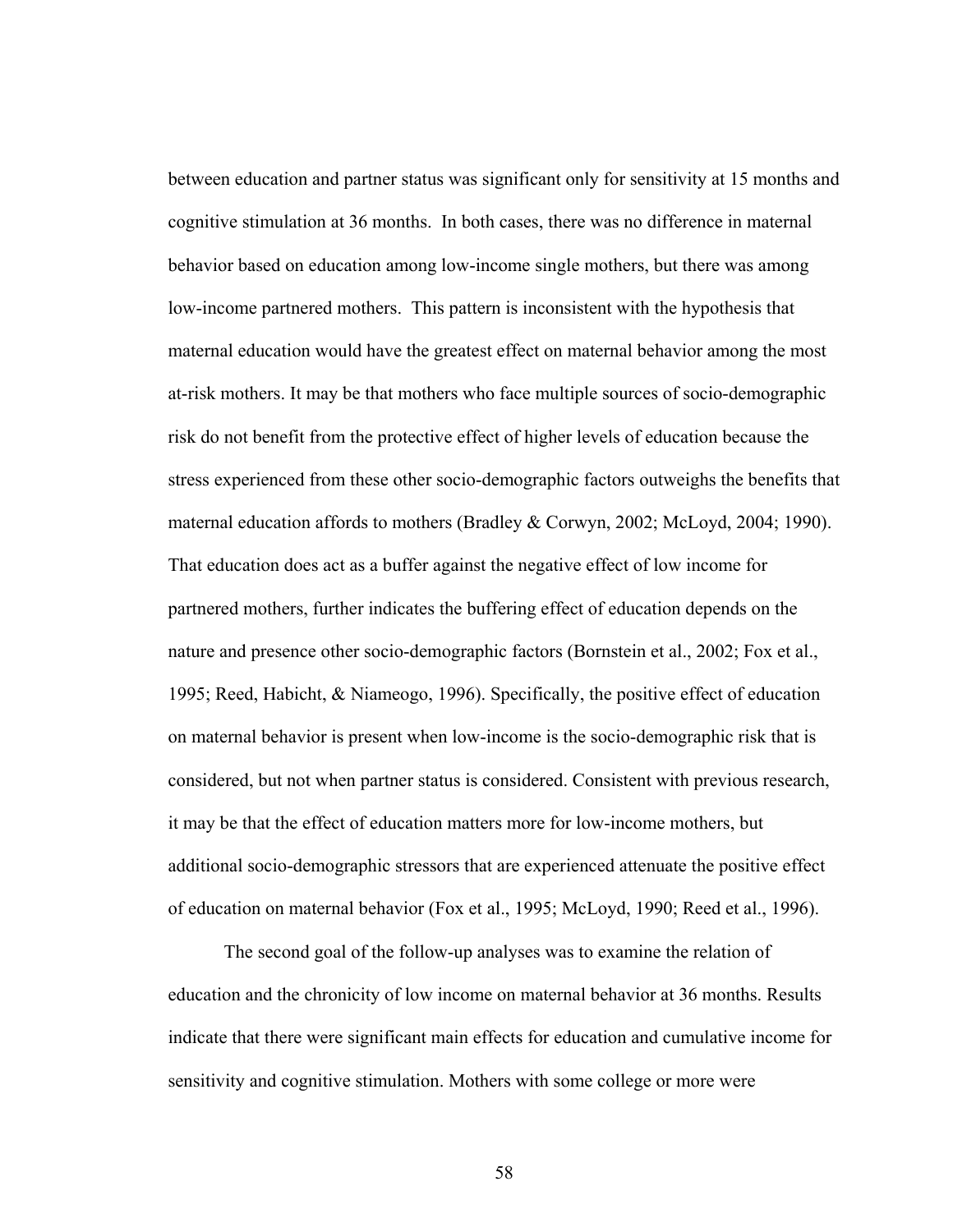significantly more sensitive and cognitively stimulating than mothers with a HS education, as predicted. The effect of income differed for sensitivity and cognitive stimulation. Specifically, mothers who experienced low income more consistently (i.e., 3 or 4 times) were rated as significantly less cognitively stimulating than mothers who never experienced low income. For maternal sensitivity, there was a significant interaction between maternal education and cumulative income, such that differences based on education were larger for mothers who experienced low income 3 times or less, but not for mothers who consistently experienced low income. This is consistent with previous research that mothers who experienced low-income more often are the least sensitive and cognitively stimulating (Brooks-Gunn & Duncan, 1997; NICHD, 2005).

The cumulative income analysis was also interested in whether the chronicity of poverty had a different effect on maternal behavior at 36 months than did concurrent poverty at 36 months. There appears to be some evidence that it does. Specifically, there was no main effect of concurrent poverty on cognitive stimulation at 36 months, but there was a main effect of the chronicity of poverty that demonstrated that mothers who were consistently low income (i.e., low-income at all 4 time points) were less sensitive than mothers who were intermittently in the low-income category. Additionally, the nature of the interaction between income and education on maternal sensitivity at 36 months varied depending on whether the concurrent or cumulative measure of low income was used. When the concurrent measure of income was used, there was evidence that education had a positive effect on maternal sensitivity among low-income women. However, the cumulative income analyses suggest that this is only the case among women who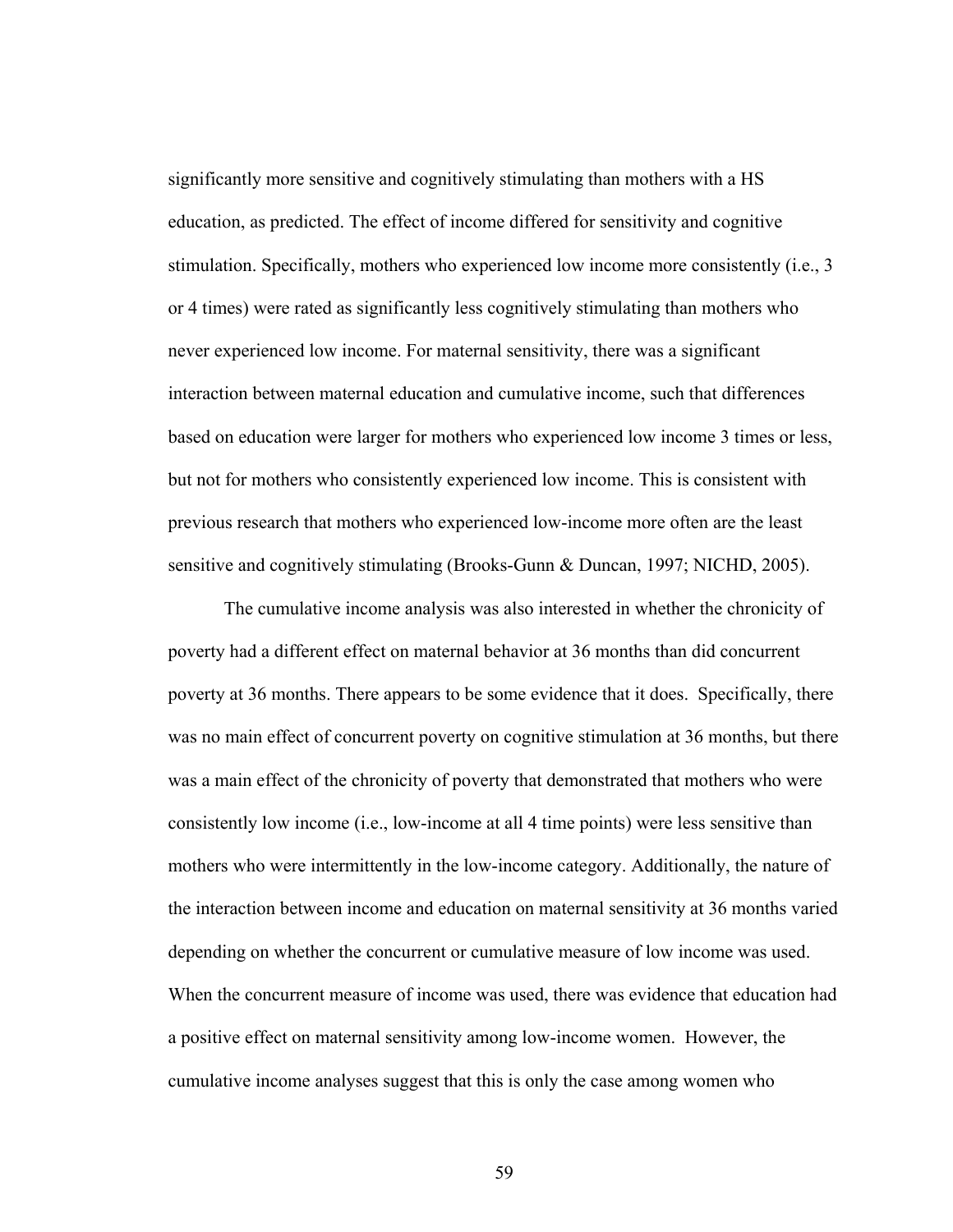experience low income intermittently  $(1, 2, 3$  times), but not among women who experienced low income at every time point. In other words, education did not have a positive effect on maternal behavior at 36 months among women who experienced the most persistent/chronic income pressures. This finding is consistent with previous research (Bradley & Corwyn, 2002; NICHD, 2005) and theoretical perspectives (Conger et al., 2002; Hill, 1949) that mothers who experience low-income over time may need additional supports to help buffer them from the negative effects of chronic low-income. *Patterns of Effects Over Time* 

A similar pattern of effects was expected across time points given evidence that maternal sensitivity and cognitive stimulation are stable across infancy (Dallaire  $\&$ Weinraub, 2005). However, one difference did emerge in the pattern of findings across time points. There were no significant interactions between any variables at 6 months. It may be that the effect of education on maternal behavior is not contingent upon other socio-demographic factors during early infancy because the benefits that education provides, such as feelings of increased maternal efficacy, are more salient during this early developmental period (Teti et al., 1991).

## *Summary of Findings*

As predicted, less educated mothers, low-income mothers, and single mothers were rated less sensitive and cognitively stimulating than higher educated mothers, middle/upper income mothers, and partnered mothers, respectively. Differences in maternal behavior were greater based on education than either income or partner status. Moreover, maternal behavior varied based on interactions between education, income,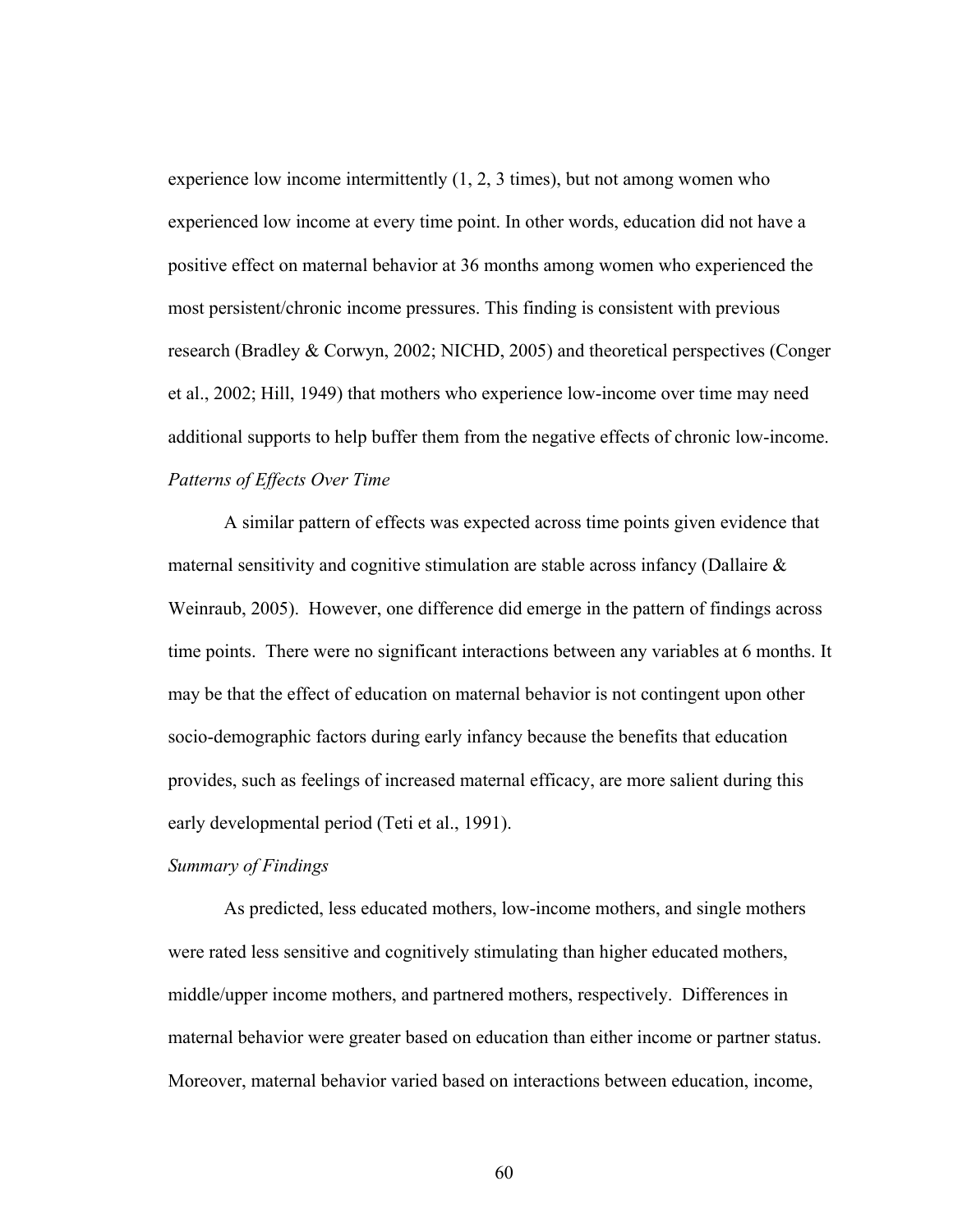and partner status. Although the hypotheses regarding these interactions were not fully supported, the results are consistent with prior research and the family stress perspective (Bradley & Corwyn, 2002; Conger et al., 2002; Hill, 1949; McLoyd, 1990). Specifically, as stress accumulates either over time (chronicity of low-income) or by virtue of the number of stressors within a time point being higher for some mothers than others (having low-income and being a single mother), education has less of a positive effect on maternal sensitivity and cognitive stimulation. That is, among the mothers who face the most risk, the positive effects of education on maternal behavior disappear. It may be that in the face of cumulative or multiple risk factors, mothers need additional support to buffer the negative effects of socio-demographic stressors.

#### *Strengths and Limitations*

A limitation in this study is that there is no measure of overall life stress or perception of stress available at all three time points in the analyses. Stress is not measured in this study, but rather, lower education, income, and single partner status are socio-demographic factors which serve as proxies for stressors in mothers' lives. A direct measure of stress that mothers experienced would help researchers to further understand how socio-demographic characteristics and maternal behavior are linked, and the mechanisms through which specific socio-demographic aspects are related to parenting.

Although the overall sample size in the NICHD SECCYD is large, once families are broken down by income, education, and partner status, some group sizes were quite small. First, this limits the ability to test higher-order interactions between education, income, and partner status because, for example, the group of single, low-income mothers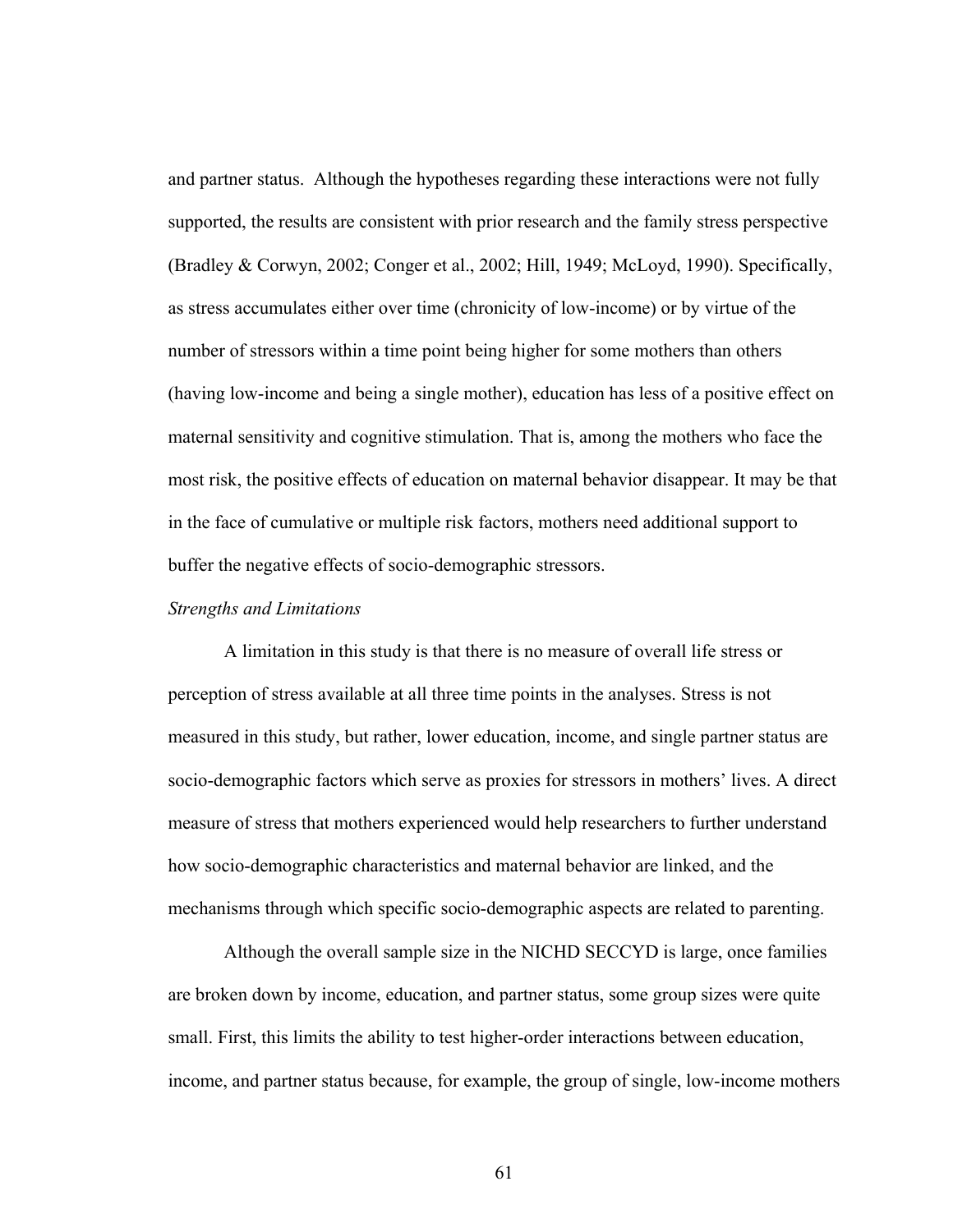with a 4 year degree or higher is too small to test for mean differences in comparison to the other groups. Even in the current analysis, some groups in the 2 X 3 interaction are relatively small and there is limited power to detect significant effects. Furthermore, it is difficult to generalize findings based on small groups of mothers to the larger population. That is, results could be specific to the individuals in the sample rather than reflecting an effect in the population they are intended to represent. However, the distribution of mothers in this sample is reflective of the reality that there are relatively few single, lowincome mothers with college degrees in the larger population.

A strength of this study is that the sample reflects the overall population at the time of recruitment with respect to key socio-demographic variables (NICHD, 1997). However, this was a community sample and was not specifically selected for economic risk. The joint effects of education and income may vary if a different threshold is used to indicate low-income families (e.g., income-to-needs less than 1.0). That is, education may have a stronger effect among families who are very low-income when compared to low-income. Specifically, if there was more variability of income in low-income samples, researchers may be able to test effects of education at a more detailed level.

Furthermore, the groups of single mothers in this study may vary in important ways that are unknown. Specifically, there may be important differences between mothers who are single by choice, always single, or newly separated and these reasons for single motherhood can have implications for parenting behavior (Cooper et al., 2009). For example, mothers who are recently separated may face more stress in learning how to balance the demands of a new family structure than mothers who are single by choice.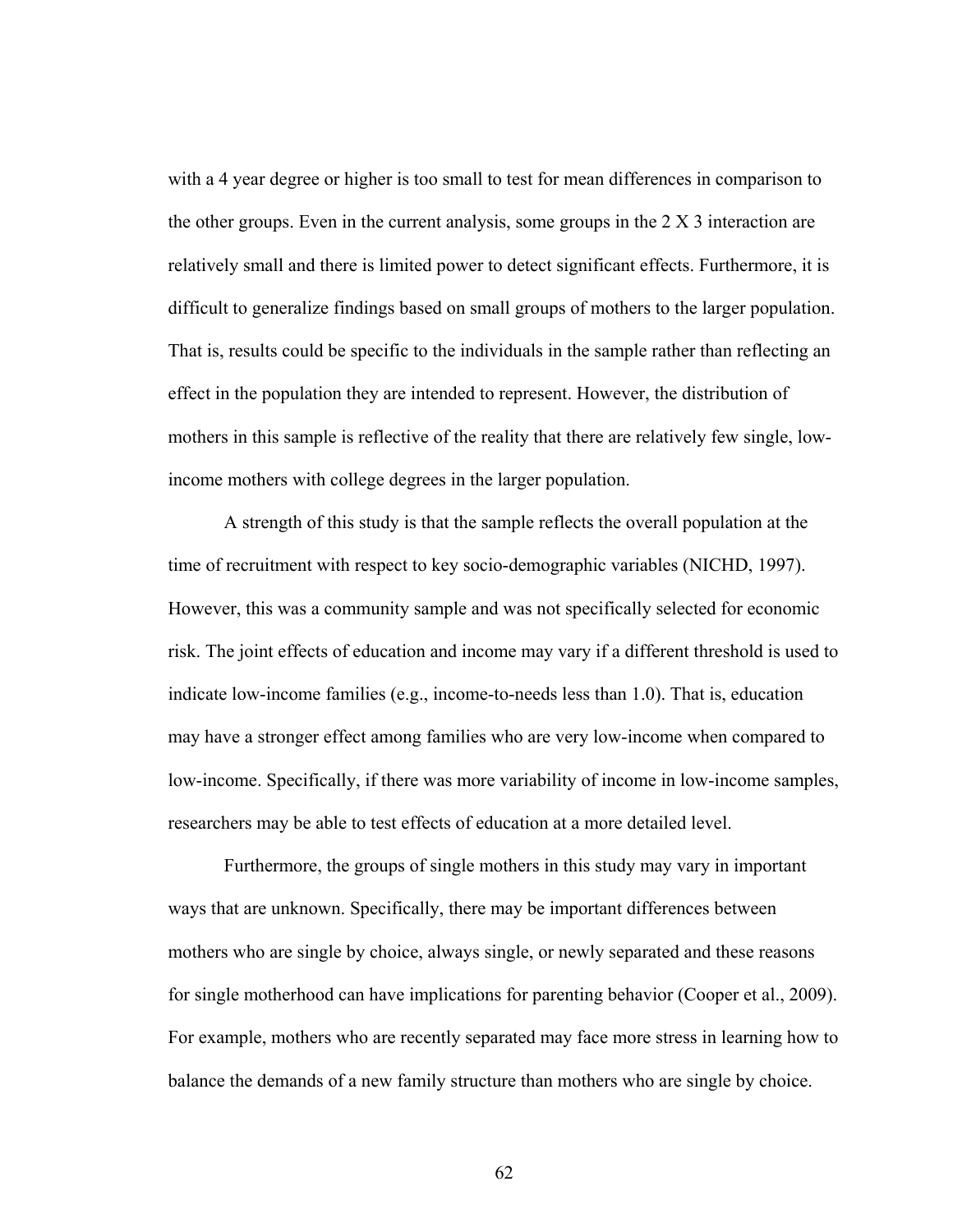Likewise, mothers who are always single or do not have a parenting support may experience different demands and stressors than single mothers who have outside support (Shook et al., 2010).

Another limitation in this study is missing data. Specifically, not every participant who was originally enrolled in the study participated at every time point. Additionally, missing data can obscure the results for the cumulative income analysis. That is, the number of times a family is considered to have low income may not be truly represented if they participated in some, but not all, of the data collection points. For example, if participants were low-income during a period they did not provide data, the cumulative score could be artificially low.

## *Future Directions*

An important future direction for this line of research is to examine mediators between specific socio-demographic factors and maternal behavior to identify the process by which maternal behavior is influenced. Identifying specific stressors that mothers encounter, such as overall life stress, parenting-related stress, or stress with regards to lack of social or emotional support, and then linking them to specific socio-demographic factors could further inform researchers as to what socio-demographic characteristics may act as resources or stressors and how they are related to parenting. This future direction could help to further inform researchers and policy makers in terms of how socio-demographic factors are related to parenting through the mechanism of stress and what resources may buffer mothers from the negative effects of other stressors. Likewise, future research should also examine other mediators between socio-demographic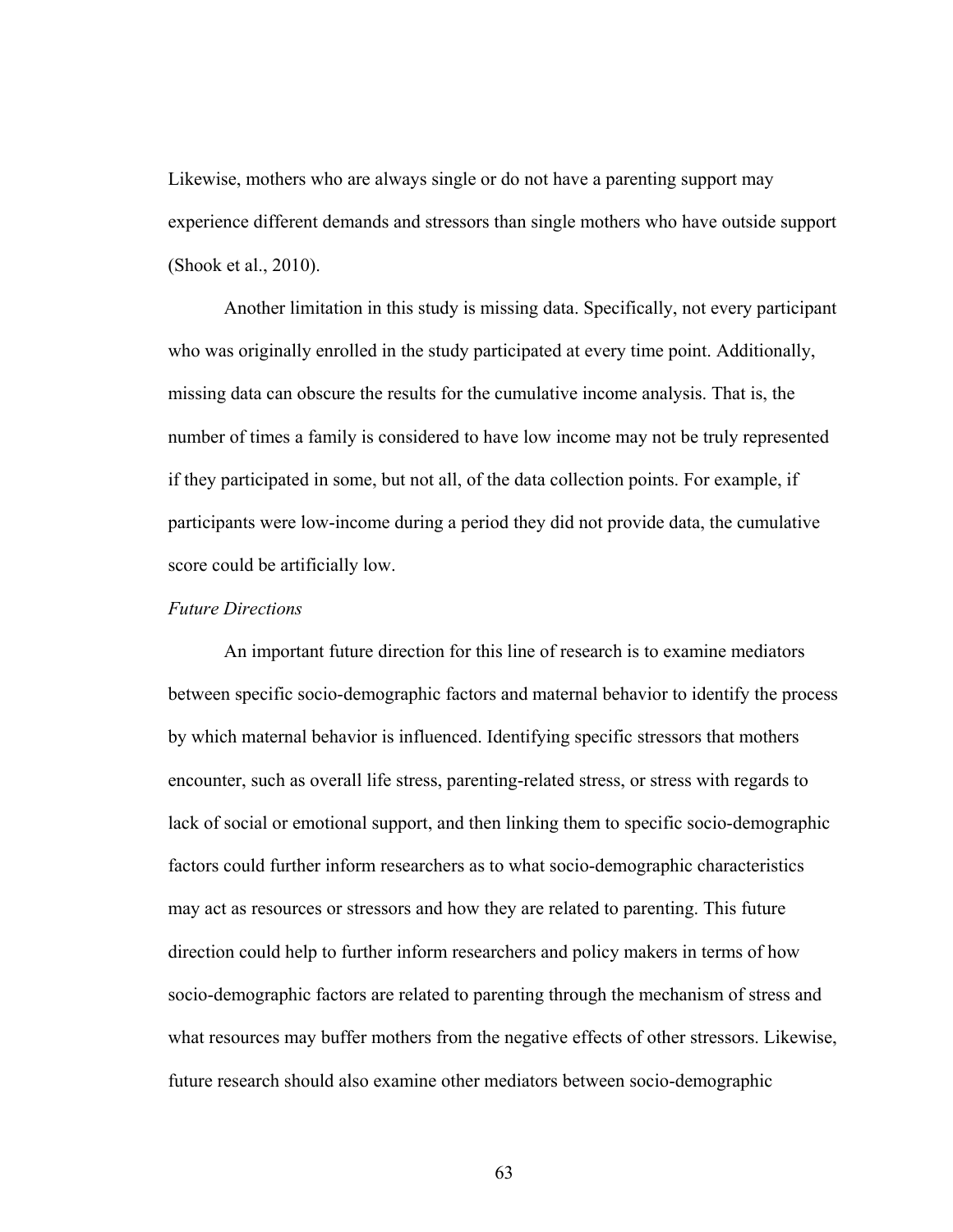characteristics and parenting. For example, examining maternal psychological characteristics could help researchers further understand how mothers' mental health hinders or helps parenting.

In line with this, future research should also examine other moderators that may support or buffer mothers from the negative effects of socio-demographic risks. For example, perhaps one goal of future research should be to identify the nature of supports, such as social, parenting, financial, and economic support that can help to promote positive parenting among the highest risk mothers. Likewise, examining such factors such as child care subsidies, access to affordable childcare, and high quality child care in relation to parenting behavior could help researchers and policy makers to better understand what government programs help to enhance maternal behavior. It may be that outside child care helps support mothers' ability to work and meet other demands and receipt of child care subsidies helps to relieve mothers of an additional financial strain.

Future work should also examine intervention studies that take an experimental approach to identify causality. For example, a study could examine increases in maternal education among low-income and middle/upper income mothers to identify if changes in maternal education are greater for low-income mothers. Likewise, randomized-control trials can examine the receipt of income supplements and other government subsidies to help identify a causal mechanism between middle/upper income and more positive parenting.

An important future direction is to design a study that oversamples mothers who have socio-demographic risk to examine the associations between education, income, and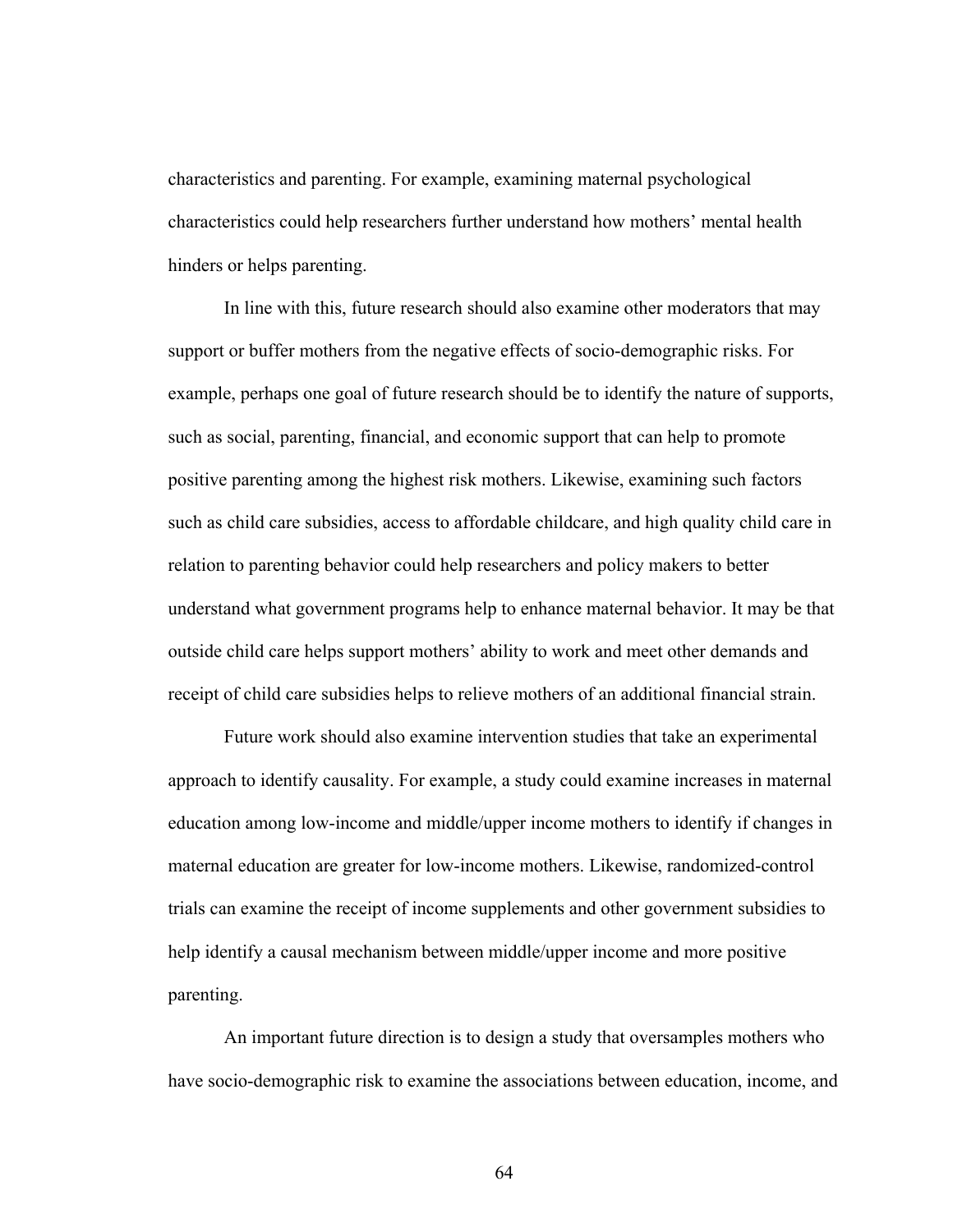partner status among larger groups of women that are often small in community samples. Obtaining sample sizes that are more equal in size will allow for further statistical testing to examine the relations of these important socioeconomic factors, as well as to have confidence that the results are indicative of relationships that occur in real life.

### *Policy Implications*

The results of the present study can be used to inform policies that affect lowincome families. That the results indicate a positive effect of post-secondary education in relation to maternal behavior emphasizes the importance of higher education in promoting positive parenting practices. Specifically, this may encourage policymakers to increase funding for education benefits for mothers trying to obtain higher education. That more educated mothers were buffered from the negative effect of low income in relation to maternal behavior further indicates that education subsidies should be made a priority to low-income families or individuals and families who may be on the welfare rolls. Government funding should provide low-income mothers with child care subsidies and income supplements while mothers are continuing their education. It may be that single mothers need more economic and instrumental support in order to meet family demands and promote positive parenting. That is, continuing to provide income supplements, food stamps, and other economic resources is important to help mothers meet the basic needs of their children and to alleviate the stress these mothers may face in being the sole provider of the household (Duncan & Brooks-Gunn, 2000).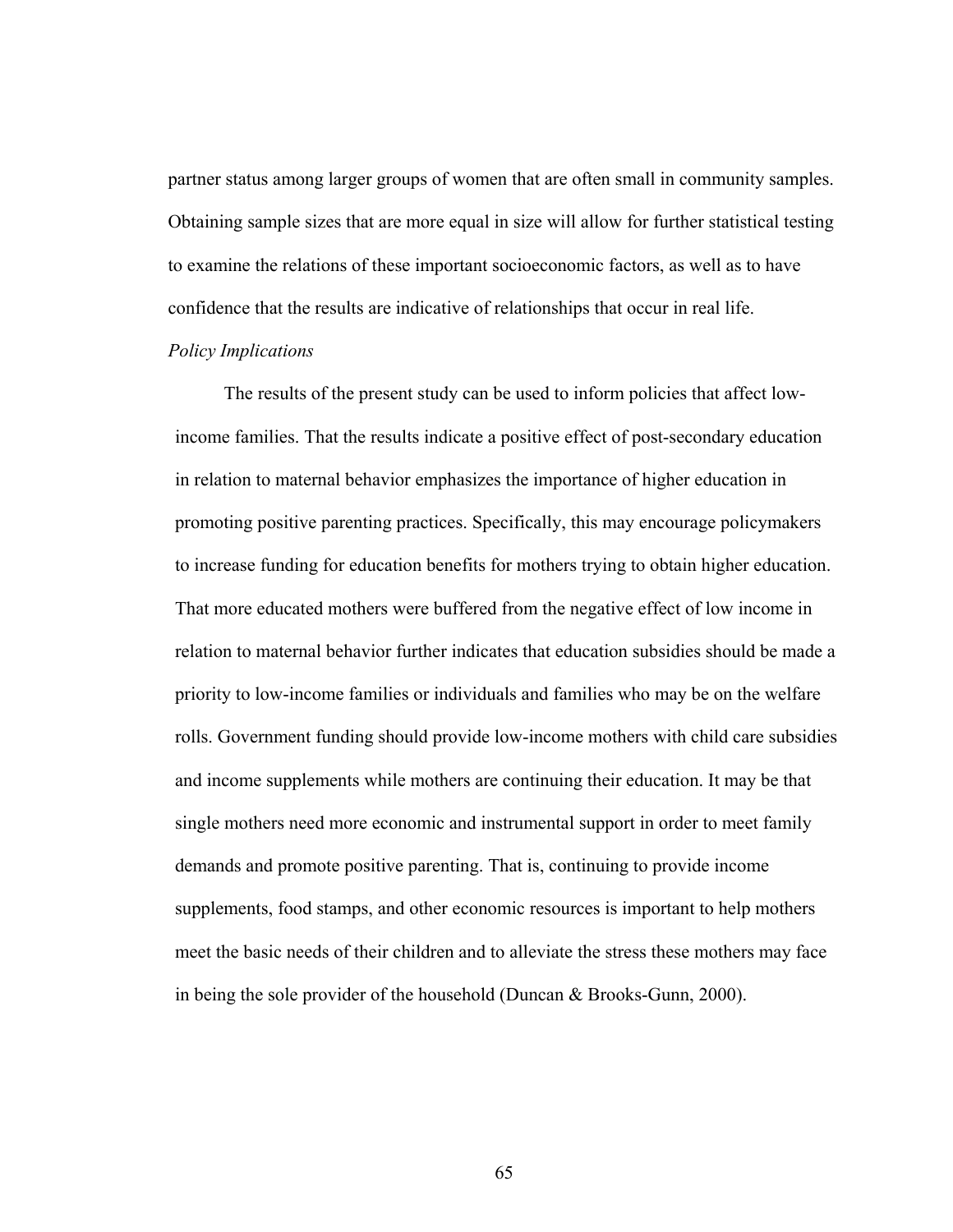#### *Summary*

The finding that there were greater differences in maternal behavior based on education among low-income mothers identifies education as an important factor in shaping maternal behavior and is informative to further understanding the influence of socio-demographic factors in relation to maternal behavior across the first three years of life. First, these results indicate the importance of measuring and understanding the influence of maternal education in relation to maternal behavior. Maternal education is a strong and consistent predictor of maternal sensitivity and cognitive stimulation during early childhood. The extent to which the effect of maternal education varies under different socioeconomic conditions begins to shift during toddlerhood. Education becomes more of a buffer against the negative effects of lower income and single partner status as children become toddlers. That education does not consistently buffer mothers from the risks associated with single partner status, as it does for low income status, indicates that income may not be as strongly related to maternal behavior as has often been thought. That is, it appears that other factors, such as education, can promote positive maternal behavior in the face of economic risk. Furthermore, the results indicate that when mothers face both low income and single partner status, education does not buffer against the negative effects of both risk variables in relation to maternal behavior. Overall, education is an important factor that buffers mothers from some aspect of sociodemographic risk, but not others, indicating a need to find additional buffers to support mothers facing multiple sources of socio-demographic risk.

66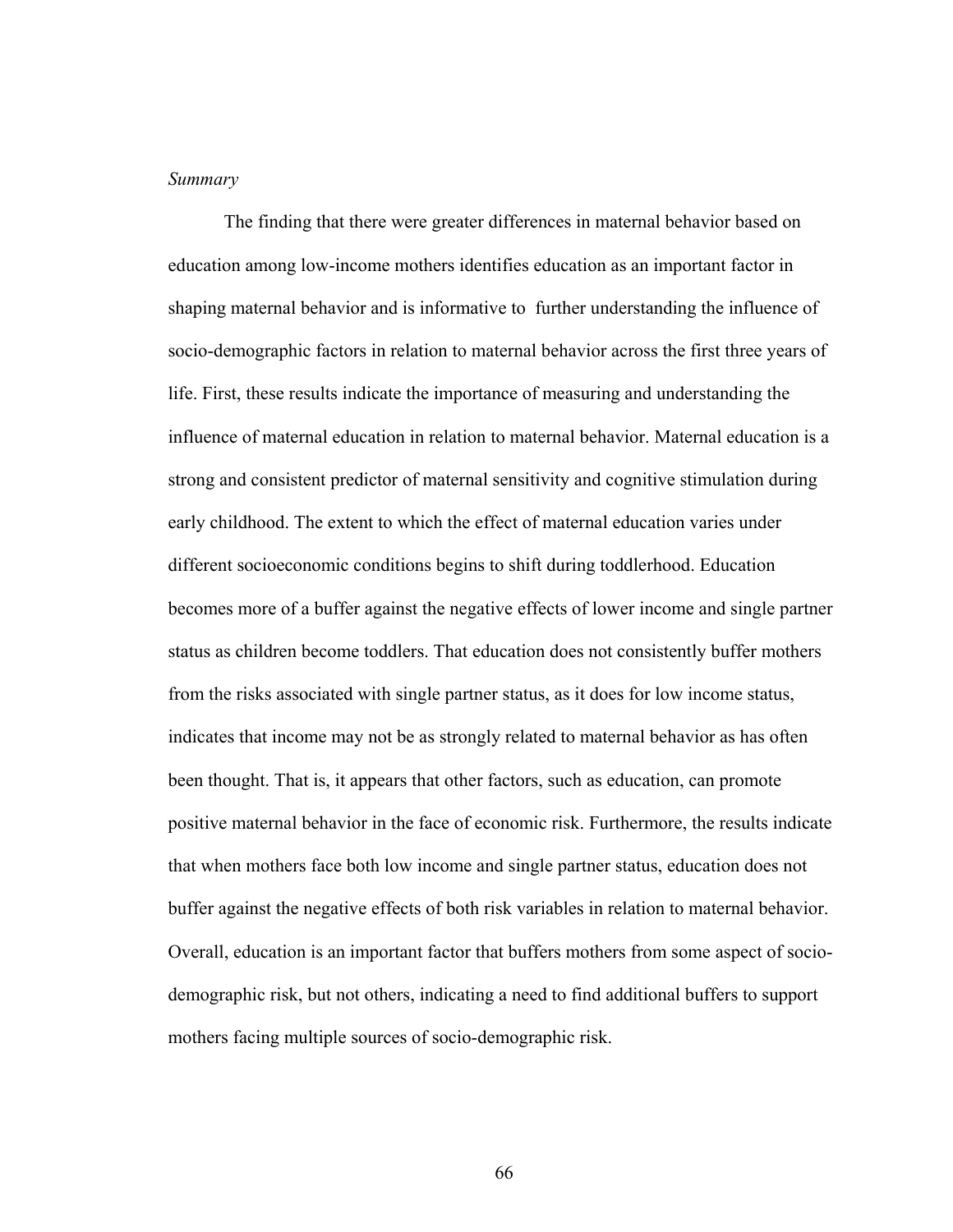#### REFERENCES

- Ainsworth, M. D., Blehar, M. C., Waters, E., & Wall, S. (1978). *Patterns of attachment: A psychological study of the strange situation.* Hillsdale, NJ: Erlbaum.
- Bank, L., Forgatch, M. S., Patterson, G. R., & Fetrow, R. A. (1993). Parenting practices of single mothers: Mediators of negative contextual factors. *Journal of Marriage & the Family, 55*, 371-384.
- Baron, J. (1981). Reflective thinking as a goal of education. *Intelligence*, *5*, 291-309.
- Benasich, A. A., & Brooks-Gunn, J. (1996). Maternal attitudes and knowledge of child rearing: Associations with family and child outcomes. *Child Development 67*, 1186-1205.
- Bernier, A., Carlson, S. M., & Whipple, N. (2010). From external regulation to self regulation: Early parenting precursors of young children's executive functioning  *Child Development, 81*, 326-339.
- Bluestone, C., & Tamis-LeMonda, C. S. (1999). Correlates of parenting styles in predominantly working- and middle-class African American mothers. *Journal of Marriage & the Family, 61*, 881-893.
- Bornstein, M. H. (2002). Parenting infants. In M. H. Bornstein (Ed.), *Handbook of parenting:Vol. 1. Children and parenting* (2nd ed., pp. 3–43). Mahwah, NJ: Lawrence Erlbaum Associates, Inc.

Bornstien, M. H., & Bradley, R. H. (Eds.). (2003). *Socioeconomic status, parenting, and*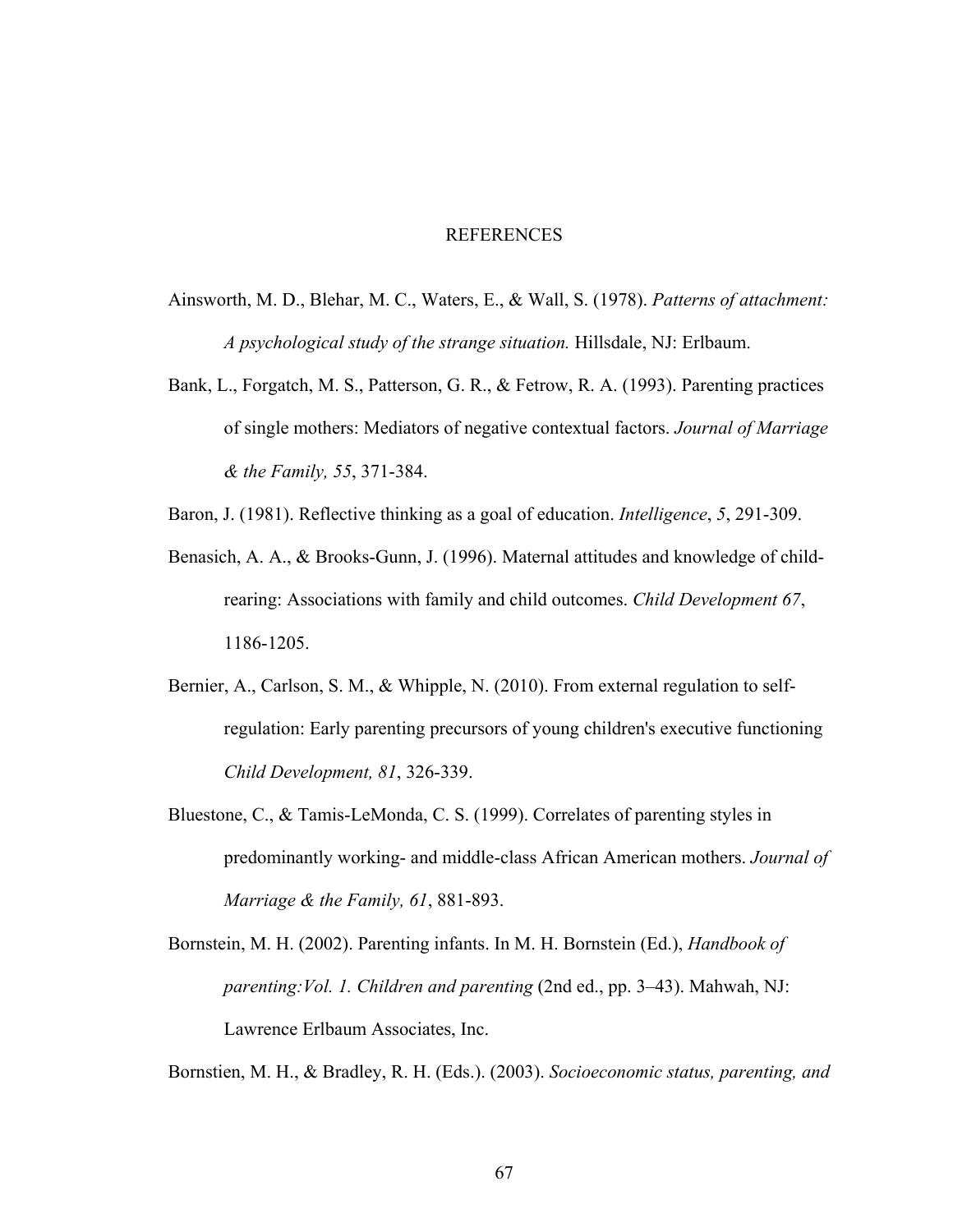*child development*. Mahwah, NJ: Lawrence Erlbaum Associates Publishers.

- Bornstein, M. H., Cote, L. R., Haynes, O., Hahn, C., & Park, Y. (2010). Parenting knowledge: Experiential and sociodemographic factors in European American mothers of young children. *Developmental Psychology, 46*, 1677-1693.
- Bornstein, M. H., Hahn, C., Suwalsky, J. D., & Haynes, O. (2003). Socioeconomic status, parenting, and child development: The Hollingshead Four-Factor Index of Social Status and The Socioeconomic Index of Occupations. In M. H. Bornstein, R. H. Bradley, M. H. Bornstein, R. H. Bradley (Eds.), *Socioeconomic status, parenting, and child development* (pp. 29-82). Mahwah, NJ: Lawrence Erlbaum Associates Publishers.
- Bornstein, M. H., Hendricks, C., Haynes, O., & Painter, K. (2007). Maternal sensitivity and child responsiveness: Associations with social context, maternal characteristics, and child characteristics in a multivariate analysis. *Infancy*, *12*, 189-223.
- Bornstein, M. H., Tamis-LeMonda, C. S., Hahn, C., & Haynes, O. (2008). Maternal responsiveness to young children at three ages: Longitudinal analysis of a multidimensional, modular, and specific parenting construct. *Developmental Psychology*, *44*, 867-874.
- Bradley, R. H., & Caldwell, B. M. (1984). The HOME Inventory and family demographics. *Developmental Psychology*, *20*, 315-320.

Bradley, R. H., & Corwyn, R. F. (2002). Socioeconomic status and child development.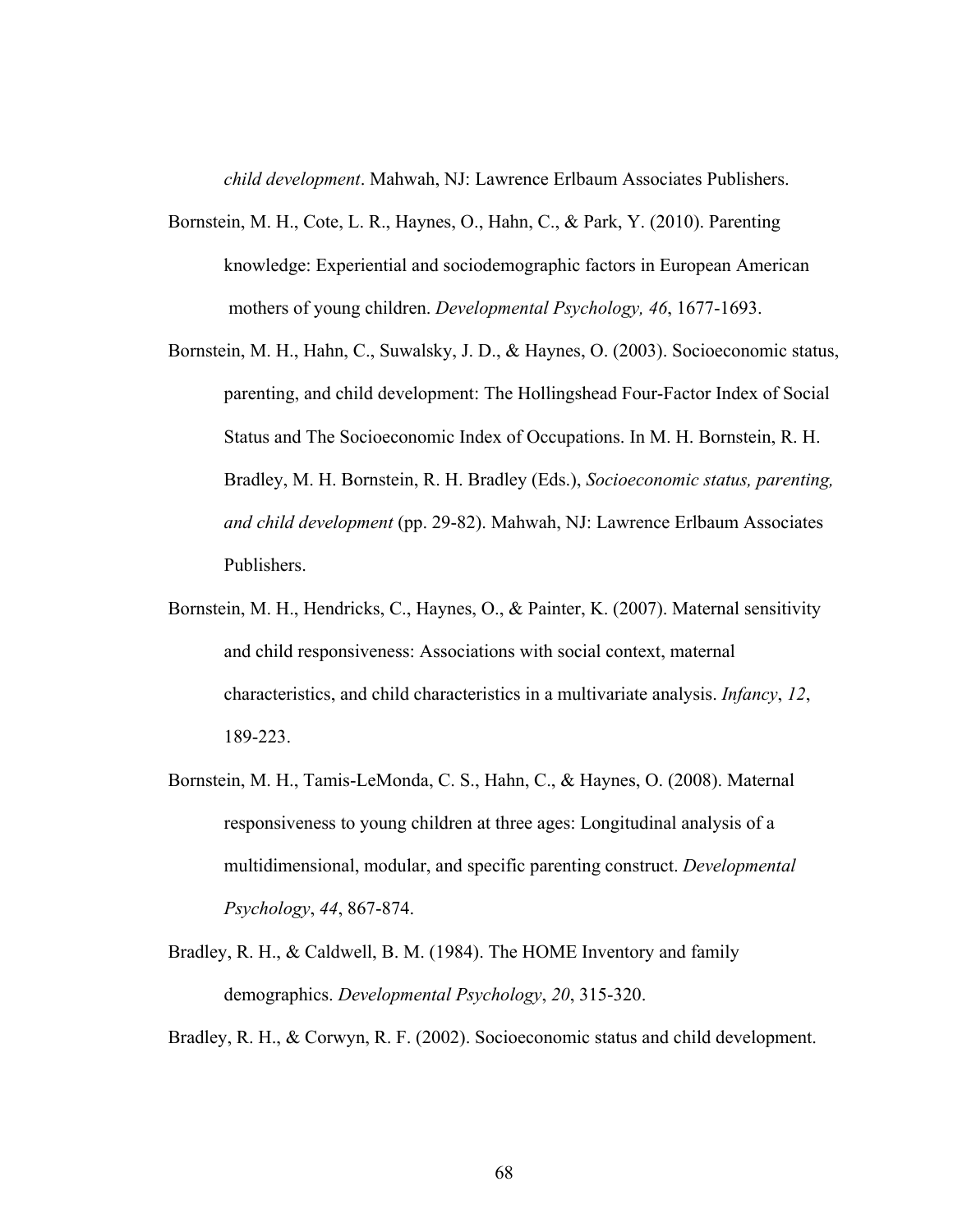*Annual Review of Psychology, 53*, 371-399.

- Brody, G. H., Flor, D. L., & Gibson, N. (1999). Linking maternal efficacy beliefs, developmental goals, parenting practices, and child competence in rural single parent African American families. *Child Development*, *70*, 1197-1208.
- Bronfenbrenner, U., & Morris, P. A. (1998). The ecology of developmental processes. In W. Damon, R. M. Lerner, W. Damon, R. M. Lerner (Eds.), *Handbook of child psychology: Volume 1: Theoretical models of human development (5th ed.)* (pp. 993-1028). Hoboken, NJ US: John Wiley & Sons Inc.
- Brooks-Gunn, J., & Duncan, G.J. (1997). The effects of poverty on children. *Future of Children, 7*, 55-71.
- Burchinal, M. R., Roberts, J. E., Hooper, S., & Zeisel, S. A. (2000). Cumulative risk and early cognitive development: A comparison of statistical risk models. *Developmental Psychology, 36,* 793–807.
- Burchinal, M., Vernon-Feagans, L., Cox, M., & Key Family Life Project Investigators. (2008).Cumulative social risk, parenting, and infant development in rural low income communities. *Parenting: Science and Practice, 8,* 41-69.
- Butler, S. S., & Deprez, L. (2002). Something worth fighting for: Higher education for women on welfare. *Affilia, 17*, 30-54.
- Cairney, J., & Wade, T. J. (2002). Single parent mothers and mental health care service use. *Social Psychiatry And Psychiatric Epidemiology*, *37*, 236-242. Single mothers use mental health services more frequently, have more depression.

Chaudhuri, J. H., Easterbrooks, M., & Davis, C. R. (2009). The relation between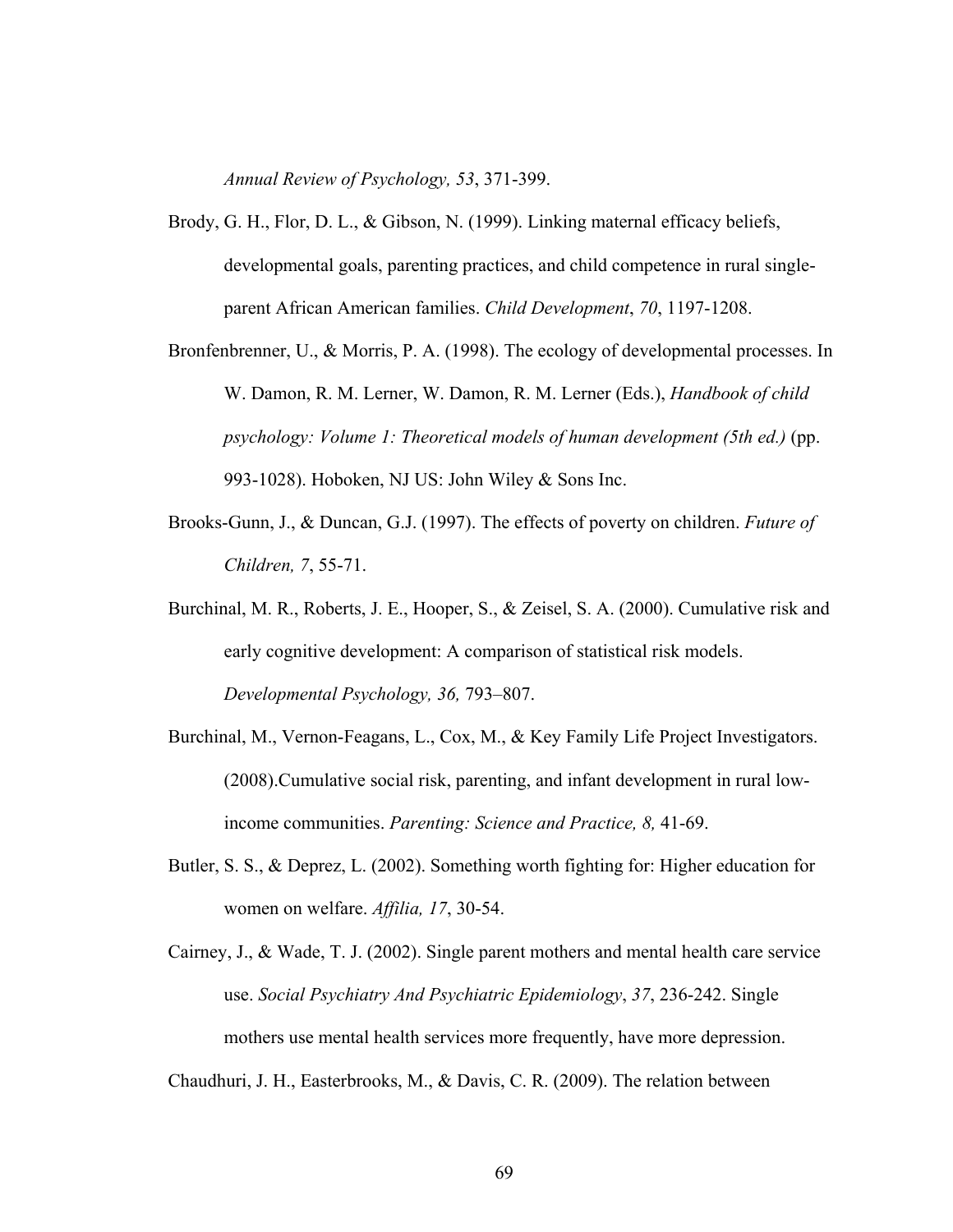emotional availability and parenting style: Cultural and economic factors in a diverse sample of young mothers. *Parenting: Science and Practice*, *9*, 277-299.

- Chen, F., & Luster, T. (1999). Factors related to parenting behavior in a sample of adolescent mothers with two-year-old children. *Early Child Development and Care*, *153*, 103-119.
- Cleveland, A., Schug, M., & Striano, T. (2007). Joint attention and object learning in 5 and 7-month-old infants. *Infant and Child Development*, *16*, 295-306.
- Cohen, S., & Wills, T. A. (1985). Stress, social support, and the buffering hypothesis. *Psychological Bulletin, 98*, 310-357.
- Conger, R. D., Wallace, L., Sun, Y., Simons, R. L., McLoyd, V. C., & Brody, G. H. (2002). Economic pressure in African American families: A replication and extension of the family stress model. *Developmental Psychology, 38*, 179-193.
- Conger, R. D., & Donnellan, M. (2007). An interactionist perspective on the socioeconomic context of human development. *Annual Review of Psychology, 58*, 175-199.
- Cooper, C. E., McLanahan, S. S., Meadows, S. O., & Brooks-Gunn, J. (2009). Family structure transitions and maternal parenting stress. *Journal of Marriage & The Family, 71*, 558-574.
- Coplan, R. J., Hastings, P. D., Lagacé-Séguin, D. G., & Moulton, C. E. (2002). Authoritative and authoritarian mothers' parenting goals, attributions, and emotions across different childrearing contexts. *Parenting: Science and Practice*, *2*, 1-26.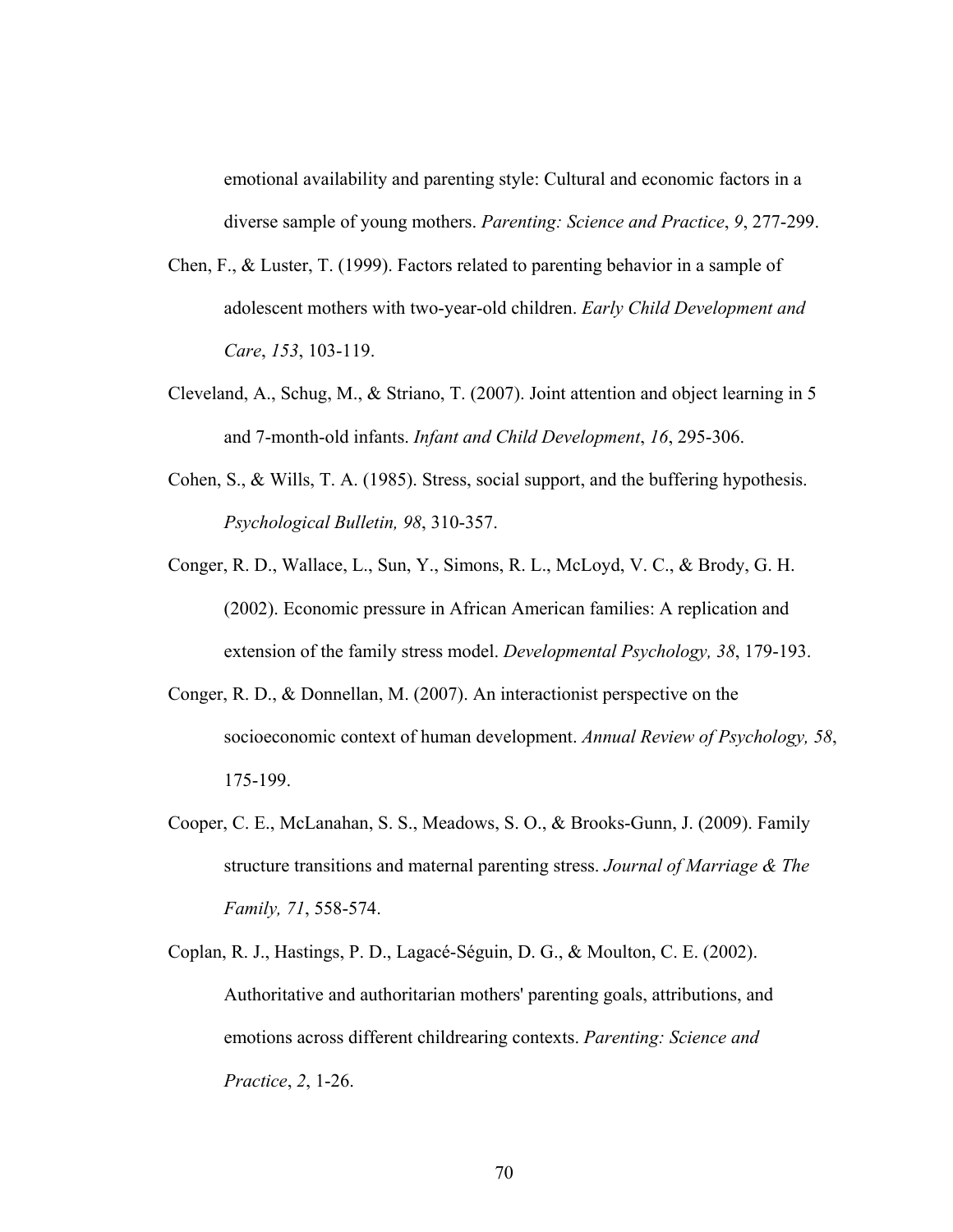- Copeland, D. B. (2010). Psychosocial differences related to parenting infants among single and married mothers. *Issues in Comprehensive Pediatric Nursing, 33*, 129- 148.
- Copeland, D., & Harbaugh, B. (2010). Psychosocial differences related to parenting infants among single and married mothers. *Issues in Comprehensive Pediatric Nursing*, *33*, 129-148.
- Crockenberg, S. C., & Leerkes, E. M. (2004). Infant and maternal behaviors regulate infant reactivity to novelty at 6 months. *Developmental Psychology*, *40*, 1123- 1132.
- Crosnoe, R., Leventhal, T., Wirth, R. J., Pierce, K. M., Pianta, R. C. & NICHD Early Child Care Research Network. (2010). Family socioeconomic status and consistent environmental stimulation in early childhood. *Child Development, 81*, 972–987.
- Dallaire, D., & Weinraub, M. (2005). The stability of parenting behaviors over the first 6 years of life. *Early Childhood Research Quarterly, 20*, 201-219.
- Damast, A., Tamis-LeMonda, C. S., & Bornstein, M. H. (1996). Mother-child play: Sequential interactions and the relation between maternal beliefs and behaviors. *Child Development*, *67*, 1752-1766.
- Davidov, M., & Grusec, J. E. (2006). Untangling the links of parental responsiveness to distress and warmth to child outcomes. *Child Development, 77*, 44-58.
- Davis-Kean, P. E. (2005). The influence of parent education and family income on child achievement: The indirect role of parental expectations and the home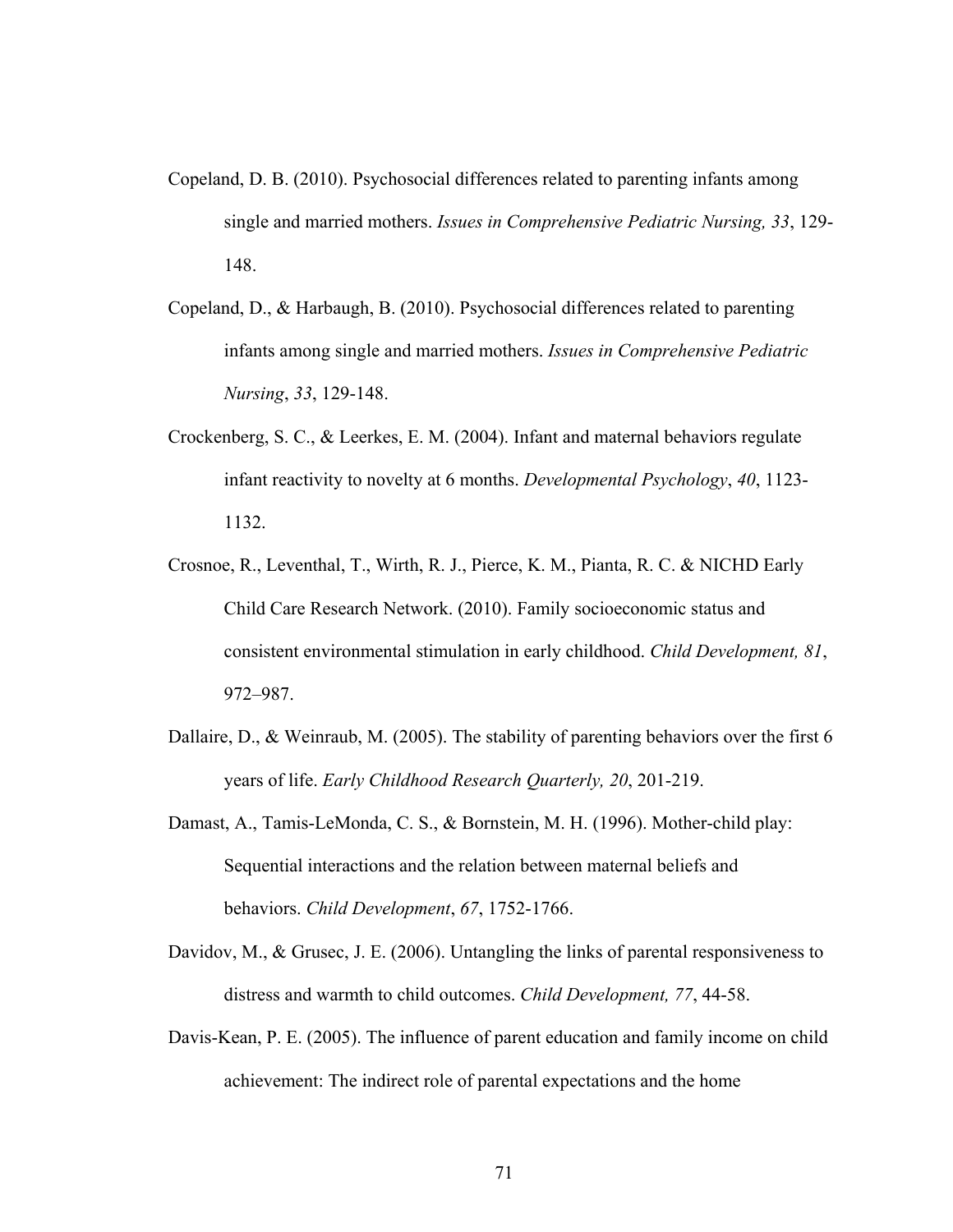environment. *Journal of Family Psychology, 19*, 294-304.

- Dawson, J. F., & Richter, A. W. (2006). Probing three-way interactions in moderated multiple regression: Development and application of a slope difference test. *Journal of Applied Psychology, 91,* 917-926.
- De Wolff, M., & van IJzendoorn, M. H. (1997). Sensitivity and attachment: A meta analysis on parental antecedents of infant attachment. *Child Development, 68*, 571-591.
- Dearing, E., McCartney, K., & Taylor, B. A. (2001). Change in family income-to-needs matters more for children with less. *Child Development*, *72*, 1779-1793.
- Dilworth-Bart, J. E., Khurshid, A., & Vandell, D. (2007). Do maternal stress and home environment mediate the relation between early income-to-need and 54-months attentional abilities?. *Infant and Child Development*, *16*, 525-552.
- Dix, T. (1991). The affective organization of parenting: Adaptive and maladaptive processes. *Psychological Bulletin, 110*, 243-268.
- Dix, T., Gershoff, E. T., Meunier, L. N., & Miller, P. C. (2004). The affective structure of supportive parenting: Depressive symptoms, immediate emotions, and child oriented motivation. *Developmental Psychology*, *40*, 1212-1227.
- Duncan, G. J., & Brooks-Gunn, J. (2000). Family poverty, welfare reform, and child development. *Child Development, 71,* 188–196.
- Duncan, G. J., & Brooks-Gunn, J. (1994). Economic deprivation and early childhood development. *Child Development, 65*, 296-318.
- Duncan, G. J., & Magnuson, K. A. (2003). Off with Hollingshead: Socioeconomic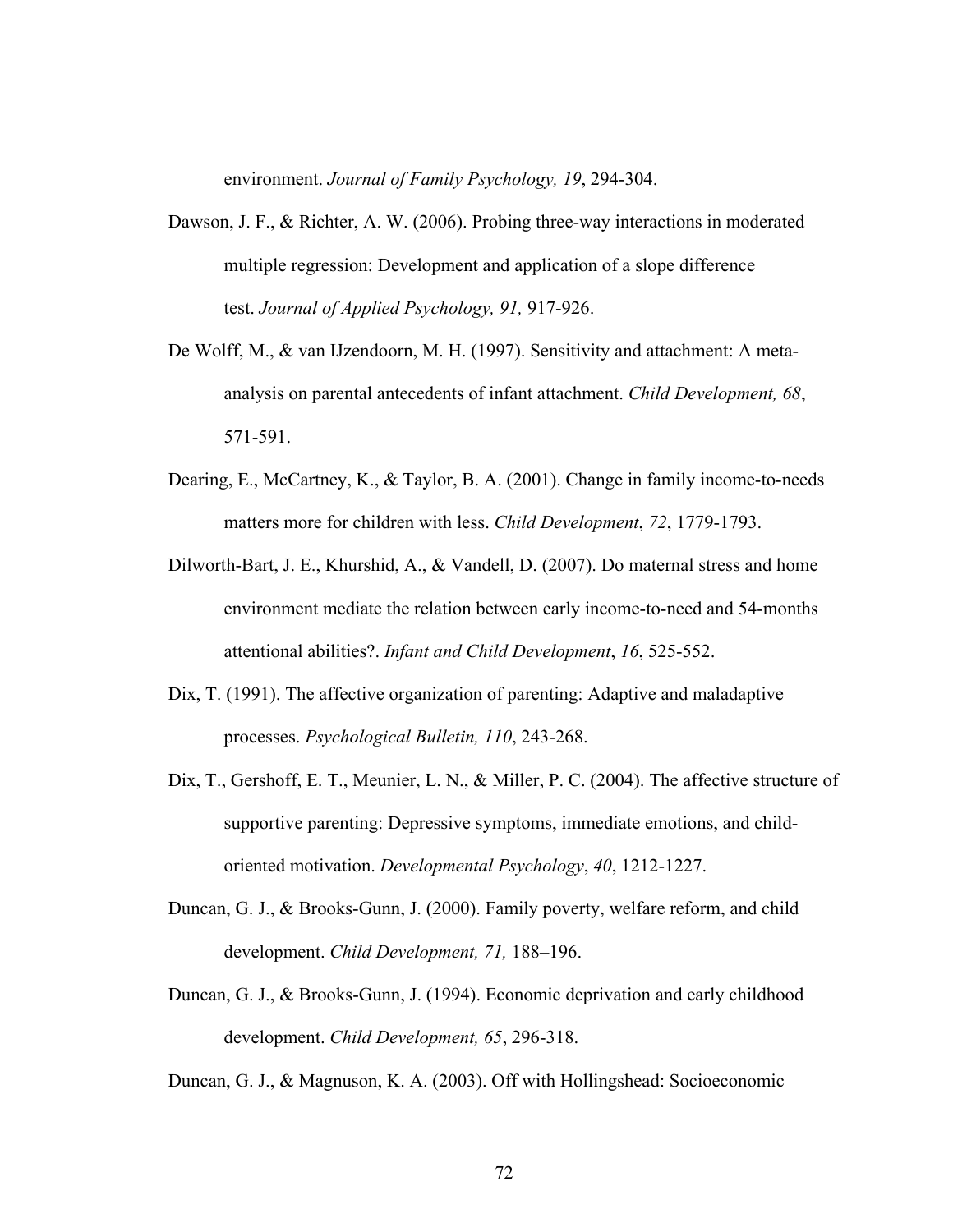resources, parenting, and child development. In M. H. Bornstein, R. H. Bradley, M. H. Bornstein, R. H. Bradley (Eds.), *Socioeconomic status, parenting, and child development* (pp. 83-106). Mahwah, NJ US: Lawrence Erlbaum Associates Publishers.

- Ertem, I. O., Atay, G. G., Dogan, D. G., Bayhan, A. A., Bingoler, B. E., Gok, C. G., & ... Isikli, S. S. (2007). Mothers' knowledge of young child development in a developing country. *Child: Care, Health & Development, 33*, 728-737.
- Fonagy, P., Steele, M., Steele, H., Moran, G. S., & Higgitt, A. C. (1991). The capacity for understanding mental states: The reflective self in parent and child and its significance for security of attachment. *Infant Mental Health Journal, 12*, 201- 218.
- Fox, R. A., Platz, D. L., & Bentley, K. S. (1995). Maternal factors related to parenting practices, developmental expectations, and perceptions of child behavior problems. *Journal of Genetic Psychology, 156*, 431-441.
- Fuertas, M., Faria, A., Soares,H., & Cittenden (2009). Developmental and evolutionary assumptions in a study about the impact of premature birth and low income on mother-infant interaction. *Acta Ethologica, 12*, 1-11.
- Grusec J. E. (2006). Parents' attitudes and beliefs: Their impact on children's development. In: R. E. Tremblay, R. G. Barr, R. D. Peters, (Eds). *Encyclopedia on Early Childhood Development*. (pp. 1-5). Montreal, Quebec: Centre of Excellence for Early Childhood Development.

Grusec, J. E., & Davidov, M. (2010). Integrating different perspectives on socialization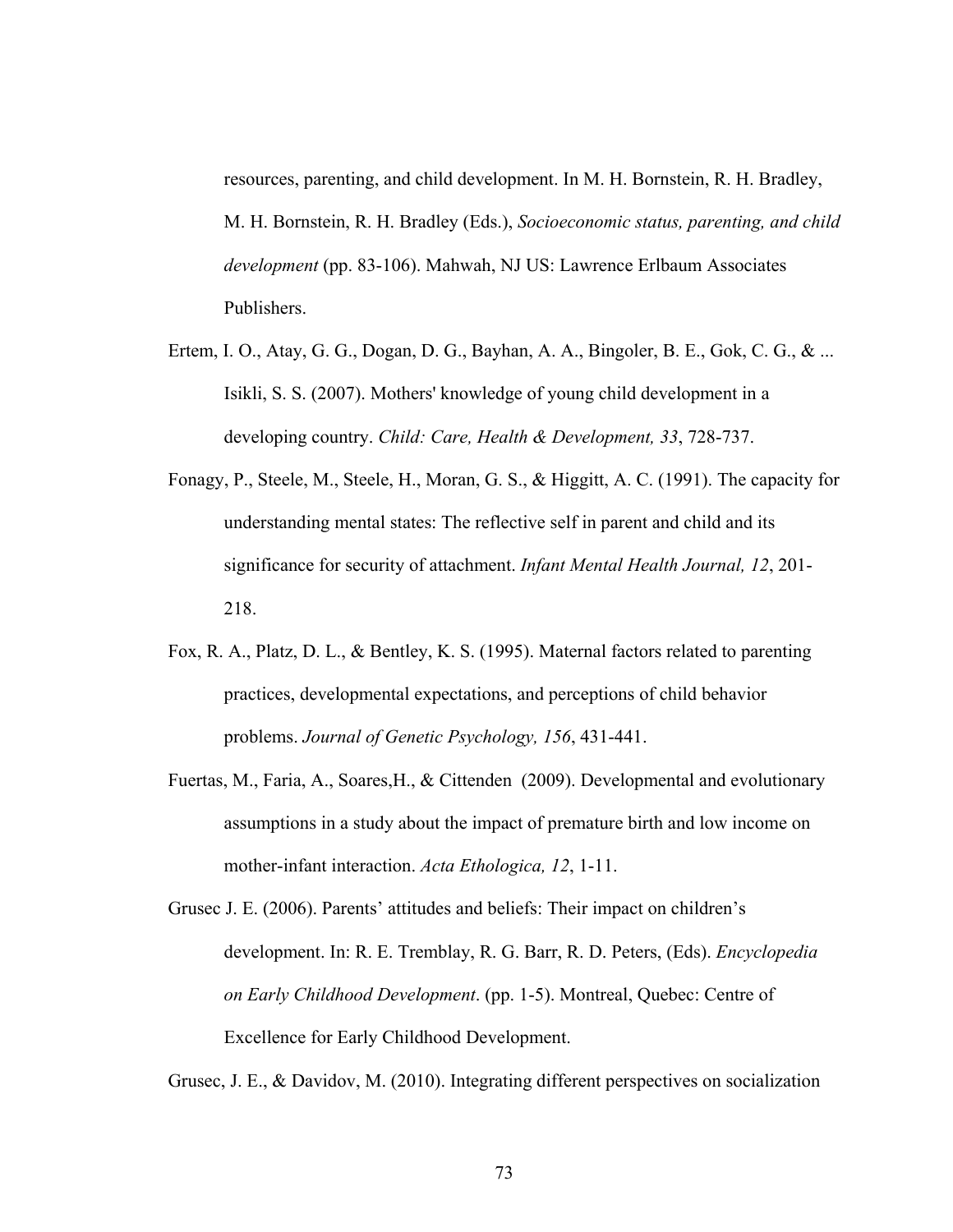theory and research: A domain-specific approach. *Child Development*, *81*, 687- 709.

- Gutman, L., & Eccles, J. S. (1999). Financial strain, parenting behaviors, and adolescents' achievement: Testing model equivalence between African American and European American single- and two-parent families. *Child Development, 70*, 1464-1476.
- Gutman, L., & Feinstein, L. (2010). Parenting behaviours and children's development from infancy to early childhood: Changes, continuities and contributions. *Early Child Development and Care, 180*, 535-556.
- Haden, C. A., Ornstein, P. A., Rudek, D. J., & Cameron, D. (2009). Reminiscing in the early years: Patterns of maternal elaborativeness and children's remembering. *International Journal of Behavioral Development*, *33*, 118-130.
- Hart, B., & Risley, T. R. (1995). *Meaningful differences in the everyday experience of young American children*. Baltimore, MD US: Paul H Brookes Publishing.
- Hastings, P. D., & Rubin, K. H. (1999). Predicting mothers' beliefs about preschool-aged children's social behavior: Evidence for maternal attitudes moderating child effects. *Child Development*, *70*, 722-741.
- Hess, C., Teti, D. M., & Hussey-Gardner, B. (2004). Self-efficacy and parenting of high risk infants: The moderating role of parent knowledge of infant development. *Journal of Applied Developmental Psychology, 25*, 423-437.
- Hill, R. (1949). *Families Under Stress.* New York: Harper and Row Publishers.
- Hilton, J. M., & Desrochers, S. (2000). The influence of economic strain, coping with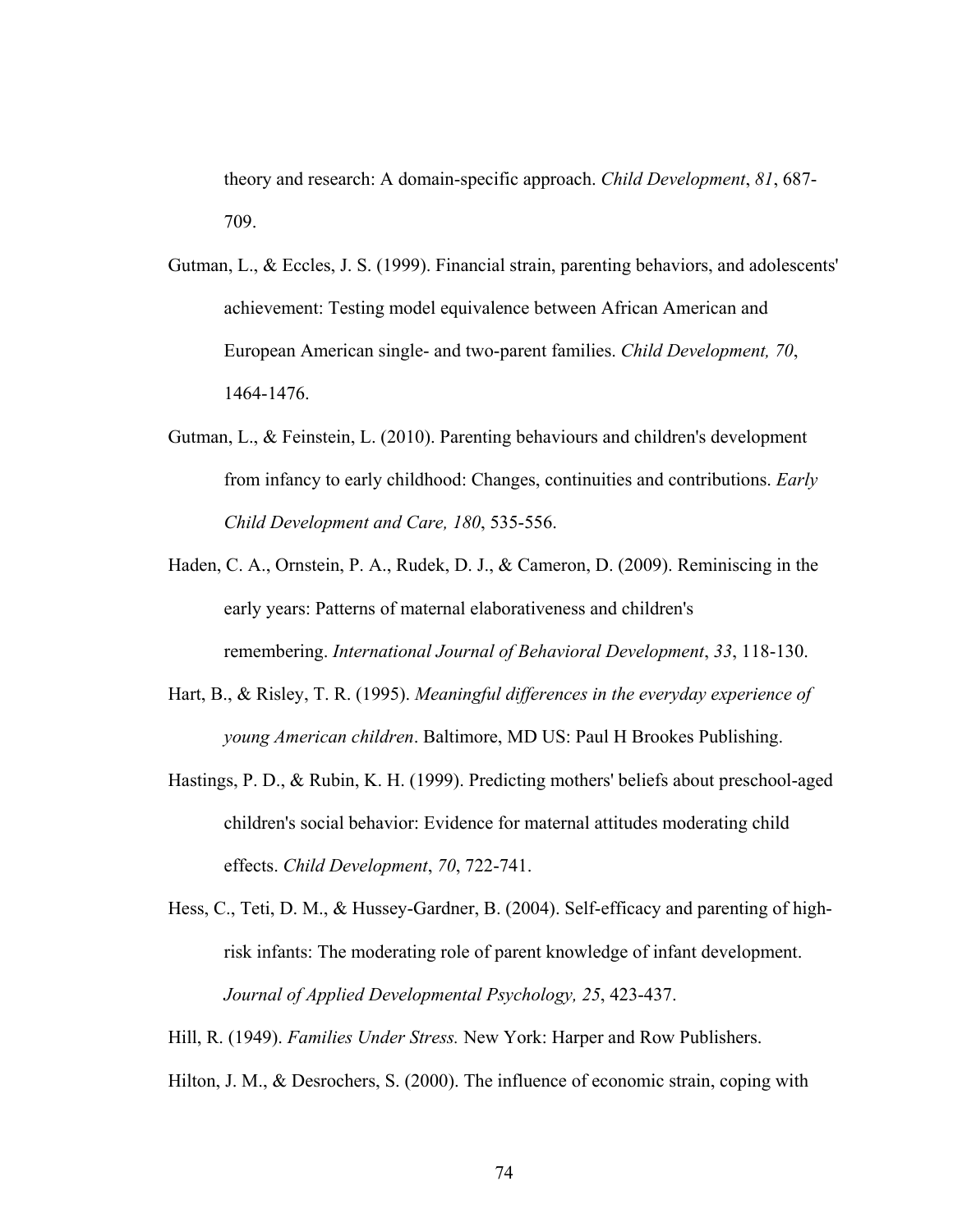roles, and parental control on the parenting of custodial single mothers and custodial single fathers. *Journal of Divorce & Remarriage, 33*, 55-76.

- Hilton, J. M., Desrochers, S., & Devall, E. L. (2001). Comparison of role demands, relationships, and child functioning in single-mother, single father, and intact families. *Journal of Divorce & Remarriage*, *35*, 29-56.
- Hoff, E. (2003). The specificity of environmental influence: Socioeconomic status affects early vocabulary development via maternal speech. *Child Development*, *74*, 1368- 1378.
- Hoff, E., Laursen, B., & Tardif, T. (2002). Socioeconomic status and parenting. In M. H. Bornstein (Ed.), *Handbook of parenting: Vol. 2. Biology and ecology of parenting* (2nd ed., pp. 231–252). Mahwah, NJ: Lawrence Erlbaum Associates, Inc.
- Hoff-Ginsberg, E. (1998). The relation of birth order and socioeconomic status to children's language experience and language development. *Applied Psycholinguistics, 19*, 603-629.
- Huang, K., Caughy, M., Genevro, J. L., & Miller, T. L. (2005). Maternal knowledge of child development and quality of parenting among White, African-American and Hispanic mothers. *Journal of Applied Developmental Psychology*, *26*, 149-170.
- Hubbs-Tait, L., Culp, A., Culp, R. E., & Miller, C. E. (2002). Relation of maternal cognitive stimulation, emotional support, and intrusive behavior during Head Start to children's kindergarten cognitive abilities. *Child Development*, 73, 110- 131.

Jackson, A. P., Choi, J., & Bentler, P. M. (2009). Parenting efficacy and the early school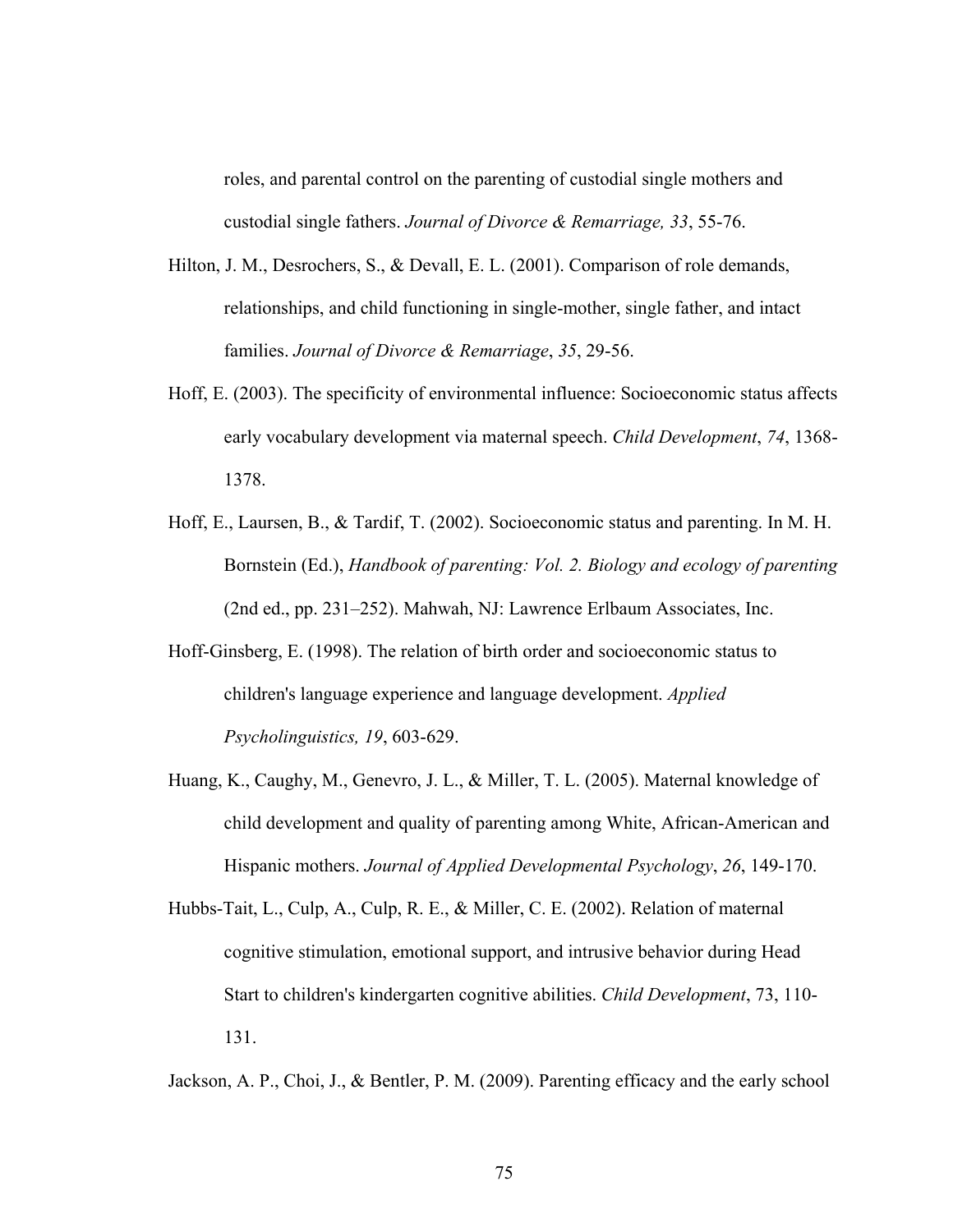adjustment of poor and near-poor Black children. *Journal of Family Issues, 30*, 1339-1355.

- Jackson, A. P. (2000). Maternal self-efficacy and children's influence on stress and parenting among single black mothers in poverty. *Journal of Family Issues, 21*, 3- 16.
- Jayakody, R., & Stauffer, D. (2000). Mental health problems among single mothers: Implications for work and welfare reform. *Journal of Social Issues*, *56*, 617-634.
- Kalil, A. & Ryan, R. M. (2010). Mothers' economic conditions and sources of support in fragile families. *Future of Children, 20*, 39-61.
- Ryan, R. M., Kalil, A., & Leininger, L. (2009). Low-income mothers' private safety nets and children's socioemotional well-being. *Journal of Marriage & Family, 71*, 278-297.
- Karrass, J., & Braungart-Rieker, J. M. (2005). Effects of shared parent-infant book reading on early language acquisition. *Journal of Applied Developmental Psychology, 26*, 133-148.
- Kiang, L., Moreno, A. J., & Robinson, J. L. (2004). Maternal preconceptions about parenting predict child temperament, maternal sensitivity, and children's empathy. *Developmental Psychology*, *40*, 1081-1092.
- Kiernan, K. E., & Huerta, M. C. (2008). Economic deprivation, maternal depression, parenting and children's cognitive and emotional development in early childhood. *British Journal of Sociology, 59*, 783-806.

Klausli, J. F., & Owen, M. (2009). Stable maternal cohabitation, couple relationship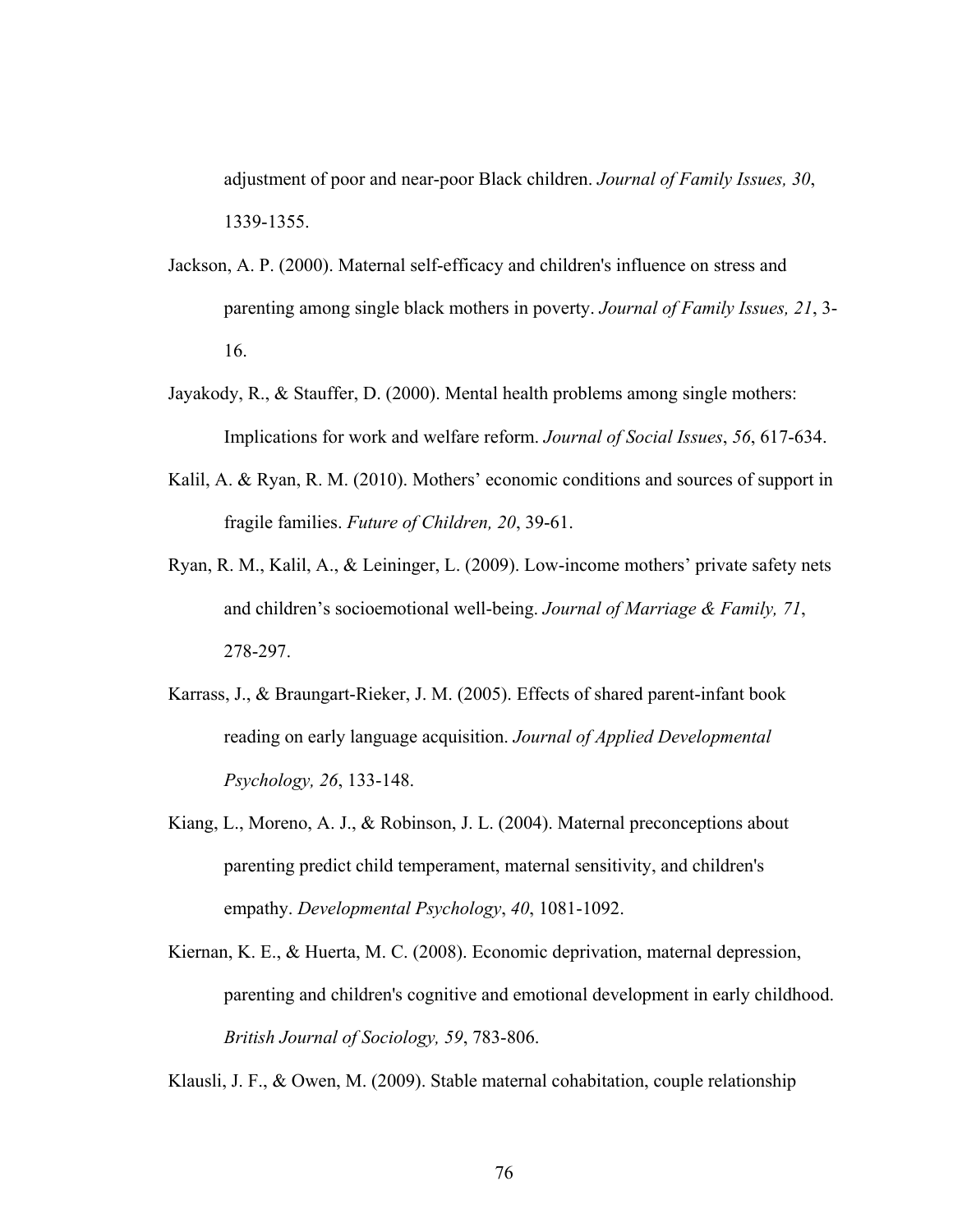quality, and characteristics of the home environment in the child's first two years. *Journal of Family Psychology*, *23*, 103-106.

- Klebanov, P., Brooks-Gunn, J., & Duncan, G. (1994). Does neighborhood and family poverty affect mothers' parenting, mental health, and social support?. *Journal of Marriage & the Family, 56*, 441-455.
- Kohn, M. L. (1963). Social class and parent-child relationships: An interpretation. *American Journal of Sociology, 68*, 471-480.
- Kohn, M. L. (1976). Social class and parental values: Another confirmation of the relationship. *American Sociological Review, 41*, 538-545
- Koren-Karie, N., Oppenheim, d., Dolev, S., Sher, E., & Etzion-Carasso, A. (2002). Mother's insightfulness regarding their infants' internal experience: Relations with maternal sensitivity and infant attachment. *Developmental Psychology, 38*, 534- 542.
- Lee, Y. (2009). Early motherhood and harsh parenting: The role of human, social, and cultural capital. *Child Abuse & Neglect, 33*, 625-637.
- Linver, M. R., Brooks-Gunn, J., & Kohen, D. E. (2002). Family processes as pathways from income to young children's development. *Developmental Psychology, 38*, 719-734.
- Lohaus, A., Keller, H., Ball, J., Voelker, S. and Elben, C. (2004), Maternal sensitivity in interactions with three- and 12-month-old infants: Stability, structural composition, and developmental consequences. *Infant and Child Development, 13*, 235–252.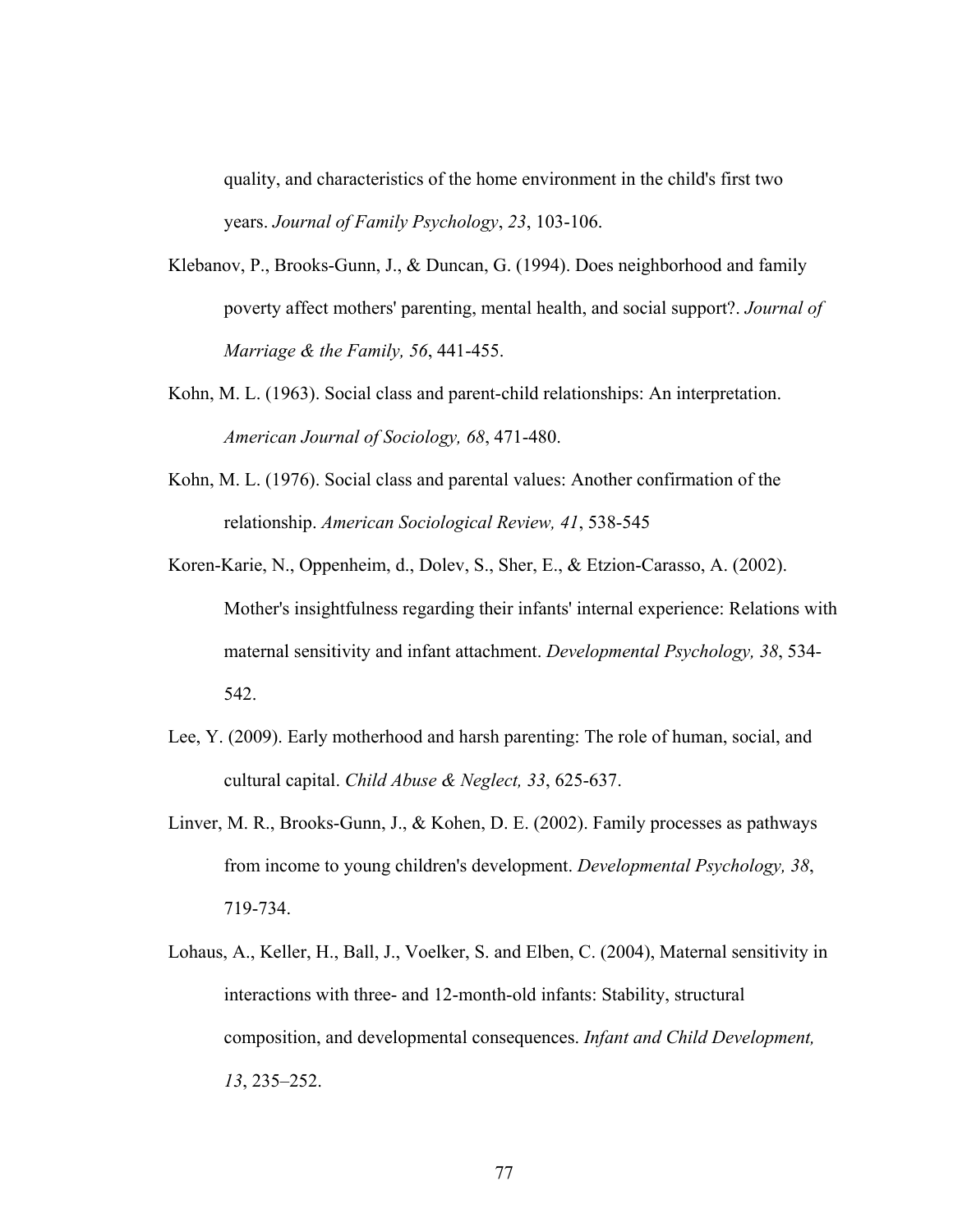- Lugo-Gil, J. & Tamis-LeMonda, C.S. (2008). Family resources and parenting quality: Links to children's cognitive development across the first 3 years. *Child Development, 79*, 1065-1085.
- Luster, T., Rhoades, K., & Haas, B. (1989). The relation between parental values and parenting behavior: A test of the Kohn hypothesis. *Journal of Marriage & Family, 51*, 139-147.
- Machida, S., Taylor, A. R., & Kim, J. (2002). The role of maternal beliefs in predicting home learning activities in Head Start families. *Family Relations*, *51*(2), 176-184.
- Magnuson, K. A. & Duncan, G. J. (2002). Parents in poverty. In M. H. Bornstein (Ed.), *Handbook of parenting Vol. 4. Applied parenting (2<sup>nd</sup> ed., pp.95-121). Mahwah,* NJ: Erlbaum.
- Magnuson, K. A., Sexton, H. R., Davis-Kean, P. E., & Huston, A. C. (2009). Increases in maternal education and young children's language skills. *Merrill-Palmer Quarterly:Journal of Developmental Psychology, 55,* 319-350.
- McAdoo, H. (1995). Stress levels, family help patterns, and religiosity in middle- and working-class African American single mothers. *Journal of Black Psychology, 21*, 424-449.
- McCubbin, H. I., & Patterson, J. M. (1983). The Family Stress Process: The Double ABCX Model of adjustment and adaptation. *Marriage & Family Review*, *6*, 7-37.
- McGroder, S. M. (2000). Parenting among low-income African American single mothers with preschool-age children: Patterns, predictors, and developmental correlates. *Child Development, 71*, 752-771.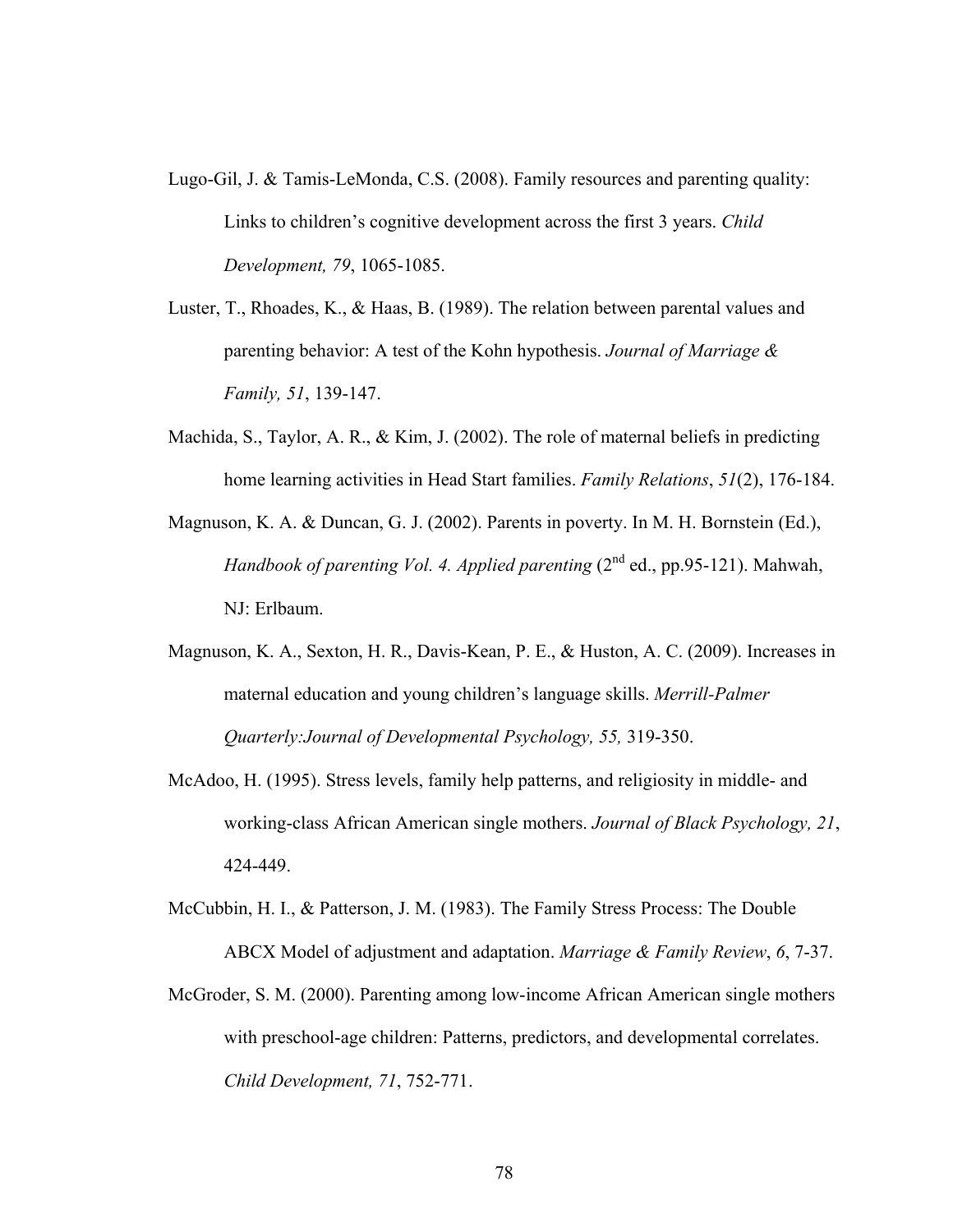- McLanahan, S., & Booth, K. (1989). Mother-only families: Problems, prospects, and politics. *Journal of Marriage & Family, 51*, 557-580.
- McLoyd, V. C. (1990). The impact of economic hardship on Black families and children: Psychological distress, parenting, and socioemotional development. *Child Development, 61*, 311-346.
- McLoyd, V. C. (1998). Socioeconomic disadvantage and child development. *American Psychologist*, *53*, 185-204.
- McLoyd, V. C., Jayaratne, T., Ceballo, R., & Borquez, J. (1994). Unemployment and work interruption among African American single mothers: Effects on parenting and adolescent socioemotional functioning. *Child Development, 65*, 562-589.
- McLoyd, V. C., & Wilson, L. (1990). Maternal behavior, social support, and economic conditions as predictors of distress in children. *New Directions for Child Development, 46*, 49–69.
- Mistry, R. S., Biesanz, J. C., Taylor, L. C., Burchinal, M., & Cox, M. J. (2004). Family income and its relation to preschool children's adjustment for families in the NICHD Study of Early Child Care. *Developmental Psychology*, *40*, 727-745.
- Mistry, R. S., Vandewater, E. A., Huston, A. C., & McLoyd, V. C. (2002). Economic well-being and children's social adjustment: The role of family process in an ethnically diverse low-income sample. *Child Development, 73*, 935-951.
- Nelder, J. A. (1977). A reformulation of linear models. *Journal of the Royal Statistical Society, 140,* 48-77.
- NICHD Early Child Care Research Network. (2005). Duration and developmental timing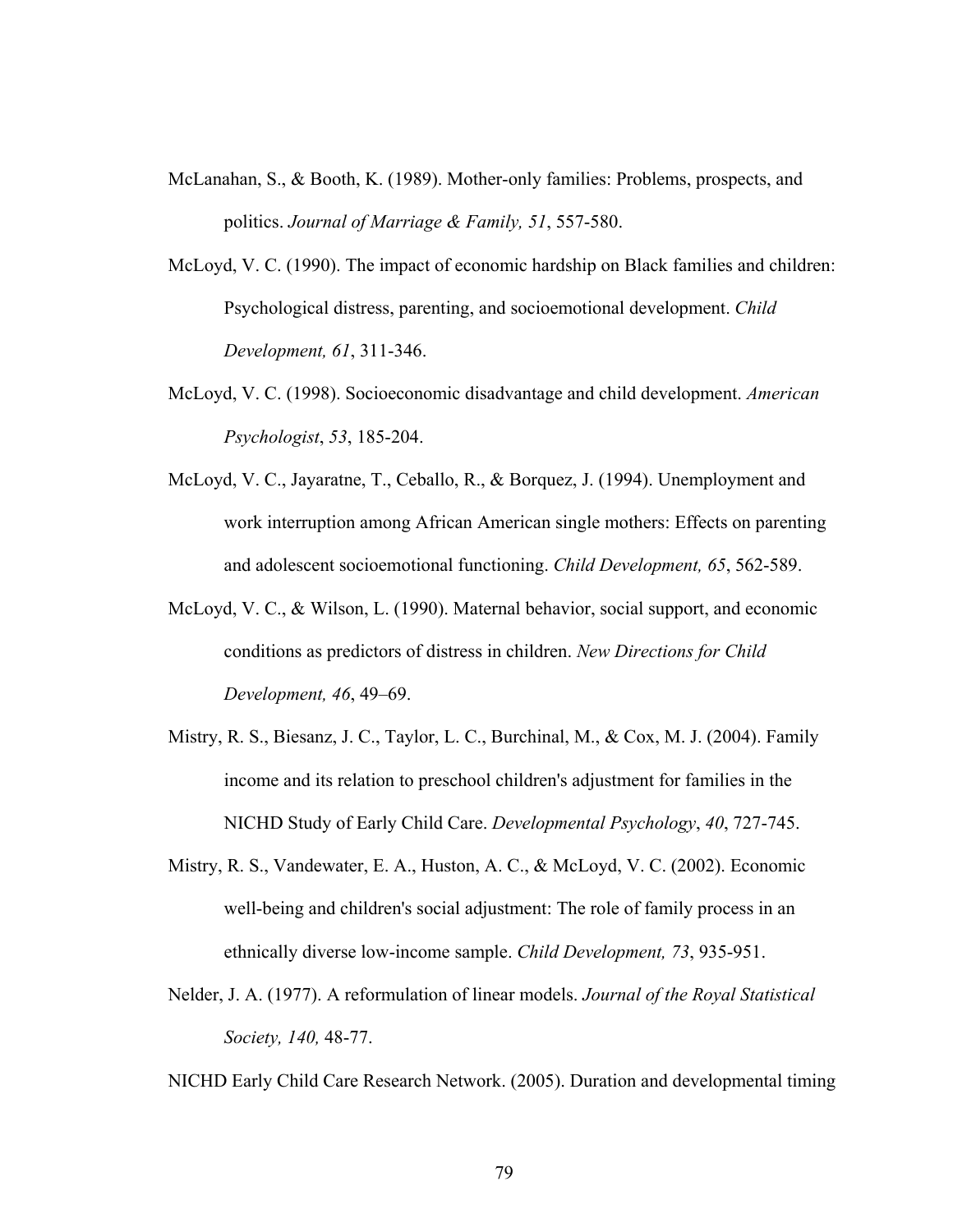of poverty and children's cognitive and social development from birth through third grade. *Child Development*, *76*, 795-810.

- NICHD Early Child Care Research Network. (1999a). Child care and mother-child interaction in the first three years of life. *Developmental Psychology, 35*, 1399- 1413.
- NICHD Early Child Care Research Network (1999b). Chronicity of maternal depressive symptoms, maternal sensitivity, and child functioning at 36 months. *Developmental Psychology, 35*, 1297-1310.
- Papoušek, M. (2007). Communication in early infancy: An arena of intersubjective learning. *Infant Behavior & Development*, *30*, 258-266.
- Parks, P. L., & Smeriglio, V. L. (1986). Relationships among parenting knowledge, quality of stimulation in the home and infant development. *Family Relations*, *35*, 411-416.
- Propper, C., & Moore, G. A. (2006). The influence of parenting on infant emotionality: A multi-level psychobiological perspective. *Developmental Review, 26*, 427-460.
- Raviv, T., Kessenich, M., & Morrison, F. J. (2004). A mediational model of the association between socioeconomic status and three-year-old language abilities: The role of parenting factors. *Early Childhood Research Quarterly*, *19,* 528-547.
- Reich, S. (2005). What do mothers know? Knowledge of child development. *Infant Mental Health Journal, 26*, 143-156.
- Reed, B. A., Habicht, J. P., & Niameogo, C. (1996). The effects of maternal education on child nutritional status depend on socio-environmental conditions. *International*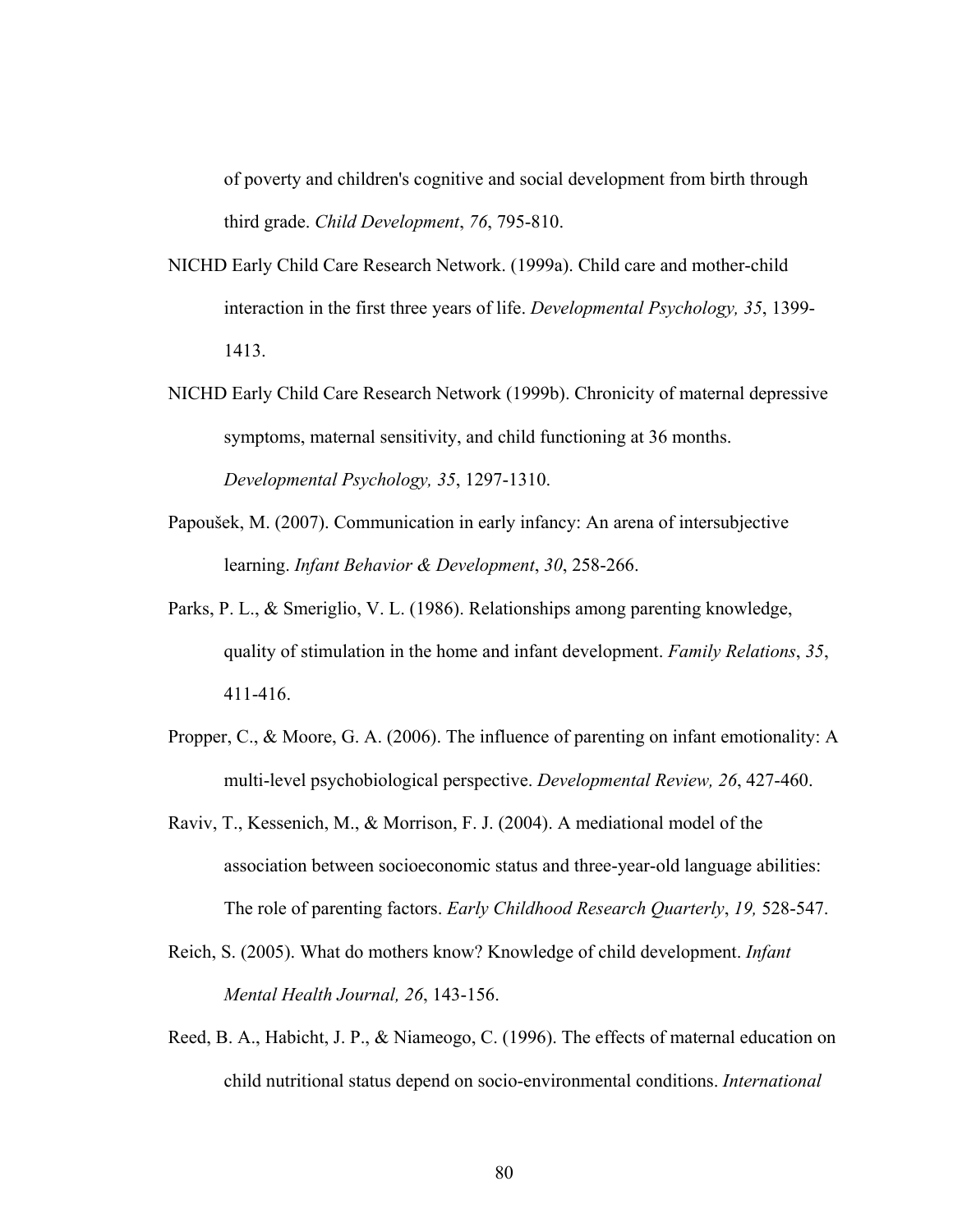*Journal Of Epidemiology, 25*, 585-592.

- Rosenblum, K. L., Mcdonough, S. C., Sameroff, A. J., & Muzik, M. (2008). Reflection in thought and action: Maternal parenting reflectivity predicts mind-minded comments and interactive behavior. *Infant Mental Health Journal, 29*, 362-376.
- Ryan, R. M., Kalil, A., & Ziol-Guest, K. M. (2008). Longitudinal patterns of nonresident fathers' involvement: The role of resources and relations. *Journal of Marriage and Family*, *70*, 962-977.
- Sander, L. (1975). Infant and caretaking environment. In E. J. Anthony (Ed.), *Explorations in child psychiatry* (pp. 129–165). New York: Plenum.
- Shook, S. E., Jones, D. J., Forehand, R., Dorsey, S., & Brody, G. (2010). The mother– coparent relationship and youth adjustment: A study of African American single mother families. *Journal of Family Psychology, 24*, 243-251.
- Smith, C. (2010). Multiple determinants of parenting: Predicting individual differences in maternal parenting behavior with toddlers. *Parenting: Science and Practice, 10,* 1-17.
- Smith, K. E., Landry, S. H., & Swank, P. R. (2000). Does the content of mothers' verbal stimulation explain differences in children's development of verbal and nonverbal cognitive skills?. *Journal of School Psychology, 38*, 27-49.
- Spangler, G., Schieche, M., Ilg, U., & Maier, U. (1994). Maternal sensitivity as an external organizer for biobehavioral regulation in infancy. *Developmental Psychobiology, 27*, 425-437.
- Son, S., & Morrison, F. J. (2010). The nature and impact of changes in home learning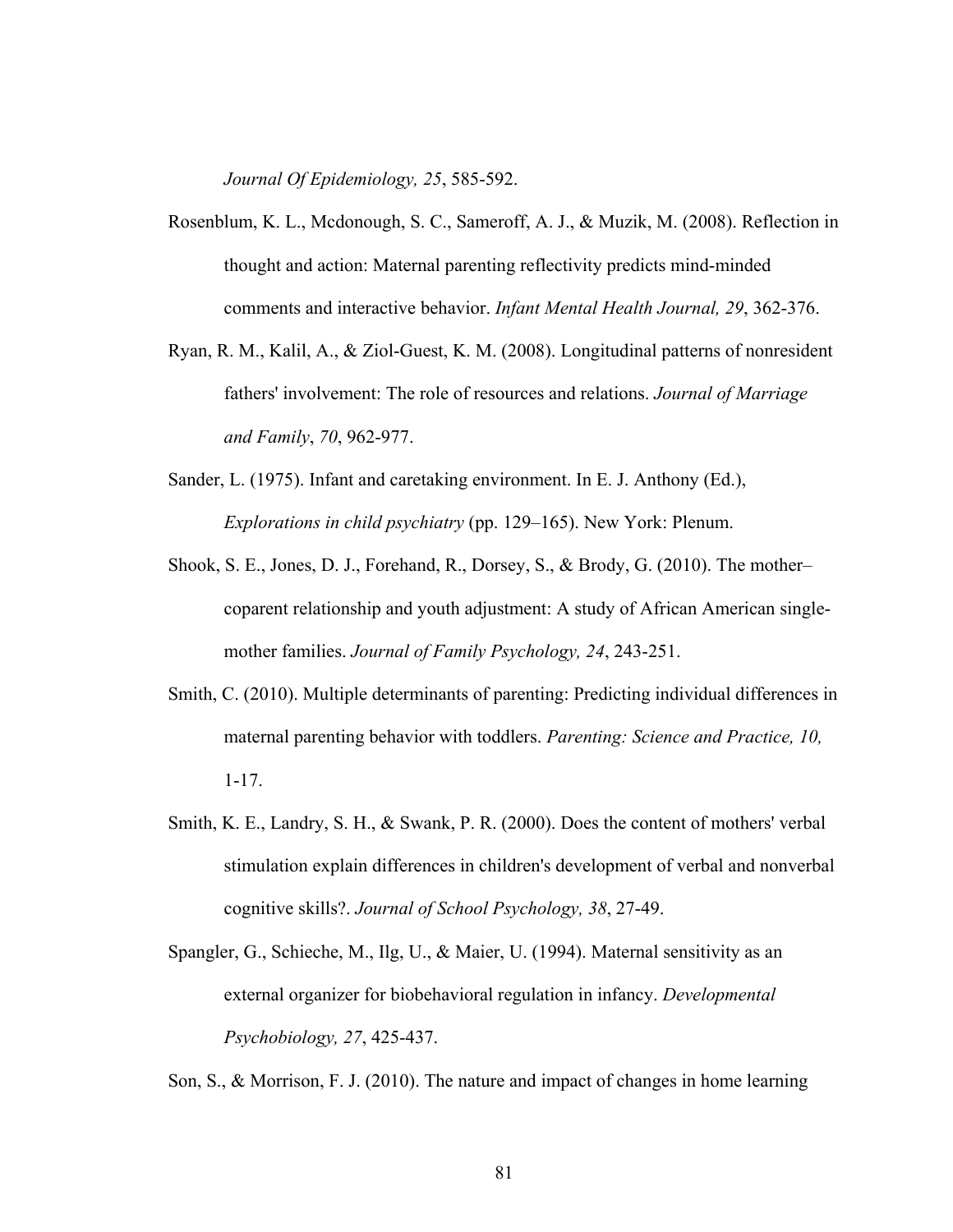environment on development of language and academic skills in preschool children. *Developmental Psychology*, *46*, 1103-1118.

- Sroufe, L. A. (1989). Relationships, self, and individual adaptation. In A. J. Sameroff & R. N. Emde (Eds.), *Relationship disturbances in early childhood: A developmental approach* (pp. 70 – 94). New York: Basic Books.
- Sroufe, L. (2000). Early relationships and the development of children. *Infant Mental Health Journal*, *21*, 67-74.
- Sroufe, L. (2005). Attachment and development: A prospective, longitudinal study from birth to adulthood. *Attachment & Human Development*, *7*, 349-367.
- Sroufe, L. A., & Waters, E. (1977). Attachment as an organizational construct. *Child Development, 48*, 1184-1199.
- Stoneman, Z., Brody, G. H., & Burke, M. (1989). Marital quality, depression, and inconsistent parenting: Relationship with observed mother-child conflict. *American Journal of Orthopsychiatry, 59*, 105-117.
- Tamis-LeMonda, C. S., & Bornstien, M. H. (1991). Individual variation, correspondence, stability and change in mother and toddler play. *Infant Behavior and Development, 14*, 143-162.
- Tamis-LeMonda, C. S., & Bomstein, M. H. (1995). Variation in children's exploration, nonsymbolic. and symbolic play: An explanatory, multi-dimensional-dimensional framework. In C. Rovee- Collier & L. Lipsett (Series Eds.), *Advances in infancy research* (Vol. 10). Norwood, NJ: Ablex.

Tomasello, M. (1995). Joint attention as social cognition. In C. Moore, & P. Dunham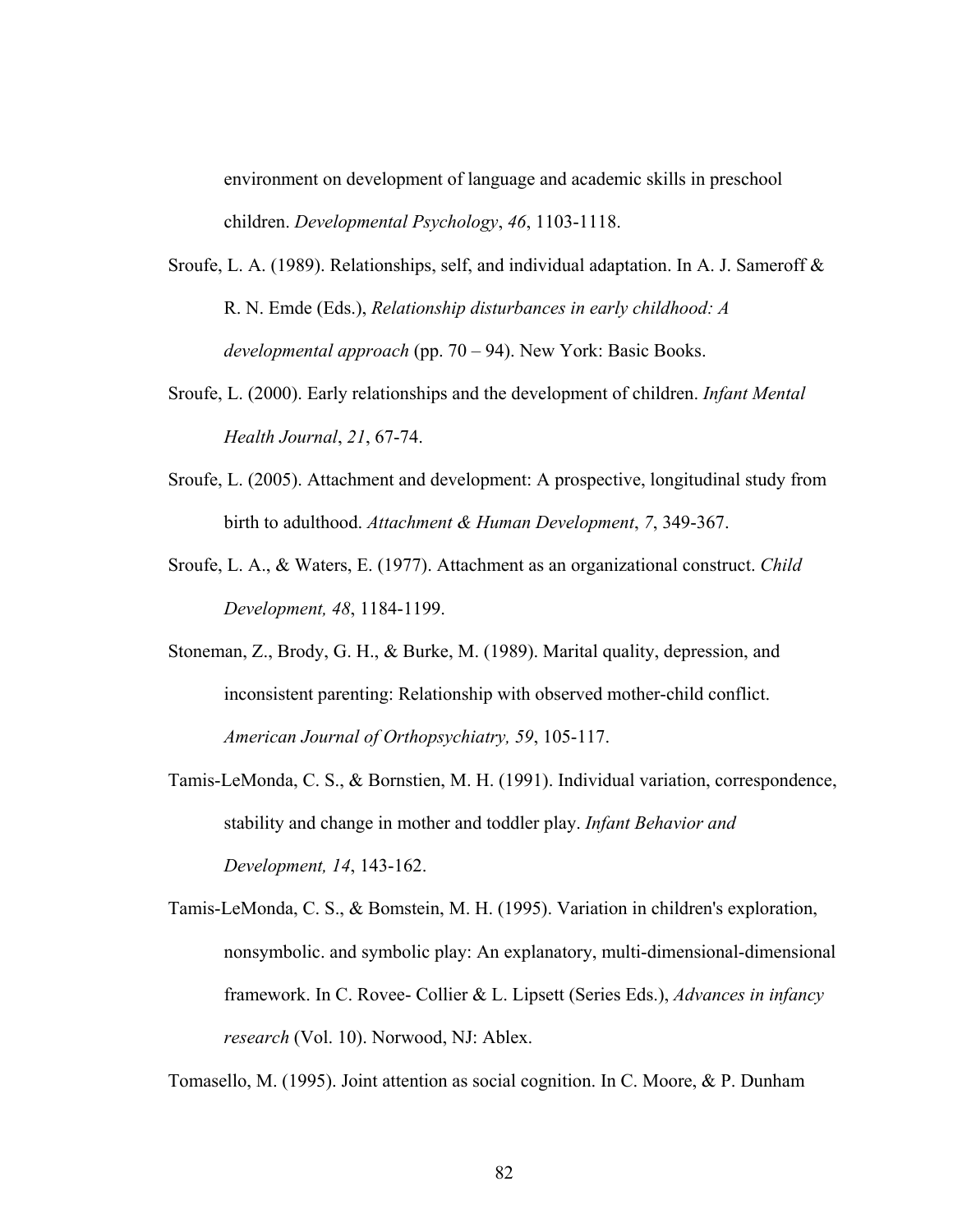(Eds.),Joint attention: Its origin and role in development (pp. 103–130). Hillsdale, NJ: Lawrence Erlbaum.

U.S. Census Bureau, Families and Living Arrangements. (2010). Table FG5: One-parent unmarried family groups with own children under 18, by labor force status of the reference person: 2010. Retrieved from

http://www.census.gov/population/www/socdemo/hh-fam/cps2010.html

- U. S. Department of Labor, Bureau of Labor Statistics. (1994). Current population survey, March 1991. In U. S. Department of Labor, Women's Bureau, *Handbook on women workers:Trends and issues.* Washington, DC: U. S. Government Printing Office.
- Van Doesum, K. M., Hosman, C. H., Riksen-Walraven, J., & Hoefnagels, C. (2007). Correlates of depressed mothers' sensitivity toward their infants: The role of maternal, child, and contextual characteristics. *Journal of The American Academy of Child & Adolescent Psychiatry*, *46*, 747-756.
- Vandell, D. L. (1979). Effects of a playgroup experience on mother–son and father–son interaction. *Developmental Psychology*, *15*, 379-385.
- Weinraub, M., Horvath, D. L., & Gringlas, M. B. (2002). Single parenthood. In M. H. Bornstein,M. H. Bornstein (Eds.) , *Handbook of parenting: Vol. 3: Being and becoming a parent* (2nd ed.) (pp. 109-140). Mahwah, NJ US: Lawrence Erlbaum Associates Publishers.
- Weinraub, M., Jaeger, E., & Hoffman, L. (1988). Predicting infant outcome in families of employed and nonemployed mothers. *Early Childhood Research Quarterly, 3*,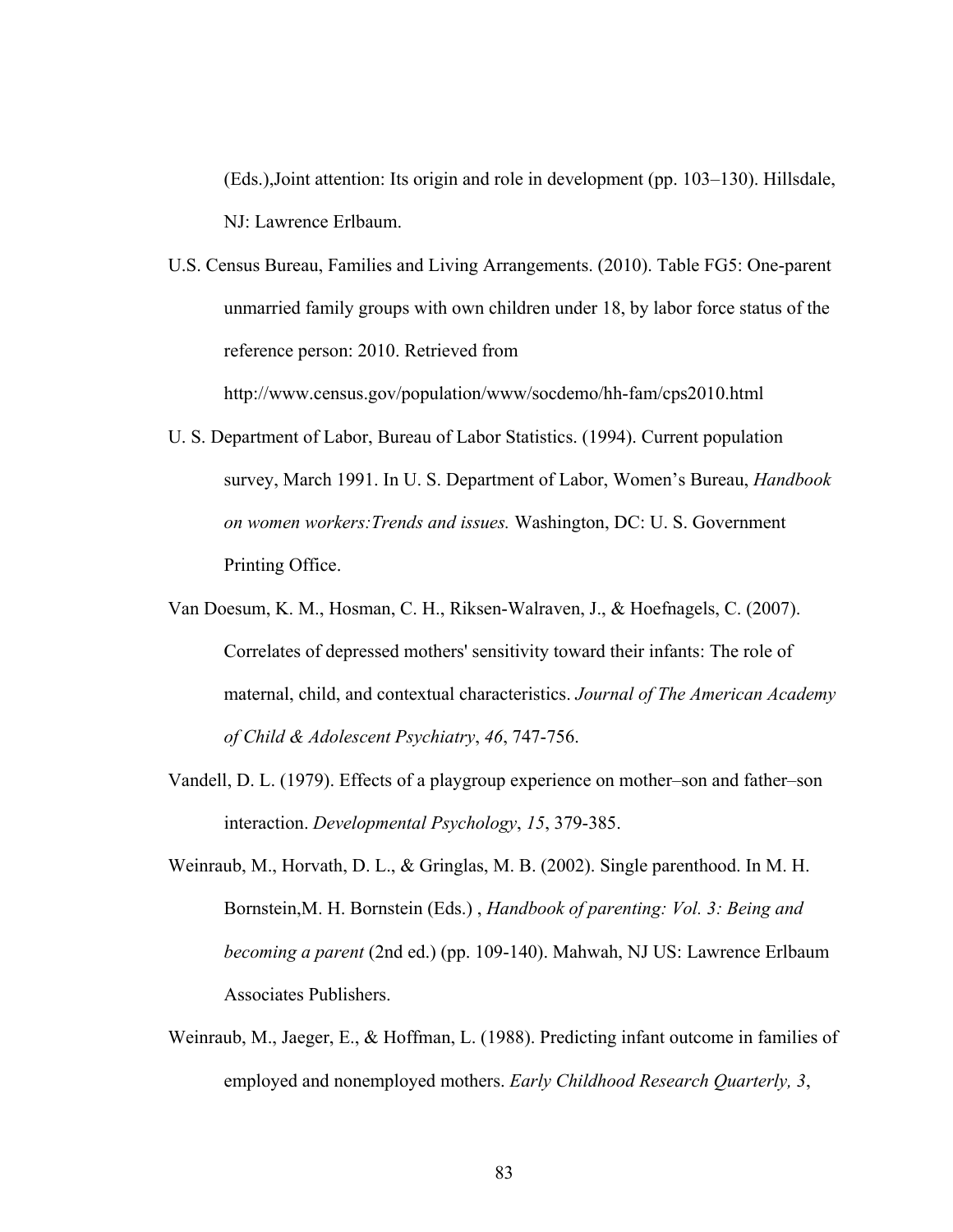361-378.

- Weinraub, M., & Wolf, B. M. (1987). Stressful life events, social supports, and parent child interactions: Similarities and differences in single-parent and two-parent families. In C.Boukydis, C. Boukydis (Eds.), *Research on support for parents and infants in the postnatal period* (pp. 114-135). Westport, CT US: Ablex Publishing.
- Weinraub, M., & Wolf, B. M. (1983). Effects of stress and social supports on mother child interactions in single- and two-parent families. *Child Development, 54*, 1297-1311.
- Whisman, M. A., & McClelland, G. H. (2005). Designing, testing, and interpreting interactions and moderator effects in family research. *Journal of Family Psychology*, *19*, 111-120.
- White K. R., (1982). The relation between socioeconomic status and academic achievement. *Psychological Bulletin, 91*, 461-481.
- Whittaker, J., Harden, B., See, H. M., Meisch, A. D., & Westbrook, T. R. (2010). Family risks and protective factors: Pathways to early head start toddlers' social– emotional functioning. *Early Childhood Research Quarterly, 26*, 74-86.
- Yeung, W., Linver, M. R., & Brooks–Gunn, J. (2002). How money matters for young children's development: Parental investment and family processes. *Child Development, 73*, 1861-1879.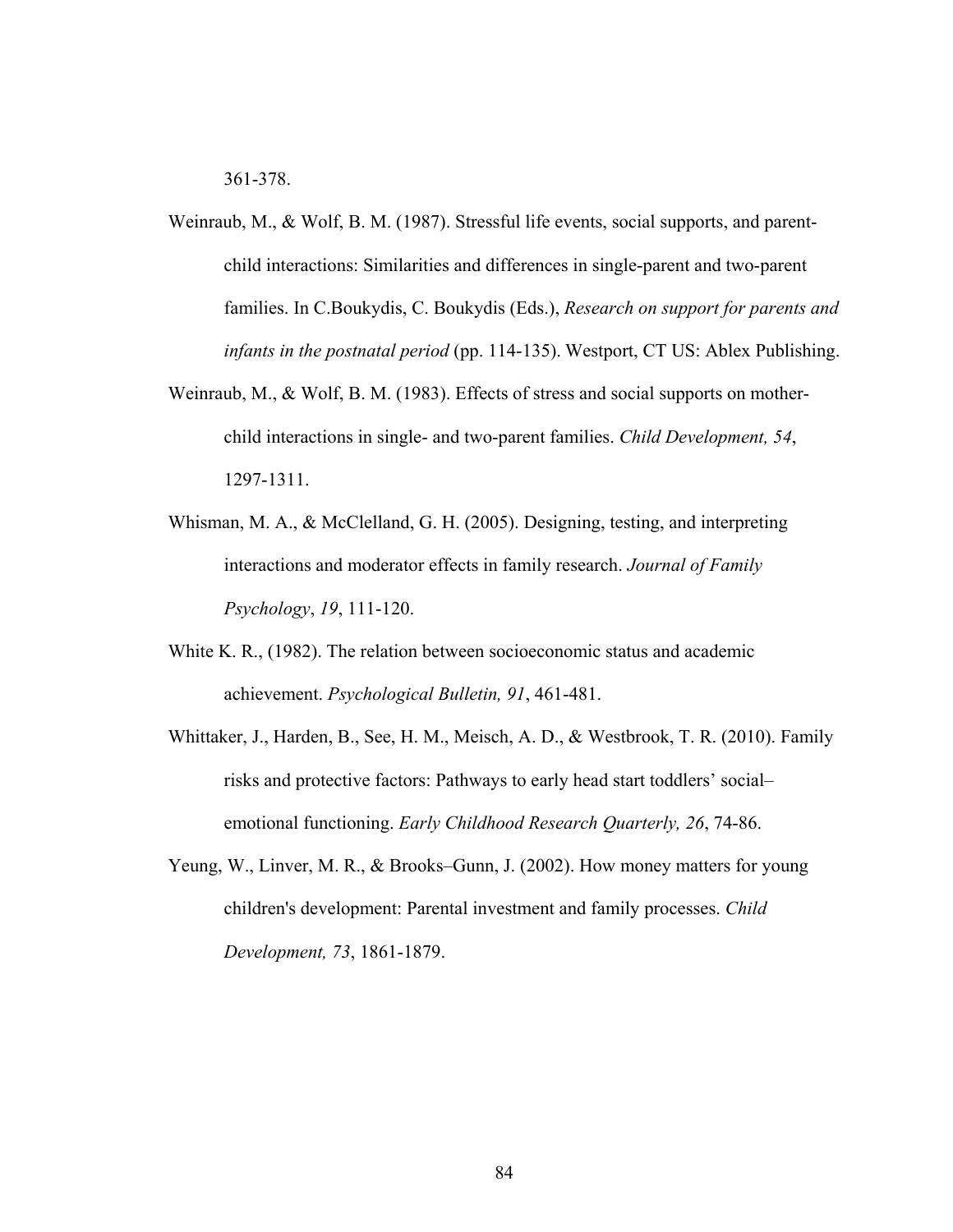## APPENDIX A.

# TABLES AND FIGURES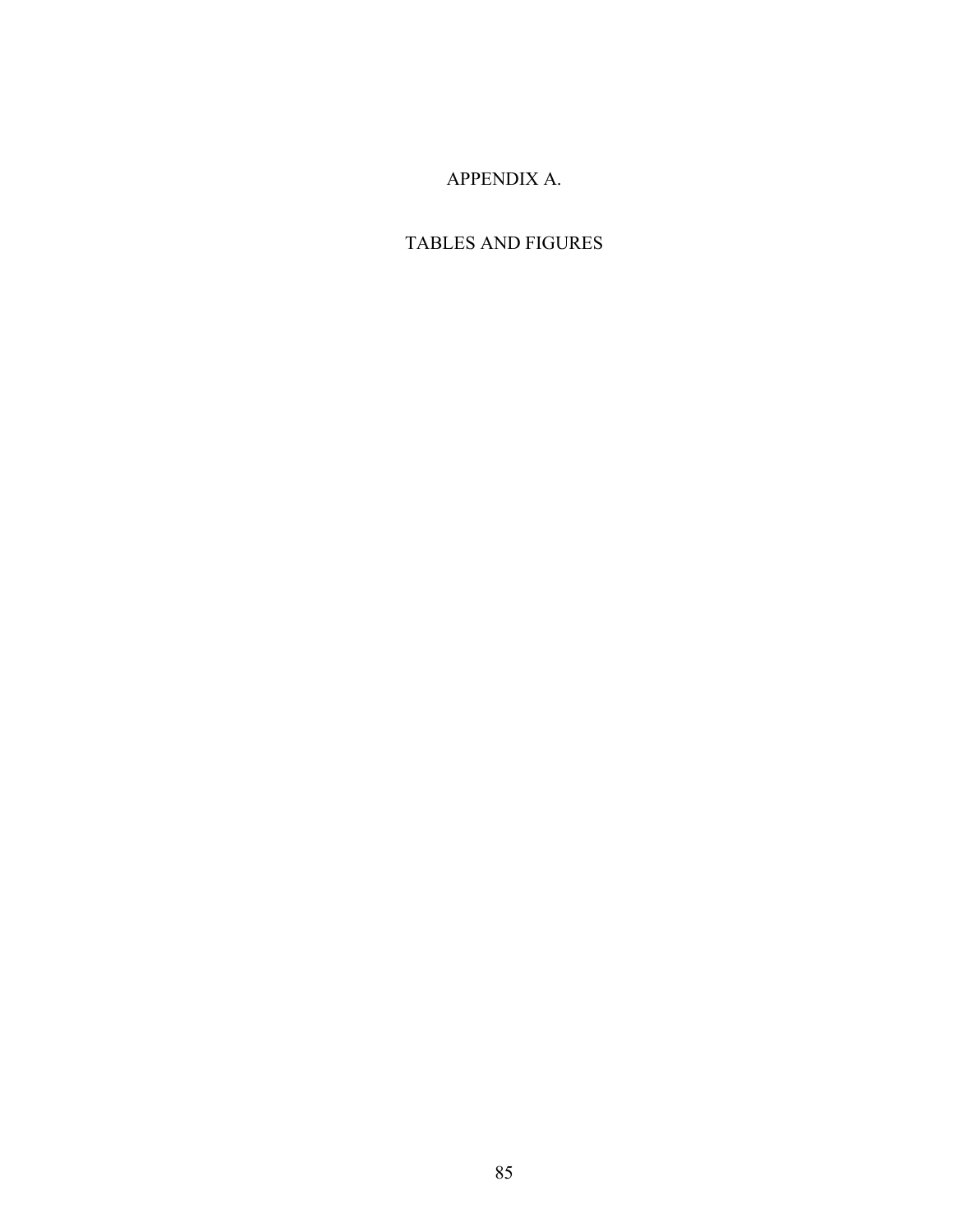|                          |      | 6 Months      |              |      | 15 Months     |             |                  | 36 Months |              |
|--------------------------|------|---------------|--------------|------|---------------|-------------|------------------|-----------|--------------|
|                          | N    | $\frac{0}{0}$ | M(SD)        | N    | $\frac{0}{0}$ | M(SD)       | $\boldsymbol{N}$ | $\%$      | M(SD)        |
| Maternal education       |      |               |              |      |               |             |                  |           |              |
| HS or less               | 381  | 30.0          |              | 361  | 29.3          |             | 331              | 29.1      |              |
| Some College             | 424  | 33.4          |              | 413  | 33.6          |             | 375              | 33.0      |              |
| 4 yr degree or more      | 466  | 36.7          |              | 456  | 37.1          |             | 432              | 38.0      |              |
| Maternal age             | 1271 |               | 28.34 (5.60) | 1230 |               | 28.37(5.58) | 1138             |           | 28.45 (5.55) |
| Maternal minority status |      |               |              |      |               |             |                  |           |              |
| European American        | 1025 | 80.6          |              | 996  | 81.0          |             | 931              | 81.8      |              |
| Minority                 | 246  | 19.4          |              | 234  | 19.0          |             | 207              | 18.2      |              |
| Mat depressive symp      | 1278 |               | 8.98 (8.34)  | 1241 |               | 9.05(8.18)  | 1202             |           | 9.22(8.31)   |
| Child sex                |      |               |              |      |               |             |                  |           |              |
| Male                     | 657  | 51.7          |              | 630  | 51.2          |             | 585              | 51.4      |              |
| Female                   | 614  | 48.3          |              | 600  | 48.8          |             | 553              | 48.6      |              |
| Partner status           |      |               |              |      |               |             |                  |           |              |
| Partnered                | 1101 | 86.1          |              | 1060 | 85.3          |             | 1011             | 83.1      |              |
| Single                   | 178  | 13.9          |              | 183  | 14.7          |             | 205              | 16.9      |              |
| Income-to-needs          |      |               |              |      |               |             |                  |           |              |
| Under 2.0                | 377  | 30.0          |              | 390  | 32.1          |             | 389              | 32.7      |              |
| Above 2.0                | 879  | 70.0          |              | 826  | 67.9          |             | 799              | 67.3      |              |

*Table 1. Sample Characteristics of Analytic Sample at 6, 15, and 36 Months*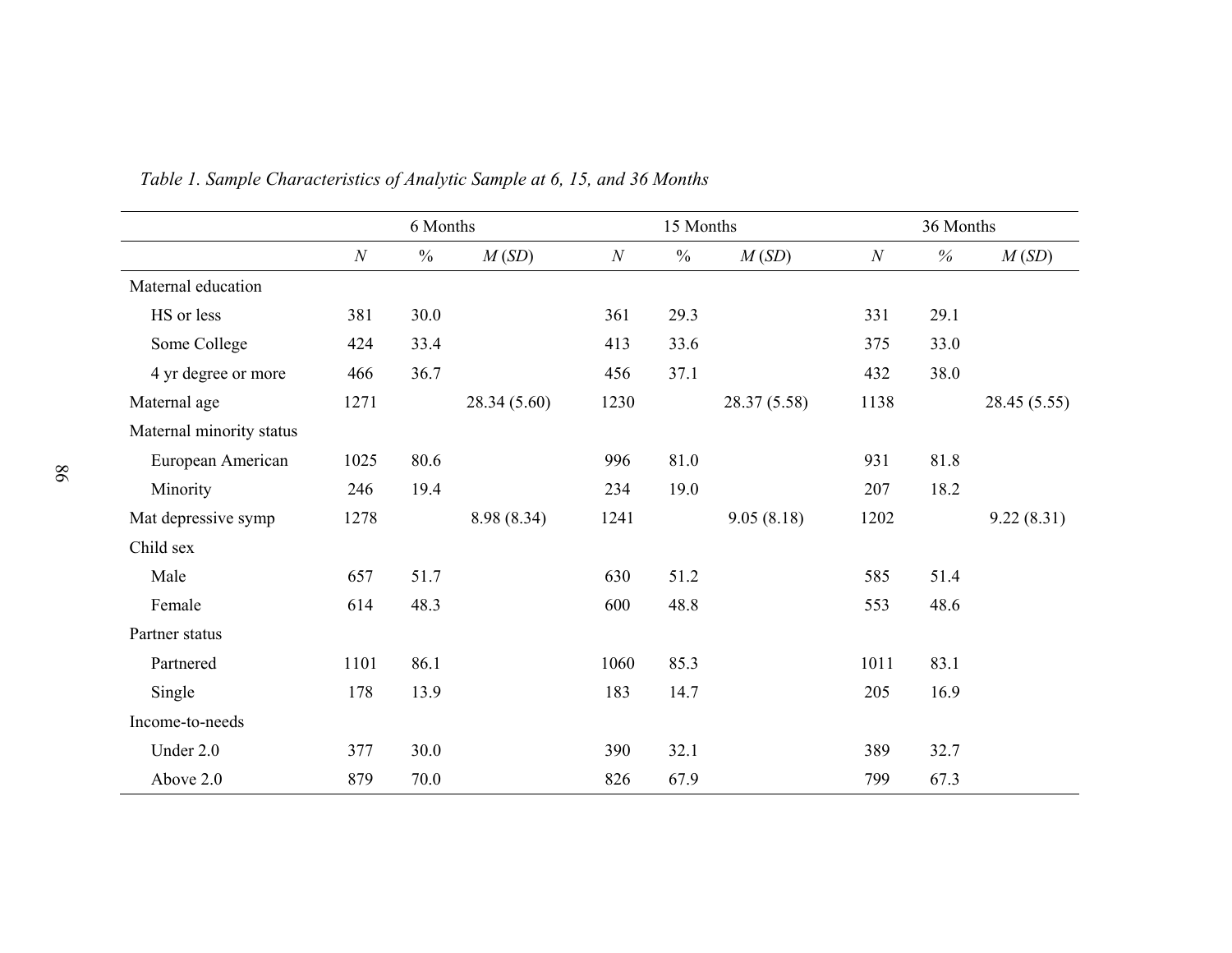|                       |      | 6 months<br>SD<br>N<br>$\boldsymbol{M}$<br>1.78<br>7.57 1.45 |      |      | 15 months |      |       | 36 months |      |  |
|-----------------------|------|--------------------------------------------------------------|------|------|-----------|------|-------|-----------|------|--|
|                       |      |                                                              |      | M    | SD        | N    | M     | SD        |      |  |
| Maternal sensitivity  | 9.21 |                                                              | 1272 | 9.40 | 1.65      | 1240 | 17.19 | 2.78      | 1161 |  |
| Cognitive stimulation |      |                                                              | 1279 | 8.40 | 1.30      | 1233 | 8.10  | 2.10      | 1179 |  |

*Table 2. Descriptive Statistics for Outcome Variables*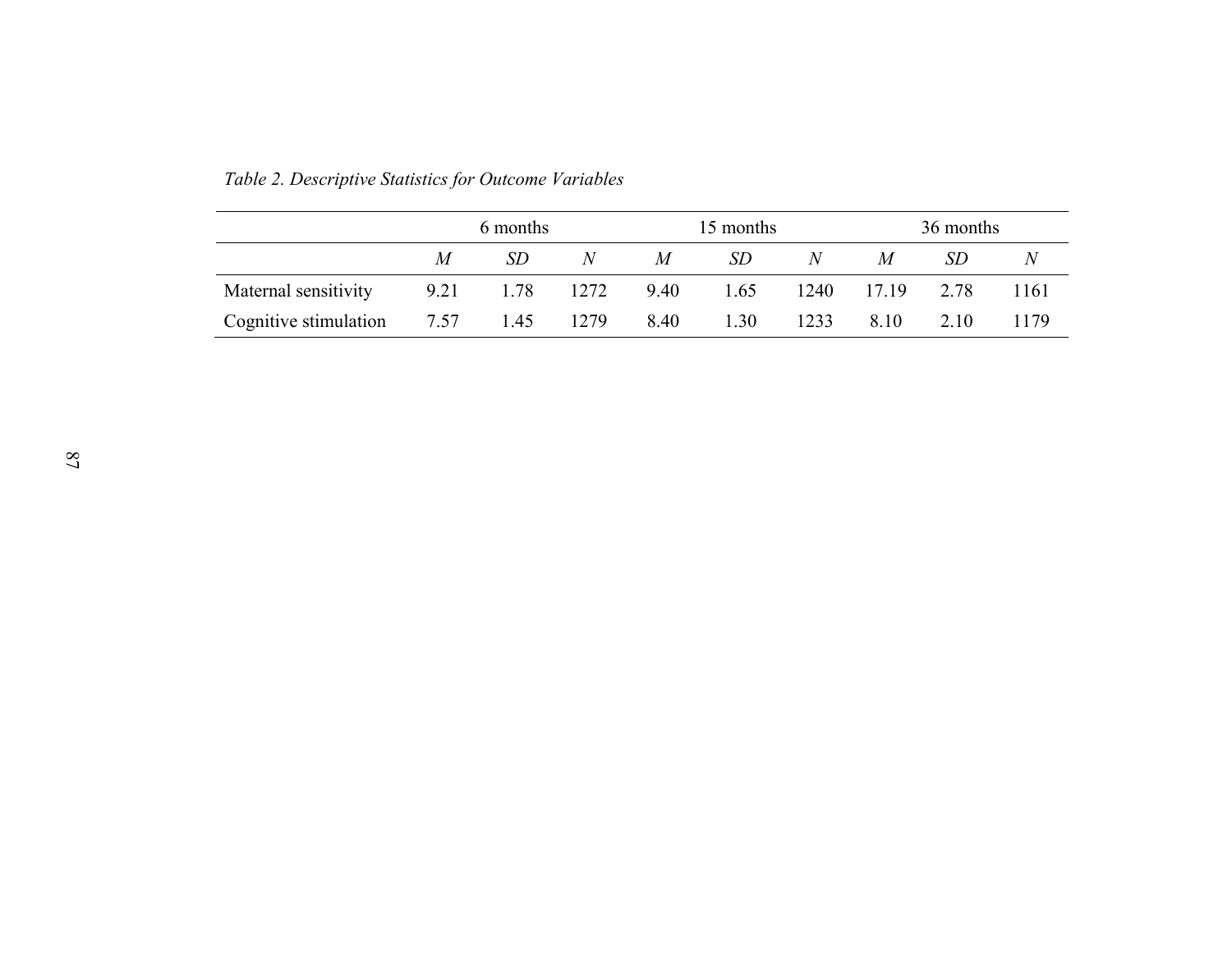| Variable            |        | $\overline{2}$ | $\overline{3}$                        | 4      | 5                 | 6      | 7      | 8          | 9     | 10    | 11          | 12  | 13  | 14  | 15                | 16  | 17 |
|---------------------|--------|----------------|---------------------------------------|--------|-------------------|--------|--------|------------|-------|-------|-------------|-----|-----|-----|-------------------|-----|----|
| 1. Maternal age     | --     |                |                                       |        |                   |        |        |            |       |       |             |     |     |     |                   |     |    |
| 2. Mat dep 6M       | $-18$  |                |                                       |        |                   |        |        |            |       |       |             |     |     |     |                   |     |    |
| 3. Mat dep 15M      | $-19$  | .58            | $\hspace{0.05cm}$ – $\hspace{0.05cm}$ |        |                   |        |        |            |       |       |             |     |     |     |                   |     |    |
| 4. Mat dep 36M      | $-.20$ | .47            | .50                                   | --     |                   |        |        |            |       |       |             |     |     |     |                   |     |    |
| 5. Mat education    | .55    | $-.21$         | $-.25$                                | $-.24$ |                   |        |        |            |       |       |             |     |     |     |                   |     |    |
| 6. Inc-to-needs 6M  | .43    | $-.20$         | $-.18$                                | $-.17$ | .50               |        |        |            |       |       |             |     |     |     |                   |     |    |
| 7. Inc-to-needs 15M | .42    | $-.21$         | $-.21$                                | $-.17$ | .47               | .83    |        |            |       |       |             |     |     |     |                   |     |    |
| 8. Inc-to-needs 36M | .42    | $-18$          | $-.17$                                | $-.21$ | .49               | .76    | .74    |            |       |       |             |     |     |     |                   |     |    |
| 9. Part status 6M   | $-.30$ | .19            | .15                                   | .16    | $-.28$            | $-.32$ | $-.29$ | $-.25$     | --    |       |             |     |     |     |                   |     |    |
| 10. Part status 15M | $-.32$ | .19            | .19                                   | .18    | $-.27$            | $-.30$ | $-.30$ | $-.25$     | .79   |       |             |     |     |     |                   |     |    |
| 11. Part status 36M | $-.32$ | .22            | .18                                   | .20    | $-.26$            | $-.25$ | $-.25$ | $-.31$     | .57   | .62   |             |     |     |     |                   |     |    |
| 12. Mat sens 6M     | .29    | $-14$          | $-.13$                                | $-12$  | .40               | .29    | .28    | .28        | $-20$ | $-22$ | <u>-.19</u> |     |     |     |                   |     |    |
| 13. Mat sens 15M    | .27    | $-.18$         | $-.19$                                | $-17$  | $\underline{.36}$ | .28    | .27    | .25        | $-29$ | $-26$ | $-23$       | .39 | $-$ |     |                   |     |    |
| 14. Mat sens 36M    | .36    | $-.20$         | $-.22$                                | $-.22$ | .41               | .29    | .28    | <u>.31</u> | $-26$ | $-29$ | $-23$       | .42 | .41 |     |                   |     |    |
| 15. Cog stim 6M     | .32    | $-.19$         | $-.17$                                | $-.15$ | .39               | .28    | .29    | .26        | $-28$ | $-31$ | $-27$       | .34 | .33 | .36 | $\qquad \qquad -$ |     |    |
| 16. Cog stim 15M    | .32    | $-.23$         | $-.24$                                | $-.21$ | .39               | .31    | .30    | .29        | $-31$ | $-31$ | $-.27$      | .30 | .32 | .36 | .54               |     |    |
| 17. Cog stim 36M    | .32    | $-.20$         | $-.22$                                | $-.22$ | .48               | .35    | .34    | .35        | $-29$ | $-31$ | $-30$       | .34 | 35  | .40 | .46               | .55 |    |

*Table 3. Correlations Between all Predictor and Outcome Variables* 

Note: All correlations are significant at  $p < .01$ ; Coefficients directly relevant to hypotheses are underlined.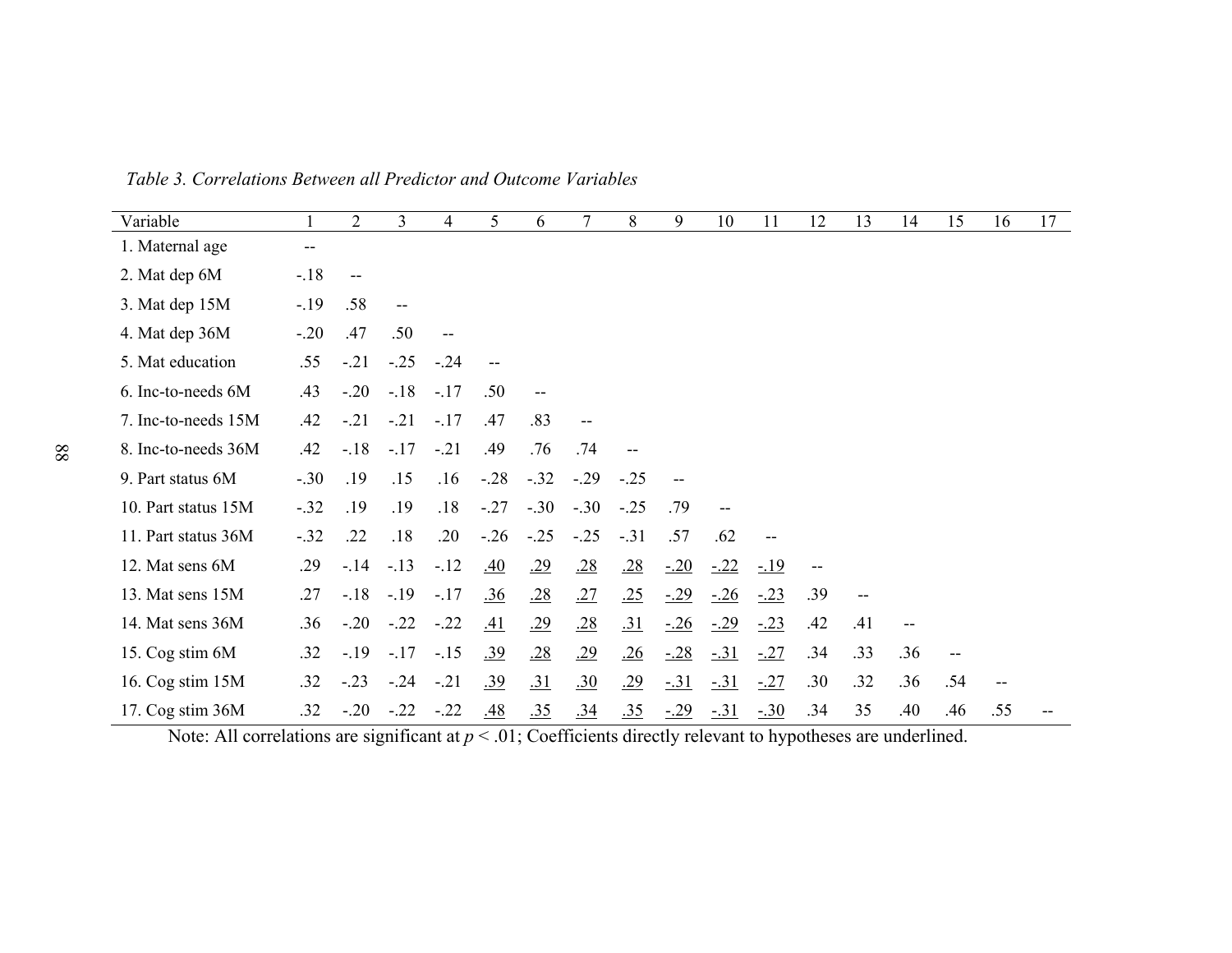|                     |                       | 6 Months        |                  |      |                 | 15 Months  |                  |      |             | 36 Months       |          |      |
|---------------------|-----------------------|-----------------|------------------|------|-----------------|------------|------------------|------|-------------|-----------------|----------|------|
|                     |                       | Minority status | $\boldsymbol{t}$ | df   | Minority status |            | $\boldsymbol{t}$ | df   |             | Minority status |          | df   |
|                     | European <sup>b</sup> | Minority        |                  |      | European        | Minority   |                  |      | European    | Minority        |          |      |
| Mat ed <sup>a</sup> | 14.48(2.54)           | 13.28(2.17)     | $7.18*$          | 1361 |                 |            |                  |      |             |                 |          |      |
| Part status         | 0.09(0.28)            | 0.36(0.48)      | $11.71*$         | 1277 | 0.09(0.29)      | 0.38(0.49) | $12.20*$         | 1241 | 0.13(0.33)  | 0.35(0.48)      | $8.32*$  | 1214 |
| Income              | 4.01(3.23)            | 2.25(1.94)      | $8.23*$          | 1268 | 4.04(3.35)      | 2.29(2.06) | $7.70*$          | 1232 | 3.86(3.12)  | 2.51(2.46)      | $6.06*$  | 1206 |
| Mat sens            | 9.43(1.48)            | 8.31(1.81)      | $9.15*$          | 1270 | 9.65(1.48)      | 8.30(1.87) | 11.98*           | 1238 | 17.51(2.55) | 15.73(3.25)     | $8.75*$  | 1159 |
| Cog stim            | 7.80(1.26)            | 6.60(1.75)      | $12.42*$         | 1277 | 8.61(1.06)      | 7.50(1.74) | $12.59*$         | 1231 | 8.41 (1.92) | 6.71(2.27)      | $11.40*$ | 1177 |

*Table 4. T-tests for Maternal Minority Status and all Predictor and Outcome Variables* 

Note: <sup>a</sup> Maternal education measured at 1 month; <sup>b</sup> Values are means with standard deviations in parentheses;  $*p < .001$ .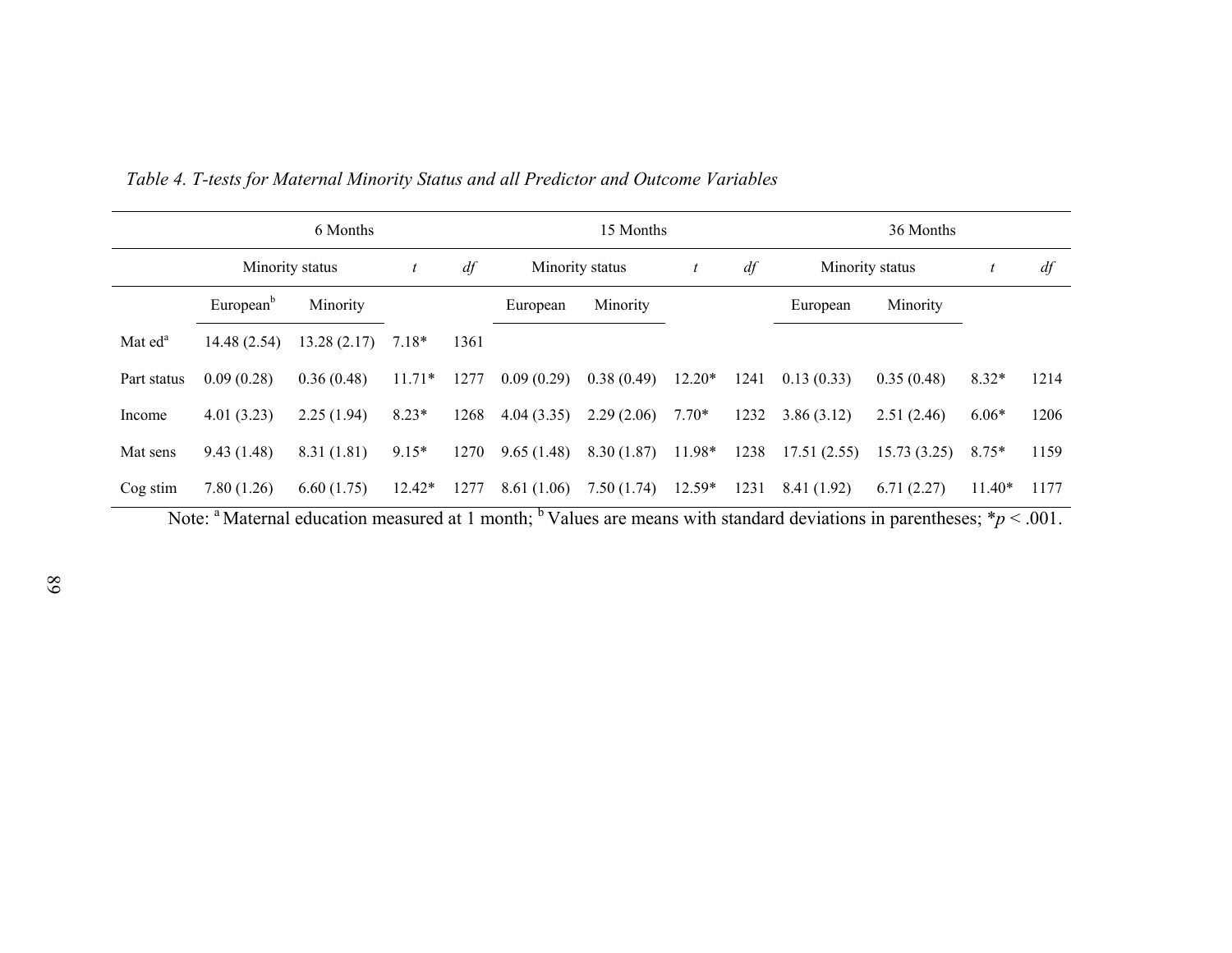|                     |                   | 6 Months           |                |      |            | 15 Months  |                  |      | 36 Months               |                            |         |      |
|---------------------|-------------------|--------------------|----------------|------|------------|------------|------------------|------|-------------------------|----------------------------|---------|------|
|                     | Child sex         |                    | $\mathfrak{t}$ | df   |            | Child sex  | $\boldsymbol{t}$ | df   | Child sex               |                            |         | df   |
|                     | Male <sup>b</sup> | Female             |                |      | Male       | Female     |                  |      | Male                    | Female                     |         |      |
| Mat ed <sup>a</sup> | 14.15(2.51)       | $14.33(2.51)$ 1.34 |                | 1361 |            |            |                  |      |                         |                            |         |      |
| Part status         | 0.13(0.34)        | 0.14(0.35)         | 0.48           | 1277 | 0.15(0.36) | 0.15(0.35) | 0.15             |      | $1241 \quad 0.16(0.37)$ | 0.17(0.38)                 | 0.36    | 1214 |
| Income              | 3.56(3.01)        | 3.77(3.20)         | 1.21           | 1268 | 3.61(3.31) | 3.80(3.11) | 1.04             | 1232 | 3.44(2.81)              | 3.79(3.28)                 | $2.01*$ | 1232 |
| Mat sens            | 9.15(1.81)        | 9.28(1.75)         | 1.25           | 1270 | 9.31(1.64) | 9.49(1.65) | 1.98*            | 1238 | 16.96(2.89)             | $17.43(2.64)$ $2.91*$ 1159 |         |      |
| Cog stim            | 7.61(1.45)        | 7.53 (1.44)        | 0.99           | 1277 | 8.38(1.28) | 8.42(1.32) | 0.53             | 1231 | 7.93(2.04)              | 8.26(2.14)                 | 2.73    | 1177 |

*Table 5. T-tests for Child Sex and all Predictor and Outcome Variables*

Note: <sup>a</sup> Maternal education measured at 1 month; <sup>b</sup> Values are means with standard deviations in parentheses;  $*p < .05$ .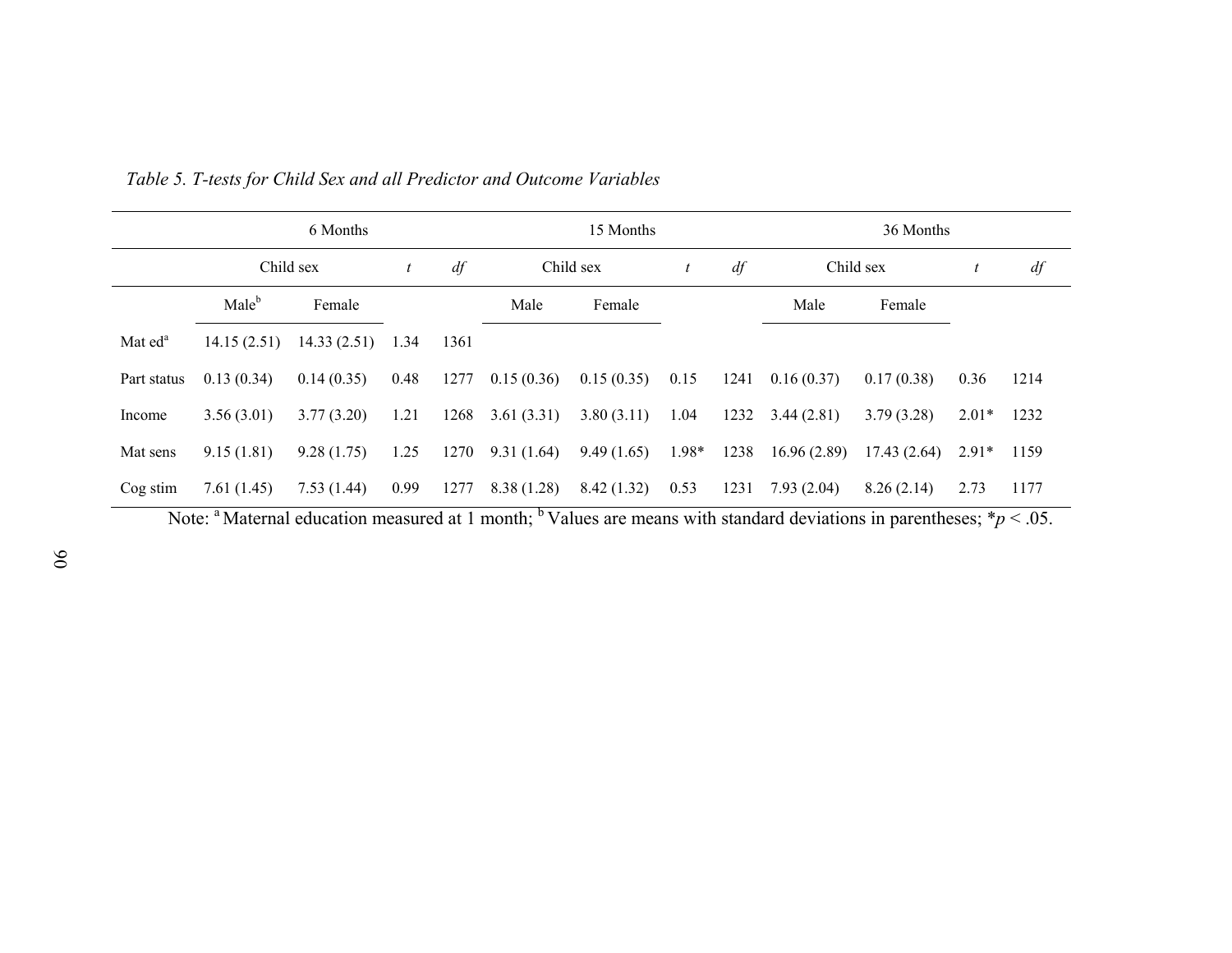| Source                                   | SS        | df             | $\overline{MS}$ | $\boldsymbol{F}$ | $\eta_p^2$ |
|------------------------------------------|-----------|----------------|-----------------|------------------|------------|
| Maternal age                             | 7.46      | 1              | 7.46            | 2.91             | .002       |
| Maternal ethnicity                       | 74.71     | 1              | 74.71           | $29.10*$         | .023       |
| Child sex                                | 3.25      | 1              | 3.25            | 1.26             | .001       |
| Mat dep symptoms                         | 5.93      | $\mathbf{1}$   | 5.93            | 2.31             | .002       |
| Maternal education                       | 231.47    | $\overline{2}$ | 115.73          | 45.07*           | .068       |
| Income-to-needs                          | 10.72     | 1              | 10.72           | $4.18**$         | .003       |
| Partner status                           | 0.94      | 1              | 0.94            | 0.37             | .000       |
| Error                                    | 3178.78   | 1238           | 2.57            |                  |            |
| Total                                    | 109804.00 | 1247           |                 |                  |            |
| $N_{0}t_{0}$ * $n < 0$ 01 · ** $n < 0$ 5 |           |                |                 |                  |            |

*Table 6. Final ANCOVA Model on Maternal Sensitivity at 6 Months*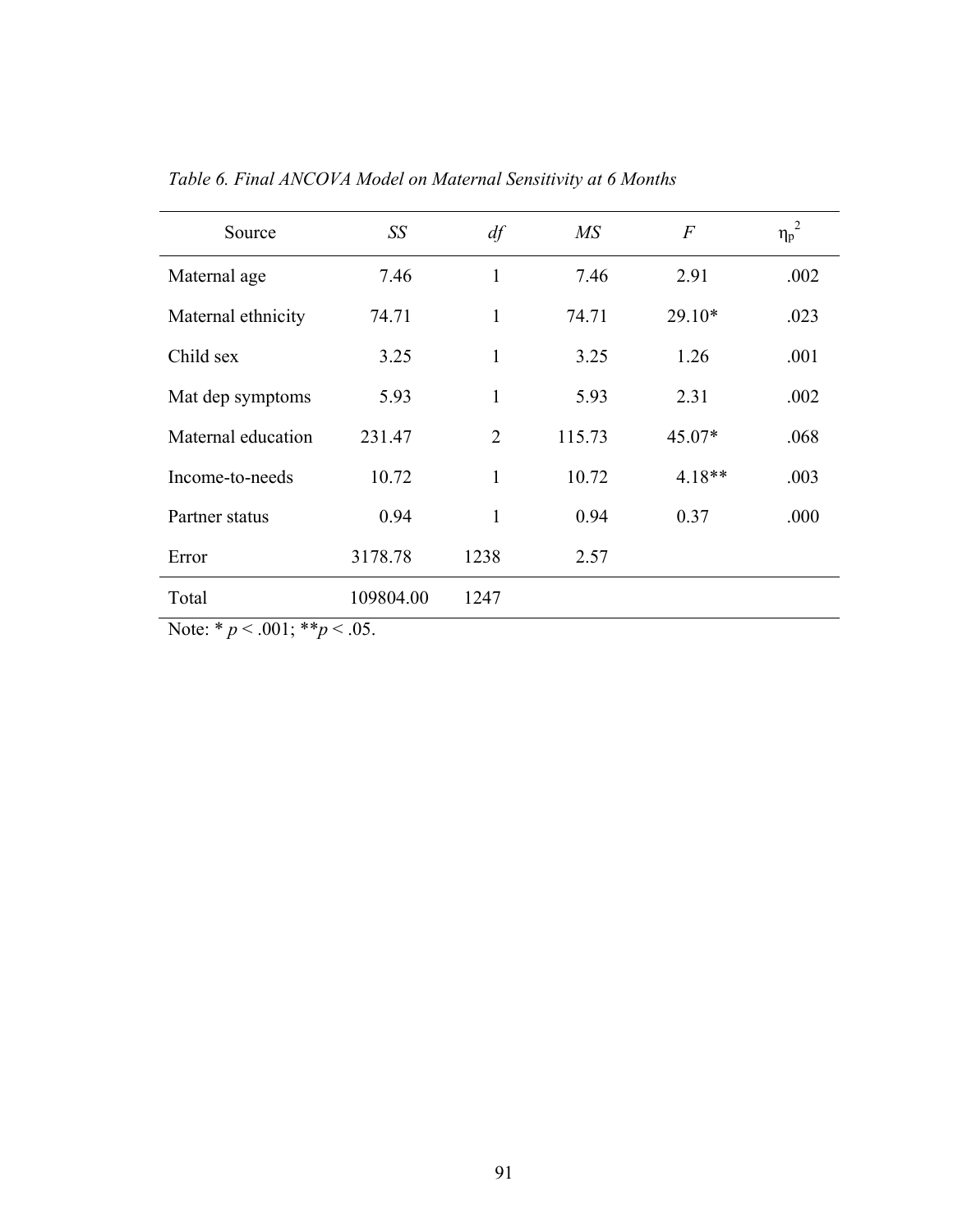| Source                                                                                                                                                                                                                                                                                                                             | SS         | df             | $\overline{MS}$ | $\overline{F}$ | $\eta_p^2$ |
|------------------------------------------------------------------------------------------------------------------------------------------------------------------------------------------------------------------------------------------------------------------------------------------------------------------------------------|------------|----------------|-----------------|----------------|------------|
| Maternal age                                                                                                                                                                                                                                                                                                                       | 14.70      | $\mathbf{1}$   | 14.70           | $9.16*$        | .007       |
| Maternal ethnicity                                                                                                                                                                                                                                                                                                                 | 103.71     | $\mathbf{1}$   | 103.71          | $64.61*$       | .049       |
| Child sex                                                                                                                                                                                                                                                                                                                          | 3.91       | $\mathbf{1}$   | 3.91            | 2.44           | .002       |
| Mat dep symptoms                                                                                                                                                                                                                                                                                                                   | 11.89      | $\mathbf{1}$   | 11.89           | $7.40*$        | .006       |
| Maternal education                                                                                                                                                                                                                                                                                                                 | 90.18      | $\overline{2}$ | 45.09           | 28.09*         | .043       |
| Income-to-needs                                                                                                                                                                                                                                                                                                                    | 6.14       | $\mathbf{1}$   | 6.14            | 3.82**         | .003       |
| Partner status                                                                                                                                                                                                                                                                                                                     | 11.54      | $\mathbf{1}$   | 11.54           | $7.19*$        | .006       |
| Error                                                                                                                                                                                                                                                                                                                              | 2000.04    | 1246           | 1.61            |                |            |
| Total                                                                                                                                                                                                                                                                                                                              | 74575.50   | 1255           |                 |                |            |
| $\mathbf{M}$ $\mathbf{A}$ $\mathbf{B}$ $\mathbf{B}$ $\mathbf{C}$ $\mathbf{A}$ $\mathbf{A}$ $\mathbf{C}$ $\mathbf{A}$ $\mathbf{C}$ $\mathbf{A}$ $\mathbf{A}$ $\mathbf{C}$ $\mathbf{A}$ $\mathbf{C}$ $\mathbf{A}$ $\mathbf{C}$ $\mathbf{A}$ $\mathbf{C}$ $\mathbf{A}$ $\mathbf{C}$ $\mathbf{A}$ $\mathbf{C}$ $\mathbf{A}$ $\mathbf{$ | $\sim$ 0.5 |                |                 |                |            |

*Table 7. Final ANCOVA Model on Cognitive Stimulation at 6 Months*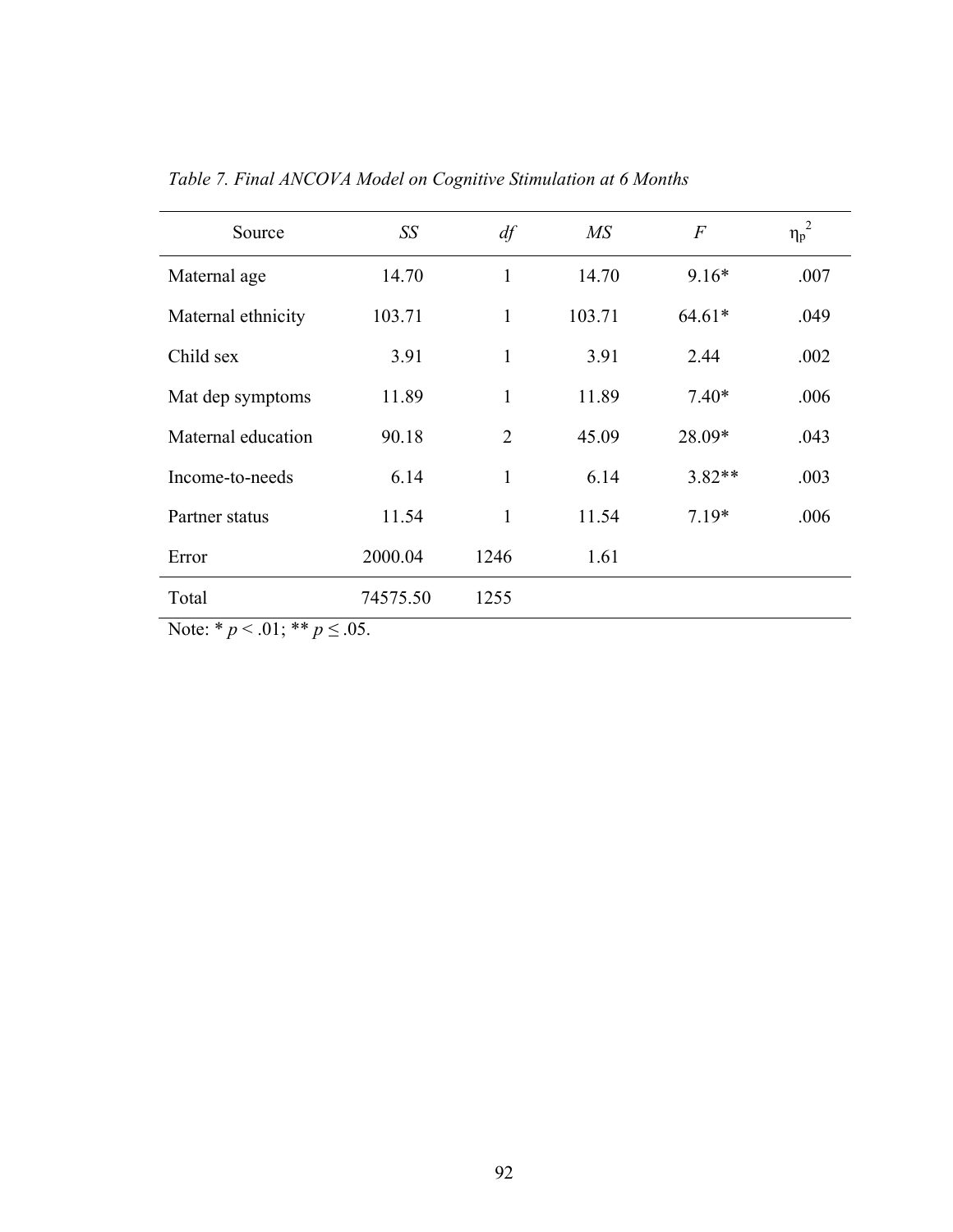| Source             | SS        | df             | $\overline{MS}$ | $\overline{F}$ | ${\eta_p}^2$ |
|--------------------|-----------|----------------|-----------------|----------------|--------------|
| Maternal age       | 0.96      | $\mathbf{1}$   | 0.96            | 0.46           | .000         |
| Maternal ethnicity | 133.01    | $\mathbf{1}$   | 133.01          | 63.76*         | .050         |
| Child sex          | 4.58      | $\mathbf{1}$   | 4.58            | 2.20           | .002         |
| Mat dep symptoms   | 15.34     | $\mathbf{1}$   | 15.34           | $7.35*$        | .006         |
| Maternal education | 8.37      | $\overline{2}$ | 4.18            | 2.01           | .003         |
| Income-to-needs    | 37.51     | $\mathbf{1}$   | 37.51           | 17.98*         | .015         |
| Partner status     | 18.24     | $\mathbf{1}$   | 18.24           | $8.74*$        | .007         |
| Ed X Income        | 12.73     | $\overline{2}$ | 6.37            | $3.05**$       | .005         |
| Ed X Partner       | 22.87     | $\overline{2}$ | 11.43           | 5.48**         | .009         |
| Error              | 2501.36   | 1199           | 2.09            |                |              |
| Total              | 110411.00 | 1212           |                 |                |              |

*Table 8. Final ANCOVA Model on Maternal Sensitivity at 15 Months*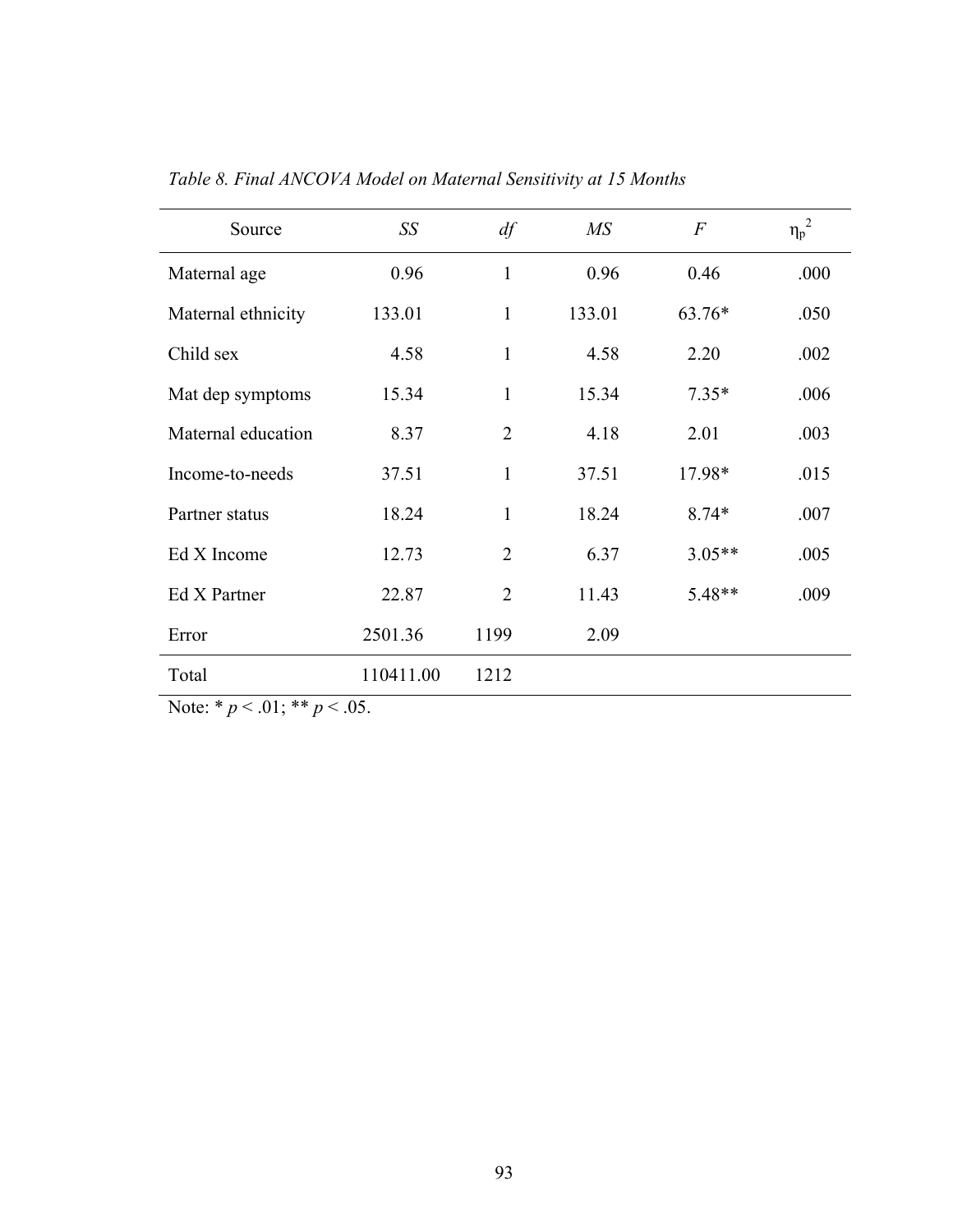| Source             | SS       | df             | MS    | $\overline{F}$ | $\eta_p^2$ |
|--------------------|----------|----------------|-------|----------------|------------|
| Maternal age       | 3.60     | $\mathbf{1}$   | 3.60  | 2.95           | .002       |
| Maternal ethnicity | 78.88    | 1              | 78.88 | $64.57*$       | .051       |
| Child sex          | 0.00     | $\mathbf{1}$   | 0.00  | 0.00           | .000       |
| Mat dep symptoms   | 19.85    | $\mathbf{1}$   | 19.85 | $16.25*$       | .013       |
| Maternal education | 66.95    | $\overline{2}$ | 33.48 | $27.40*$       | .044       |
| Income-to-needs    | 7.37     | $\mathbf{1}$   | 7.37  | $6.04**$       | .005       |
| Partner status     | 9.97     | $\mathbf{1}$   | 9.97  | 8.17*          | .007       |
| Ed X Income        | 12.38    | $\overline{2}$ | 6.19  | $5.07*$        | .008       |
| Error              | 1459.81  | 1195           | 1.22  |                |            |
| Total              | 87068.25 | 1206           |       |                |            |

*Table 9. Final ANCOVA Model on Cognitive Stimulation at 15 Months*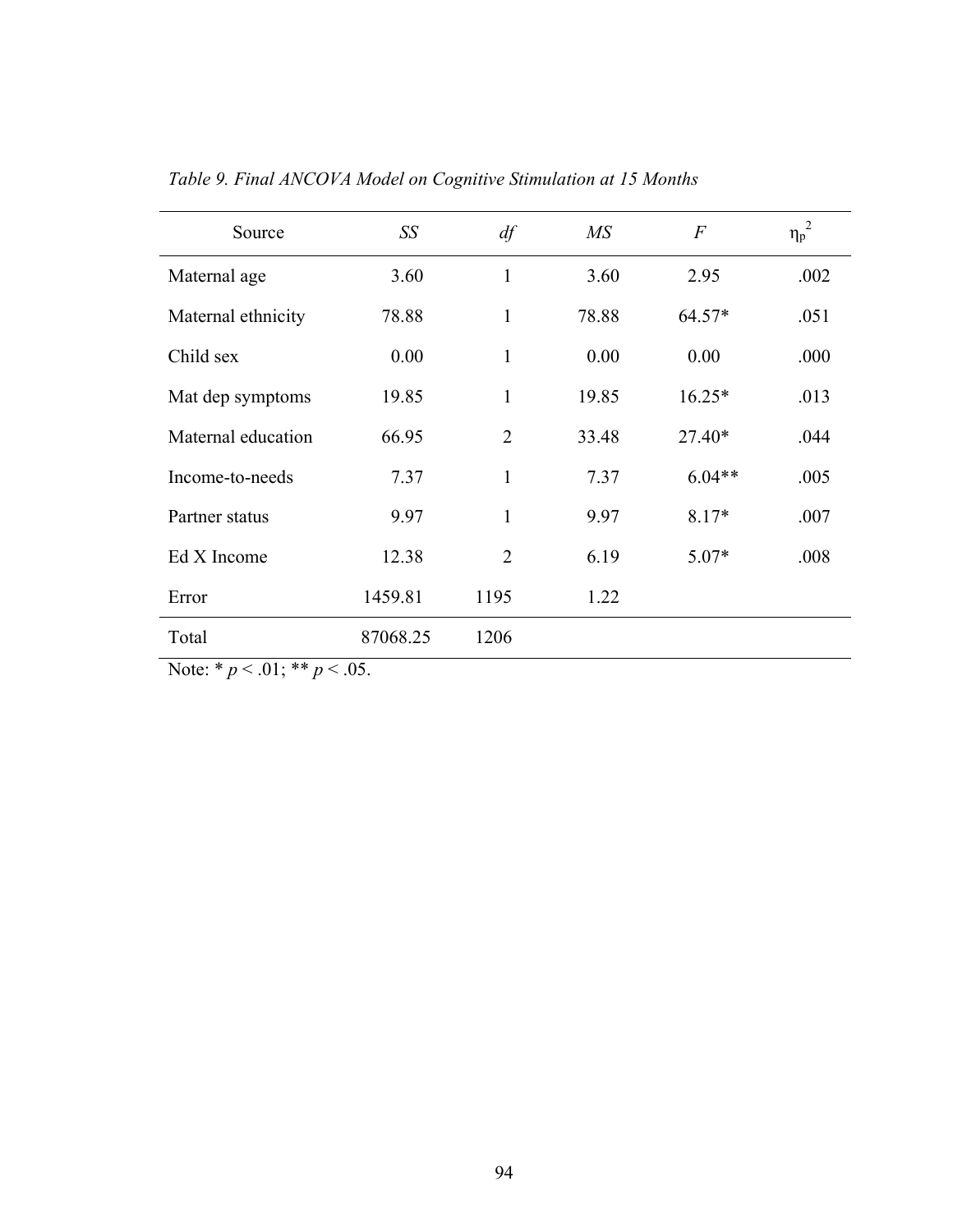| Source             | SS        | df             | $\overline{MS}$ | $\overline{F}$ | ${\eta_p}^2$ |
|--------------------|-----------|----------------|-----------------|----------------|--------------|
| Maternal age       | 86.08     | $\mathbf{1}$   | 86.08           | 15.38*         | .014         |
| Maternal ethnicity | 124.63    | $\mathbf{1}$   | 124.63          | $22.27*$       | .020         |
| Child sex          | 41.79     | $\mathbf{1}$   | 41.79           | $7.47*$        | .007         |
| Mat dep symptoms   | 77.78     | $\mathbf{1}$   | 77.78           | 13.90*         | .012         |
| Maternal education | 284.31    | $\overline{2}$ | 142.16          | $25.40*$       | .044         |
| Income-to-needs    | 0.46      | $\mathbf{1}$   | 0.46            | 0.08           | .000         |
| Partner status     | 69.30     | $\mathbf{1}$   | 69.30           | 12.38*         | .011         |
| Ed X Income        | 35.38     | $\overline{2}$ | 17.69           | $3.16**$       | .006         |
| Inc X Partner      | 40.84     | $\mathbf{1}$   | 40.84           | $7.30**$       | .007         |
| Error              | 6212.69   | 1110           | 5.60            |                |              |
| Total              | 341970.00 | 1122           |                 |                |              |

*Table 10. Final ANCOVA Model on Maternal Sensitivity at 36 Months*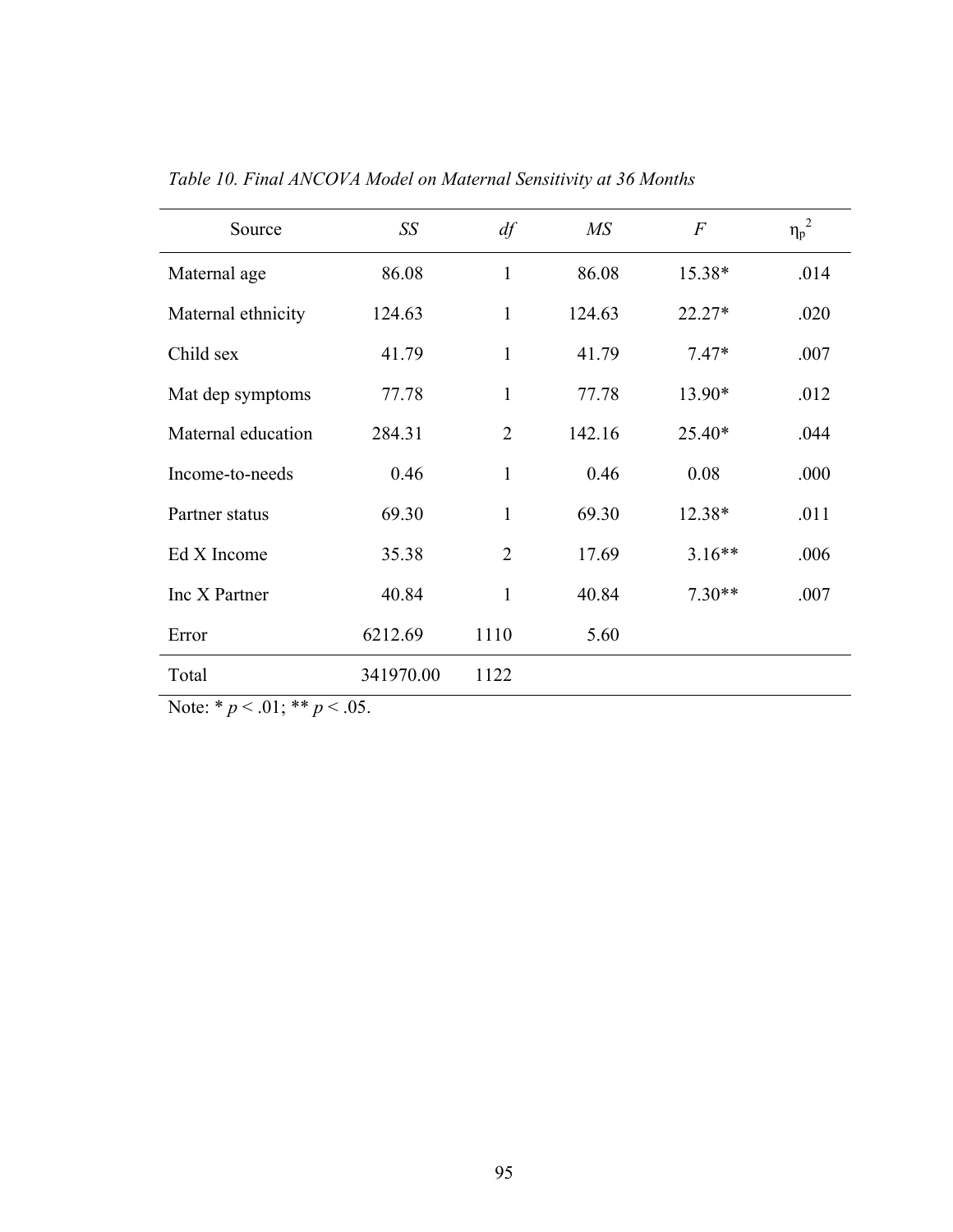| Source             | SS       | df             | MS     | $\boldsymbol{F}$ | ${\eta_p}^2$ |
|--------------------|----------|----------------|--------|------------------|--------------|
| Maternal age       | 0.11     | $\mathbf{1}$   | 0.11   | 0.04             | .000         |
| Maternal ethnicity | 174.11   | 1              | 174.11 | 59.39*           | .050         |
| Child sex          | 21.20    | $\mathbf{1}$   | 21.20  | $7.23*$          | .006         |
| Mat dep symptoms   | 34.79    | $\mathbf{1}$   | 34.79  | 11.87*           | .010         |
| Maternal education | 198.04   | $\overline{2}$ | 99.02  | 33.78*           | .056         |
| Income-to-needs    | 6.66     | $\mathbf{1}$   | 6.66   | 2.27             | .002         |
| Partner status     | 23.47    | $\mathbf{1}$   | 23.47  | $8.01*$          | .007         |
| Ed X Income        | 7.74     | $\overline{2}$ | 3.87   | 1.32             | .002         |
| Ed X Partner       | 20.70    | $\overline{2}$ | 10.35  | $3.53**$         | .006         |
| Income X Partner   | 4.66     | $\mathbf{1}$   | 4.66   | 1.60             | .001         |
| Error              | 3312.86  | 1130           | 2.93   |                  |              |
| Total              | 79937.25 | 1144           |        |                  |              |

*Table 11. Final ANCOVA Model on Cognitive Stimulation at 36 Months*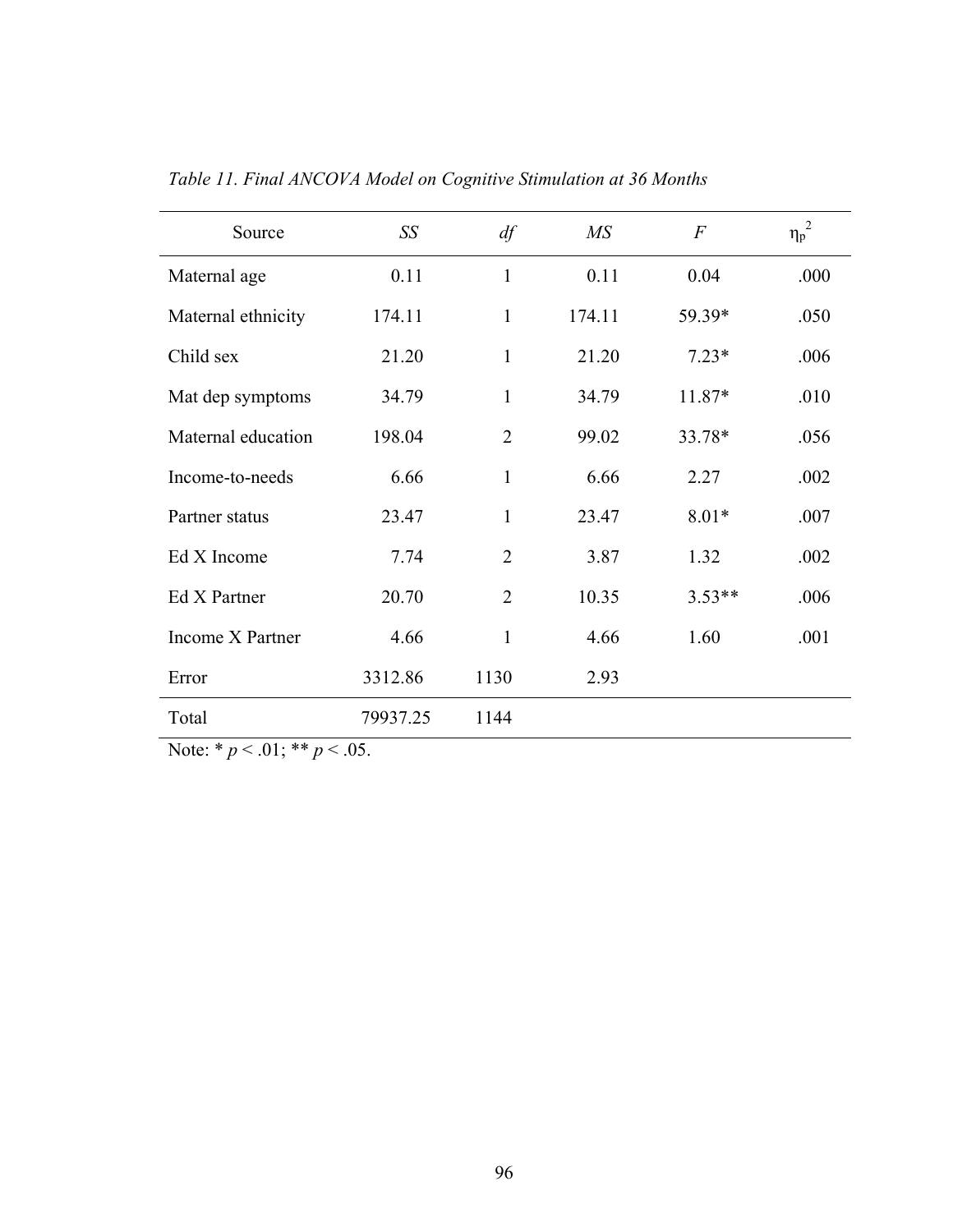|                 |       | Maternal sensitivity |       | Cognitive stimulation<br>15M<br>6M<br>$X^+$<br>$X^+$<br>$X^+$<br>$X+$<br>$X^+$<br>$X+$<br>$X^+$ |  |       |
|-----------------|-------|----------------------|-------|-------------------------------------------------------------------------------------------------|--|-------|
| Source          | 6M    | 15M                  | 36M   |                                                                                                 |  | 36M   |
|                 |       |                      |       |                                                                                                 |  |       |
| Mat education   | $X^+$ | $X^+$                | $X^+$ |                                                                                                 |  | $X^+$ |
| Income-to-needs | $X^+$ | $X^+$                | $X+$  |                                                                                                 |  | $X^+$ |
| Partner status  |       | $X^+$                | $X+$  |                                                                                                 |  | $X^+$ |
| Ed X Income     |       | $X^+$                | X     |                                                                                                 |  |       |
| Ed X Partner    |       | $X^+$                |       |                                                                                                 |  | $X^+$ |
| Inc X Partner   |       |                      | $X-$  |                                                                                                 |  |       |

*Table 12. Summary of Final Model Results*

Note: X+: Significant and hypothesis supported; X: Significant and hypothesis partially

supported; X-: Significant and hypothesis not supported.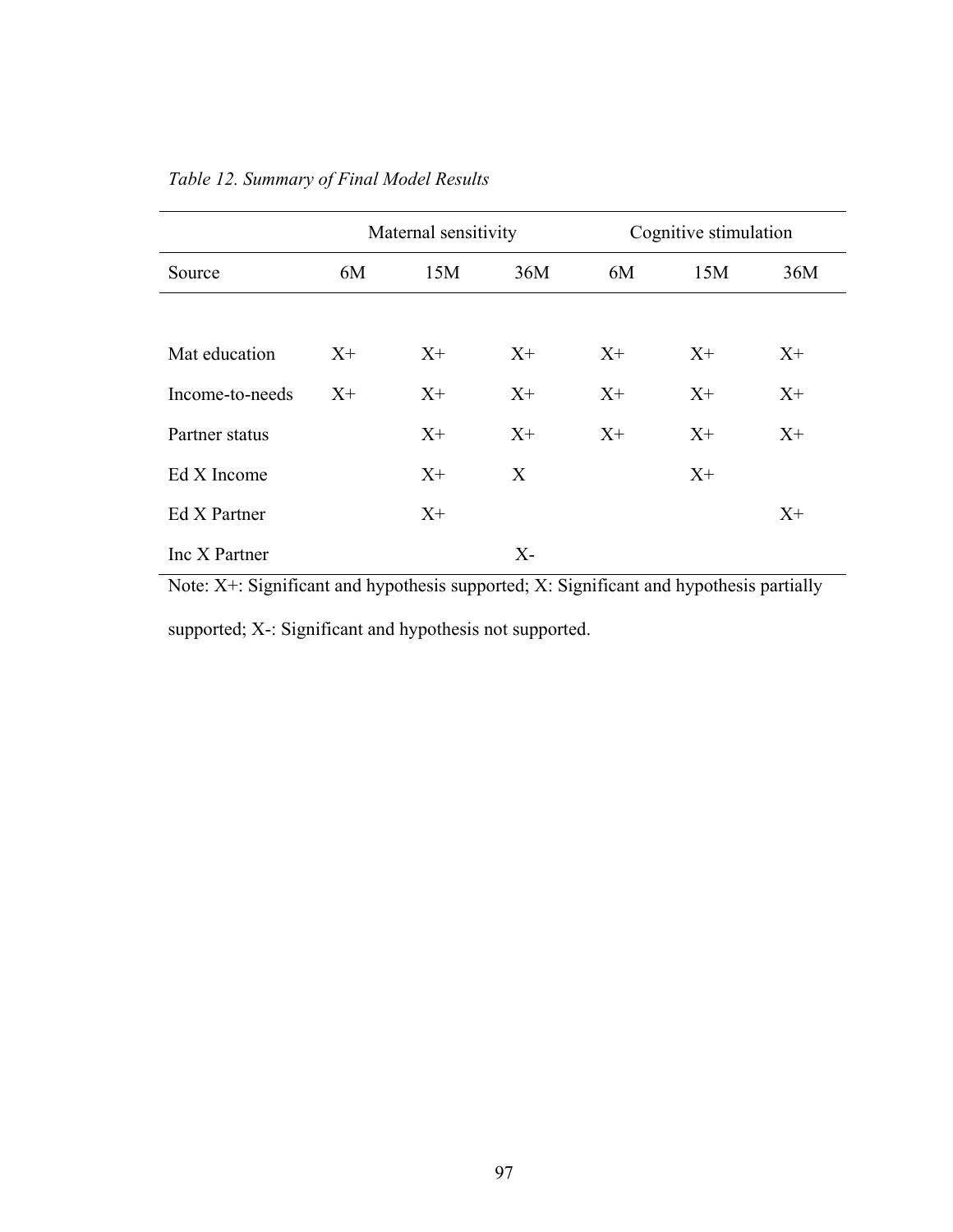| Source              | SS       | df  | $\overline{MS}$ | $\overline{F}$ | 2<br>$\eta_p$ <sup><math>\sim</math></sup> |
|---------------------|----------|-----|-----------------|----------------|--------------------------------------------|
| Maternal age        | 0.90     | 1   | 0.90            | 0.33           | .001                                       |
| Maternal ethnicity  | 89.02    | 1   | 89.02           | 32.86*         | .079                                       |
| Child gender        | 0.04     | 1   | 0.04            | 0.02           | .000                                       |
| Maternal depression | 5.69     | 1   | 5.69            | 2.10           | .005                                       |
| Maternal education  | 16.91    | 1   | 16.91           | $6.24**$       | .016                                       |
| Partner status      | 3.46     | 1   | 3.46            | 1.28           | .003                                       |
| Ed X Partner        | 16.05    | 1   | 16.05           | $5.92**$       | .015                                       |
| Error               | 1032.18  | 381 | 2.71            |                |                                            |
| Total               | 29953.00 | 389 |                 |                |                                            |

*Table 13. Education and Partner Status Among Low-Income Mothers on Maternal Sensitivity at 15 Months*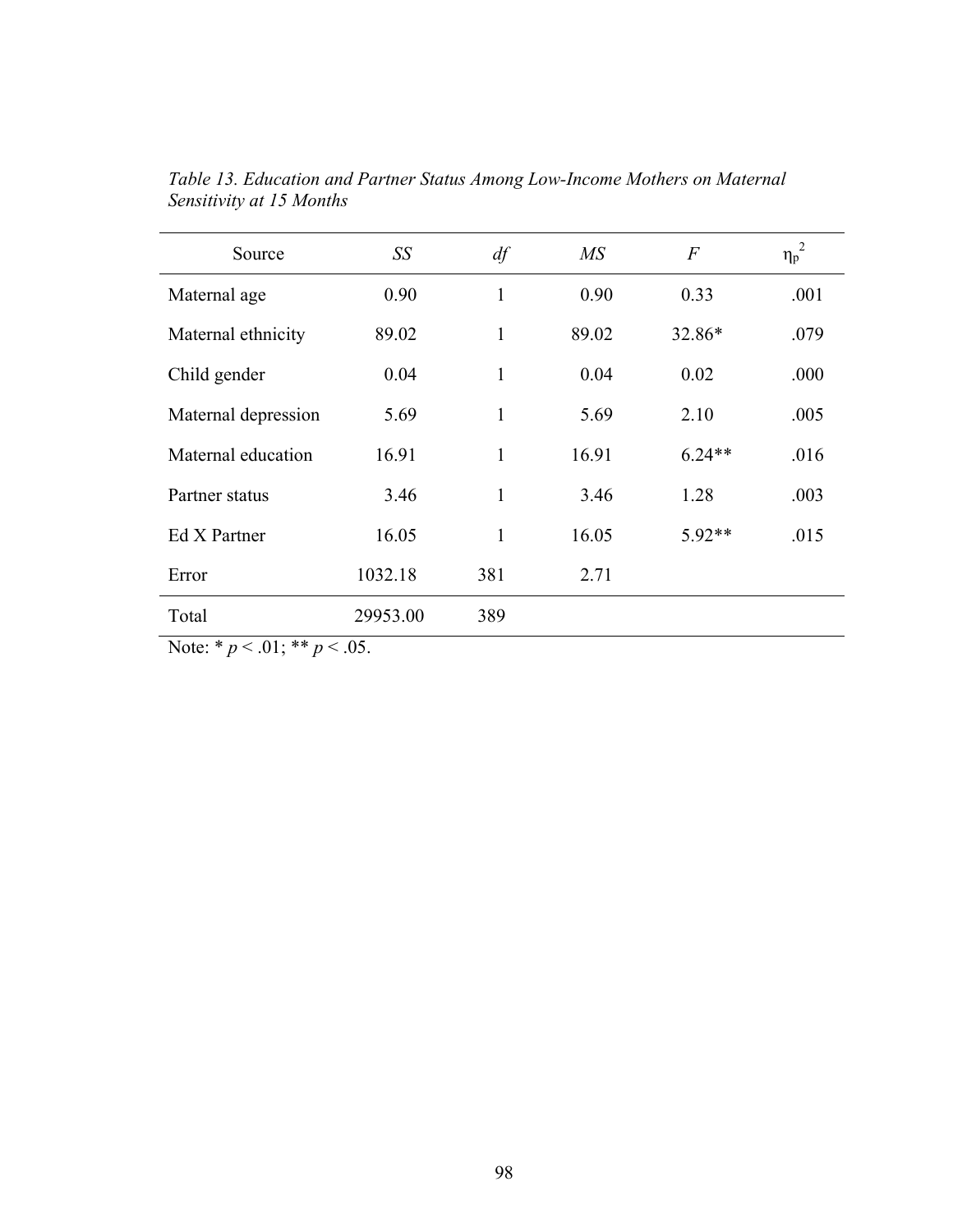| Source                             | SS       | df           | $\overline{MS}$ | $\overline{F}$ | ${\eta_p}^2$ |
|------------------------------------|----------|--------------|-----------------|----------------|--------------|
| Maternal age                       | 2.30     | $\mathbf{1}$ | 2.30            | 0.59           | .002         |
| Maternal ethnicity                 | 135.10   | $\mathbf{1}$ | 135.10          | 34.85*         | .088         |
| Child gender                       | 1.45     | $\mathbf{1}$ | 1.45            | 0.37           | .001         |
| Maternal depression                | 51.16    | $\mathbf{1}$ | 51.16           | $13.20*$       | .035         |
| Maternal education                 | 124.81   | 1            | 124.81          | $32.19*$       | .082         |
| Partner status                     | 25.61    | $\mathbf{1}$ | 25.61           | $6.61**$       | .018         |
| Ed X Partner                       | 22.25    | $\mathbf{1}$ | 22.25           | $5.74**$       | .016         |
| Error                              | 1391.85  | 359          | 3.88            |                |              |
| Total                              | 19178.25 | 367          |                 |                |              |
| Note: * $p < .01$ ; ** $p < .05$ . |          |              |                 |                |              |

*Table 14. Education and Partner Status Among Low-Income Mothers on Cognitive Stimulation at 36 Months*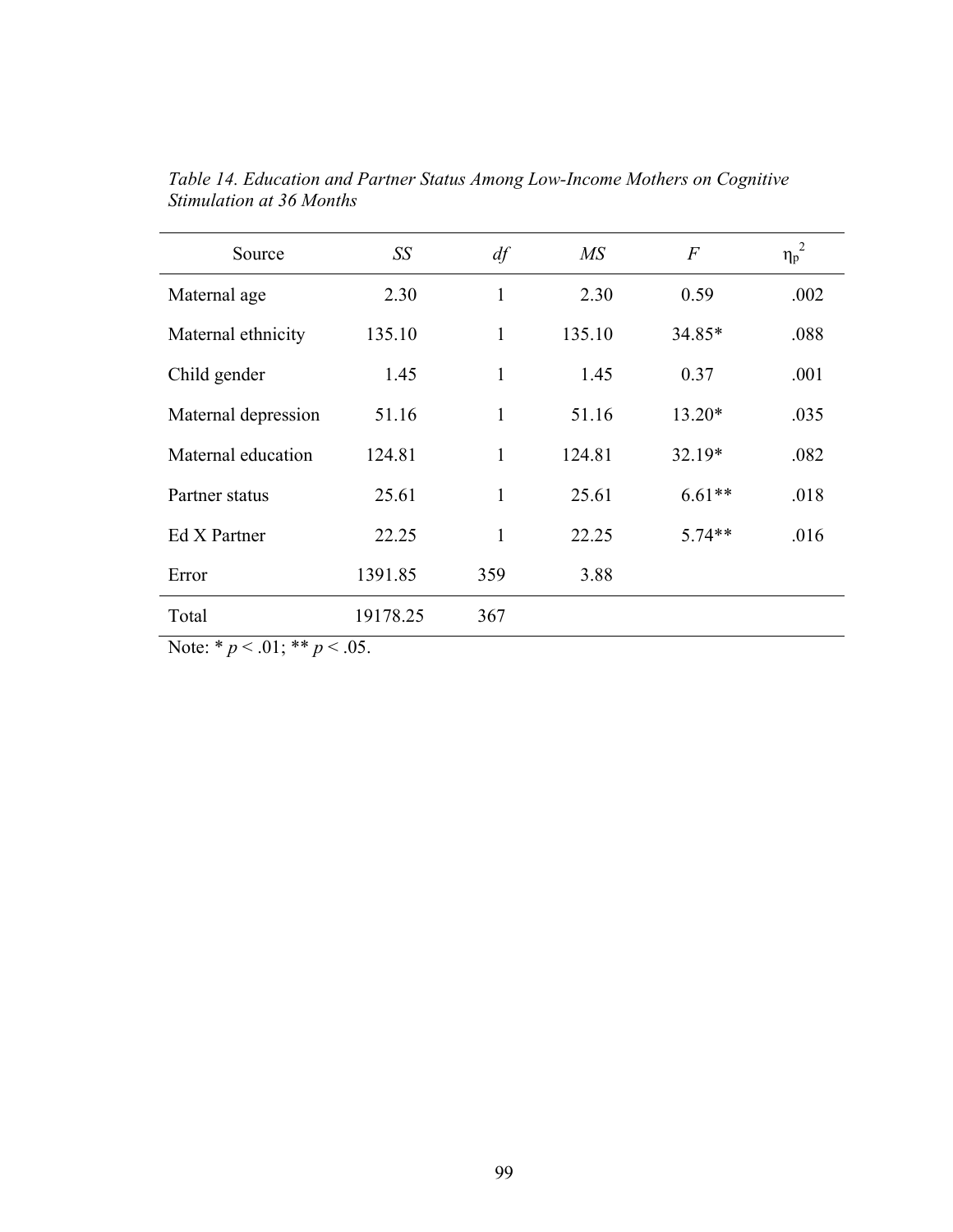| Source              | SS        | df             | $\overline{MS}$ | $\overline{F}$ | 2<br>$\eta_{\rm p}$ <sup>2</sup> |
|---------------------|-----------|----------------|-----------------|----------------|----------------------------------|
| Maternal age        | 119.82    | 1              | 119.82          | $20.61*$       | .018                             |
| Maternal ethnicity  | 125.76    | $\mathbf{1}$   | 125.76          | $21.63*$       | .019                             |
| Child gender        | 47.60     | $\mathbf{1}$   | 47.60           | $8.19*$        | .007                             |
| Maternal depression | 101.56    | $\mathbf{1}$   | 101.56          | $17.47*$       | .015                             |
| Maternal education  | 192.04    | 1              | 192.04          | $33.03*$       | .028                             |
| Cumulative income   | 105.77    | $\overline{4}$ | 26.44           | $4.55*$        | .016                             |
| Partner status      | 48.71     | $\mathbf{1}$   | 48.71           | $8.38*$        | .007                             |
| Ed X Cum income     | 53.40     | $\overline{4}$ | 13.35           | $2.30^t$       | .008                             |
| Error               | 6587.36   | 1133           | 5.81            |                |                                  |
| Total               | 348642.00 | 1148           |                 |                |                                  |

*Table 15. Cumulative Income Analysis on Maternal Sensitivity at 36 Months* 

Note:  $* p < .01$ ;  $t = p < .10$ .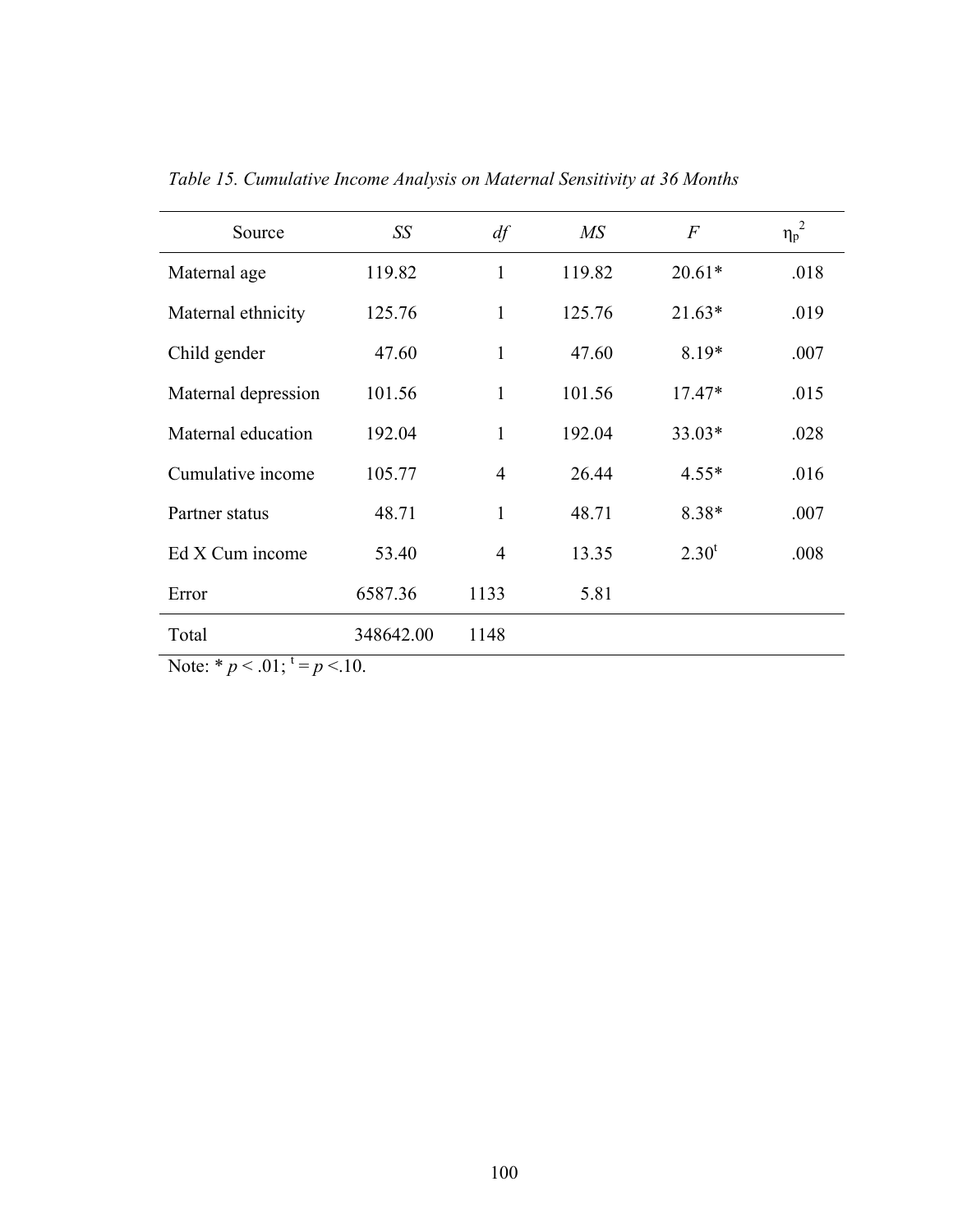| Source              | SS       | df             | $\overline{MS}$ | $\overline{F}$ | $\eta_p^2$ |
|---------------------|----------|----------------|-----------------|----------------|------------|
| Maternal age        | 0.99     | 1              | 0.99            | 0.33           | .000       |
| Maternal ethnicity  | 167.43   | $\mathbf{1}$   | 167.43          | 55.46*         | .046       |
| Child gender        | 19.78    | $\mathbf{1}$   | 19.78           | $6.55**$       | .006       |
| Maternal depression | 40.25    | $\mathbf{1}$   | 40.25           | $13.33*$       | .011       |
| Maternal education  | 274.80   | $\mathbf{1}$   | 274.80          | 91.03*         | .073       |
| Cumulative income   | 76.18    | $\overline{4}$ | 19.05           | $6.31*$        | .021       |
| Partner status      | 40.98    | $\mathbf{1}$   | 40.98           | 13.58          | .012       |
| Ed X Cum income     | 8.68     | $\overline{4}$ | 2.17            | 0.72           | .002       |
| Error               | 3486.54  | 1155           | 3.02            |                |            |
| Total               | 81761.00 | 1170           |                 |                |            |

*Table 16. Cumulative Income Analysis on Cognitive Stimulation at 36 Months* 

Note:  $* p < .01; ** p < .05$ .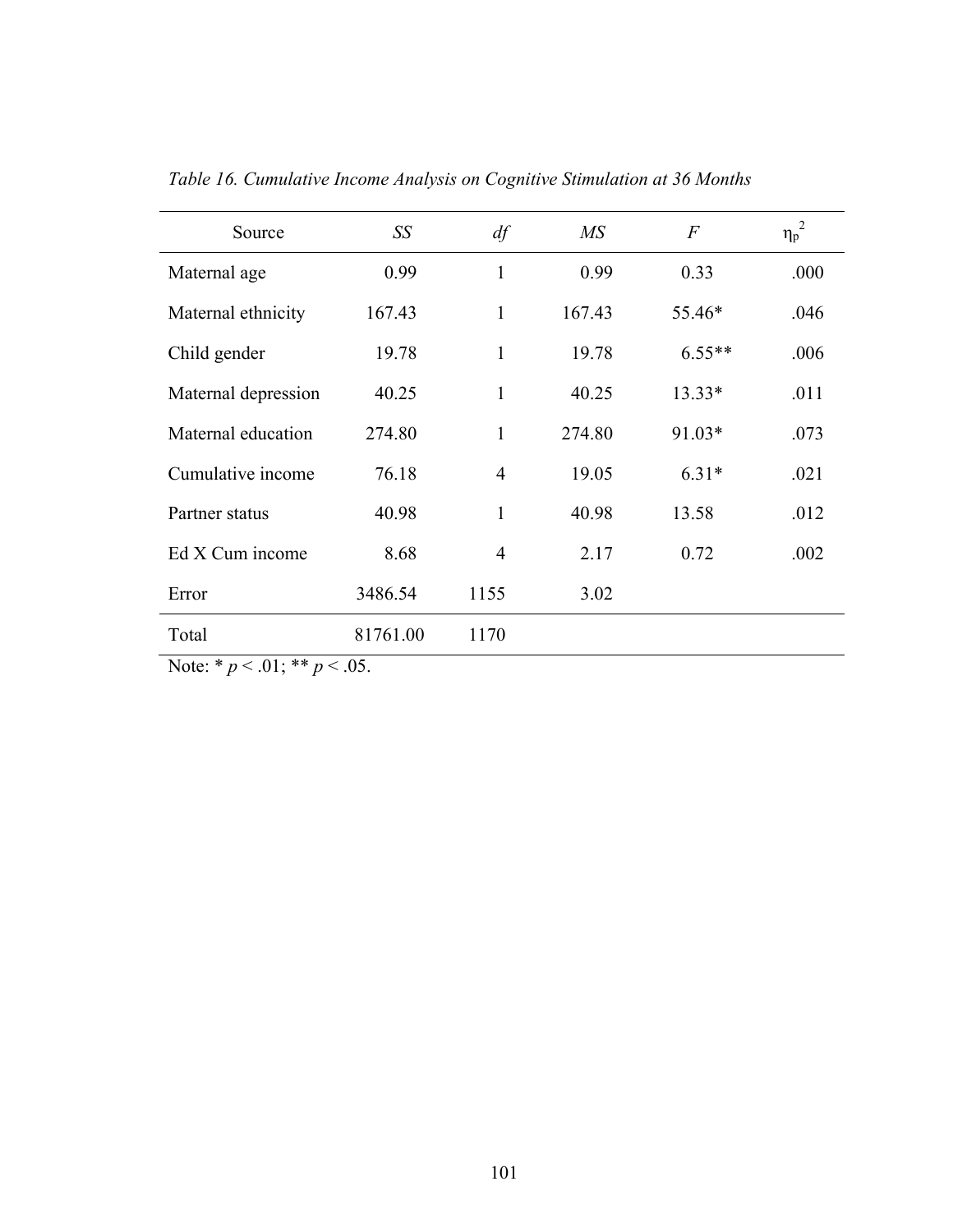



Note: Group *n*s appear within the bar. Significant group differences:  $1 < 2, 4, 5, 6$  $2, 4, 5 < 6$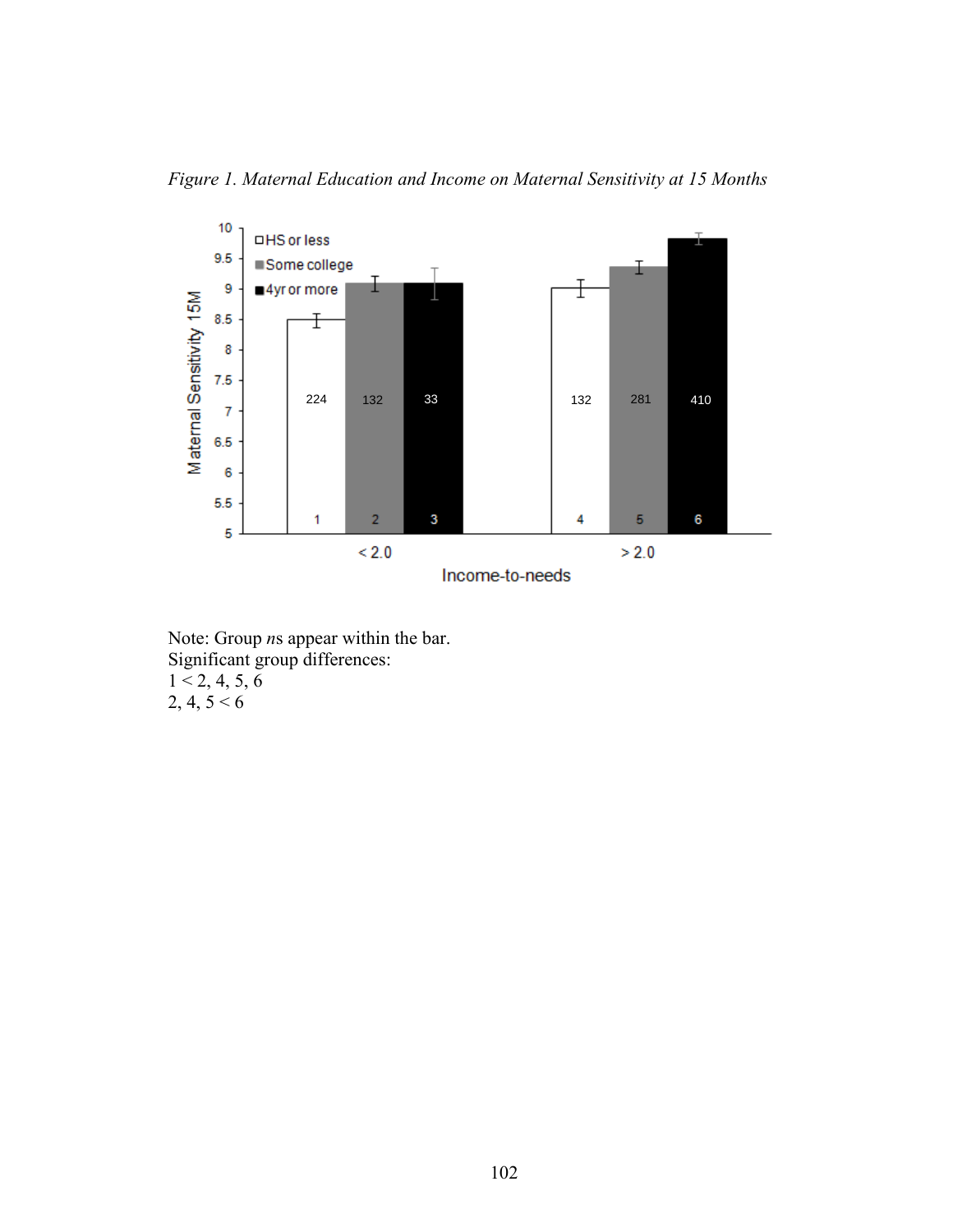*Figure 2. Maternal Education and Partner Status on Maternal Sensitivity at 15 Months* 



Note: Group *n*s appear within the bar. Significant group differences:  $1, 2, 4, 5 < 6$  $4 < 5$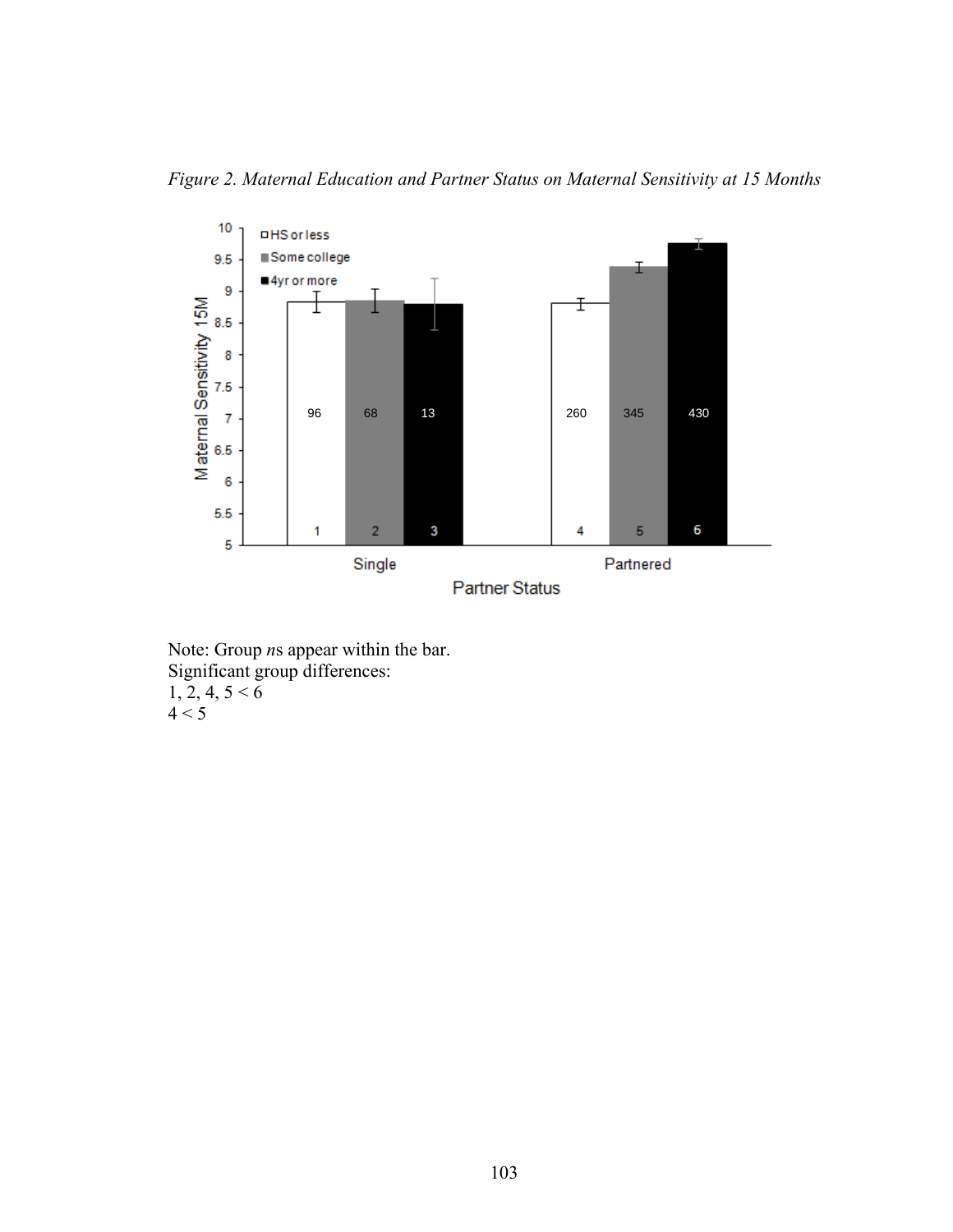*Figure 3. Maternal Education and Income on Cognitive Stimulation at 15 Months* 



Note: Group *n*s appear within the bar. Significant group differences:  $1 < 2, 3, 4, 5, 6$  $2, 4, 5 < 6$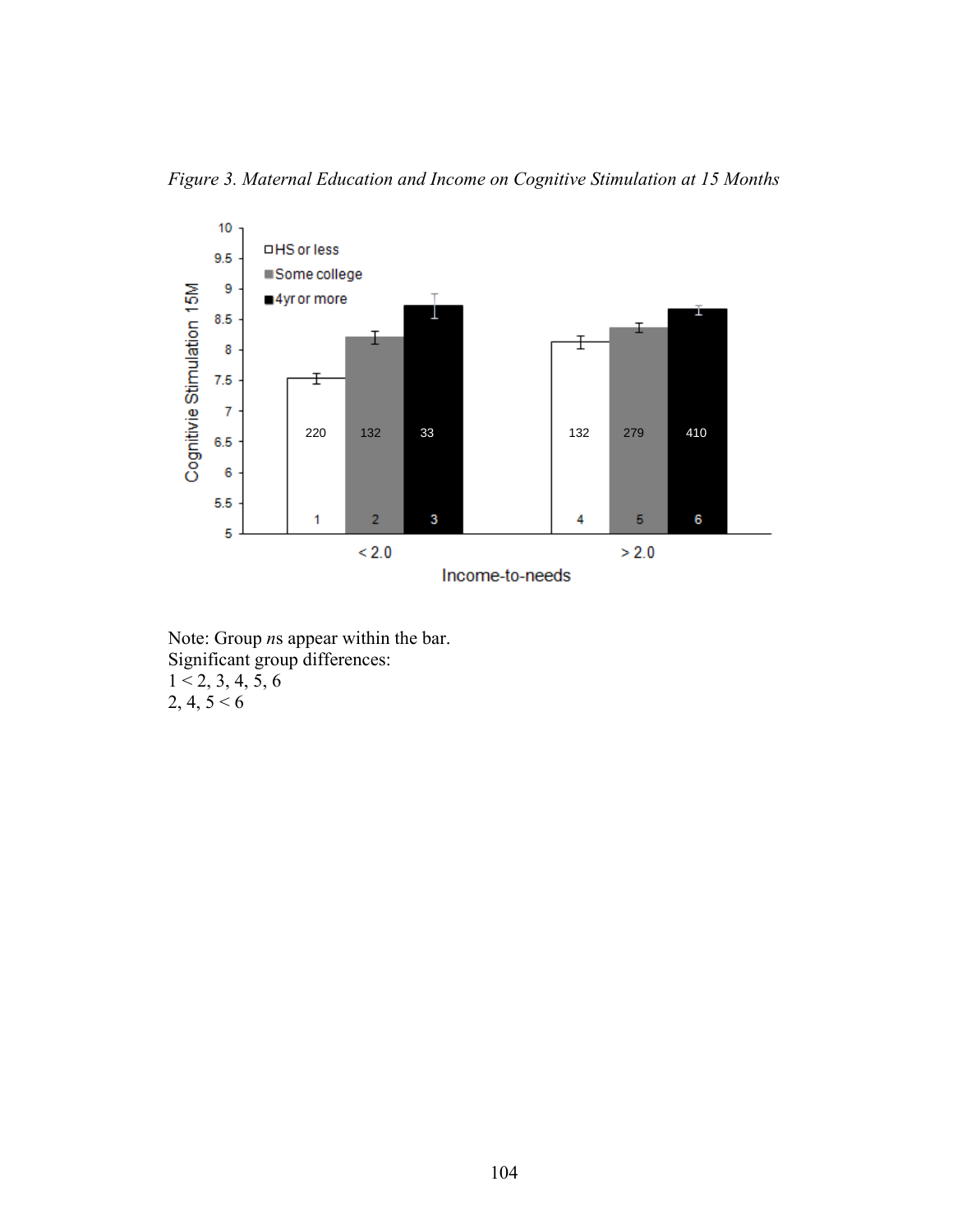*Figure 4. Maternal Education and Income on Maternal Sensitivity at 36 Months* 



Note: Group *n*s appear within the bar. Significant group differences:  $1 < 2, 3, 4, 5, 6$  $2, 4 < 3, 5, 6$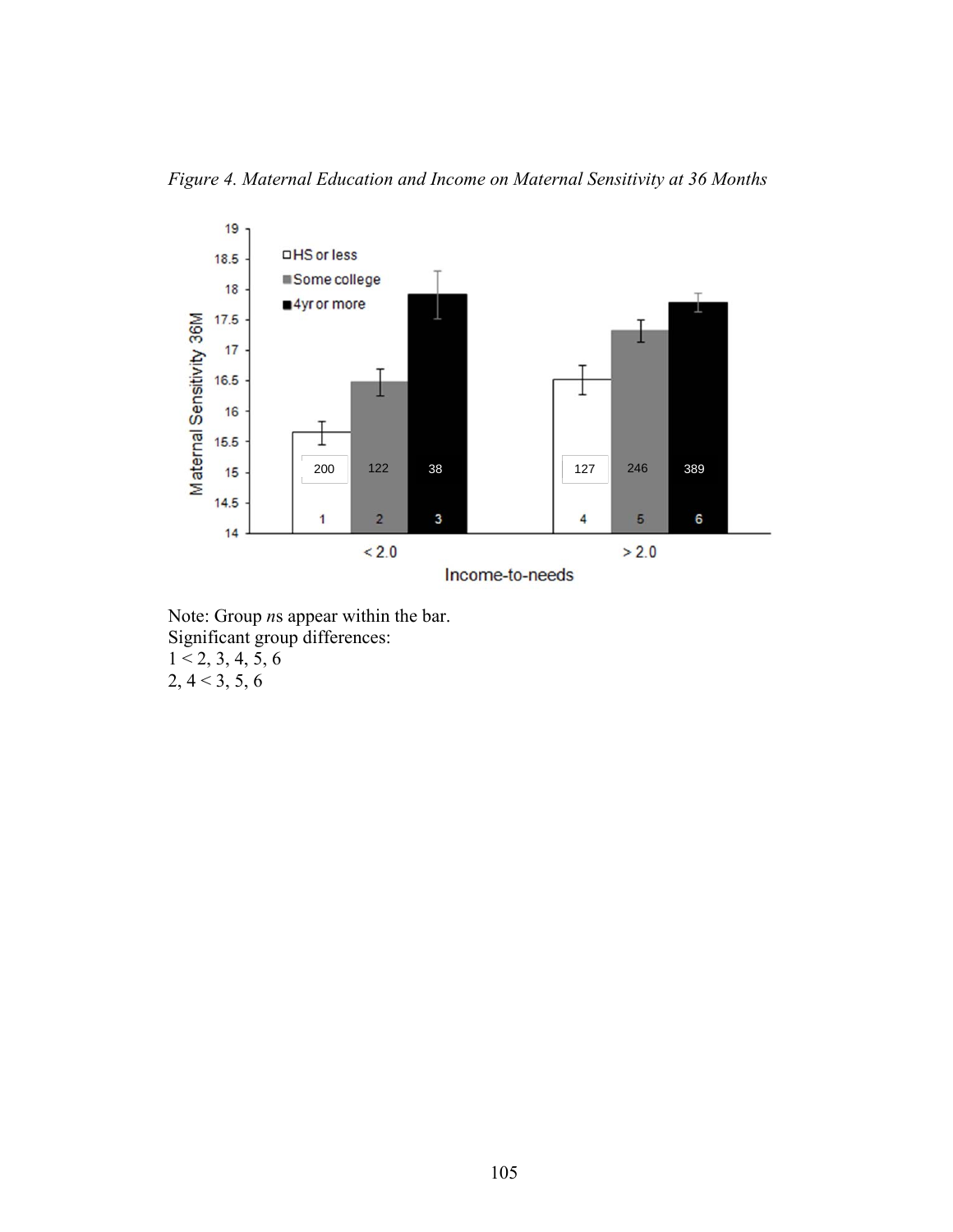*Figure 5. Income and Partner Status on Maternal Sensitivity at 36 Months* 



Note: Group *n*s appear within the bar. Significant group differences:  $1, 2, 3 < 4$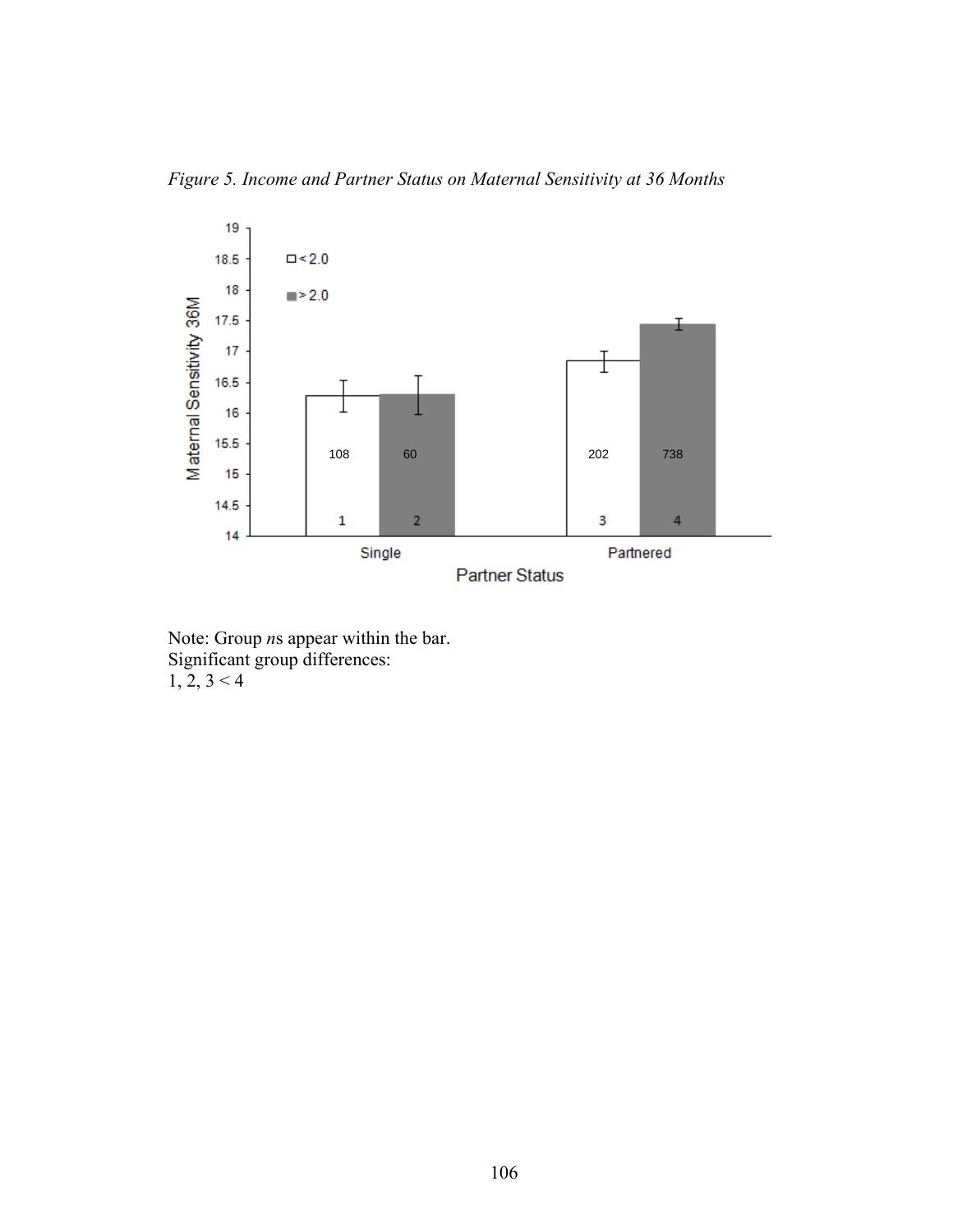*Figure 6. Maternal Education and Partner Status on Cognitive Stimulation at 36 Months* 



Note: Group *n*s appear within the bar. Significant group differences:  $1, 2, 4 < 3, 5, 6$  $5 < 6$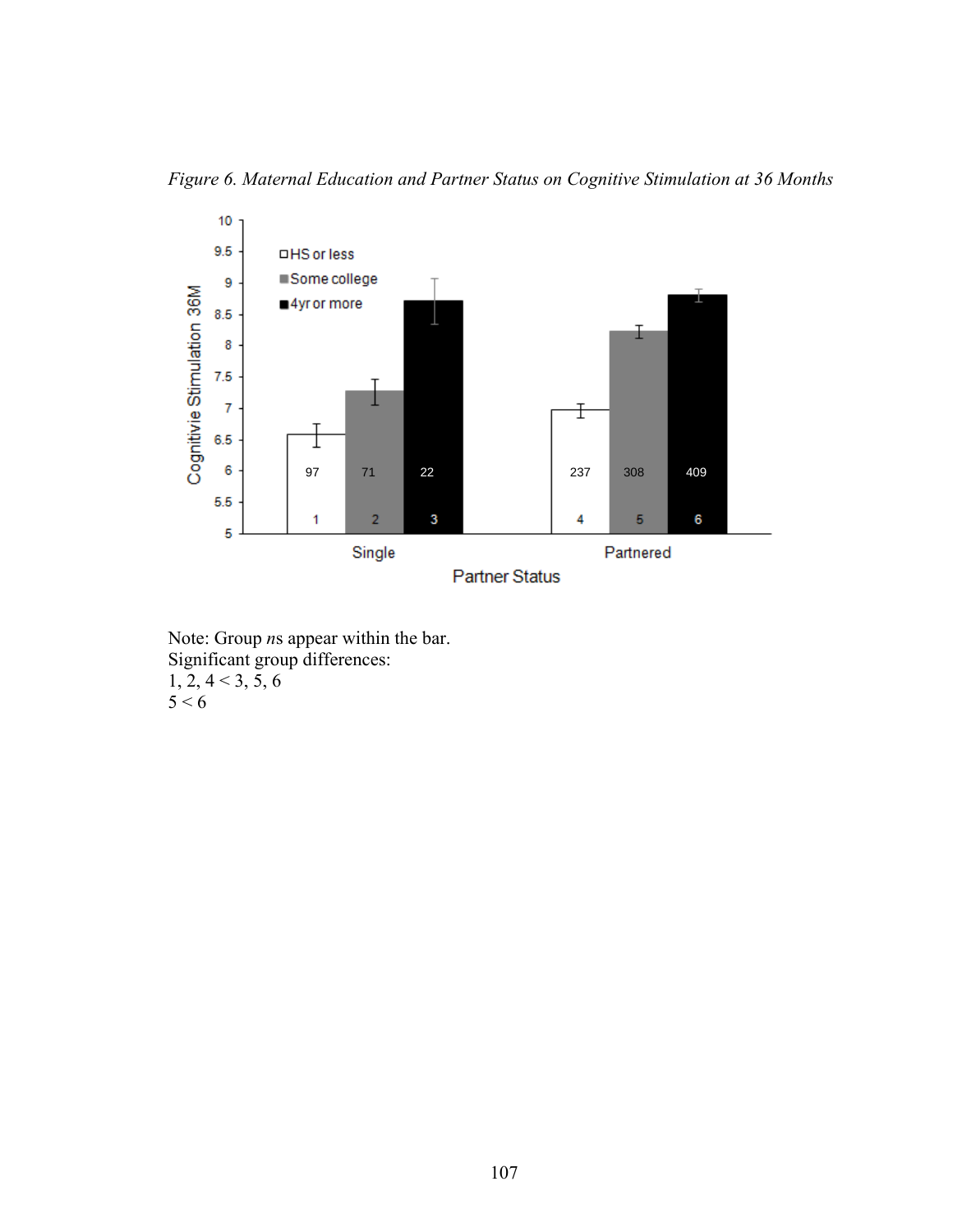*Figure 7. Maternal Education and Partner Status Among Low-Income Mothers on Maternal Sensitivity at 15 Months* 



Note: Group *n*s appear within the bar. Significant group differences:  $1, 3 < 4$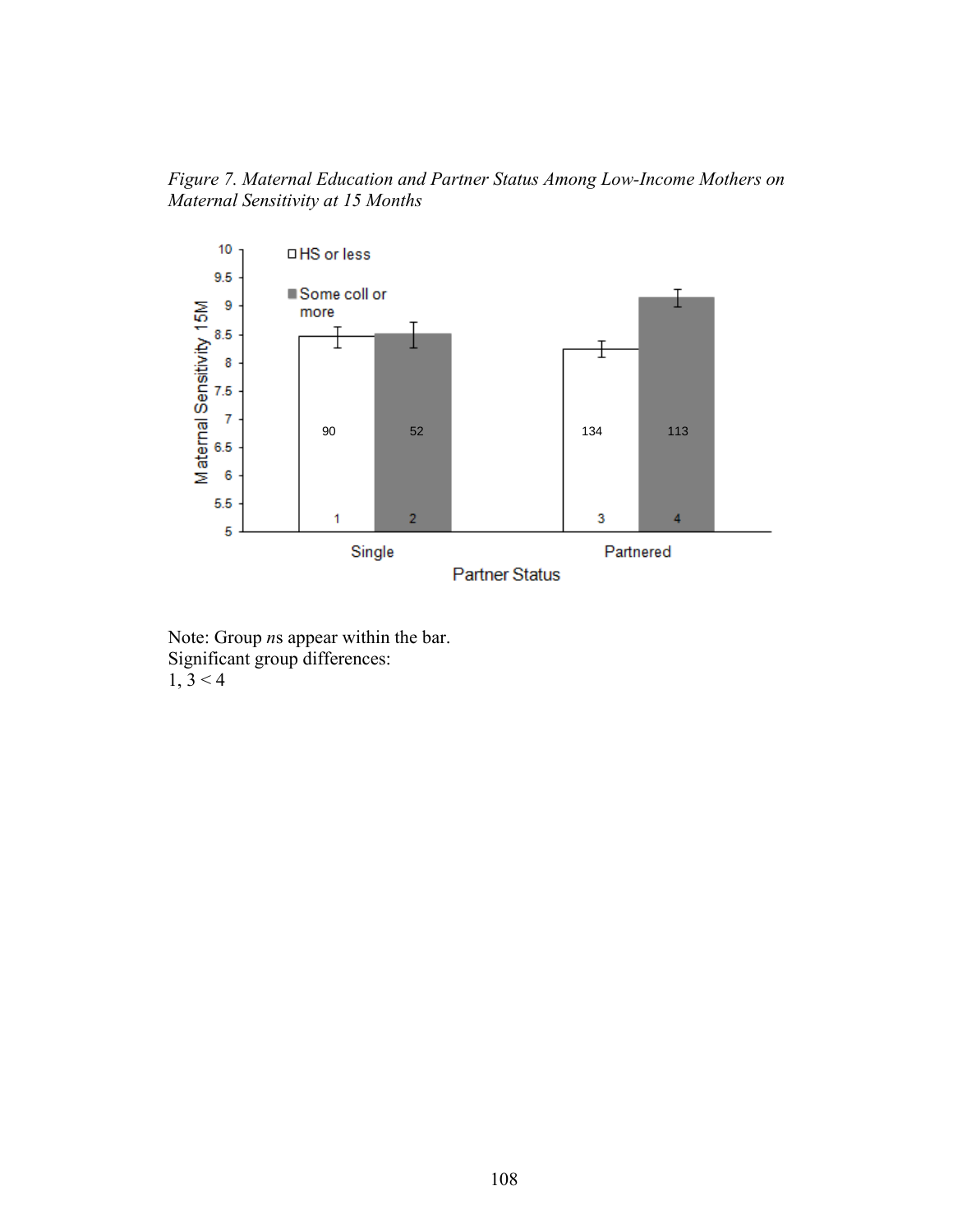*Figure 8. Maternal Education and Partner Status Among Low-Income Mothers on Cognitive Stimulation at 36 Months* 



Note: Group *n*s appear within the bar. Significant group differences:  $1, 2, 3 < 4$